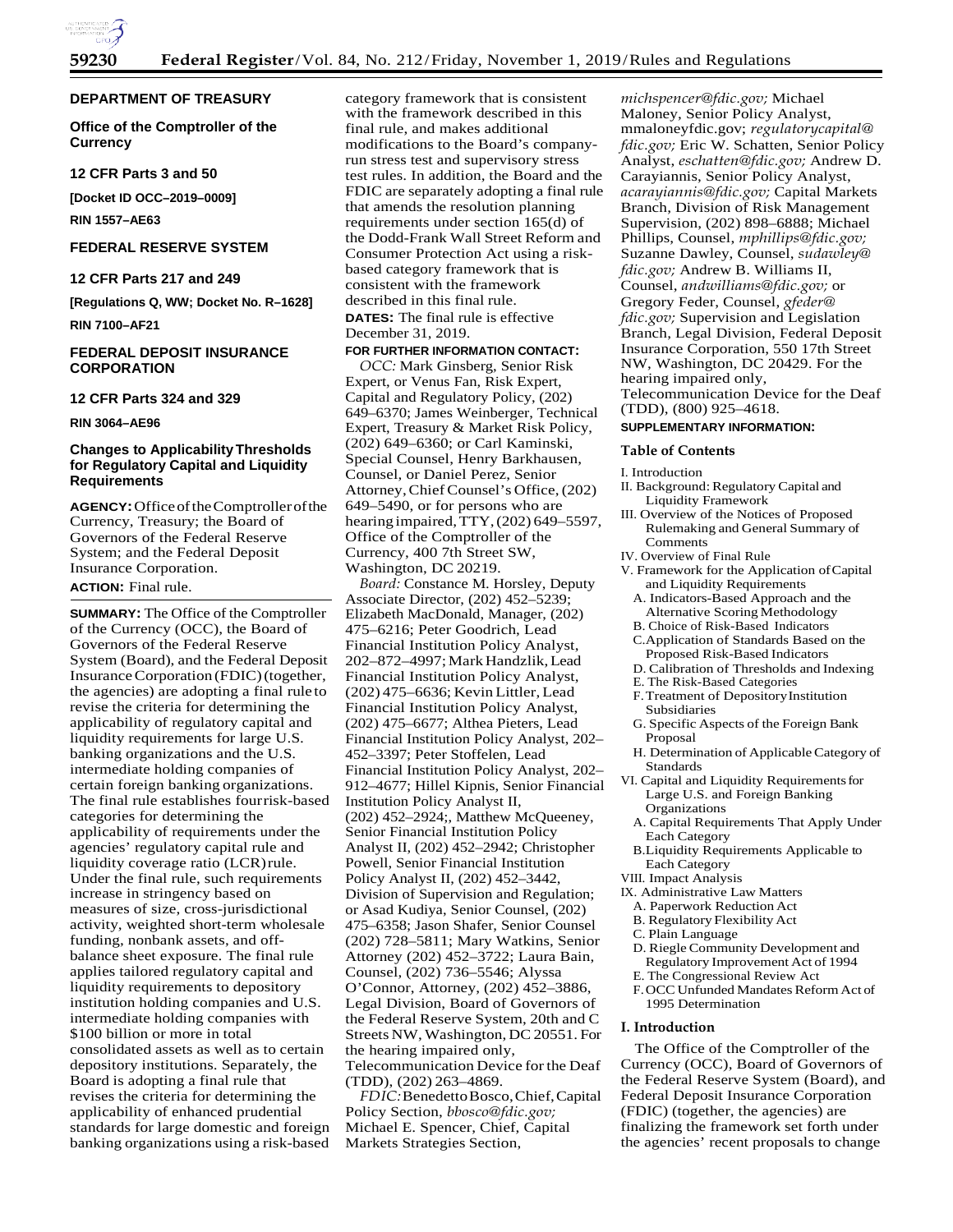the applicability thresholds under the regulatory capital and liquidity requirements for U.S. banking organizations (domestic proposal) and the U.S. operations of foreign banking organizations (foreign bank proposal, and together, the proposals), with certain adjustments in response to comments.1 The final rule establishes four risk-based categories for determining the regulatory capital and liquidity requirements applicable to large U.S. banking organizations andthe U.S. intermediate holding companies of foreign banking organizations, which apply generally based on indicators of size, cross-jurisdictional activity, weighted short-term wholesale funding, nonbank assets, and off-balance sheet exposure.2 The final rule measures these indicators based on the risk profile of the top-tier banking organization.3 For the largest and most systemic and interconnected U.S. bank holding companies, the final rule retains the identification methodology in the Board's global systemically important bank holding company (GSIB) surcharge rule.4 Under the final rule, the capital and liquidity requirements that apply to U.S. intermediate holding companies and their depository institution subsidiaries generally align with those applicable to similarly situated U.S. banking organizations.

Regulatory Capital Requirements for Certain U.S. Subsidiaries of Foreign Banking Organizations and Application of Liquidity Requirements to Foreign Banking Organizations, Certain U.S. Depository Institution Holding Companies, and Certain Depository Institution Subsidiaries,'' 84 FR 24296 (May 24, 2019). The final rule combines these two proposals into a single final rule.

2 The Board's rules require foreign banking organizations with \$50 billion or more in U.S. nonbranch assets to establish a U.S. intermediate holding company and to hold its ownership interest in all U.S. subsidiaries (other than companies whose assets are held pursuant to section 2(h)(2) of the Bank Holding Company Act, 12 U.S.C. 1841(h)(2) and DPC branch subsidiaries) through its U.S. intermediate holding company. *See* 12 CFR 252.153.

<sup>3</sup> A "top tier banking organization" means the top-tier bank holding company, U.S. intermediate

holding company, savings and loan holding holding companies that are employee stock company, or depository institution domiciled in the United States. As of the date of this final rule, no depository institution that is not also a subsidiary of a bank holding company, U.S. intermediate holding company, or savings and loan holding company meets any risk-based indicator threshold. Accordingly, references to ''top tier banking organization'' in this Supplementary Informationas a practical matter refer to holding companies, including U.S. intermediate holding companies.

<sup>4</sup>*See* ''Regulatory Capital Rules: Implementation of Risk-Based Capital Surcharges for Global Systemically Important Bank Holding Companies,'' 80 FR 49082 (Aug. 14, 2015).

## **II. Background: Regulatory Capital and Liquidity Framework**

In 2013, the agencies adopted a revised capital rule that, among other things, addressed weaknesses in the regulatory framework that became apparent during the financial crisis.5 The revised capital rule strengthened the regulatory capital requirements applicable to banking organizations supervised by the agencies, including U.S. intermediate holding companies and depository institution subsidiaries of foreign banking organizations, by improving both the quality and quantity of regulatory capital and enhancing the risk sensitivity of capital requirements.6 In 2014, the agencies adopted the liquidity coverage ratio (LCR) rule to improve the banking sector's resiliency to liquidity stress by requiring largeU.S. banking organizations to be more actively engaged in monitoring and managing liquidity risk.7 The LCR rule generally applies to large depository institution holding companies, certain of their depository institution subsidiaries, and large depository institutions that do not have a parent holding company.8 Banking organizations subject to the LCR rule must maintain an amount of highquality liquid assets (HQLA) equal to or greater than their projected total net cash outflows over a prospective 30 calendar-day period.<sup>9</sup> In addition, in June 2016, the agencies invited fier stable on a proposal to supplement a

5 The Board and OCC issued a joint final rule on October 11, 2013 (78 FR 62018), and the FDIC issued a substantially identical interim final rule on September 10, 2013 (78 FR 55340). The FDIC adopted the interim final rule as a final rule with no substantive changes on April 14, 2014 (79 FR 20754).

6 Banking organizations subject to the agencies' capital rule include national banks, state member banks, insured state nonmember banks, savings associations, and top-tier bank holding companies and savings and loan holding companies domiciled in the United States not subject to the Board's Small Bank Holding Company and Savings and Loan Holding Company Policy Statement (12 CFR part 225, appendix C, and 12 CFR 238.9), excluding certain savings and loan holding companies that are substantially engaged in insurance underwriting or commercial activities or that are estate trusts, and bank holding companies and savings and loan

ownership plans.

<sup>7</sup>*See* 79 FR 61440 (October 10, 2014), codified at 12 CFR part 50 (OCC), 12 CFR part 249 (Board), and 12 CFR part 329 (FDIC).

8 The LCR rule applies to depository institutions with \$10 billion or more in total consolidated assets that are subsidiaries of a holding company subject to the full requirements of the agencies' LCR rule.

9 For certain depository institution holding companies with \$50 billion or more, but lessthan \$250 billion, in total consolidated assets and less than \$10 billion in on-balance sheet foreign exposure, the Board separately adopted amodified LCR requirement. *See* 12 CFR part 249, subpart G.

requirement that would apply to the same U.S. banking organizations, including U.S. intermediate holding companies, as are subject to the LCR rule.10 The NSFR proposed rule would establish a quantitative metric to measure and help ensure the stability of a banking organization's funding profile over a one-year time horizon. During the same period, the Board implemented enhanced prudential standards for large bank holding companies and foreign banking organizations.<sup>11</sup>

These and other post-crisis financial regulations have resulted in substantial gains in the resiliency of individual banking organizations and the financial system as a whole. U.S. banking organizations, including the U.S. operations of foreign banking organizations, hold higher levels of high-quality capital and liquidity than before the financial crisis. Robust regulatory capital, stress testing, and liquidity regulations for large banking organizations operating in the United States have helped to ensure that they are better positioned to continue lending and perform other financial intermediation functions through periods of economic stress and market turbulence.

The agencies regularly review their regulatory framework, including capital and liquidity requirements, to ensure it is functioning as intended. These efforts include assessing the impact of regulations as well as exploring alternatives that achieve regulatory

practices while improving the simplicity, transparency, and efficiency of the regulatory regime. The final rule is the product of such a review. The final rule revises the applicability of requirements for U.S. banking organizations and U.S. intermediate holding companies in a way that enhances the risk sensitivity and efficiency of the agencies' capital and liquidity regulations, maintains the fundamental reforms of the post-crisis framework, and supports banking organizations' resilience. Thus, the final rule seeks to better align the regulatory requirements for large banking

<sup>1</sup>*See* ''Proposed Changes to Applicability Thresholds for Regulatory Capital and Liquidity

Requirements,'' 83 FR 66024 (December 21, 2018);<br>
"Changes to Applicability Thresholds for **objectives** and promote safe and sound

<sup>10</sup>*See* ''Net Stable Funding Ratio: Liquidity Risk Measurement Standards and Disclosure Requirements,'' 81 FR 35124 (Proposed June 1, 2016). For certain depository institution holding companies with \$50 billion or more, but less than \$250 billion, in total consolidated assets and less than \$10 billion in total on-balance sheet foreign exposure, the Board separately proposed a modified NSFR requirement.

<sup>11</sup>*See* ''Enhanced Prudential Standards for Bank Holding Companies and Foreign Banking Organizations,'' 79 FR 17240 (March 27, 2014) (the enhanced prudential standards rule), codified at 12 CFR part 252.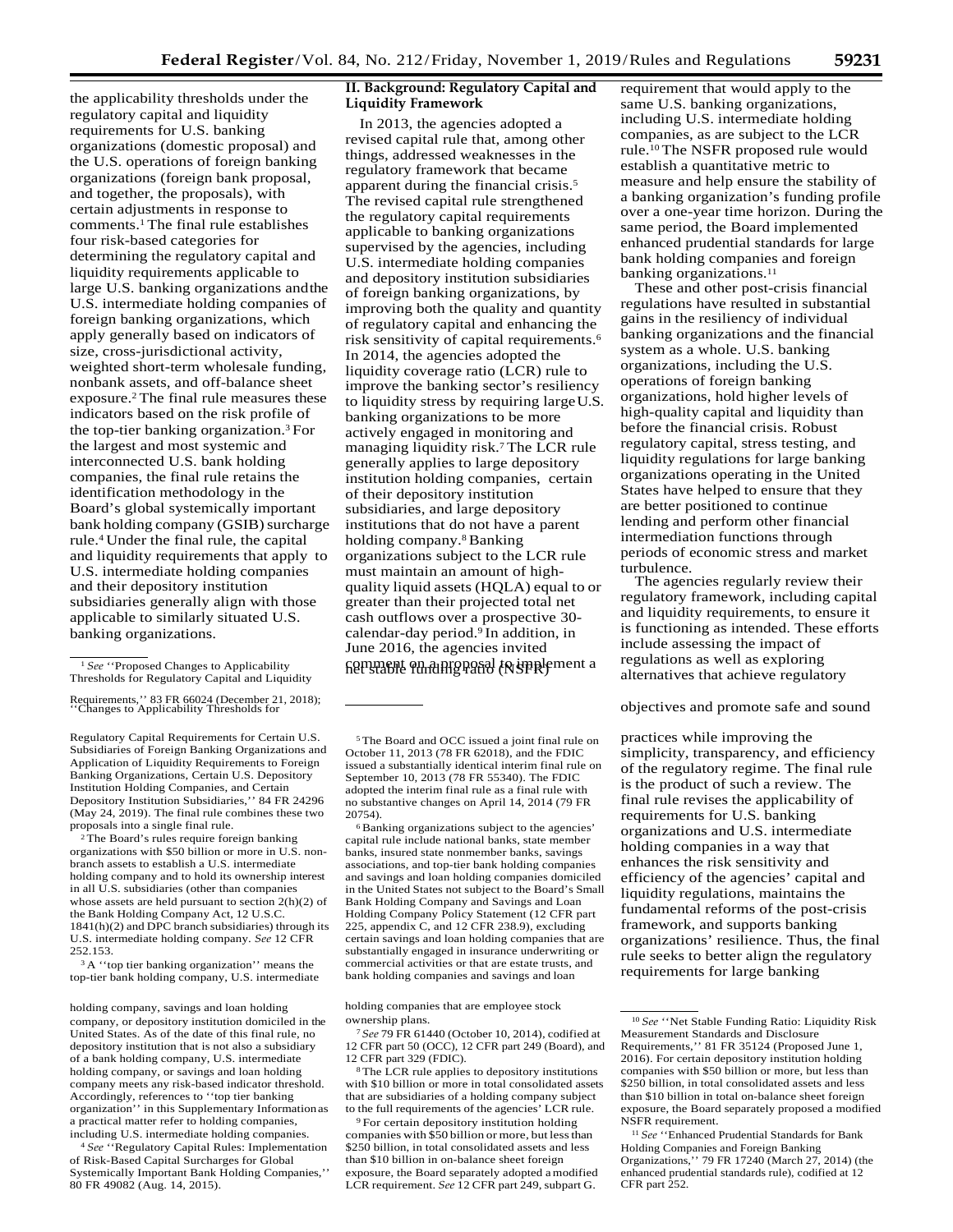organizations with their risk profiles, taking into account the size and complexity of these banking organizations as well as their potential systemic risks. The final rule is consistent with considerations and factors set forth under section 165 of the Dodd-Frank Wall Street Reform and Consumer Protection Act (the Dodd-Frank Act), $12$  as amended by the Economic Growth, Regulatory Relief, and Consumer Protection Act (EGRRCPA).13

The final rule also builds upon the agencies' practice of differentiating requirements among banking organizations based on one or more riskbased indicators. Specifically, prior to this final rule, the agencies applied more stringent capital and liquidity requirements to banking organizations with \$250 billion or more in total consolidated assets or \$10 billion or more in total on-balance sheet foreign exposure (advanced approaches banking organizations) relative to banking organizations that did not meet these thresholds.14 The Board also established a methodology under its GSIB surcharge rule to identify the largest, most interconnected and systemically risky banking organizations and to apply additional requirements to those organizations.15 By refining the

13 Public Law 115–174, 132 Stat. 1296 (2018). <sup>14</sup>*See* 12 CFR 217.1(c), 12 CFR 217.100(b), 249.1 (Board); 12 CFR 3.1(c), 12 CFR 3.100(b), 50.1 (OCC); 12 CFR 324.1(c), 12 CFR 324.100(b), 329.1 (FDIC). The agencies designed these thresholds to identify large, interconnected and internationally active banking organizations and to act as broad indicators for banking organizations with more complex risk profiles. With respect to capital, the agencies required banking organizations meeting these thresholds to calculate risk-weighted assets for

methodologies and be subject to risk-based capital requirements that are not less than the generally applicable risk-based capital requirement; calculate a supplementary leverage ratio; and include most elements of accumulated other comprehensive income in regulatory capital. Advanced approaches banking organizations must also increase their capital conservation buffers by the amount of a countercyclical capital buffer under certain circumstances. Similarly, the agencies applied the LCR requirement to banking organizations based on the same measures of total asset size and total onbalance sheet foreign exposure. The Board's regulations also applied a less stringent, modified LCR requirement to certain depository institution holding companies that do not meet the advanced approaches thresholds but have total consolidated assets of \$50 billion or more. U.S. GSIBs form a subcategory of advanced approaches banking organizations.

<sup>15</sup> See 12 CFR part 217, subpart H. The additional requirements for U.S. GSIBs include a risk-based capital surcharge at the top-tier bank holding company level, calibrated to reflect GSIBs' respective systemic footprints, total long term debt and loss-absorbing capacity requirements (TLAC) applicable at the top-tier bank holding company

application of capital and liquidity requirements based on the risk profile of a banking organization, the final rule further improves upon the risk sensitivity and efficiency of the agencies' rules.

## **III. Overview of the Notices of Proposed Rulemaking and General Summary of Comments**

In 2018 and 2019, the agencies sought comment on two separate proposals to revise the requirements for determining the applicability of regulatory capital and liquidity requirements for large banking organizations. On December 21, 2018, the agencies published a proposal to revise the criteria for determining the applicability of requirements under the capital rule, LCR rule, and the proposed NSFR rule for U.S. banking organizations with \$100 billion or more in total consolidated assets, based on four risk-based categories (domestic proposal).16 Using the risk profile of the top-tier banking organization, Category I would have been based on the methodology in the Board's GSIB surcharge rule for identification of U.S. GSIBs, whereas Categories II through IV would have been based on size and levels of cross-jurisdictional activity, nonbank assets, off-balance sheet exposure, and weighted short-term wholesale funding (together with size, the risk-based indicators). Capital and liquidity requirements for depository institution subsidiaries, if applicable, would have been based on the risk profile of the top-tier banking organization.

Subsequently, on May 24, 2019, the agencies published a proposal to revise the criteria for determining the applicability of capital and liquidity requirements with respect to the U.S.

16 83 FR 66024 (Dec. 21, 2018).

operations of foreign banking organizations (foreign bank proposal).17 This proposal also included certain changes to the domestic proposal, as described below.18 The foreign bank proposal was largely consistent with the domestic proposal, with certain adjustments to reflect the unique structures through which foreign banking organizations operate in the United States. The foreign bank proposal would have applied three categories of standards (Category II, III, or IV) to foreign banking organizations with large U.S. operations, as Category I under the domestic proposal was proposed to apply only to U.S. GSIBs. For capital, the foreign bank proposal would have determined the application of requirements for U.S. intermediate holding companies with total consolidated assets of \$100 billion or more and their depository institution subsidiaries. For liquidity, the foreign bank proposal would have applied an LCR requirement to, and amended the scope of the proposed NSFR rule to include, certain foreign banking organizations with combined U.S. assets of \$100 billion or more.<sup>19</sup> Foreign banking organizations would have been subject to an LCR requirement with respect to any U.S. intermediate holding company and certain of their large depository institution subsidiaries. Additionally, in the foreign bank proposal the Board requested comment on whether and how it should approach the potential application of standardized liquidity requirements for foreign banking organizations with respect to their U.S. branch and agency networks.

The agencies received approximately 50 public comments on the proposals, from U.S. and foreign banking

#### credit risk and operational risk using advanced organizations, public entities (including

a foreign central bank and a U.S. state regulator), public interest groups, private individuals, and other interested parties. Agency staff also met with some commenters at those commenters' requests to discuss their comments on

19 Combined U.S. assets means the sum of the consolidated assets of each top-tier U.S. subsidiary of the foreign banking organization (excluding any company whose assets are held pursuant to section 2(h)(2) of the Bank Holding Company Act, 12 U.S.C. 1841(h)(2), if applicable) and the total assets of each U.S. branch and U.S. agency of the foreign banking organization, as reported by the foreign banking organization on the Capital and Asset Report for Foreign Banking Organizations (FR Y–7Q).

<sup>&</sup>lt;sup>12</sup>Public Law 111-203, 124 Stat. 1376 (2010), sec. 165, codified at 12 U.S.C. 5365.

level, and enhanced supplementary leverage ratio standards at both the top-tier bank holding company level and depository institution subsidiary level. Certain internal TLAC requirements also apply to the U.S. intermediate holding companies of foreign GSIBs. The FDIC and OCC apply an enhanced supplementary leverage ratio standard to depository institution subsidiaries of U.S. top-tier bank holding companies with more than \$700 billion in total consolidated assets or more than \$10 trillion in total assets under custody, whereas the Board's regulation applies these requirements to depository institution subsidiaries of U.S. GSIBs. There is currently no difference between the U.S. holding companies identified by these regulations, and the OCC has proposed to amend its regulation to reference the Board's U.S. GSIB definition. *See* ''Regulatory Capital Rules: Regulatory Capital, Enhanced Supplementary Leverage Ratio Standards for U.S. Global Systemically Important Bank Holding Companies and Certain of Their Subsidiary Insured Depository Institutions; Total Loss-Absorbing Capacity Requirements for U.S. Global Systemically Important Bank Holding Companies,'' 83 FR 17317 (proposed April 19, 2018).

<sup>17 84</sup> FR 24296 (May 24, 2019).

<sup>18</sup> Specifically, under the foreign bank proposal, the Board proposed applying standardized liquidity requirements to a U.S. depository institution holding company that would have been subject to Category IV standards if the depository institution holding company significantly relies on short-term wholesale funding.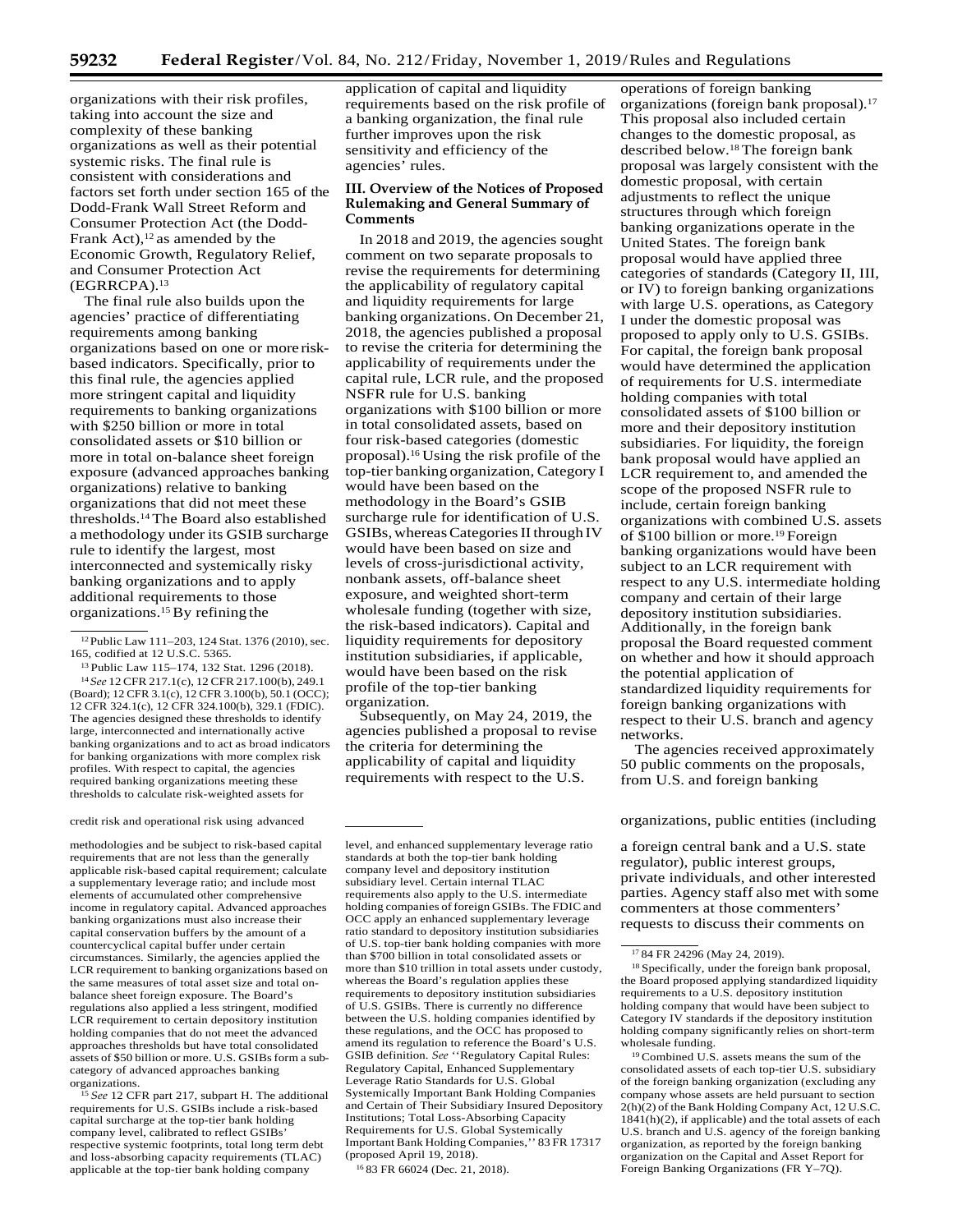the proposals.20 Many commenters supported the proposals as meaningfully tailoring prudential standards, and some were particularly supportive of the proposed approach to further tailor regulatory capital and liquidity requirements. Many commenters, however, expressed the view that the proposed framework would not have sufficiently aligned the agencies' capital and liquidity requirements to the risk profile of a banking organization.<sup>21</sup> For example, some commenters argued that banking organizations with less than \$250 billion in assets that do not meet a separate indicator of risk should not be subject to prudential standards under the proposals and that Category IV standards should be eliminated. Other commenters argued that the proposed Category II standards were too stringent given the risks indicated by a high level of cross-jurisdictional activity. By contrast, other commenters argued that the proposals would have revised the criteria for determining the applicability and stringency of standards in a way that would weaken the safety and soundness of large banking organizations and increase risks to U.S. financial stability, and asserted that the agencies had gone beyond the changes required by EGRRCPA. Other commenters believed that the proposals could be further revised to more closely align standards to the risk profile of banking organizations in that category. For example, one commenter argued for further differentiation in the standards between Categories I and II. A number of these commenters argued that allriskbased indicators should exclude transactions with affiliates. In addition, some commenters expressed the general view that the thresholds set forth in the proposals should be further justified.

In response specifically to the foreign bank proposal, industry commenters argued that the proposal would unfairly increase requirements applicable to

 $\frac{-20}{20}$  Summaries of these meetings may be found on

*[www.regulations.gov/docket?D=OCC-2019-0009](https://www.regulations.gov/docket?D=OCC-2019-0009)* (OCC); *[https://www.federalreserve.gov/regreform/](https://www.federalreserve.gov/regreform/reform-systemic.htm) [reform-systemic.htm](https://www.federalreserve.gov/regreform/reform-systemic.htm)* (Board); *[https://www.fdic.gov/](https://www.fdic.gov/regulations/laws/federal/2018/2018-proposed-changes-to-applicability-thresholds-3064-ae96.html) [regulations/laws/federal/2018/2018-proposed](https://www.fdic.gov/regulations/laws/federal/2018/2018-proposed-changes-to-applicability-thresholds-3064-ae96.html)[changes-to-applicability-thresholds-3064-ae96.html](https://www.fdic.gov/regulations/laws/federal/2018/2018-proposed-changes-to-applicability-thresholds-3064-ae96.html)* (FDIC).

21 The agencies received a number of comments that were not specifically responsive to the proposals. In particular, commenters recommended more targeted revisions or requests for clarification related to the U.S. GSIB capital surcharge rule, generally applicable capital rule, capital plan rule, stress capital buffer proposal, total loss absorbing capacity rule, current expected credit losses standard, Volcker rule, and capital simplifications final rule. These comments are not within the scope of this rulemaking, and therefore are not discussed in this **SUPPLEMENTARY INFORMATION**.

foreign banking organizations. These commenters also expressed the general view that certain aspects of the foreign bank proposal were inconsistent with the principle of national treatment and equality of competitive opportunity, and argued that the proposals should defer more broadly to compliance with home country standards applicable to the parent foreign banking organization. In particular, commenters argued that the foreign bank proposal should not determine the applicability of the LCR and proposed NSFR requirements for a foreign banking organization with respect to its U.S. intermediate holding company based on the risk profile of the foreign banking organization's combined U.S. operations. These commenters asserted that the final rule should instead determine the application of standardized liquidity requirements for a foreign banking organization's U.S. intermediate holding company based on the risk-based indicator levels of the U.S. intermediate holding company. Commenters argued that the risk-based indicators, if applied to combined U.S. assets, would disproportionately result in the application of more stringent requirements to foreign banking organizations, and asserted the proposal could disrupt the efficient functioning of global financial markets and lead to increased fragmentation. These commenters also generally opposed the potential issuance of a separate proposal that would apply standardized liquidity requirements to the U.S. branch and agency network of a foreign banking organization, on the basis that such an approach could lead to ring-fencing and regulatory inconsistencies across jurisdictions.

By contrast, other commenters criticized the foreign bank proposal for reducing the stringency of standards beyond the changes required by EGRRCPA, and argued that the proposal understated the financial stability risks posed by foreign bankingorganizations. These commenters supported the

#### the agencies' public websites. *See [https://](https://www.regulations.gov/docket?D=OCC-2019-0009)* application of standardized liquidity

requirements for a foreign banking organization's U.S. intermediate holding company based on the risk profile of the foreign banking organization's combined U.S. operations, supported the application of standardized liquidity requirements to the U.S. branches and agencies of foreign banking organizations, and criticized the agencies for not proposing such requirements for U.S. branches and agencies.

As discussed in this **SUPPLEMENTARY INFORMATION**, the final rule largely adopts the proposals, with certain

adjustments in response to the comments.

## **IV. Overview of Final Rule**

The final rule establishes four categories to apply regulatory capital and liquidity requirements to large U.S. banking organizations and U.S. intermediate holding companies.22 The criteria for each category are based on certain indicators of risk that are measured at the level of the top-tier banking organization. This approach represents an amendment from the foreign bank proposal, as under the final rule the liquidity requirements applicable to a U.S. intermediate holding company are based on its own risk characteristics rather than those of the combined U.S. operations of the foreign banking organization, as discussed further below.

Under the final rule, and unchanged from the domestic proposal, the most stringent capital and liquidity requirements apply to U.S. GSIBs and their depository institution subsidiaries under Category I, as these banking organizations have the potential to pose the greatest risks to U.S. financial stability. The Category I standards generally reflect agreements reached by the Basel Committee on Banking Supervision (BCBS) 23 and include additional requirements adopted by the Board to increase the resiliency of these banking organizations and to mitigate the potential risk their material financial distress or failure could pose to U.S. financial stability. Category I standards generally remain unchanged from existing requirements.

The second set of standards, under Category II, apply to U.S. banking organizations and U.S. intermediate holding companies with total consolidated assets of \$700 billion or more or cross-jurisdictional activity of \$75 billion or more, and that do not qualify as U.S. GSIBs.24 Like Category I standards, Category II standards generally reflect agreements reached by the BCBS, and requirements for banking

<sup>22</sup> Regulatory capital requirements also apply to depository institution subsidiaries of banking organizations subject to Category I, II, III, or IV standards, while liquidity requirements apply to depository institution subsidiaries of banking organizations subject to Category I, II, or III standards where those depository institution subsidiaries have \$10 billion or more in total consolidated assets.

<sup>23</sup> International standards that reflect agreements reached by the BCBS may be implemented in the United States through notice and comment rulemaking.

<sup>24</sup>The Board's GSIB surcharge rule does not apply to U.S. intermediate holding companies, and therefore, a U.S. intermediate holding company does not qualify as a U.S. GSIB. *See* 12 CFR part 217, subpart H.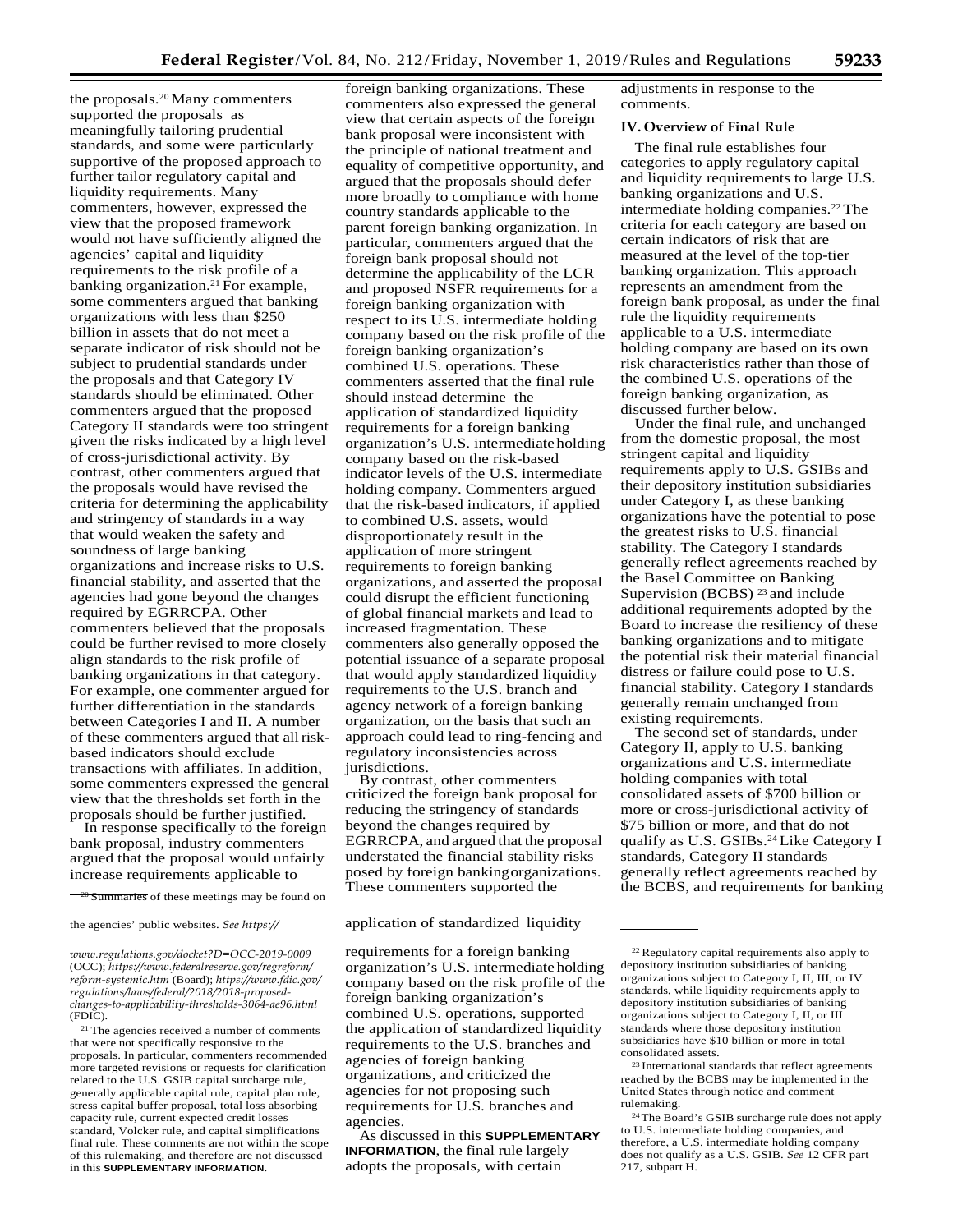organizations in this category remain largely unchanged from requirements previously applicable to banking organizations with \$250 billion or more in total consolidated assets or \$10 billion or more in on-balance-sheet foreign exposure. Applying requirements that reflect agreements reached by the BCBS is appropriate for the risk profiles of banking organizations in this category. For example, foreign operations and crossborder positions add operational and funding complexity in normal times and complicate the ability of a banking organization to undergo an orderly resolution in times of stress, generating both safety and soundness and financial stability risks. The application of consistent prudential standards across jurisdictions to banking organizations with significant size or crossjurisdictional activity also helps to promote international competitive equity and reduce opportunities for regulatory arbitrage.

The third set of standards, under Category III, apply to U.S. banking organizations and U.S. intermediate holding companies that do not meet the criteria for Category I or II, and have total consolidated assets of \$250 billion or more or \$75 billion or more in weighted short-term wholesale funding, nonbank assets, or off-balance sheet exposure. Category III standards reflect the heightened risk profiles of these banking organizations relative to smaller and less complex banking organizations, such as those subject to Category IV standards. As compared to existing requirements, under the final rule regulatory capital and liquidity requirements under Category III are more stringent for some banking organizations and less stringent for others. For example, under Category III, a banking organization with weighted short-term wholesale funding of \$75

billion or more is subject to the full set VI.B of this**SUPPLEMENTARY INFORMATION**.

of requirements under the LCR rule; however, a banking organization below that threshold is subject to a reduced LCR requirement, calibrated to 85

percent of the full LCR requirement.25 With respect to capital, banking organizations subject to Category III standards are subject to the supplementary leverage ratio, among other requirements, but are not required to calculate risk-weighted assets under the advanced approaches. For some banking organizations subject to Category III standards, application of the supplementary leverage ratio is a new requirement. In addition, although some banking organizations subject to Category III standards were previously required to include elements of accumulated other comprehensive income (AOCI) in regulatory capital, these banking organizations can now elect to exclude most elements of AOCI from regulatory capital. Similarly, some banking organizations in Category III will now be subject to simpler regulatory capital requirements for mortgage servicing assets, certain deferred tax assets arising from temporary differences, and investments in the capital of unconsolidated financial institutions, relative to those that previously applied. These banking organizations also will now be subjectto a simplified treatment for the amount of capital issued by a consolidated subsidiary and held by third parties (sometimes referred to as a minority interest) that is includable in regulatory capital.26

The fourth set of standards, under Category IV, apply to U.S. banking organizations and U.S. intermediate holding companies with total consolidated assets of \$100 billion or more that do not meet the thresholds for

one of the other three categories. Banking organizations in Category IV generally have greater scale and operational and managerial complexity relative to smaller banking organizations, but less than banking organizationssubject to Category I, II, or III standards. Category IV regulatory capital requirements remain largely unchanged relative to prior requirements. With regard to liquidity requirements, the final rule applies a reduced LCR requirement to a banking organization subject to Category IV standards with weighted short-term wholesale funding of at least \$50 billion, but less than \$75 billion, calibrated at 70 percent of the full LCR requirement.27 The reduced LCR requirement does not apply to a depository institution subsidiary of a banking organization subject toCategory IV standards. Further, the LCR rule does not apply to banking organizations subject to Category IV standards with less than \$50 billion in weighted shortterm wholesale funding. Similar to banking organizations in Categories I, II, and III, banking organizations subject to Category IV standards must monitorand report information regarding the riskbased indicators, as described further below. In addition, under a separate final rule the Board is adopting to revise the criteria for determining the applicability of enhanced prudential standards for large domestic and foreign banking organizations using a risk-based category framework that is consistent with the framework described in this final rule (Board-only final rule), all banking organizations subject to Category I, II, III or IV standards are subject to enhanced prudential standards as well as liquidity data reporting under the Board's Complex Institution Liquidity Monitoring Report (FR 2052a).

<sup>&</sup>lt;sup>25</sup> For banking organizations subject to Category III with less than \$75 billion in weightedshort-term wholesale funding, the reduced LCR requirement under this final rule is calibrated to 85 percent of the full LCR. All other requirements of the LCR rule, including the maturity mismatch add-on, apply to these banking organizations. *See* section

<sup>26</sup>*See* ''Regulatory Capital Rule: Simplifications to the Capital Rule Pursuant to the Economic Growth and Regulatory Paperwork Reduction Act of 1996,'' 84 FR 35234 (July 22, 2019)(simplifications final rule).

<sup>27</sup> Similar to Category III, all other requirements of the LCR rule apply to such banking organizations, including the LCR rule's maturity mismatch requirement. *See* section VI.B of this Supplementary Information.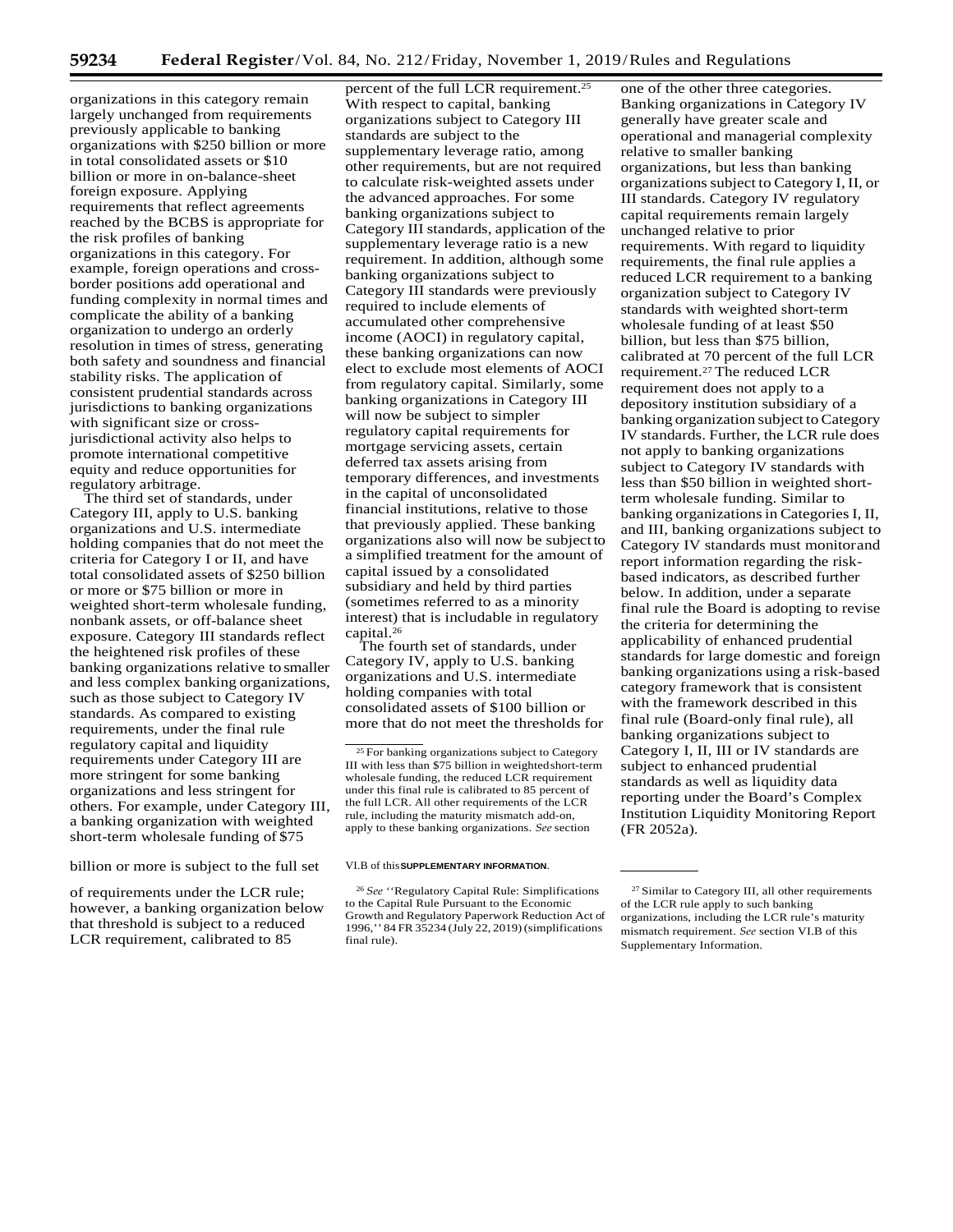## TABLE I—SCOPING CRITERIA FOR CATEGORIES OF REGULATORY CAPITAL AND LIQUIDITY REQUIREMENTS

| Category | U.S. banking organizations <sup>+</sup>                                                                                                                                                                                | Foreign banking organizations # |
|----------|------------------------------------------------------------------------------------------------------------------------------------------------------------------------------------------------------------------------|---------------------------------|
|          | U.S. GSIBs and their depository institution subsidiaries                                                                                                                                                               | N/A.                            |
|          | \$700 billion or more in total consolidated assets; or \$75 billion or more in cross-jurisdictional activity; do not meet the criteria<br>for Category I.                                                              |                                 |
| $III$    | \$250 billion or more in total consolidated assets; or \$75 billion or more in weighted short-term wholesale funding, nonbank<br>assets, or off-balance sheet exposure; do not meet the criteria for Category I or II. |                                 |
| IV       | \$100 billion or more in total consolidated assets; do not meet the criteria for Category I, II or III.                                                                                                                |                                 |

† For U.S. banking organizations, the applicable category of regulatory capital and liquidity requirements is measured at the level of the top-tier banking organization level, and applies to any of its depository institution subsidiaries for purposes of capital requirements or to any of its deposi- tory institution subsidiaries with \$10 billion or more in total consolidated assets for liquidity requirements.

‡ For foreign banking organizations, the applicable category of regulatory capital and liquidity requirements is measured at the level of the top- tier U.S. intermediate holding company level, and applies to any depository institution subsidiary of such holding company for purposes of capital<br>requirements or to any depository institution subsidiary with \$10 billion or mor

## **V. Framework for the Application of Capital and Liquidity Requirements**

This section describes the framework for determining the application of regulatory capital and liquidity requirements under this final rule, including a discussion of comments received on the proposed framework. The final rule largely establishes the framework set forth in the proposals and introduces four categories of capital and liquidity requirements based on certain indicators of risk that are measured at the level of the top-tier banking organization.28

## *A. Indicators-Based Approach and the Alternative Scoring Methodology*

The proposals would have established four categories of regulatory capital and liquidity requirements and the criteria for Categories II, III and IV would have relied on the following risk-based indicators: Size, cross-jurisdictional activity, weighted short-term wholesale funding, off-balance sheet exposure, and nonbank assets. These risk-based indicators are already used in the Board's existing regulatory framework and reported by large U.S. bank holding companies, U.S. intermediate holding companies, and covered savings and loan holding companies.<sup>29</sup>

The proposals also sought comment on an alternative approach that would have used a single, comprehensive score based on the GSIB identification methodology, which is currently used to identify U.S. GSIBs and apply riskbased capital surcharges to these banking organizations (scoring

methodology).30 Under the alternative approach, a banking organization's size and its score from the scoring methodology would have been used to determine which category of standards would apply to the banking organization.31

Most commenters preferred the proposed indicators-based approach to the alternative scoring methodology for determining the category of standards that would apply to large banking organizations. These commenters stated that the indicators-based approach would be more transparent, less complex, and more appropriate for applying categories of standards to banking organizations that are not U.S. GSIBs. Some commenters also asserted that if the agencies used the scoring methodology, the agencies should use only method 1. These commenters argued that method 2 would be inappropriate for tailoring capital and liquidity requirements on the basis that the denominators to method 2 are fixed, rather than updated annually. Commenters also argued against using method 2 on the basis that method 2 was calibrated specifically for U.S. GSIBs.

The final rule adopts the indicatorsbased approach for applying Category II, III, or IV standards to a banking organization, as this approach provides a simple framework that supports the objectives of risk sensitivity and transparency. Many of the risk-based indicators are used in the agencies'

existing regulatory frameworks or reported by top-tier banking organizations. By using indicators that exist or are reported by most banking organizations subject to the final rules, the indicators-based approach limits additional reporting requirements. The agencies will continue to use the scoring methodology to apply Category I standards to a U.S. GSIB and its depository institution subsidiaries.

## *B. Choice of Risk-Based Indicators*

To determine the applicability of Category II, III, or IV standards, the proposals considered a top-tier banking organization's level of five risk-based indicators: Size, cross-jurisdictional activity, weighted short-term wholesale funding, nonbank assets, and offbalance sheet exposure.

The agencies received a number of comments on the choice of risk-based indicators and suggested modifications to the calculation of the indicators. Several commenters expressed the general view that the proposed riskbased indicators were poor measures of risk. A number of these commenters also asserted that the agencies did not provide sufficient justification to support the proposed risk-based indicators, and requested that the agencies provide additional explanation regarding their selection. Commenters also asserted that the framework should take into consideration additional riskmitigating characteristics when measuring the proposed risk-based indicators. Several other commenters argued that the proposals are too complex and at odds with the stated objectives of simplicity and burden reduction.

By considering the relative presence or absence of each risk-based indicator, the proposals would have provided a basis for assessing a banking organization's financial stability and safety and soundness risks. The risk-

<sup>28</sup>Comments regarding the NSFR proposal will be addressed in the context of any final rule to adopt a NSFR requirement for large U.S. banking organizations and U.S. intermediate holding companies.

<sup>29</sup> A covered savings and loan holding company means a savings and loan holding company that is not substantially engaged in insurance and commercial underwriting activities.

<sup>&</sup>lt;sup>30</sup> For more discussion relating to the scoring methodology, see the Board's final rule establishing the GSIB identification methodology. *See*  ''RegulatoryCapitalRules:Implementation ofRisk-Based Capital Surcharges for Global Systemically Important Bank Holding Companies,'' 80 FR 49082 (Aug. 14, 2015).

<sup>&</sup>lt;sup>31</sup> The scoring methodology contains two methods, method 1 and method 2. The alternative proposal would have used the higher of method 1 or method 2 to determine the applicable category of standards.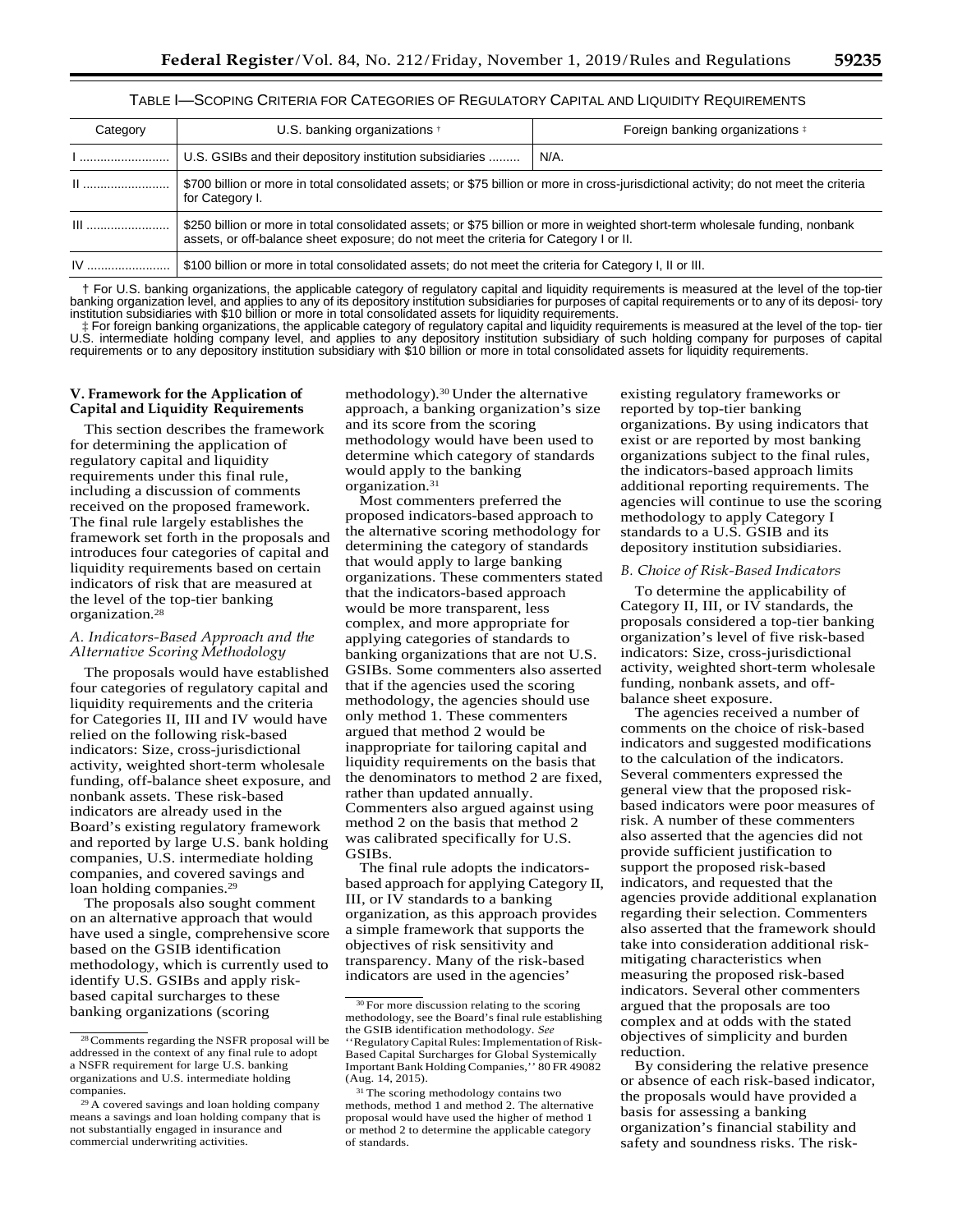based indicators generally track measures already used in the Board's existing regulatory framework and rely on information that is already publicly reported by affected banking organizations.32 Together with fixed, uniform thresholds, use of the riskbased indicators supports the agencies' objectives of transparency and efficiency, while providing for a framework that enhances the risk sensitivity of the agencies' capital and liquidity rules in a manner that continues to allow for comparability across banking organizations. Riskmitigating factors, such as a banking organization's HQLA and the presence of collateral to secure an exposure, are incorporated into the enhanced standards to which the banking organization is subject.

One commenter asserted that an analysis of the proposed risk-based indicators based on a measure of the expected capital shortfall of a banking organization in the event of a steep equity market decline (SRISK)<sup>33</sup> demonstrated that only the crossjurisdictional activity and weighted short-term wholesale funding indicators were positively correlated with SRISK, whereas the other risk-based indicators were not important drivers of a banking organization's SRISK measures. However, because SRISK is conditioned on a steep decline in equity markets, it does not capture the probability of a financial crisis or an idiosyncratic failure of a large banking organization. In addition, SRISK does not directly capture other important aspects of systemic risk, such as a banking organization's interconnectedness with other financial market participants. For these reasons, SRISK alone is not a sufficient means of determining the riskbased indicators used in the tailoring framework.

Accordingly, and as discussed below, the agencies are adopting therisk-based indicators as proposed.

## 1. Size

The proposals would have considered size in tailoring the application of capital and liquidity requirements to a domestic banking organization or the U.S. operations of a foreign banking organization. Some commenters argued that the proposals placed too much reliance on size for determining the prudential standards applicable to large banking organizations. These commenters generally criticized the size indicator as not sufficiently risk sensitive and a poor measure of systemic and safety and soundness risk, and suggested using risk-weighted assets, as determined under the capital rule, rather than total consolidated assets or combined U.S. assets, as applicable. Several commenters argued that the proposals did not adequately explain the relationship between size and safety and soundness risk, particularly risks associated with operational or control gaps.

Other commenters, however, supported the use of size as a measure of financial stability and safety and soundness risk. These commenters asserted that size serves as an indicator of credit provision that could be disrupted in times of stress, as well as the difficulties associated with the resolution of a large banking organization. These commenters also recommended placing additional emphasis on size for purposes of tailoring prudential standards, and expressed the view that the size indicator is less susceptible to manipulation through temporary adjustments at the end of a reporting period as compared to the other riskbased indicators.

Section 165 of the Dodd-Frank Act, as amended by EGRRCPA, establishes thresholds based on total consolidated assets.34 Size is also among the factors that the Board must take into consideration in differentiating among banking organizations under section 165.<sup>35</sup> A banking organization's size

provides a measure of the extent to which stress at its operations could be disruptive to U.S. markets and present significant risks to U.S. financial stability. A larger banking organization has a greater number of customers and counterparties that may be exposed to a risk of loss or suffer a disruption in the provision of services if the banking organization were to experience distress. In addition, size is an indicator of the extent to which asset fire sales by a banking organization could transmit distress to other market participants, given that a larger banking organization has more counterparties and more assets to sell. The failure of a large banking organization in the U.S. also may give rise to challenges that complicate the resolution process due to the size and diversity of its customer base and the number of counterparties that have exposure to the banking organization.

The complexities associated with size also can give rise to operational and control gaps that are a source of safety and soundness risk and could result in financial losses to a banking organization and adversely affect its customers. A larger banking organization operates on a larger scale, has a broader geographic scope, and generally will have more complex internal operations and business lines relative to a smaller banking organization. Growth of a banking organization, whether organic or through an acquisition, can require more robust risk management and development of enhanced systems or controls; for example, when managing the integration and maintenance of information technology platforms.

Size also can be a proxy for other measures of complexity, such as the amount of trading and available-for-sale securities, over-the-counter derivatives, and Level 3 assets.36 Using Call Report data from the first quarter of 2005 to the first quarter of 2018, the correlation between a bank's total trading assets (a proxy of complexity) and its total assets

that are used to determine a banking organization's systemic importance for purposes of the U.S. GSIB surcharge rule: Notional amount of OTC derivatives, Level 3 assets, and trading and AFS securities. In the second quarter of 2019, the average complexity score of a U.S. GSIB was 104.7, the average complexity score of a banking organization with assets of greater than \$250 billion that is not a U.S. GSIB was 12.0, the average complexity score of a banking organization with assets of more than \$100 billion but less than \$250 billion was 3.5, and the average complexityscore of a banking organization with assets of \$50 billion but less than \$100 billion was 0.4.

<sup>32</sup> Bank holding companies, covered savings and loan holding companies, and U.S. intermediate holding companies subject to this final rule already report the information required to determine size, weighted short-term wholesale funding, and offbalance sheet exposure on the Banking Organization Systemic Risk Report(FR Y–15). Such

bank holding companies and covered savings and methodology include three indicators of complexity loan holding companies also currently report the information needed to calculate cross-jurisdictional activity on the FR Y–15. Nonbank assets are reported on FR Form Y–9 LP. This information is publicly available.

<sup>&</sup>lt;sup>33</sup> For the definition and measurement of SRISK, *see* Acharya, V., Engle, R. and Richardson, M. (2012). Capital shortfall: A new approach to ranking and regulating systemic risks. *American Economic Review, 102*(3), pp. 59–64, *see also* Brownlees, Christian, and Robert F. Engle (2017). ''SRISK: A conditional capital shortfall measure of systemic risk.'' *The Review of Financial Studies* 30.1 (2016): 48–79.

<sup>34</sup>*See generally* 12 U.S.C. 5635 and EGRRCPA section 401.

<sup>35</sup> EGRRCPA section 401(a)(1)(B)(i) (codified at 12 U.S.C. 5365(a)(2)(A)). The agencies haves also previously used size as a simple measure of a banking organization's potential systemic impact and risk, and have differentiated the stringency of capital and liquidity requirements based on total consolidated asset size. For example, prior to the adoption of this final rule, advanced approaches capital requirements, the supplementary leverage ratio, and the LCR requirement generally applied to banking organizations with total consolidated assets of \$250 billion or more or total consolidated on-

balance sheet foreign exposure of \$10 billion or more.

<sup>36</sup> The FR Y15 and the GSIB surcharge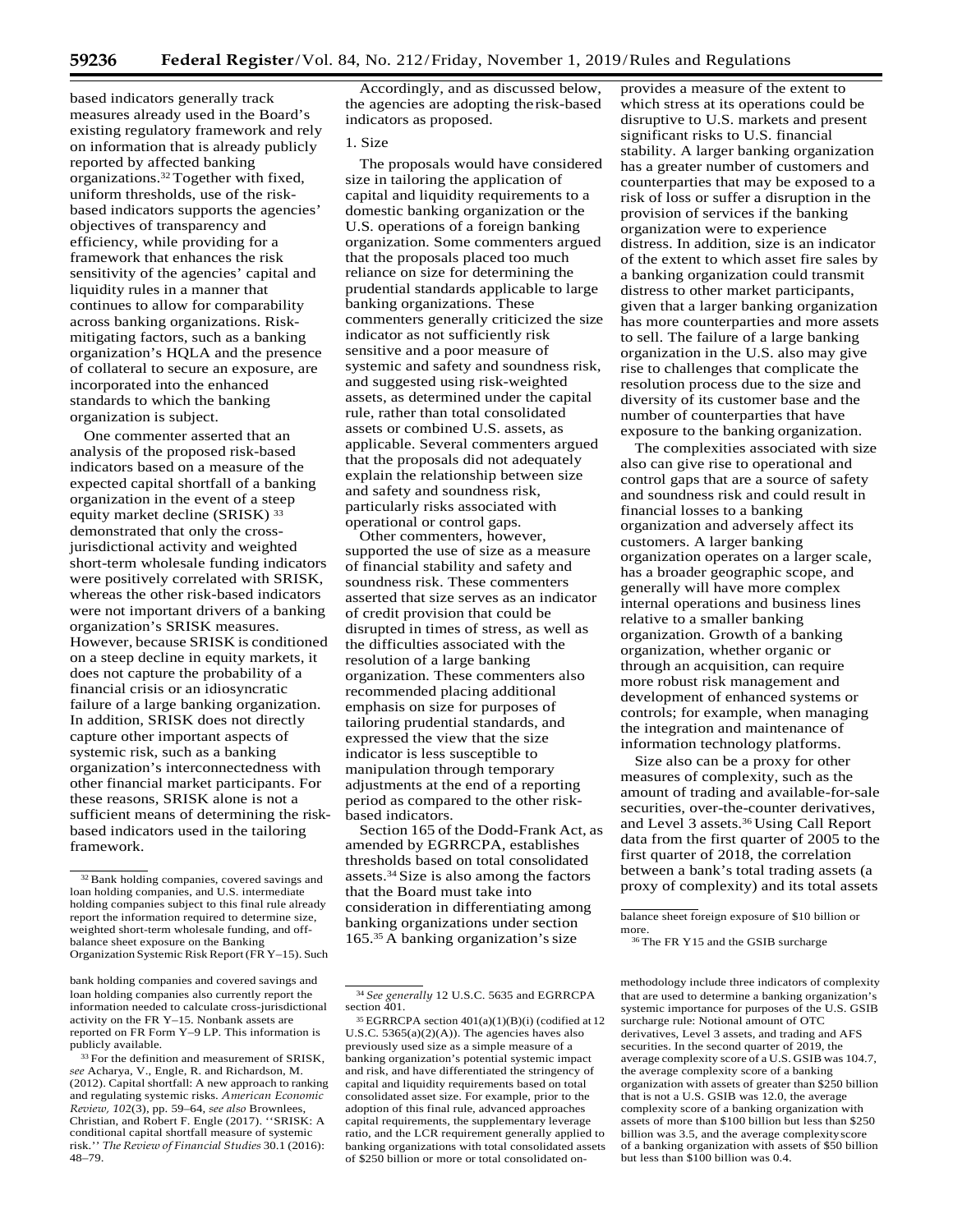(a proxy of size) is over 90 percent. $37$  As was seen in the financial crisis, a more complex institution can be more opaque to the markets and may have difficulty managing its own risks, warranting stricter standards for both capital and liquidity.

Further, notwithstanding commenters' assertions that riskweighted assets more appropriately capture risk, an approach that relies on risk-weighted assets as an indication of size would not align with the full scope of risks intended to be measured by the size indicator. Risk-weighted assets serve as an indication of credit risk and are not designed to capture the risks associated with managerial and operational complexity or the potential for distress at a large banking organization to cause widespread market disruptions.

Some commenters argued that the Board staff analysis cited in the proposals does not demonstrate that size is a useful indicator for determining the systemic importance of a banking organization.38 Specifically, one commenter asserted that the Board staff analysis (1) uses a flawed measure of bank stress and (2) does not use robust standard errors or sufficiently control

for additional macroeconomic factors **number of commenters expressed** that may contribute to a decline in economic activity. The Board staff paper employs the

banks as a proxy of bank stress. This choice was informed by Bernanke's 1983 article, which uses the level (namely, thousands of dollars) of deposits at failed banks to proxy bank stress.39 The staff paper makes modifications to the stress proxy in order to account for the evolution of the banking sector over time. In contrast to

38 As described in the proposals, relative to a smaller banking organization, the failure of a large banking organization is more likely to have a destabilizing effect on the economy, even if the two banking organizations are engaged in similar business lines. Board staff estimated that stress at a single large banking organization with an assumed \$100 billion in deposits would result in approximately a 107 percent decline in quarterly real U.S. GDP growth, whereas stress among five smaller banking organizations—each with an assumed \$20 billion in deposits—would collectively result in roughly a 22 percent decline in quarterly real U.S. GDP growth. Both scenarios assume \$100 billion in total deposits, but the negative impact is significantly greater when the larger banking organization fails. *Id.*

39 Bernanke, Ben S. 1983. ''Non-monetary Effects of the Financial Crisis in the Propagation of the Great Depression.'' The American Economic Review Vol. 73, No. 3, pp. 257—276.

Bernanke's study of a three-year period during the Great Depression, Board staff's analysis spans almost six decades. Expressing bank stress in levels as the commenter suggests (namely, trillions of dollars) would not account for the structural changes that have occurred in the banking sector and therefore would place a disproportionately greater weight on the bank failures that occurred during the 2008–2009 financial crisis. In addition to the analysis conducted by Boardstaff, other research has found evidence of a link between size and systemic risk.40

For the reasons discussed above, the agencies are adopting the proposed measure of size for foreign and domestic banking organizations without change.<sup>41</sup> Size is a simple and transparent measure of systemic importance and safety and soundness risk that can be readily understood and measured by banking organizations and market participants.

## 2. Cross-Jurisdictional Activity

The proposals would have included a measure of cross-jurisdictional activity as a risk-based indicator to determine the application of Category II standards. For U.S. banking organizations, the

<sup>40</sup>*See* Bremus, Buck, Russ and Schnitzer, *Big Banks and Macroeconomic Outcomes: Theory and Cross-CountryEvidence of Granularity,*Journal of

## natural logarithm of deposits at failed Money, Credit and Banking (July 2018). Allen, Bali, and Tang construct a measure of systemic risk

(CATFIN) and demonstrate that the CATFIN of both large and small banking organizations can forecast macroeconomic declines, and found that the CATFIN of large banks can successfully forecast lower economic activity sooner than that of small banks. *See* Allen, Bali, and Tang, *Does Systemic Risk in the Financial Sector Predict Future Economic Downturns?,* Review of Financial Studies, Vol. 25, Issue 10 (2012). Adrian and Brunnermeier constructed a measurement of systemic risk, designated CoVar, and show that firms with higher leverage, more maturity mismatch, and larger size are associated with larger systemic risk contributions. Specifically, the authors find that if a bank is 10 percent larger than another bank, then the size coefficient predicts that the larger bank's CoVaR per unit of capital is 27 basis points higher than the smaller bank's CoVaR. *See* Adrian & Brunnermeir, *CoVar,* American Economic Review Journal, Vol. 106 No. 7 (July 2016).

In the same vein, research conducted by the Bank for International Settlements suggests that the ratio of one institution's systemic importance to a smaller institution's systemic importance is larger than the ratio of the respective sizes. *See* Tarashev, Borio and Tsatsaronis, *Attributing systemic risk to individual institutions,* BIS Working Paper No. 308 (2010). Relatedly, Dávila and Walther (2017) show that large banks take on more leverage relative to small banks in times of stress. See Dávila &Walther, *Does Size Matter? Bailouts with Large and Small Banks,* NBER Working Paper No. 24132 (2017).

41 The final rule calibrates liquidity and capital requirements for U.S. intermediate holding companies based on the risk profile, including size, of the U.S. intermediate holding company. However, the elements of the size indicator itself, as well as the other risk-based indicators, are being finalized without change.

domestic proposal would have defined cross-jurisdictional activity as the sum of cross-jurisdictional claims and liabilities. In recognition of the structural differences between foreign and domestic banking organizations, the foreign bank proposal would have adjusted the measurement of crossjurisdictional activity for foreign banking organizations to exclude interaffiliate liabilities and certain collateralized inter-affiliate claims.42 Specifically, claims on affiliates  $43$ would have been reduced by the value of any financial collateral in a manner consistent with the agencies' capital rule,44 which permits, for example, banking organizations to recognize financial collateral when measuring the exposure amount of repurchase agreements and securities borrowing and securities lending transactions (together, repo-style transactions).45 The foreign bank proposal sought comment on alternative adjustments to the crossjurisdictional activity indicator for foreign banking organizations, and on other modifications to the components of the indicator.

Some commenters urged the agencies to adopt the cross-jurisdictional activity indicator as proposed. By contrast, a

concern regarding this aspect of the proposals. Several commenters opposed the inclusion of cross-jurisdictional

43 For the combined U.S. operations, the measure of cross-jurisdictional activity would have excluded all claims between the foreign banking organization's U.S. domiciled affiliates, branches, and agencies to the extent such items are not already eliminated in consolidation. For the U.S. intermediate holding company, the measure of cross-jurisdictional activity would have eliminated through consolidation all inter-affiliate claims within the U.S. intermediate holding company.

<sup>44</sup>*See* 12 CFR 3.37 (OCC); 12 CFR 217.37 (Board); 12 CFR 324.37 (FDIC).

<sup>45</sup>*See* the definition of repo-style transaction at 12 CFR 217.2.

<sup>&</sup>lt;sup>37</sup> See Amy G. Lorenc and Jeffery Y. Zhang (2018) ''The Differential Impact of Bank Size on Systemic Risk,'' *Finance and Economics Discussion Series*  2018–066. Washington: Board of Governors of the Federal Reserve System, available at: *[https://](https://doi.org/10.17016/FEDS.2018.066) [doi.org/10.17016/FEDS.2018.066.](https://doi.org/10.17016/FEDS.2018.066)*

<sup>42</sup> Specifically, the proposal would have excluded from the cross-jurisdictional activity indicator all inter-affiliate claims of a foreign banking organization secured by financial collateral, in accordance with the capital rule. Financial collateral is defined under the capital rule to mean collateral, (1) in the form of (i) cash on deposit with the banking organization (including cash held for the banking organization by a third-party custodian or trustee), (ii) gold bullion, (iii) long-term debt securities that are not resecuritization exposures and that are investment grade, (iv) short-term debt instruments that are not resecuritization exposures and that are investment grade, (v) equity securities that are publicly traded; (vi) convertible bonds that are publicly traded, or (vii) money market fund shares and other mutual fund shares if a price for the shares is publicly quoted daily; and (2) in which the banking organization has a perfected, firstpriority security interest or, outside of the United States, the legal equivalent thereof (with the exception of cash on deposit and notwithstanding the prior security interest of any custodial agent). *See* 12 CFR 3.2 (OCC); 12 CFR 217.2 (Board); and 12 CFR 324.2 (FDIC).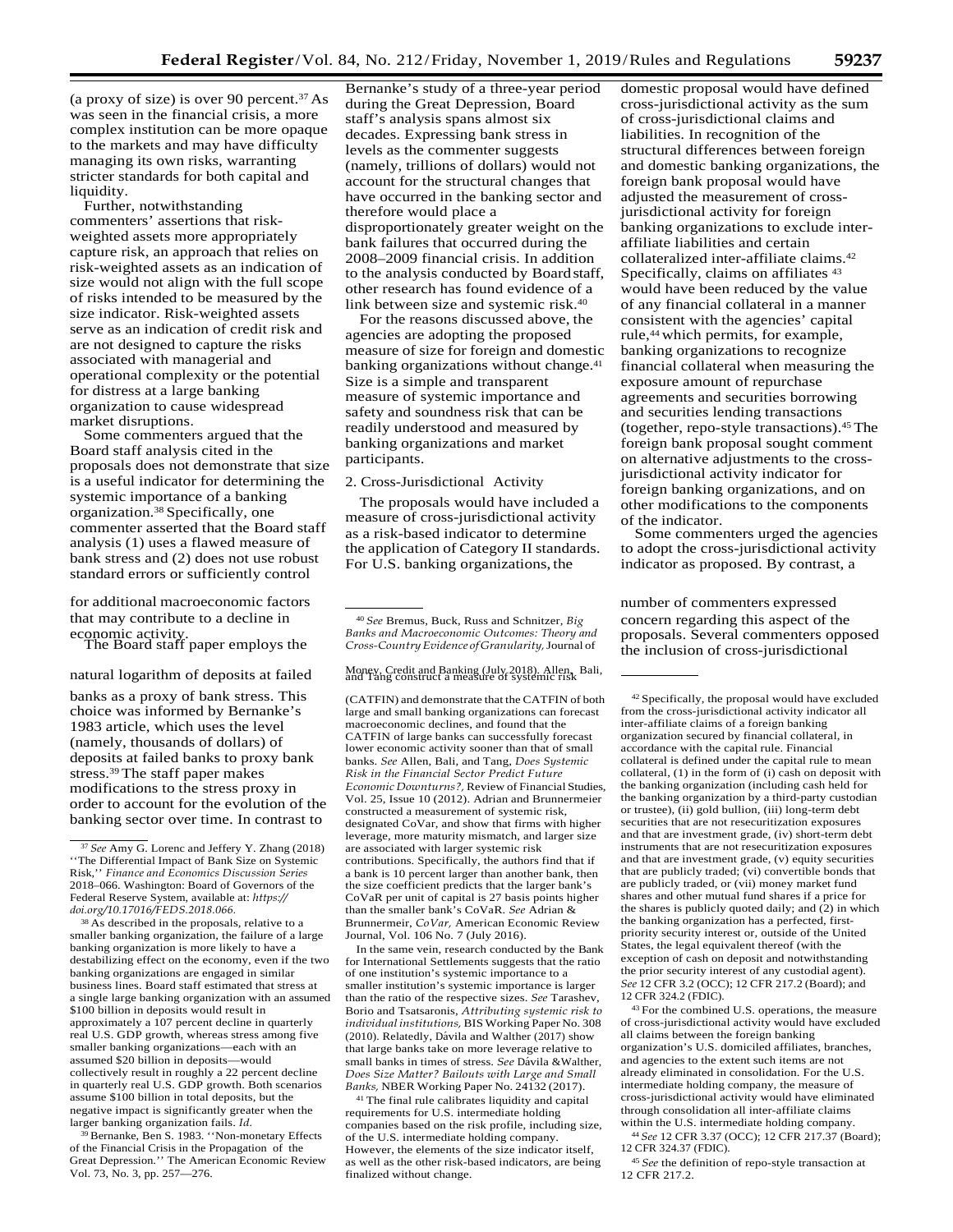liabilities in the cross-jurisdictional activity indicator. Some commenters argued that cross-jurisdictional liabilities are not a meaningful indicator of systemic risk as measured by SRISK.46 Other commenters asserted that cross-jurisdictional liabilities can reflect sound risk-management practices on the basis that cross-jurisdictional liabilities can indicate a diversity of funding sources and may be used to fund assets in the same foreign jurisdiction as the liabilities. These commenters suggested modifying the indicator to exclude the amount of any central bank deposits, other HQLA, or assets that receive a zero percent risk weight under the capital rule if those assets are held in the same jurisdiction as a cross-jurisdictional liability.

A number of commenters suggested revisions to the cross-jurisdictional activity indicator that would exclude specific types of claims or liabilities.For example, some commenters asserted that the measure of cross-jurisdictional activity should exclude any claim secured by HQLA or highly liquid assets 47 based on the nature of the collateral. Another commenter suggested excluding operating payables arising in the normal course of business, such as merchant payables. Other commenters suggested that the indicator exclude exposures to U.S. entities or projects that have a foreign guarantee or foreign insurer, unless the U.S. direct counterparty does not meet an appropriate measure of creditworthiness. Some commenters recommended that investments in coissued collateralized loan obligations be excluded from the measure of crossjurisdictional activity.

Commenters also suggested specific modifications to exclude exposures to certain types of counterparties. For example, several commenters suggested excluding exposures to sovereign, supranational, international, or regional organizations. Commenters asserted that these exposures do not present the same interconnectivity concerns as exposures with other types of counterparties and that claims on these types of entities present little or no credit risk. Another commenter suggested excluding transactions between a U.S. intermediate holding company and any affiliated U.S. branches of its parent foreign banking organization, on the basis that the foreign bank proposal could disadvantage foreign banking organizations relative to U.S. banking organizations that eliminate such interaffiliate transactions in consolidation.

Similarly, one commenter suggested excluding transactions between a U.S. intermediate holding company and any U.S. branch of a foreign banking organization, whether affiliated or not, on the basis that such exposures are geographically domestic. Another commenter argued that exposures denominated in a foreign banking organization's home currency should be excluded. By contrast, one commenter argued that cross-jurisdictional activity should be revised to include derivatives, arguing that derivatives can be used as a substitute for other cross-jurisdictional transactions and, as a result, could be used to avoid the cross-jurisdictional activity threshold.

A number of commenters provided other suggestions for modifying the cross-jurisdictional activity indicator. In particular, some commenters recommended that the crossjurisdictional activity indicator permit netting of claims and liabilities with a counterparty, with only the net claim or liability counting towards crossjurisdictional activity. Several commenters suggested that the agencies should consider excluding assets or transactions that satisfy another regulatory requirement. For example, these commenters argued that the agencies should consider excluding transactions resulting in the purchase of or receipt of HQLA.

Other commenters suggested modifications to the criteria for determining whether an exposure would be considered cross-border. Specifically, commenters requested modifications to the calculation of cross-jurisdictional activity for claims supported by multiple guarantors or a combination of guarantors and collateral, for example, by not attributing the claim to the jurisdiction of the entity holding the claim or collateral that bears the highest rating for reporting on an ultimate-risk basis. Commenters also requested that the agencies presume that an exposure created through negotiations with agents or asset managers would generally create an exposure based in the jurisdiction of the location of the agent or manager for their undisclosed principal.

Foreign banking organization commenters generally supported the approach taken in the foreign bank proposal with respect to the treatment of inter-affiliate cross-jurisdictional liabilities, but stated that such an approach would not adequately address the differences between domestic and foreign banking organizations. These commenters urged the agencies to eliminate the cross-jurisdictional

activity indicator for foreign banking organizations or, alternatively, to eliminate all inter-affiliate transactions from measurement of the indicator.

Significant cross-border activity can indicate heightened interconnectivity and operational complexity. Crossjurisdictional activity can add operational complexity in normal times and complicate the ability of a banking organization to undergo an orderly resolution in times of stress, generating both safety and soundness and financial stability risks. In addition, crossjurisdictional activity may present increased challenges in resolution because there could be legal or regulatory restrictions that prevent the transfer of financial resources across borders where multiple jurisdictions and regulatory authorities are involved. Banking organizations with significant cross-jurisdictional activity may require more sophisticated risk management to appropriately address the complexity of those operations and the diversity of risks across all jurisdictions in which the banking organization provides financial services. For example, banking organizations with significant crossborder activities may require more sophisticated risk management related to raising funds in foreign financial markets, accessing international payment and settlement systems, and obtaining contingent sources of liquidity. In addition, the application of consistent capital and liquidity standards to banking organizations with significant size or cross-jurisdictional activity helps to promote competitive equity in the United States as well as abroad.

Measuring cross-jurisdictional activity taking into account both assets and liabilities—instead of just assets provides a broader gauge of the scale of cross-border operations and associated risks, as it includes both borrowing and lending activities outside of the United States.48 While both borrowing and lending outside the United States may reflect prudent risk management, crossjurisdictional activity of \$75 billion or more indicates a level of organizational complexity that warrants more stringent prudential standards. With respect to commenters' suggestion to exclude central bank deposits, HQLA, or assets that receive a zero percent risk weight in the same jurisdiction as a cross-

<sup>46</sup>*See supra* note 33.

<sup>47</sup>*See* 12CFR252.35(b)(3)(i) and 252.157(c)(7)(i).

<sup>48</sup> The BCBS recently amended its measurement of cross-border activity to more consistently reflect derivatives, and the Board anticipates it will separately propose changes to the FR Y–15 in a manner consistent with this change. Any related changes to the proposed cross-jurisdictional activity indicator would be updated through those separately proposed changes to the FRY–15.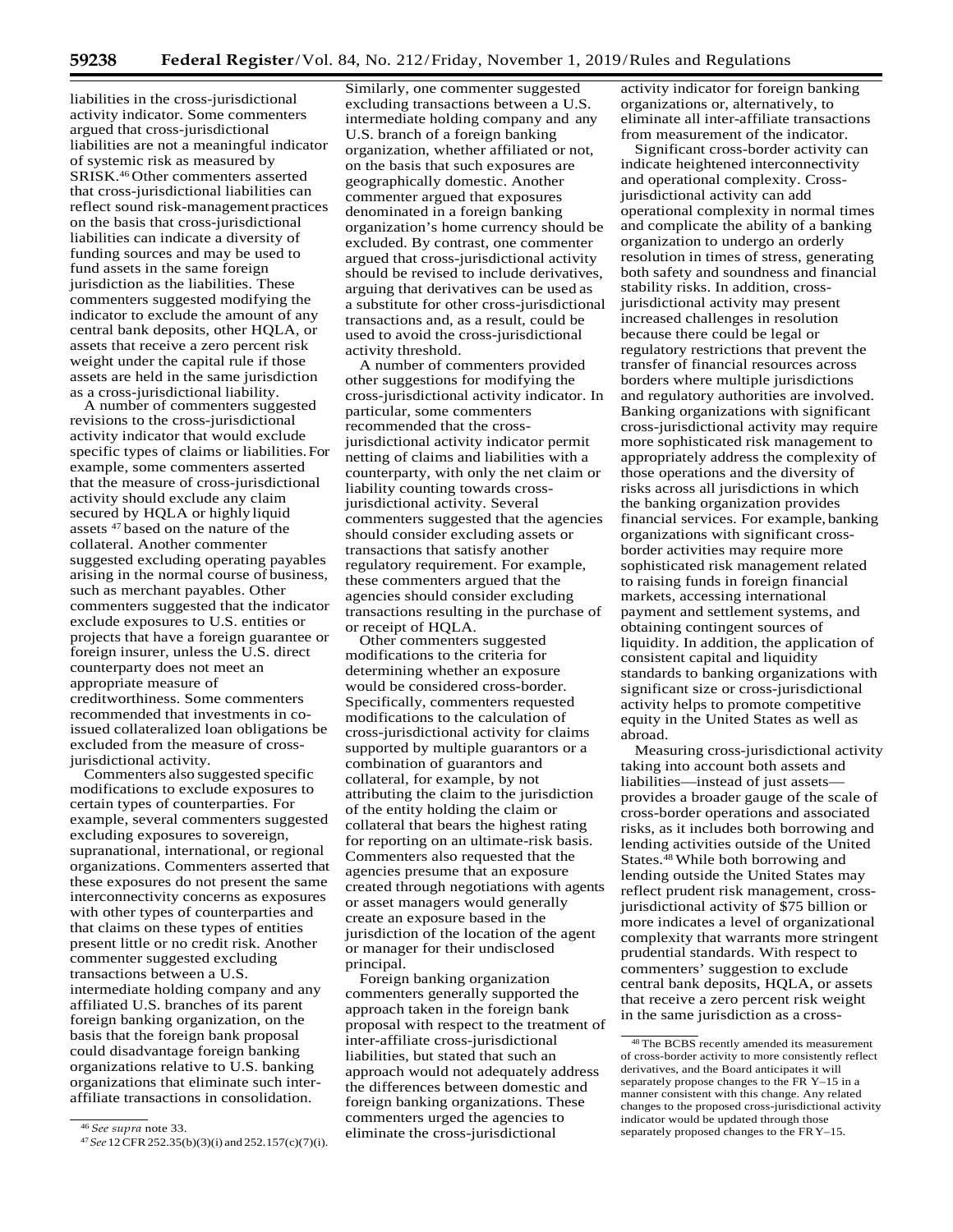jurisdictional liability, such an exclusion would assume that all local liabilities are used to fund local claims. However, because foreign affiliates rely on local funding to different extents, such an exclusion could understate risk.49

The cross-jurisdictional activity indicator and threshold identify banking organizations with significant crossborder activities. Significant crossborder activities indicate a complexity of operations, even if some of those activities are low risk. Excluding additional types of claims or liabilities would reduce the transparency and simplicity of the tailoring framework. In addition, excluding certain types of assets based on the credit risk presented by the counterparty would be inconsistent with the purpose of the indicator as a measure of operational complexity and risk. The measure of cross-jurisdictional activity in the final rule therefore does not exclude specific types of claims or liabilities, or claims and liabilities with specific types of counterparties, other than the proposed treatment of inter-affiliate liabilities and certain inter-affiliate claims.

The proposals requested comment on possible additional changes to the components of the cross-jurisdictional activity indicator to potentially provide more consistent treatment across repurchase agreements and other securities financing transactions and with respect to the recognition and treatment of collateral across types of transactions. Commenters were generally supportive of these additional changes. The proposals also requested comment on the most appropriate way in which the proposed crossjurisdictional activity indicator could account for the risk of transactions with a delayed settlement date. Several commenters argued that the indicator should exclude trade-date receivables or permit the use of settlement-date accounting in calculating the crossjurisdictional activity indicator. Commenters also supported measuring securities lending agreements and repurchase agreements on an ultimaterisk basis, rather than allocating these exposures based on the residence of the counterparty.

The final rule adopts the crossjurisdictional activity indicator as proposed. Under the final rule crossjurisdictional activity is measured based on the instructions to the FR Y–15 and, by reference, to the Country Exposure Report Form (FFIEC 009).<sup>50</sup> The agencies are considering whether additional technical modifications and refinements to the cross-jurisdictional indicator would be appropriate, including with respect to the treatment of derivatives, and would seek comment on any such changes to the indicator through a separate notice. Specifically, under the final rule, cross-jurisdictional claims are measured according to the instructions to the FFIEC 009. The instructions to the FFIEC 009 currently do not permit risk transfer for repurchase agreements and securities financing transactions and the Board is not altering the measurement of repurchase agreements and securities financing transactions under this final rule. This approach maintains consistency between the FR Y–15 and FFIEC 009. In addition, the crossjurisdictional indicator maintains the use of trade-date accounting for purposes of the final rule. The preference for trade-date accounting is consistent with other reporting forms (*e.g.,* Consolidated Financial Statements for Holding Companies Form (FR Y– 9C)) and with generally accepted accounting principles. With respect to netting, the instructions to the FFIEC 009 permit netting in limited circumstances. Allowing banking organizations to net all claims and liabilities with a counterparty could significantly understate an organization's level of international activity, even if such netting might be appropriate from the perspective of managing risk.

As noted above, the risk-based indicators generally track measures already used in the Board's existing regulatory framework and rely on information that banking organizations covered by the final rule already publicly report.51 The agencies believe that the measure of cross-jurisdictional activity as proposed (including the

current reported measurements of repurchase agreements and securities financing transactions, trade date accounting items, and netting) along with the associated \$75 billion threshold, appropriately captures the risks that warrant the application of Category II standards. The agencies may consider future changes regarding the measurement of the cross-jurisdictional activity indicator, and in doing so, would consider the comments described above and the impact of any future changes on the \$75 billion threshold, and would draw from supervisory experience following the implementation of the final rule. Any such changes would be considered in the context of a separate rulemaking process.

#### 3. Nonbank Assets

The proposals would have considered the level of nonbank assets in determining the applicable category of standards. The amount of a banking organization's activities conducted through nonbank subsidiaries provides a measure of the organization'sbusiness and operational complexity. Specifically, banking organizations with significant activities in nonbank subsidiaries are more likely to have complex corporate structures and funding relationships. In addition, in certain cases nonbank subsidiaries are subject to less prudential regulation than regulated banking entities.

Under the proposals, nonbank assets would have been measured as the average amount of assets in consolidated nonbank subsidiaries and equity investments in unconsolidated nonbank subsidiaries.52 The proposals would have excluded from this measure assets in a depository institution subsidiary, including a national bank, state member bank, state nonmember bank, federal savings association, federal savings bank, or state savings association subsidiary. The proposals also would have excluded assets of subsidiaries of these depository institutions, as well as assets held in each Edge or Agreement Corporation that is held through a bank subsidiary.<sup>53</sup>

<sup>49</sup> Based on data collected from the FFIEC 009, some affiliates of U.S. banking organizations relied extensively (75 percent) on local funding, while others collected almost no local funding. In particular, approximately 40 percent of bankaffiliate locations had no local lending. *See* Nicola Cetorelli&LindaGoldberg,''LiquidityManagement of U.S. Global Banks: Internal Capital Markets In the Great Recession'' (Fed. Reserve Bank of N.Y. Staff Report No. 511, 2012), available at *[http://](http://www.newyorkfed.org/research/staff_reports/sr511.pdf) [www.newyorkfed.org/research/staff](http://www.newyorkfed.org/research/staff_reports/sr511.pdf)*\_*reports/ [sr511.pdf.](http://www.newyorkfed.org/research/staff_reports/sr511.pdf)*

<sup>50</sup> Specifically, cross-jurisdictional claims are measured on an ultimate-risk basis according to the instructions to the FFIEC 009. The instructions to the FFIEC 009 currently do not permit risk transfer for repurchase agreements and securities financing transactions. Foreign banking organizations must include in cross-jurisdictional claims only the net exposure (*i.e.,* net of collateral value subject to haircuts) of all secured transactions with affiliates to the extent that these claims are collateralized by financial collateral or excluded in consolidation. *See supra* note 43.

<sup>51</sup> *See* Form FR Y–15. This information is publicly available.

<sup>52</sup> For a foreign banking organization, nonbank assets would have been measured as the average amount of assets in consolidated U.S. nonbank subsidiaries and equity investments in unconsolidated U.S. nonbank subsidiaries.

<sup>53</sup> As noted above, the Parent Company Only Financial Statements for Large Holding Companies (FR Y–9LP), Schedule PC–B, line item 17 is used to determine nonbank assets. For purposes of this item, nonbank companies exclude (i) all national banks, state member banks, state nonmember insured banks (including insured industrial banks), federal savings associations, federal savings banks, Continued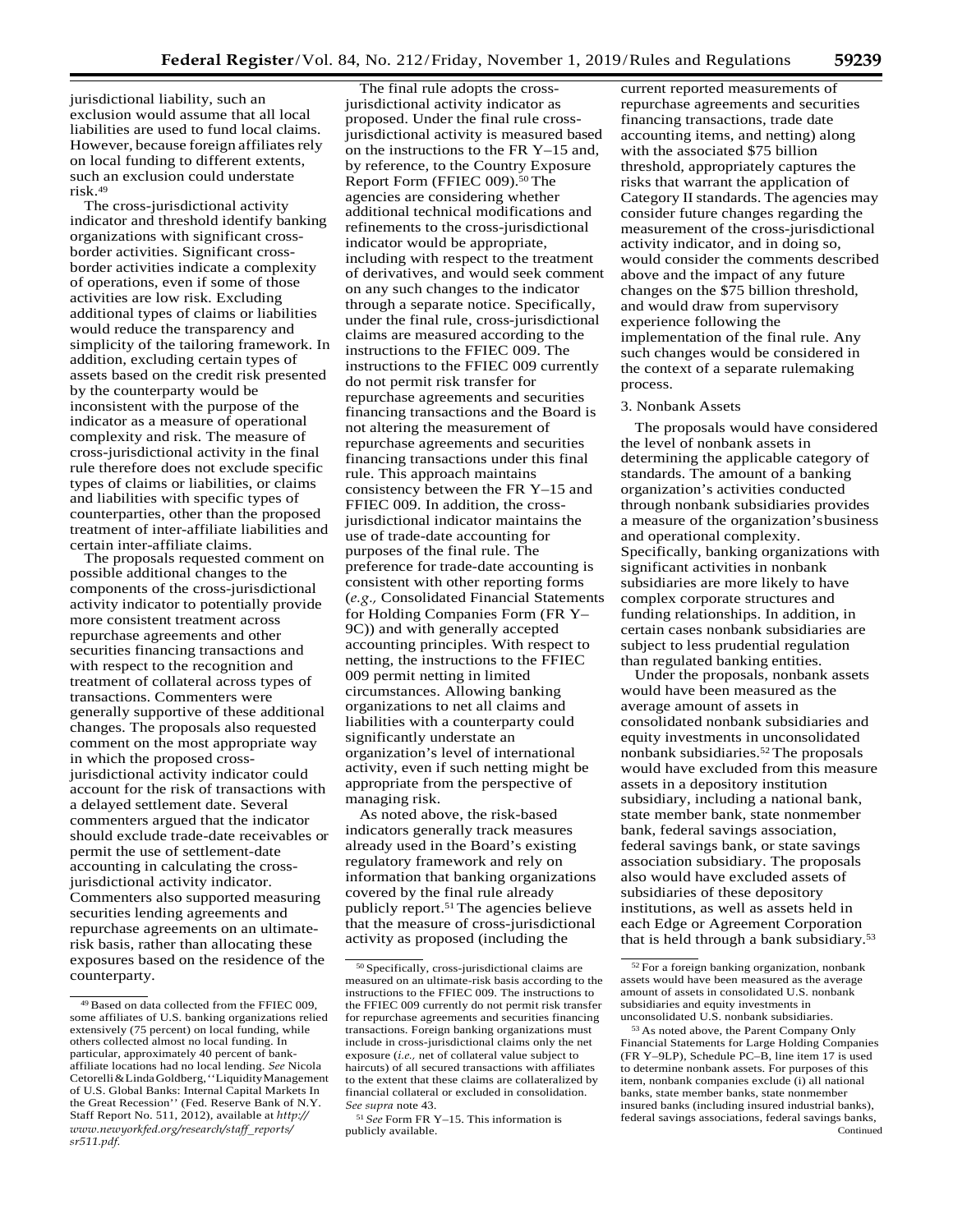A number of commenters argued that measuring nonbank assets based on the location of the assets in a nonbank subsidiary provides a poor measure of risk. Some commenters requested that the agencies instead consider whether the assets relate to bank-permissible activities. Other commenters argued that activities conducted in nonbank subsidiaries can present less risk than banking activities. Specifically, some commenters argued that the proposed measure of nonbank assets was overinclusive on the basis that many of the assets in nonbank subsidiaries would receive a zero percent risk weight under the agencies' capital rule. In support of this position, commenters noted that retail brokerage firms often hold significant amounts of U.S. treasury securities.

Other commenters argued that the measure of nonbank assets is poorly developed and infrequently used and urged the agencies to provide additional support for the inclusion of the indicator in the proposed framework. Specifically, commenters requested that the agencies provide additional justification for nonbank assets as an indicator of complex corporate structures and funding relationships, as well as interconnectedness. A number of commenters argued that, to the extent the measure was intended to address risk in broker-dealer operations, it was unnecessary in light of existing supervision and regulation of brokerdealers and application of consolidated capital, stress testing, and riskmanagement requirements to the parent banking organization.

A number of commenters argued that, if retained, the nonbank assets indicator should be more risk sensitive. Some commenters suggested excluding assets related to bank-permissible activities as well as certain types of nonbanking activities, such as retail brokerage activity. The commenters argued that, at a minimum, the nonbank assets indicator should exclude any nonbank subsidiary or asset that would be

commenters suggested risk-weighting nonbank assets or deducting certain assets held by nonbank subsidiaries, such as on-balance sheet items that are deducted from regulatory capital under the capital rule (*e.g.,* deferred tax assets and goodwill).

Both the organizational structure of a banking organization and the activities it conducts contribute to its complexity and risk profile. Banking organizations with significant investments in nonbank subsidiaries are more likely to have complex corporate structures, interaffiliate transactions, and funding relationships.54 A banking organization's complexity is positively correlated with the impact of the organization's failure or distress.55

Market participants typically evaluate the financial condition of a banking organization on a consolidated basis. Therefore, the distress or failure of a nonbank subsidiary could be destabilizing to, and cause counterparties and creditors to lose confidence in, the banking organization as a whole. In addition, the distress or failure of banking organizations with significant nonbank assets has coincided with or increased the effects of significant disruptions to the stability of the U.S. financial system.56

Nonbank activities also may involve a broader range of risks than those associated with activities that are permissible for a depository institution to conduct directly and can increase interconnectedness with other financial firms, requiring sophisticated risk management and governance, including capital planning, stress testing, and liquidity risk management. For example, holding companies with significant nonbank assets are generally engaged in financial intermediation of a different nature (such as complex derivatives activities) than those typically conducted through a depository institution. If not adequately managed, the risks associated with nonbank activities could present significant safety and soundness concerns and increase financial stability risks. Nonbank assets also reflect the degree to which a banking organization may be engaged in activities through legal

<sup>55</sup>*See* 80 FR 49082 (August 14, 2015). *See also*  BCBS, ''Global systemically important banks: Updated assessment methodology and the higher loss absorbency requirement'' (paragraph 25), available at: *[http://www.bis.org/publ/bcbs255.htm.](http://www.bis.org/publ/bcbs255.htm)*

56 An example includes the near-failure of Wachovia Corporation, a financial holding company with \$162 billion in nonbank assets as of September 30, 2008.

entities that are not subject to separate capital or liquidity requirements or to the direct regulation and supervision applicable to a regulated banking entity.

The nonbank assets indicator in the final rule provides a proxy for operational complexity and nonbanking activities without requiring banking organizations to track assets, income, or revenue based on whether a depository institution has the legal authority to hold such assets or conduct the related activities (legal authority). In addition, a depository institution's legal authority depends on the institution's charter and may be subject to additional interpretation over time.57 A measure of nonbank assets based on legal authority would be costly and complex for banking organizations to implement, as they do not currently report this information based on legal authority. Defining nonbank assets based onthe type of entity that owns them, rather than legal authority, reflects the risks associated with organizational complexity and nonbanking activities without imposing additional reporting burden as a result of implementing the final rule or monitoring any future changes to legal authority. In addition, as noted above, the nonbank assets indicator is designed, in part, to identify activities that a banking organization conducts in subsidiaries that may be subject to less prudential regulation, which makes relevant whether the asset or activity is located in a bank or nonbank subsidiary.

Commenters' suggested modifications to exclude certain types of assets or entities, or to risk-weight nonbank assets, would not align with the full scope of risks intended to be measured by the indicator, including risks associated with operational and managerial complexity. In particular, under the generally applicable riskbased capital requirements, the risk weight assigned to an individual asset is primarily designed to measure credit risk, so relying on risk-weighted assets could underestimate operational and

permissible for a bank to own. Other **other contained a contained a contained by the contained by the contained part of the contained by the contained part of the contained by the contained by the contained by the containe** 

entities are permitted to conduct a wide range of complex activities, assets held by those entities, including those that receive a zero percent risk weight, may be held in connection with complex activities, such as certain prime

and thrift institutions (collectively for purposes of this item, ''depository institutions'') and (ii) except

for an Edge or Agreement Corporation designated as *[epr/2014/1412cet2.pdf.](https://www.newyorkfed.org/medialibrary/media/research/epr/2014/1412cet2.pdf)*

<sup>&#</sup>x27;'Nonbanking'' in the box on the front page of the Consolidated Report of Condition and Income for Edge and Agreement Corporations(FR 2886b), any subsidiary of a depository institution (for purposes of this item, ''depository institution subsidiary''). The revised FR Y–15 includes a line item that would automatically populate this information. *See*  sectionXVofthe**SUPPLEMENTARYINFORMATION**in the Board-only final rule.

<sup>54</sup>*See* ''Evolution in Bank Complexity'', Nicola Cetorelli, James McAndrews and James Traina, Federal Reserve Bank of New York Economic Policy Review (December 2014) (discussing acquisitions of nonbanking subsidiaries and cross-industry acquisitions as contributing to growth in organization complexity), available at: *[https://](https://www.newyorkfed.org/medialibrary/media/research/epr/2014/1412cet2.pdf) [www.newyorkfed.org/medialibrary/media/research/](https://www.newyorkfed.org/medialibrary/media/research/epr/2014/1412cet2.pdf)*

<sup>57</sup>*See e.g.,* ''OCC Releases Updated List of Permissible Activities for Nat'l Banks & Fed. Sav. Associations,'' OCC NR 17–121 (Oct. 13, 2017) (''The OCC may permit national banks and federal savings associations to conduct additional activities in the future''), available at: *[https://](https://www.occ.treas.gov/publications/publications-by-type/other-publications-reports/pub-activities-permissible-for-nat-banks-fed-saving.pdf) [www.occ.treas.gov/publications/publications-by](https://www.occ.treas.gov/publications/publications-by-type/other-publications-reports/pub-activities-permissible-for-nat-banks-fed-saving.pdf)[type/other-publications-reports/pub-activities](https://www.occ.treas.gov/publications/publications-by-type/other-publications-reports/pub-activities-permissible-for-nat-banks-fed-saving.pdf)[permissible-for-nat-banks-fed-saving.pdf.](https://www.occ.treas.gov/publications/publications-by-type/other-publications-reports/pub-activities-permissible-for-nat-banks-fed-saving.pdf)*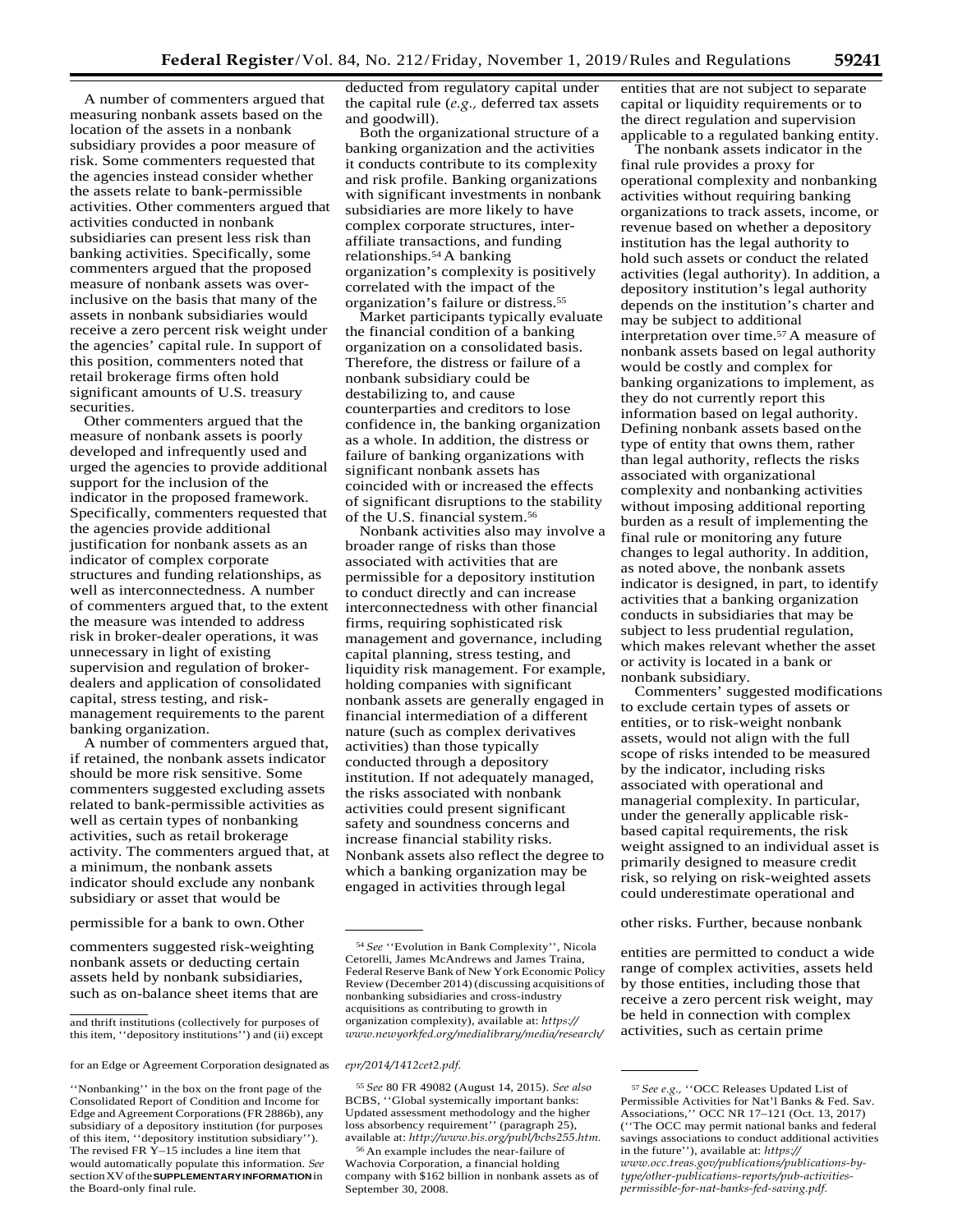brokerage or other trading activities. Finally, as noted above, the nonbank asset measure is a relatively simple and transparent measures of a banking organization's nonbank activities, and exclusion of specific assets based on risk could undermine the simplicity and transparency of the indicator. For these reasons, the agencies are finalizing the nonbank assets indicator, including the measurement of the indicator, generally as proposed.

#### 4. Off-Balance Sheet Exposure

The proposals would have included off-balance sheet exposure as a riskbased indicator to complement the measure of size. Under the proposals, off-balance sheet exposure would have been measured as the difference between total exposure, calculated in accordance with the instructions to the FR Y–15 or equivalent reporting form, and total assets.58 Total exposure includes on-balance sheet assets plus certain off-balance sheet exposures, including derivative exposures and commitments. A number of commenters argued that

the proposed measure of off-balance sheet exposure was not sufficiently risk sensitive. Specifically, these commenters argued that the exposures captured by the indicator were generally associated with low-risk activities or assets, such as securities lending activities. In addition, the commenters argued that the proposed measure could be harmful to economic activity by discouraging corporate financing through commitments and letters of credit. Commenters accordingly urged the agencies to modify the proposed approach to measuring the risk of offbalance sheet exposures; for example, by using the combination of credit conversion factors and risk weights applied under the agencies' capital rule. Other commenters suggested that the agencies exclude certain types of exposures from the indicator, such as letters of credit. Foreign banking organization commenters also argued that inter-affiliate transactions should be excluded from the measure, including any guarantee related to securities issued to fund the foreign parent, and guarantees used to facilitate clearing of swaps and futures for affiliates that are not clearing members. With respect to guarantees used to facilitate clearing,

commenters argued that these exposures

are the result of mandatory clearing requirements and help support the central clearing objectives of the Dodd-Frank Act. Commenters expressed concern that including these exposures also could result in increased concentration of clearing through U.S. GSIBs. For the same reasons, commenters argued that potential future exposures associated with derivatives cleared by an affiliate also should be excluded from the measure of offbalance sheet exposure.

Off-balance sheet exposure complements the size indicator under the tailoring framework by taking into account additional risks that are not reflected in a banking organization's measure of on-balance sheet assets.This indicator provides a measure of the extent to which customers or counterparties may be exposed to a risk of loss or suffer a disruption in the provision of services stemming from offbalance sheet activities. In addition, offbalance sheet exposure can lead to significant future draws on liquidity, particularly in times of stress. For example, during stress conditions vulnerabilities at individual banking organizations may be exacerbated by calls on commitments and the need to post collateral on derivatives exposures. The nature of these off-balance sheet risks for banking organizations of significant size and complexity can also lead to financial stability risk, as they can manifest rapidly and with less transparency and predictability to other market participants relative to onbalance sheet exposures.

Excluding certain off-balance sheet exposures would be inconsistent with the purpose of the indicator as a measure of the extent to which customers or counterparties may be exposed to a risk of loss or suffer a disruption in the provision of services. Commitments and letters of credit, like extensions of credit through loans and other arrangements included on a banking organization's balance sheet, help support economic activity. Because corporations tend to increase their reliance on committed credit lines during periods of stress in the financial system, draws on these instruments can exacerbate the effects of stress conditions on banking organizations by increasing their on-balance sheet credit<br>exposure.<sup>4</sup>During the 2008–2009

financial crisis, reliance on lines of credit was particularly pronounced among smaller and non-investment grade corporations, suggesting that an increase in these exposures may be associated with decreasing credit quality.60

Including guarantees to affiliates relatedtoclearedderivative transactions in off-balance sheet exposure also is consistent with the overall purpose of the indicator. A clearing member that guarantees the performance of an affiliate to a central counterparty is exposed to a risk of loss if the affiliate were to fail to perform its obligations under a derivative contract. By including these exposures, the indicator identifies a source of interconnectedness with other financial market participants. These transactions can arise with respect not only to principal trades, but also because a client wishes to face a particular part of the organization, and thus excluding these guarantees could understate risk and interconnectedness.<sup>61</sup>

As described above, the tailoring framework's risk-based indicators and uniform category thresholds balance risk sensitivity with simplicity and transparency. Excluding certain types of exposures would not align with the full scope of risks intended to be measured by the indicator. The final rule, therefore, adopts the off-balance sheet exposure indicator as proposed.

5. WeightedShort-TermWholesale Funding

The proposed weighted short-term wholesale funding indicator would have measured the amount of a banking organization's short-term funding obtained generally from wholesale counterparties. Reliance on short-term, generally uninsured funding from more sophisticated counterparties can make a banking organization more vulnerable to

61 In order to facilitate clearing generally, the capital rule more specifically addresses the

<sup>60</sup>*Id.*

counterparty credit risk associated with transactions that facilitate client clearing, such as a shorter margin period of risk, and provides incentives that are intended to help promote the central clearing objectives of the Dodd-Frank Act. *See* 12CFR3.35 (OCC); 12CFR217.35 (Board); 12 CFR 324.35 (FDIC).

<sup>58</sup> Total exposure would be reported for domestic holding companies on the FR Y-15, Schedule A, Line Item 5, and for foreign banking organizations' U.S. intermediate holding companies and combined U.S. operations on the FR Y–15, Schedule H, Line Item 5. Total off-balance sheet exposure would be reported as Line Item M5 on Schedules A and H.

<sup>59</sup> During the financial crisis, increased reliance

on credit lines began as early as 2007, and increased after September 2008. *See* Jose M. Berrospide, Ralf R. Meisenzahl, and Briana D. Sullivan, ''Credit Line Use and Availability in the Financial Crisis: The Importance of Hedging,'' available at: *[https://](https://www.federalreserve.gov/pubs/feds/2012/201227/201227pap.pdf) [www.federalreserve.gov/pubs/feds/2012/201227/](https://www.federalreserve.gov/pubs/feds/2012/201227/201227pap.pdf) [201227pap.pdf.](https://www.federalreserve.gov/pubs/feds/2012/201227/201227pap.pdf)* Some have found evidence that an

increase in draws on credit lines may have been motivated by concerns about the ability of financial institutions to provide credit in the future. *See*  Victoria Ivashina & David Scharfstein, ''Bank Lending During the Financial Crisis of 2008,'' 97 J. Fin. Econ. 319–338 (2010). *See* William F. Bassett, Simon Gilchrist, Gretchen C. Weinbach, and Egon Zakrajšek, "Improving Our Ability to Monitor Bank Lending'' chapter on *Risk Topography: Systemic Risk and Macro Modeling* (2014), Markus Brunnermeier and Arvind Krishnamurthy, ed., pp. 149–161, available at: *[http://www.nber.org/](http://www.nber.org/chapters/c12554) [chapters/c12554.](http://www.nber.org/chapters/c12554)*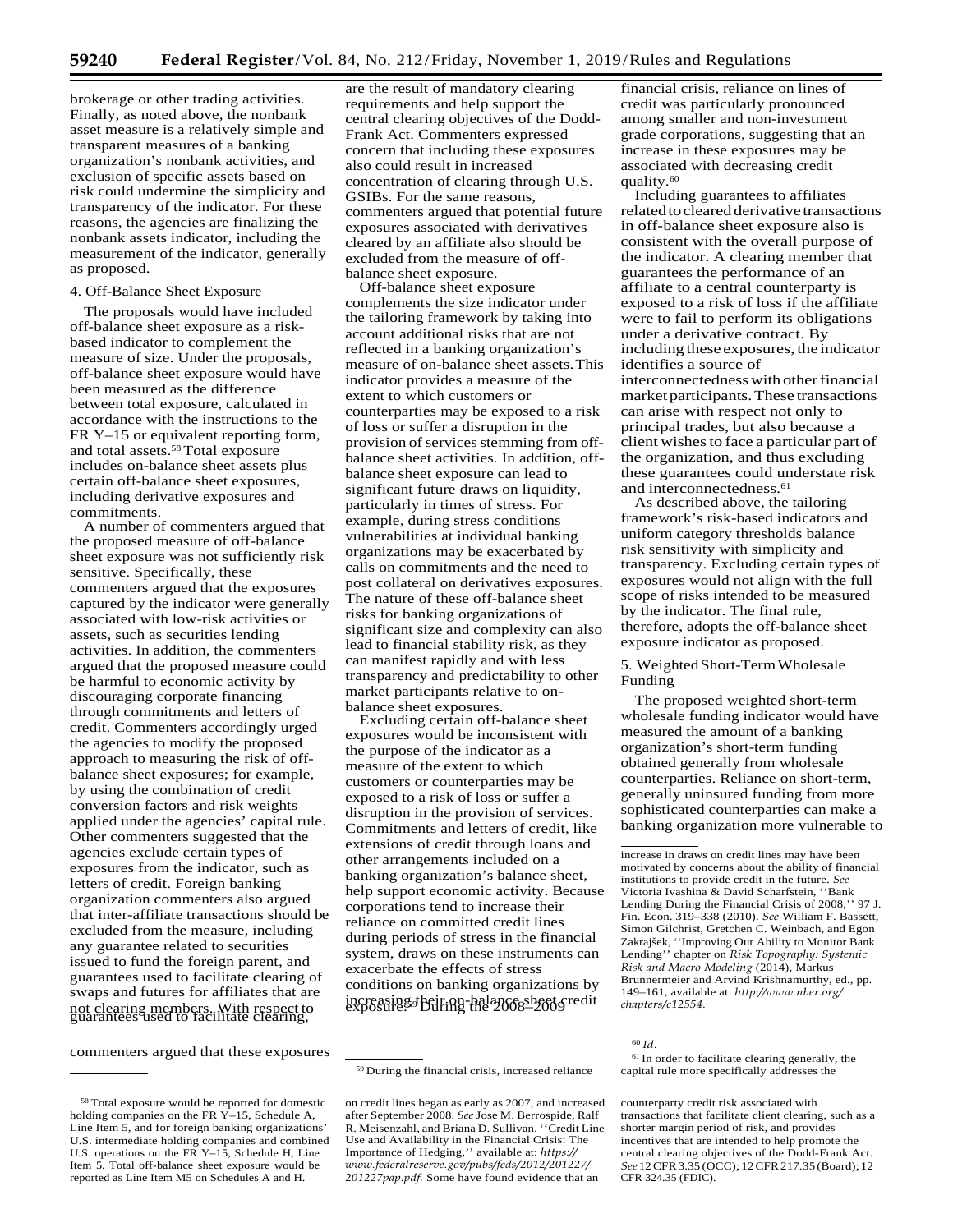large-scale funding runs, generating both safety and soundness and financial stability risks. The proposals would have calculated this indicator as the weighted-average amount of funding obtained from wholesale counterparties, certain brokered deposits, and certain sweep deposits with a remaining maturity of one year or less, in the same manner as currently reported by holding companies on the FR Y–15.62

A number of commenters expressed concern regarding the use of the weighted short-term wholesale funding indicator in the tailoring framework. Several commenters argued that this indicator fails to take into account the extent to which the risk of short-term wholesale funding has been mitigated through existing regulatory requirements, such as the Board's enhanced prudential standards rule and, for foreign banking organizations, standardized liquidity requirements applicable to foreign banking organizations at the global consolidated level. Other commenters argued that the indicator is a poor measure of risk more broadly because it fails to consider the maturity of assets funded by short-term wholesale funding. Commenters argued that focusing on liabilities and failing to recognize the types of assets funded by the short-term funding would disproportionately affect foreign banking organizations' capital market activities and ability to compete in the United States.

The weighted short-term wholesale funding indicator is designed to serve as a broad measure of the risks associated with elevated, ongoing reliance on funding sources that are typically less stable than funding of a longer term or funding such as fully-insured retail deposits, long-term debt, and equity. For example, a banking organization's weighted short-term wholesale funding level serves as an indication of the likelihood of funding disruptions in firm-specific or market-wide stress conditions. These funding disruptions may give rise to urgent liquidity needs and unexpected losses, which warrant heightened application of liquidity and regulatory capital requirements. A measure of funding dependency that reflects the various types or maturities of assets supported by short-term wholesale funding sources, as suggested by commenters, would add complexity

to the indicator. For example, because a banking organization's funding is fungible, monitoring the direct relationship between specific liabilities and assets with various maturities requires a methodology for assetliability matching and liability maturity. The LCR rule and the proposed NSFR rule therefore include methodologies for reflecting asset maturity in regulatory requirements that address the associated risks.<sup>63</sup>

Commenters suggested revisions to the weighted short-term wholesale funding indicator that would align with the treatment of certain assets and liabilities under the LCR rule. For example, some commenters recommended that the agencies more closely align the indicator's measurement of weighted short-term wholesale funding with the outflow rates applied in the LCR rule, such asby excluding from the indicator funding that receives a zero percent outflow rate in the LCR rule or reducing the weights for secured funding to match the LCR's outflow treatment. Similarly, commenters suggested that the agencies provide a lower weighting for brokered and sweep deposits from affiliates, consistent with the lower outflow rates assigned to these deposits in the LCR rule. Specifically, commenters argued that the weighted short-term wholesale funding indicator inappropriately applies the same 25 percent weight to sweep deposits sourced by both affiliates and non-affiliates alike, and treats certain non-brokered sweep deposits in a manner inconsistent with the LCR rule.

The agencies note that when the Board established the weights applied in calculating and reporting short-term wholesale funding for purposes of the GSIB surcharge rule, the Board took into account the treatment of certain liabilities in the LCR rule and fire sale risks in key short-term wholesale funding markets. The agencies continue to believe the current scope of the weighted short-term wholesale funding indicator, and the weights applied in the indicator, are appropriately calibrated for assessing the risk to broader financial stability as a result of a banking organization's reliance on short-term wholesale funding. The final rule treats brokered deposits as shortterm wholesale funding because they are generally considered less stable than standard retail deposits. In order to preserve the relative simplicity of the

short-term wholesale funding metric, the final rule does not distinguish among different types of brokered deposits and sweep deposits. Accordingly, all retail deposits identified as brokered deposits and brokered sweep deposits under theLCR rule are reported on the FR Y–15 as retail brokered deposits and sweeps for purpose of the weighted short-term wholesale funding indicator.

Commenters also suggested other specific revisions to the calculation of the weighted short-term wholesale funding indicator. Some commenters argued that the weighted short-term wholesale funding indicator should look to the original maturity of the funding relationship—instead of the remaining maturity—and exclude long-term debt that is maturing within the next year. Commenters also urged the agencies to recognize certain offsets to reduce the amount of short-term wholesale funding included in the indicator. For example, a number of commenters suggested that the amount of short-term wholesale funding should be reduced by the amounts of HQLA held by the banking organization, cash deposited at the Federal Reserve by the banking organization, or of any high-quality collateral used for secured funding. Commenters argued that this approach would better reflect the banking organization's liquidity risk because it would take into account assets that could be used to meet cash outflows as well as collateral that typically maintains its value and therefore would not contribute to asset fire sales. Commenters also argued that the measure of weighted short-term wholesale funding should exclude funding that the commenters viewed as stable, such as credit lines from Federal Home Loan Banks and Federal Reserve Banks, savings and checking accounts of wholesale customers, and brokered sweep deposits received from an affiliate.

The agencies believe that the remaining maturity of a funding relationship, instead of original maturity as suggested by commenters, provides a more accurate measure of the banking organization's ongoing exposure to rollover risk. As discussed above, because a banking organization's inability to rollover funding may generate safety and soundness and financial stability risks, the agencies believe that using remaining maturity is more appropriate given the purposes of

indicator. Further, the weighted shortterm wholesale funding indicator takes into account the quality of collateral used in funding transactions by

<sup>62</sup> Average amounts over a 12 month period in each category of short-term wholesale funding are

weighted based on four residual maturity buckets; the short-term wholesale funding

the asset class of collateral, if any, securing the funding; and liquidity characteristics of the counterparty. Weightings reflect risk of runs and attendant fire sales. *See* 12 CFR 217.406 and 80 FR 49082 (August 14, 2015).

<sup>63</sup> For example, the LCR rule includes cash inflows from certain maturing assets and the proposed NSFR rule would use the maturity profile of a banking organization's assets to determine its required stable funding amount.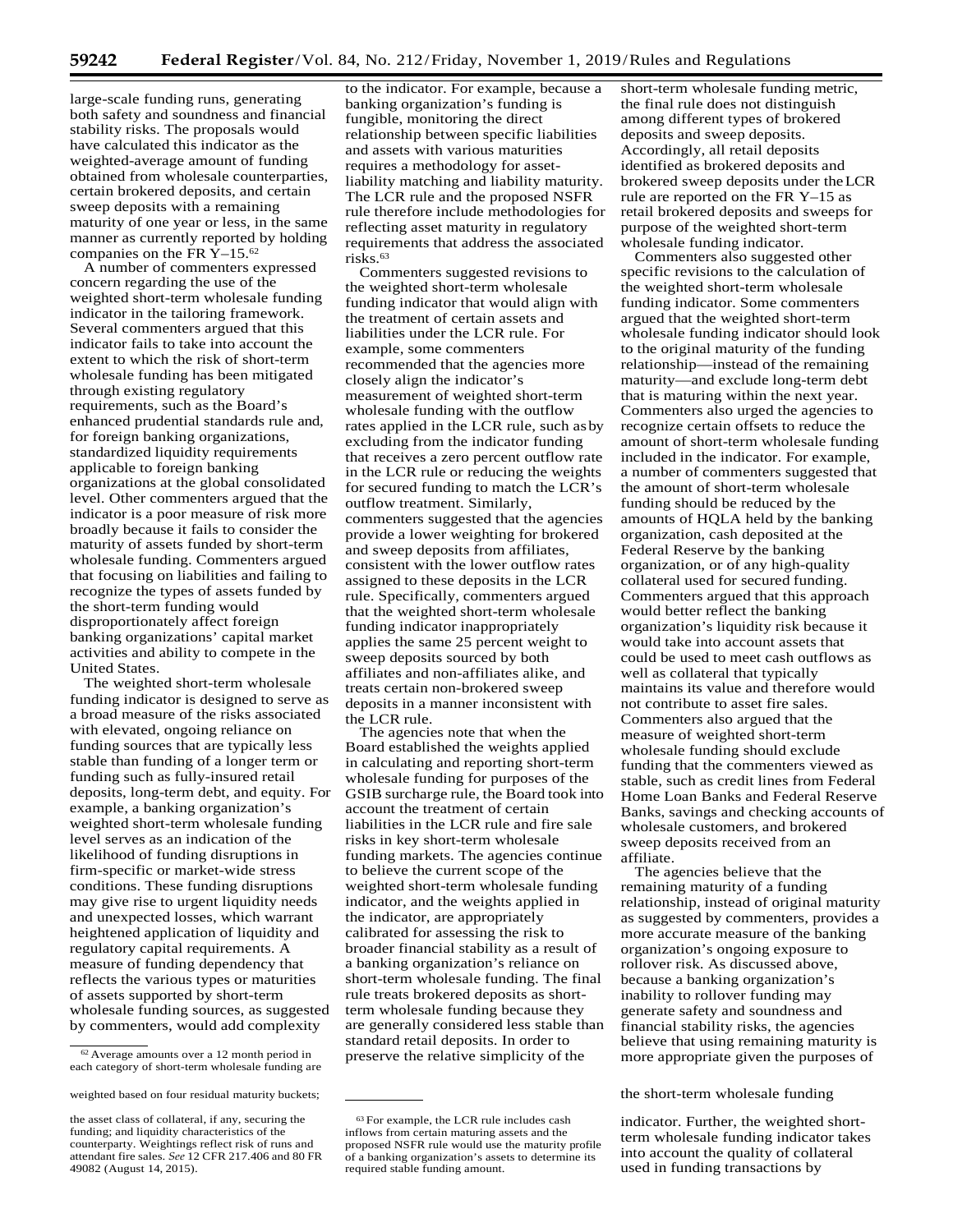assigning different weights to average amounts of secured funding depending on its collateral. These weights reflect the liquidity characteristics of the collateral and the extent to which the quality of such assets may mitigate fire sale risk. Revising the short-term wholesale funding indicator to permit certain assets to offset liabilities because the assets may be used to address cash outflows, as suggested by commenters, could understate financial stability and safety and soundness risk because such an approach assumes those assets are available to offset funding needs in stress conditions. Similarly, excluding a banking organization's reliance on certain types of short-term funding from the indicator may result in an underestimation of a banking organization's potential to contribute to systemic risk because such funding may be unavailable for use in a time ofstress. Thus, the final rule does not exclude short-term borrowing from the Federal Home Loan Banks, which may be secured by a broad range of collateral, and the final rule treats such short-term borrowing the same as borrowing from other wholesale counterparties in order to identify risk. More generally, incorporating commenters' recommended exclusions and offsets would reduce the transparency of the weighted short-term wholesale funding indicator, contrary to the agencies' intention to provide a simplified measure to identify banking organizations with heightened risks. For these reasons, the final rule adopts the weighted short-term wholesale funding indicator without change.

Commenters also provided suggestions to reduce or eliminate interaffiliate transactions from the measure of weighted-short term wholesale funding. Specifically, commenters provided suggestions to weight interaffiliate transactions or net transactions with affiliates.

Including funding from affiliated sources provides an appropriate measure of the risks associated with a banking organization's general reliance on short-term wholesale funding. Banking organizations that generally rely on funding with a shorter contractual maturity from financial sector affiliates may present higher risks relative to those that generally rely on funding with a longer contractual term from outside of the financial sector. Based on the contractual term, the risks presented by ongoing reliance on shortterm funding from affiliates may be similar to funding from non-affiliated sources. For the reasons discussed above, the final rule adopts the

weighted short-term wholesale funding indicator as proposed.

## *C. Application of Standards Based on the Proposed Risk-Based Indicators*

The proposed risk-based indicators would have determined the application of capital and liquidity requirements under Categories II, III, and IV. By taking into consideration the relative presence or absence of each risk-based indicator, the proposals would have provided a basis for assessing a banking organization's financial stability and safety and soundness risks for purposes of determining the applicability and stringency of these requirements.

Commenters criticized the methods by which the proposed risk-based indicators would determine the category of standards applicable to a banking organization. Certain commenters expressed concern that a banking organization could become subject to Category II or III standards without first being subject to Category IV standards, due to the disjunctive use of the size and other risk-based indicators under the proposals. One commenter suggested that the agencies should instead apply a category of standards based on a weighted average of the riskbased indicators. Another commenter suggested that application of Category II standards should be based on other or additional risk factors. Several commenters suggested that the application of standardized liquidity requirements should be based only on the levels of the weighted short-term wholesale funding indicator, and not based on the levels of any other riskbased indicator. One commenter criticized the proposals for not providing sufficient justification for the number of categories.

Because each indicator serves as a proxy for various types of risk, a high level in a single indicator warrants the application of more stringent standards to mitigate those risks and support the overall purposes of each category. The agencies therefore do not believe using a weighted average of a banking organization's levels in the risk-based indicators, or the methods that would require a banking organization toexceed multiple risk-based indicators, is appropriate to determine the applicable category of standards. The final rule therefore adopts the use of the riskbased indicators generally as proposed.

Certain commenters suggested that the agencies reduce requirements under the foreign bank proposal to account for the application of standards at the foreign banking organization parent. The final rule takes into account the standards that already apply to the

foreign banking organization parent. Specifically, the final rule tailors the application of capital and liquidity requirements based, in part, on the size and complexity of a foreign banking organization's activities in the United States. Moreover, under the Board-only final rule, the standards applicable to foreign banking organizations with a more limited U.S. presence largely rely on compliance with comparable homecountry standards applied at the consolidated foreign parent level. In this way, the final rule helps to mitigate the risk such banking organizations present to safety and soundness and U.S. financial stability, consistent with the overall objectives of the tailoring framework. Requiring foreign banking organizations to maintain financial resources in the jurisdictions in which they operate subsidiaries also reflects existing agreements reached by the BCBS and international regulatory practice.

## *D. Calibration of Thresholds and Indexing*

The proposals would have employed fixed nominal thresholds to assign the categories of standards that apply to banking organizations. In particular, the proposals included total asset thresholds of \$100 billion, \$250 billion, and \$700 billion, along with \$75 billion thresholds for each of the other riskbased indicators. The foreign bank proposal also included a \$50 billion weighted short-term wholesale funding threshold for U.S. and foreign banking organizations subject to Category IV standards.

Some commenters expressed concerns regarding the use of \$75 billion thresholds for cross-jurisdictional activity, weighted short-term wholesale funding, nonbank assets, and offbalance sheet exposure. In particular, these commenters stated that the \$75 billion thresholds were poorly justified and requested additional information as to why the agencies chose these thresholds. A number of these commenters also supported the use of a higher threshold for these risk-based indicators. Other commenters urged the agencies to retain the discretion to adjust the thresholds on a case-by-case basis, such as in the case of a temporary excess driven by customer transactions or for certain transactions that would result in a sudden change in categorization.

The \$75 billion thresholds are based on the degree of concentration of a particular risk indicator for each banking organization relative to total assets. That is, a threshold of \$75 billion represents at least 30 percent and as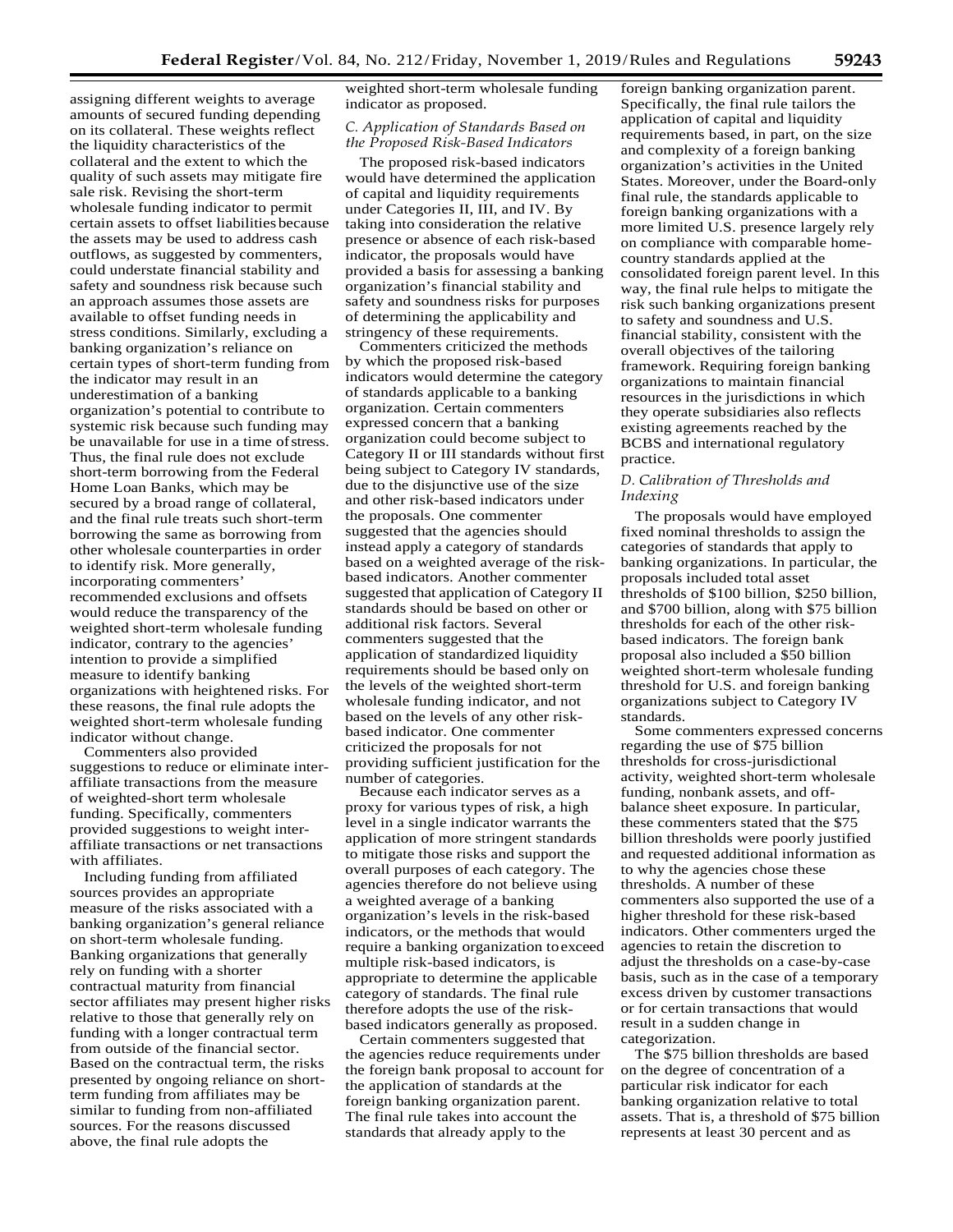much as 75 percent of total assets for banking organizations with between \$100 billion and \$250 billion in total assets.64 Thus, for banking organizations that do not meet the size threshold for Category III standards, other risks represented by the risk-based indicators would be substantial, while banking organizations with \$75 billion in crossjurisdictional activity have a substantial international footprint. In addition, setting the thresholds at \$75 billion ensures that banking organizations that account for the vast majority of the total amount of each risk-based indicator among banking organizations with \$100 billion or more in total consolidated assets are subject to prudential standards that account for the associated risks of these risk-based indicators, which facilitates consistent treatment of these risks across bankingorganizations. The use of a single threshold also supports the overall simplicity of the framework. Moreover, a framework in which thresholds are regularly adjusted on a temporary and case-by-case basis would not support the objectives of predictability and transparency.

One commenter stated that the agencies should not use the \$700 billion size threshold as the basis for applying Category II standards, arguing that the agencies had not provided sufficient justification for that threshold. However, as noted in the proposals, historical examples suggest that the distress or failure of a banking organization of this size would have systemic impacts. For example, during the 2008–2009 financial crisis, significant losses at Wachovia Corporation, which had \$780 billion in total assets at the time of being acquired in distress, had a destabilizing effect on the financial system. The \$700 billion size threshold under Category II addresses the substantial risks that can arise from the activities and potential distress of very large banking organizations that are not U.S. GSIBs. Commenters did not request additional explanation regarding the \$100 billion and \$250 billion total asset thresholds. As noted above, these size thresholds

are consistent with those set forth in section 165 of the Dodd-Frank Act, as amended by section 401 of EGRRCPA.65

Several commenters requested that the agencies index certain of the proposed thresholds based on changes in various measures, such as growth in domestic banking assets, inflation,gross domestic product growth or other measures of economic growth, or share of the indicator held by the banking organization in comparison to the amount of the indicator held in the financial system. These commenters requested that the thresholds be automatically adjusted on an annual basis based on changes in the relevant index, by operation of a provision in the rule. Other commenters expressed concern that indexing can have procyclical effects.

As commenters noted, the \$100 billion and \$250 billion size thresholds prescribed in the Dodd-Frank Act, as amended by EGRRCPA, are fixed by statute.<sup>66</sup> Indexing the other thresholds would add complexity, a degree of uncertainty, and potential discontinuity to the framework. The agencies acknowledge the thresholds should be reevaluated over time to ensure they appropriately reflect growth on a macroeconomic and industry-wide basis, as well as to continue to support the objectives of this rule. The agencies plan to accomplish this by periodically reviewing the thresholds and proposing changes through the notice and comment process, rather than including an automatic adjustment of thresholds based on indexing.67

#### *E. The Risk-Based Categories*

#### 1. Category I

Under the domestic proposal, Category I standards would have applied to U.S. GSIBs, which are banking organizations that have a U.S. GSIB score of 130 or more under the scoring methodology. Category I standards would have included the most stringent standards relative to those imposed under the other categories, to reflect the heightened risks that banking organizations subject to Category I standards pose to U.S.

67 Similarly, the Board-only final rule does not include an automatic indexing function.

financial stability. The requirements applicable to U.S. GSIBs would have remained largely unchanged from existing requirements.

The agencies did not receive comments regarding the criteria for application of Category I standards to U.S. GSIBs. Several commenters expressed concern regarding applying more stringent standards than Category II standards to foreign banking organizations, even if the risk profile of a foreign banking organization's U.S. operations were comparable to a U.S. GSIB.68 The final rule adopts the scoping criteria for Category I, and the capital and liquidity standards that apply under this category as proposed. U.S. GSIBs have the potential to pose the greatest risks to U.S. financial stability due to their systemic risk profile and, accordingly, should be subject to the most stringent capital and liquidity standards. The treatment for U.S. GSIBs aligns with international efforts to address the financial stability risks posed by the largest, most interconnected financial institutions. In 2011, the BCBS adopted a framework to identify global systemically important banking organizations and evaluate their systemic importance.69 This framework generally applies to the global consolidated parent organization, and does not apply separately to subsidiaries and operations in host jurisdictions. Consistent with this approach, U.S. intermediate holding companies of foreign banking organizations are not subject to Category I standards under the final rule. The agencies will continue to monitor the systemic risk profiles of foreign banking organizations' U.S. operations, and consider whether application of more stringent requirements is appropriate to address any increases in their size, complexity or overall systemic risk profile.

#### 2. Category II

The proposals would have applied Category II standards to banking organizations with \$700 billion in total assets or \$100 billion or more in total assets and \$75 billion or more in cross-

<sup>69</sup>*See* BCBS, ''Global systemically important banks: Assessment methodology and the additional loss absorbency requirement'' (November 4, 2011).

<sup>&</sup>lt;sup>64</sup> The \$100 billion and \$250 billion size thresholds are consistent with those set forth in section 165 of the Dodd-Frank Act, as amended by 401 of EGRRCPA. Section 165 requires the application of enhanced prudential standards to bank holding companies and foreign banking organizations with \$250 billion or more in total consolidated assets. Section 165 authorizes the Board to apply enhanced prudential standards to such banking organizations with assets between \$100 billion and \$250 billion, taking into consideration the banking organization's capital structure, riskiness, complexity, financial activities (including those of subsidiaries), size, and any other risk-related factors the Board deems appropriate. 12 U.S.C. 5365.

<sup>65</sup>*Id.*

<sup>66</sup> Section 165 of the Dodd-Frank Act does provide the Board with discretion to establish a minimum asset threshold above the statutory thresholds for some, but not all, enhanced prudential standards. However, the Board may only utilize this discretion ''pursuant to a recommendation by the Financial Stability Oversight Council in accordance with section 115 of the Dodd-Frank Act.'' This authority is not available for stress testing and risk committee requirements. 12 U.S.C. 5365(a)(2)(B).

<sup>&</sup>lt;sup>68</sup> As noted above, the foreign bank proposal would not have applied Category I standards to the U.S. operations of foreign banking organizations because the Board's GSIB surcharge rule would not identify a foreign banking organization or a U.S. intermediate holding company as a U.S. GSIB. The foreign bank proposal sought comment on the advantages and disadvantages of applying enhanced prudential standards that are more stringent than Category II standards to the U.S. operations of foreign banking organizations with a comparable risk profile to U.S. GSIBs.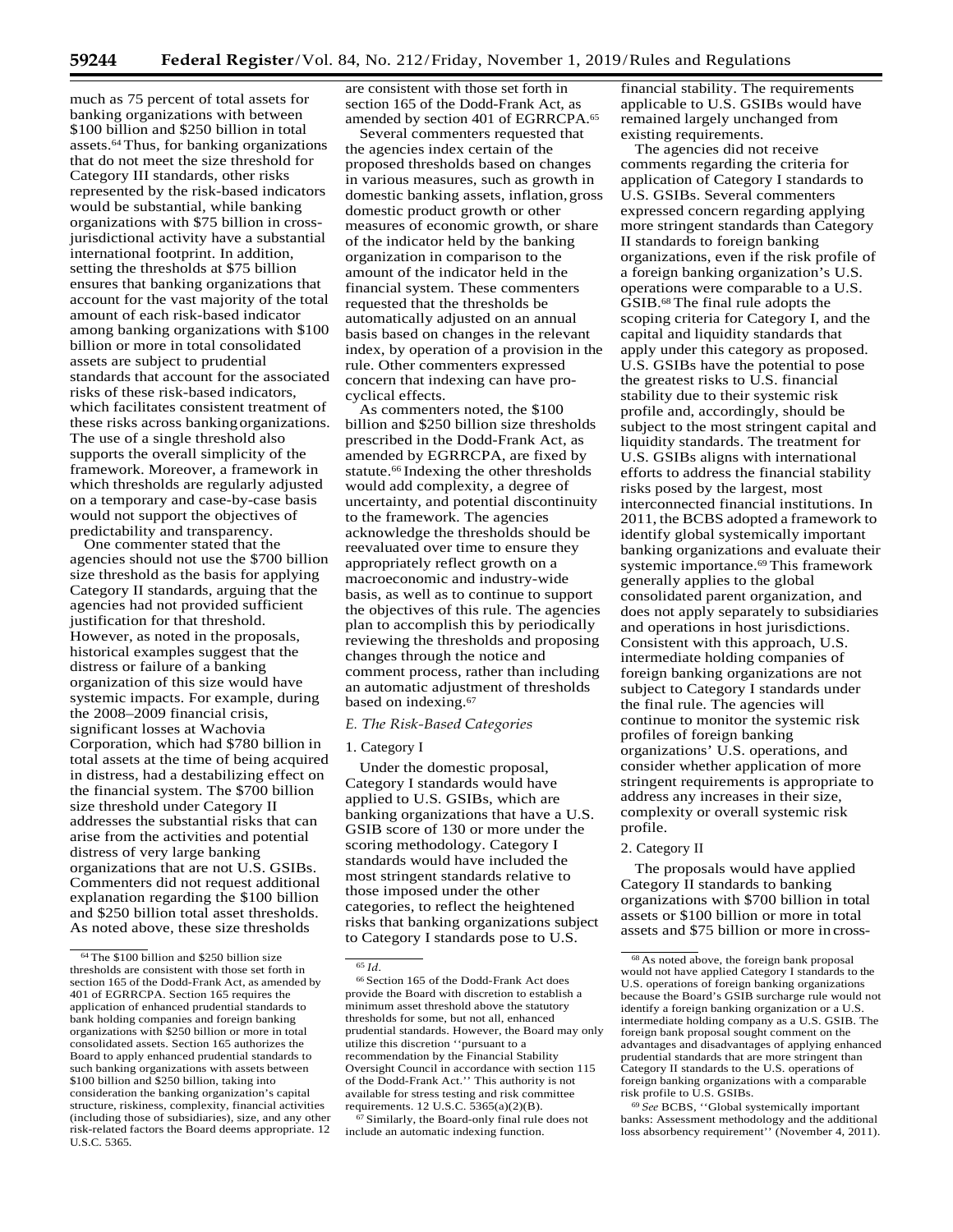jurisdictional activity. Like Category I standards, Category II capital and liquidity standards are generally based on standards that reflect agreements reached by the BCBS. The proposals also sought comment on whether Category II standards should apply based on a banking organization's weighted short-term wholesale funding, nonbank assets, and off-balance sheet exposure, using a higher threshold than the \$75 billion threshold that would apply for Category III standards.

Some commenters argued that crossjurisdictional activity should be an indicator for Category III standards rather than Category II standards. Another commenter expressed concern with expanding the criteria forCategory II standards to include any of the other risk-based indicators used for purposes of Category III standards. Some commenters also argued that the proposed Category II standards were too stringent relative to the risks indicated by a high level of cross-jurisdictional activity or very large size. Other commenters argued that application of Category II standards to foreign banking organizations was unnecessary because these banking organizations are already subject to BCBS-based standards on a global, consolidated basis by their home-country regulators. Another commenter requested that the agencies make clearer distinctions between Category I and Category II standards.

As discussed above, banking organizations that engage in significant cross-jurisdictional activity present complexities that support the application of more stringent standards relative to those that would apply under Category III. In addition, application of consistent prudential standards across jurisdictions to banking organizations with significant size or crossjurisdictional activity helps to promote competitive equity among U.S. banking organizations and their foreign peers, while applying standards that appropriately reflect the risk profiles of banking organizations that meet the thresholds for Category III standards. As noted above, this approach is consistent with international regulatory practice.

Accordingly, and consistent with the proposal, the final rule applies Category II standards to U.S. banking organizations and U.S. intermediate holding companies with \$700 billion in total consolidated assets or cross-

jurisdictional activity of \$75 billion or **a constant of the constant of the constant of the constant of the constant of the constant of the constant of the constant of the constant of the constant of the constant of the c** more.

## 3. Category III

Under the proposals, Category III standards would have applied to banking organizations that are not

subject to Category I or II standards and that have total assets of \$250 billion or more. They also would have applied to banking organizations with \$100 billion or more in total assets and \$75 billion or more in nonbank assets, weighted short-term wholesale funding, or offbalance-sheet exposure.

A number of commenters supported the proposed scoping criteria for Category III, as well as the standards that would have applied under this category. Several other commenters requested certain changes to the specific thresholds and risk-based indicators used to determine which banking organizations would have been subject to Category III standards, as well as the capital and liquidity standards that would have applied under this category. Comments regarding the capital and liquidity requirements that would have applied under Category III are discussed in section V.B of this Supplementary Information.

The final rule generally adopts the scoping criteria for Category III, and the capital and liquidity standards that apply under this Category as proposed.

## 4. Category IV

Under the proposals, Category IV standards would have applied to banking organizations with \$100 billion or more in total assets that do not meet the thresholds for any other category. A number of commenters argued that no heightened prudential standards should apply to banking organizations that meet the criteria for Category IV standards because such banking organizations are not as large or complex as banking organizations that would be subject to more stringent categories of standards under the proposals. Alternatively, these commenters suggested that the threshold for application of Category IV standards should be raised from \$100 billion to \$250 billion in total assets.<sup>70</sup> In contrast, one commenter argued that the agencies should not reduce the requirements applicable to banking organizations that would be subject to Category IV until current requirements have been in effect for a full business cycle.

The final rule includes Category IV because banking organizations subjectto this category of standards generallyhave greater scale and operational and managerial complexity relative to

smaller banking organizations and, as a result, present heightened safety and soundness risks. In addition, the failure of one or more banking organizations subject to Category IV standards could have a more significant negative effect on economic growth and employment relative to the failure or distress of smaller banking organizations. The banking organizations subject to Category IV standards have lower risk profiles than those subject to Category I, II, or III standards. Banking organizations subject to these standards therefore generally will be subject to capital and liquidity requirements that are similar to those applicable to banking organizations with less than \$100 billion in assets. To the extent a banking organization subject to Category IV standards has elevated levels of short-term wholesale funding, it will be subject to a reduced LCR requirement. The agencies believe this approach strikes the right balance in applying standards that are tailored to the risk profiles of banking organizations subject to Category IV standards.

## *F. Treatment of Depository Institution Subsidiaries*

The proposals generally would have applied the same category of standards to U.S. depository institution holding companies and their depository institution subsidiaries. As discussed in section VI.B of this **SUPPLEMENTARY INFORMATION**, standardized liquidity requirements would have applied only to depository institutions with \$10 billion or more in total consolidated assets that are subsidiaries of banking organizationssubject to Category I, II, or III standards.

Commenters on the domestic proposal generally supported the application of consistent requirements for U.S. depository institution holding companies and their depository institution subsidiaries. This treatment aligns with the agencies' longstanding policy of applying similar standards to holding companies and their depository institution subsidiaries. For example, since 2007 the agencies generally have required depository institutions to apply the advanced approaches capital requirements if their parent holding company is identified as an advanced

Accordingly, the final rule maintains the application of regulatory capital and LCR requirements to depository institution subsidiaries as proposed.

<sup>70</sup> Commenters also argued that the Board had not sufficiently justified the application of enhanced prudential standards to banking organizations subject to Category IV standards, in the manner required under EGRRCPA. These comments are addressed in section VI.D of the Supplementary Information in the Board-only final rule.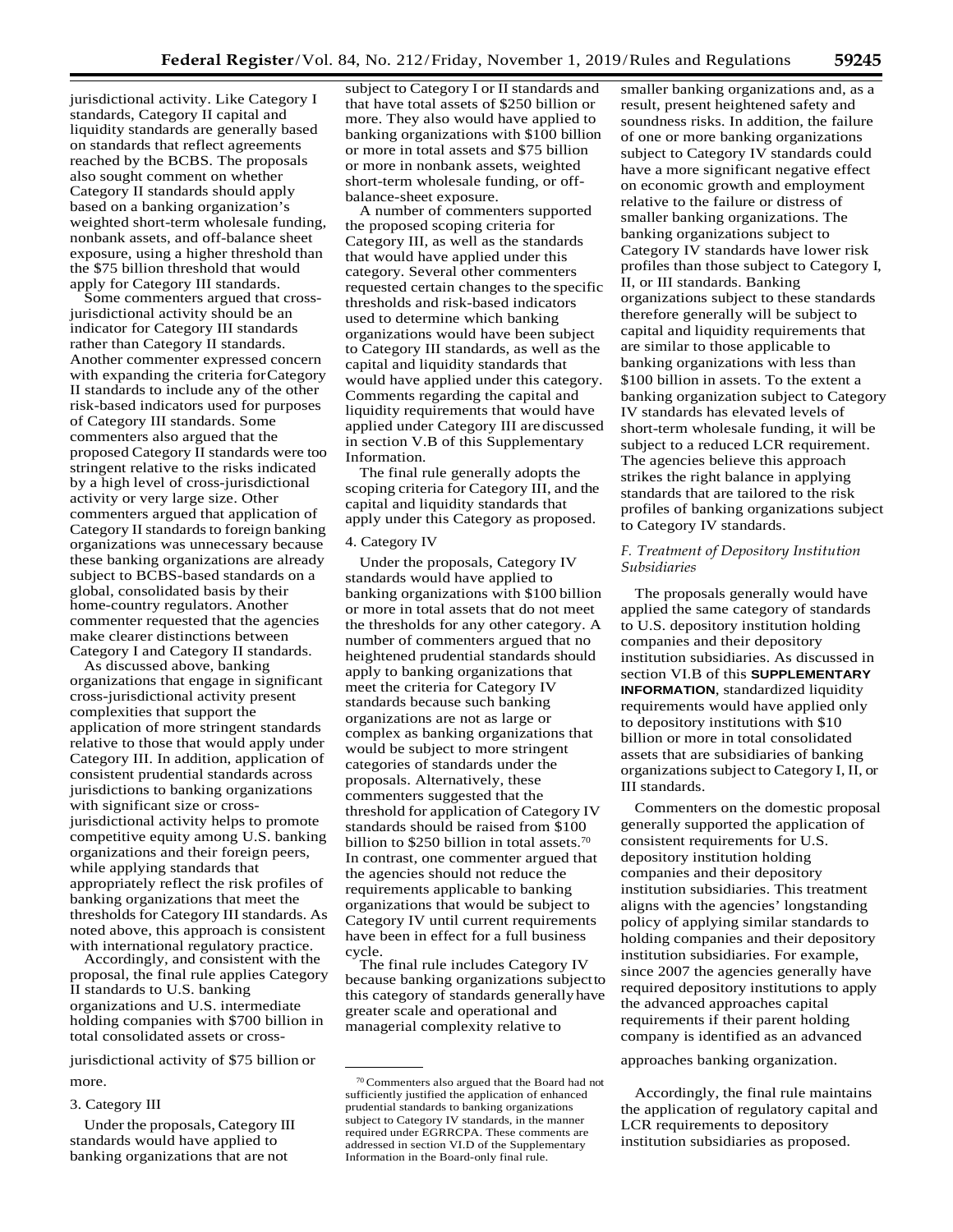## *G. Specific Aspects of the Foreign Bank Proposal*

## 1. Liquidity Standards Based on Combined U.S. Operations

The foreign bank proposal would have determined the category of liquidity standards applicable to a foreign banking organization with respect to its U.S. intermediate holding company based on the risk profile of its combined U.S. operations, in recognition of the agencies' observation that liquidity needs may arise suddenly and manifest across all segments of a foreign banking organization's U.S. operations.71

Some commenters supported the proposal to calibrate liquidity standards applicable to foreign banking organizations based on the risk profile of their combined U.S. operations. Most commenters objected to this aspect of the foreign bank proposal, however, and argued that the agencies instead should determine the applicability and calibration of liquidity standards based on the risk profile of a foreign banking organization's U.S. intermediate holding company. These commenters argued the U.S. intermediate holding company is a separate legal entity from the foreign banking organization's U.S. branches and agencies, with separate activities and risks. Commenters also asserted that the proposed approach does not recognize the potential capacity of the parent foreign banking organization to serve as a source of support for its U.S. operations. Other commenters asserted that certain requirements, such as capital planning requirements, stress testing, and internal liquidity stress testing-based buffer requirements could help to insulate a U.S. intermediate holding company from risks at other parts of the foreign banking organization. Some commenters also argued the proposed approach would have resulted in a framework that is overly complex.

In addition, commenters stated that the proposed approach could create a competitive disadvantage for U.S. intermediate holding companies relative to U.S. banking organizations that the commenters viewed as similarly situated, because the foreign bank proposal would have considered risks and activities outside of the consolidated U.S. intermediate holding company to determine the applicability and calibration of standardized liquidity requirements. These commenters stated

that such an approach is inconsistent with the principle of national treatment and equality of competitive opportunity. Some commenters also asserted that the proposed approach would have inappropriately required a foreign banking organization to hold liquid assets at its U.S. intermediate holding company to meet outflows at theforeign banking organization's U.S. branches and require HQLA of a U.S. intermediate holding company to be controlled by the international bank rather than the U.S. intermediate holding company. One commenter suggested that the agencies should provide data in support of assertions that requirements based on the combined U.S. operations would reduce the incentives for a foreign banking organization to migrate risky activities to the branches and agencies.

The final rule determines the applicability of liquidity standards with respect to a U.S. intermediate holding company based on the risk profile of the U.S. intermediate holding company, rather than the combined U.S. operations of the foreign banking organization. Specifically, the final rule applies a full LCR or reduced LCR requirement to a U.S. intermediate holding company under the risk-based categories based on measures of the U.S. intermediate holding company's size, cross-jurisdictional activity, weighted short-term wholesale funding, nonbank assets, and off-balance sheet exposure. The agencies believe this approach helps to enhance the focus and efficiency of standardized liquidity requirements relative to the proposal, because liquidity requirements that apply to a U.S. intermediate holding company will be based on the U.S. intermediate holding company's own risk profile. As discussed in the foreign bank proposal and in section VI.B.10 of this **SUPPLEMENTARY INFORMATION**, the Board may develop and propose a standardized liquidity requirement for the U.S. branches and agencies of a foreign banking organization. As part of that process, the agencies intend to further consider how to most appropriately address concerns regarding the liquidity risk profiles of foreign banking organizations' U.S. operations, including through the use of existing supervisory processes, other relevant regulations and international coordination, as well as developments in the U.S. activities and liquidity riskmanagement practices of foreign banking organizations.

2. The Treatment of Inter-Affiliate Transactions

Except for cross-jurisdictional activity, which would have excluded liabilities and certain collateralized claims on non-U.S. affiliates, the proposed risk-based indicators would have included transactions between a foreign banking organization's combined U.S. operations and non-U.S. affiliates. Similarly, and as noted above, except for cross-jurisdictional activity, a U.S. intermediate holding company would have included transactions with affiliates outside the U.S. intermediate holding company when reporting its risk-based indicators.

Most commenters on the foreign bank proposal supported the proposed exclusion of certain inter-affiliate transactions in the cross-jurisdictional activity indicator, and argued further that all risk-based indicators should exclude transactions with affiliates. These commenters asserted that including inter-affiliate transactions disadvantaged foreign banking organizations relative to U.S. peers and argued that the rationale for excluding certain inter-affiliate claims from the cross-jurisdictional activity measure applied equally to all other risk-based indicators. A number of commenters argued that including inter-affiliate transactions would overstate the risks to a foreign banking organization's U.S. operations or U.S. intermediate holding company because inter-affiliate transactions may be used to manage risks of the foreign bank's global operations. Similarly, some commenters asserted that the inclusion of interaffiliate transactions would be inconsistent with the risks that the riskbased indicators are intended to capture. Other commenters argued that any risks associated with inter-affiliate transactions would be appropriately managed through the supervisory process and existing requirements, and expressed concern that including interaffiliate transactions could encourage ring fencing in other jurisdictions. Some commenters suggested that, if interaffiliate transactions are not excluded entirely, the agencies should assign inter-affiliate transactions a weight at no more than 50 percent. By contrast, one commenter argued that inter-affiliate transactions should be included in the risk-based indicators, arguing that the purpose of the Board's U.S.intermediate holding company framework is that resources located outside the organization may not be reliably available during periods of financial stress.

<sup>71</sup> Combined U.S. operations consist of theforeign banking organizations U.S. subsidiaries, including any intermediate holding company, and U.S. branch and agency operations.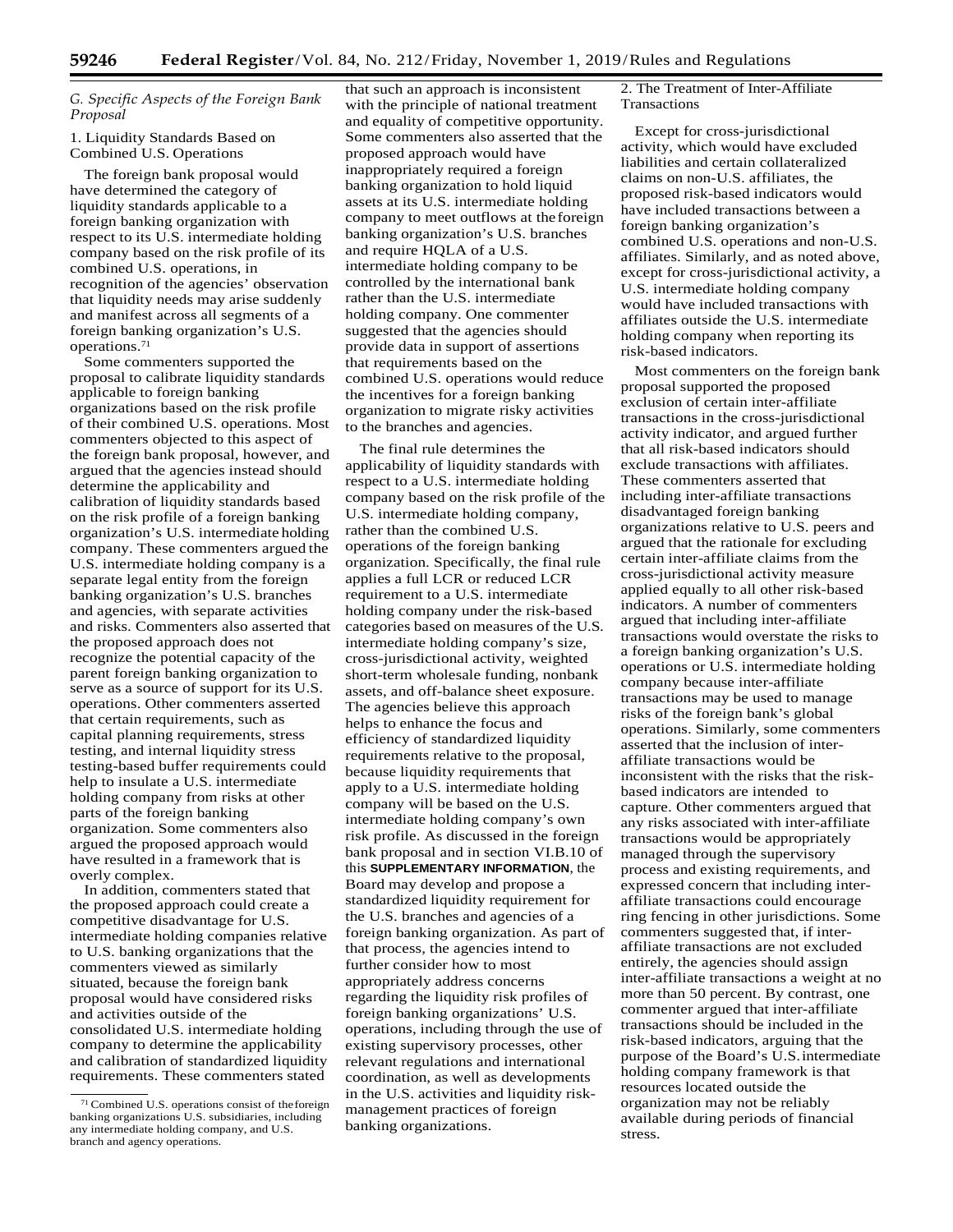Tailoring standards based on the risk profile of the U.S. intermediate holding company, or combined U.S. operations of a foreign banking organization as under the Board-only final rule, requires measurement of risk-based indicators at a level below that of the global consolidated foreign banking organization. As a result, the calculation of the risk-based indicators must distinguish between a foreign banking organization's U.S. operations or U.S. intermediate holding company, as applicable, and affiliates outside of the United States, including by providing a treatment for inter-affiliate transactions that would otherwise be eliminated in consolidation at the global parent. Including inter-affiliate transactions in the calculation of risk-based indicators would mirror, as closely as possible, the risk profile of a U.S. intermediate holding company or combined U.S. operations if each were consolidated in the United States.

Including inter-affiliate transactions in the calculation of risk-based indicators is consistent with the agencies' approach to measuring and applying standards at a subconsolidatedlevelin other contexts.For example, existing thresholds and requirementsintheBoard'sRegulation YY are based on measures of a foreign banking organization's size in the United States that includes interaffiliate transactions.72 Similarly, the total consolidated assets of a U.S. intermediate holding company or depository institution include transactions with affiliates outside of the consolidated U.S. intermediate holding company.73 Capital and liquidity requirements applied to U.S. intermediate holding companies and depository institutions generally do not distinguish between exposures with affiliates and third parties.74For

<sup>73</sup>*See* Call Report instructions, FR Y–9C.

74 For example, the LCR rule differentiates unsecured wholesale funding provided by financial sector entities and by non-financial sector entities, but does not differentiate between financial sector entities that are affiliates and those that are not affiliates. *See* 12 CFR 50.32(h) (OCC), 12 CFR 249.32(h) (Board), 12 CFR 329.32(h) (FDIC). The LCR rule differentiates between affiliates and third

example, the LCR rule assigns inflow rates to funding according to the characteristics of the source of funding, but generally does not distinguish between funding provided by an affiliate or third party. Excluding interaffiliate transactions from off-balance sheet exposure, size, and short-term wholesale funding indicators would be inconsistent with the treatment of these exposures under the capital and liquidity rules.

In some cases, the exclusion of interaffiliate transactions would not align with the full scope of risks intended to be measured by an indicator. Interaffiliate positions can represent sources of risk—for example, claims on the resources of a foreign banking organization's U.S. operations. As another example, short-term wholesale funding provided to a U.S. intermediate holding company by its parent foreign bank represents funding that the parent could withdraw quickly, which could leave fewer assets available for U.S. counterparties of the U.S. intermediate holding company.<sup>75</sup> By including interaffiliate transactions in weighted shortterm wholesale funding while excluding these positions from cross-jurisdictional liabilities, the framework provides a more risk-sensitive measure of funding risk from foreign affiliates as it takes into consideration the maturity and other risk characteristics of the funding for purposes of the weighted short-term wholesale funding measure. Additionally, because long-termaffiliate funding (such as instruments used to meet total loss absorbing capacity requirements) would not be captured in weighted short-term wholesale funding,

<sup>75</sup>*See e.g.,* Robert H. Gertner, David S. Scharfstein &Jeremy C. Stein,''Internal Versus ExternalCapital Markets,'' 109 Q.J.ECON. 1211 (1994)(discussing allocation of resources within a consolidated organization through internal capital markets); NicolaCetorelli&LindaS.Goldberg,''GlobalBanks and International Shock Transmission: Evidence from the Crisis,'' 59 IMF ECON. REV. 41 (2011) (discussing the role of internal capital markets as a mechanism for transmission of stress in the financial system); and Nicola Cetorelli & Linda Goldberg, ''Liquidity Management of U.S. Global Banks: Internal Capital Markets in the Great Recession'' (Fed. Reserve Bank of N.Y. Staff Report No. 511, 2012), available at: *[http://](http://www.newyorkfed.org/research/staff_reports/sr511.pdf) [www.newyorkfed.org/research/staff](http://www.newyorkfed.org/research/staff_reports/sr511.pdf)*\_*reports/ [sr511.pdf](http://www.newyorkfed.org/research/staff_reports/sr511.pdf)* (finding that foreign affiliates were both recipients and providers of funds to the parent between March 2006 and December 2010). *See also,*  Ralph de Haas and Iman Van Lelyvelt, ''Internal Capital Markets and Lending by Multinational Bank Subsidiaries (2008) (discussing substitution effect in lending across several countries as a parent bank expand its business in those countries where economic conditions improve and decrease its activities where economic circumstance worsen), available at: *[https://www.ebrd.com/downloads/](https://www.ebrd.com/downloads/research/economics/workingpapers/wp0105.pdf) [research/economics/workingpapers/wp0105.pdf](https://www.ebrd.com/downloads/research/economics/workingpapers/wp0105.pdf)*.

the indicator is designed to avoid discouraging a foreign parent from providing support to its U.S. operations.

Similarly, with respect tooff-balance sheet exposure, an exclusion for interaffiliate transactions would not account for the risks associated with any funding commitments provided by the U.S. operations of a foreign banking organization to non-U.S. affiliates. Accordingly, the agencies believe it would be inappropriate to exclude interaffiliate transactions from the measure of off-balance sheet exposure.

For purposes of the nonbank assets indicator, the proposals would have treated inter-affiliate transactions similarly for foreign and domestic banking organizations. For foreign banking organizations, the proposals would have measured nonbank assets as the sum of assets in consolidated U.S. nonbank subsidiaries together with investments in unconsolidated U.S. nonbank companies that are controlled by the foreign banking organization.<sup>76</sup> Both foreign and domestic banking organizations would have included in nonbank assets inter-affiliate transactions between the nonbank company and other parts of the organization.77

Accordingly, for purposes of the riskbased indicators, the final rule adopts the treatment of inter-affiliate transactions as proposed.

## *H. Determination of Applicable Category of Standards*

Under the proposals, a banking organization would have determined its category of standards based on the average levels of each indicator at the top-tier banking organization, reported over the preceding four calendar quarters. If the banking organization had not reported risk-based indicator levels for each of the preceding four calendar quarters, the category would have been based on the risk-based indicator level for the quarter, or average levels over the quarters, that the banking organization has reported.

For a change to a more stringent category (for example, from Category IV to Category III), the change would have been based on an increase in the average value of its risk-based indicators over the prior four quarters of a calendar year. In contrast, for a banking organization to change to a less stringent category (for example, Category II to Category III), the banking organization

 $72$  Combined U.S. assets are calculated as the average of the total combined assets of U.S. operations for the four most recent consecutive quarters as reported by the foreign banking organization on the Capital and Asset Report for Foreign Banking Organizations Form (FR Y-7Q), or, if the foreign banking organization has not reported this information on the FR Y–7Q for each of the four most recent consecutive quarters, the average of the combined U.S. assets for the most recent quarter or consecutive quarters as reported on the FR Y–7Q. Combined U.S. assets are measured on the as-of date of the most recent FR Y–7Q used in the calculation of the average. *See e.g.* 12 CFR  $252.15(b)(1)$ .

parties under limited circumstances. *See e.g.,* 12 CFR50.32(g)(7)(OCC), 12CFR249.32(g)(7)(Board), 12 CFR 329.32(g)(7)(FDIC).

<sup>76</sup>*See* FR Y–9LP, Schedule PC–B, line item 17. <sup>77</sup>*See* FR Y–9LP Instructions for Preparation of Parent Company Only Financial Statements for Large Holding Companies (September 2018) *[https://](https://www.federalreserve.gov/reportforms/forms/FR_Y-9LP20190630_i.pdf) [www.federalreserve.gov/reportforms/forms/FR](https://www.federalreserve.gov/reportforms/forms/FR_Y-9LP20190630_i.pdf)*\_*Y-[9LP20190630](https://www.federalreserve.gov/reportforms/forms/FR_Y-9LP20190630_i.pdf)*\_*i.pdf*.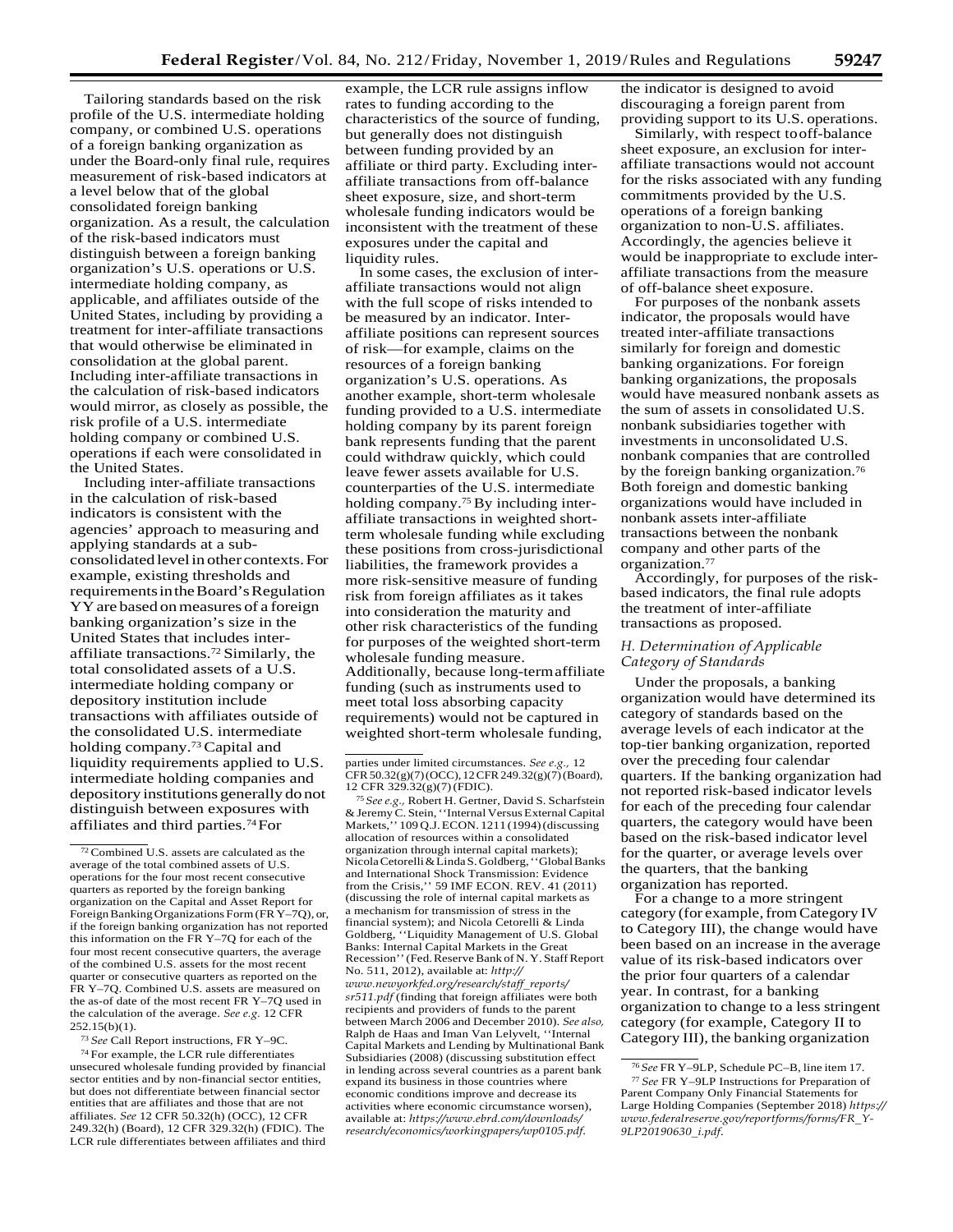would have been required to report riskbased indicator levels below any applicable threshold for the more stringent category in each of the four preceding calendar quarters. Changes in a banking organization's requirements that result from a change in category generally would have taken effect on the first day of the second quarter following the change in the bankingorganization's category.

The agencies received several comments on the process for determining the applicable category of standards under the proposal and on the amount of time provided to comply with the requirements of a new category. In particular, several commenters suggested providing banking organizations with at least 18 months to comply with a more stringent category of standards. Several commenters recommended that the agencies retain discretion to address a temporary increase in an activity, such as to help a banking organization avoid a sudden change in the categorization of applicable standards. These commenters suggested that any adjustments of thresholds could consider both qualitative information and supervisory judgment. Commenters also requested that the agencies clarify the calculation of certain risk-based indicators. For example, by providing references to specific line items in the relevant reporting forms. One commenter also suggested that the agencies revise the reporting forms used to report riskbased indicator levels so that they apply to a depository institution that is not part of a bank or savings and loan holding company structure.

The final rule maintains the process for determining the category of

organization as proposed. To move into a category of standards or to determine the category of standards that would apply for the first time, a banking organization would rely on an average of the previous four quarters or, if the banking organization has not reported in each of the prior four quarters, the category would be based on the riskbased indicator level for the quarter, or average levels over the quarter or quarters that the banking organization has reported. Use of a four-quarter average would capture significant changes in a banking organization's risk profile, rather than temporary fluctuations, while maintaining incentives for a banking organization to reduce its risk profile relative to a longer period of measurement.

To move to a less stringent category indicators. Although U.S. intermediate holding

of standards, a banking organization must report risk-based indicator levels below any applicable threshold for the more stringent category in each of the four preceding calendar quarters. This approach is consistent with the existing applicability and cessation requirements of the Board's enhanced prudential standards rule.78

The final rule does not provide for discretionary adjustments of thresholds on a case-by-case basis, because such an approach would diminish the transparency and predictability of the framework and could reduce incentives for banking organizations to engage in long-term management of their risks.<sup>79</sup>

Each risk-based indicator will generally be calculated in accordance with the instructions to the FR Y–15, FR Y–9LP, FR Y–7Q, or FR Y–9C, as applicable. The risk-based indicators must be reported for the top-tier banking organization on a quarterly basis.<sup>80</sup> U.S. banking organizations currently report the information necessary to determine their applicable category of standards based on a four-quarter average.81 In response to concerns raised by commenters, the Board also is revising its reporting forms to specify the line items used in determining the riskbased indicators.82 With respect to the commenters' concern regarding the applicability of these reporting forms to depository institutions that are not a consolidated subsidiary of a U.S. depository institution holding company, the agencies note that no such depository institution would be subject to the final rule based on first quarter 2019 data. The agencies will monitor the implementation of the final rule and make any such adjustments to reporting forms, as needed, to require such a

80 A foreign banking organization must also report risk-based indicators with respect to its combined U.S. operations as applicable under the final rule.

81 The Board-only final rule includes information on changes to Federal Reserve reporting forms and discussion of the specific line items that will be used to calculate risk-based indicators. Although U.S. intermediate holding companies currently report the FR Y–15, the revised form would reflect the cross-jurisdictional activity indicator adopted in the final rule.

82 Section XV of the Supplementary Information in the Board-only final rule discusses changes to reporting requirements, and identifies the specific line items that will be used to calculate risk-based

depository institution to report riskbased indicator levels.

Some commenters asserted that banking organizations could adjust their exposures to avoid thresholds, including by making temporary adjustments to lower risk-based indicator levels reported. The agencies will continue to monitor risk-based indicator amounts reported and information collected through supervisory processes to ensure that the risk-based indicators are reflective of a banking organization's overall risk profile, and would consider changes to reporting forms, as needed. In particular, the agencies will monitor weighted short-term wholesale funding levels reported at quarter-end, relative to levels observed during the reporting period.

## **VI. Capital and Liquidity Requirements for Large U.S. and Foreign Banking Organizations**

## *A. Capital Requirements ThatApply Under Each Category*

As discussed below, the final rule adopts the capital requirements applicable to large banking organizations under the risk-based category framework as proposed. Under the final rule, Category I capital requirements apply to U.S. GSIBs, whereas capital requirements under Categories II through IV apply to large U.S. banking organizations and U.S. intermediate holding companies based on measures of a top-tier banking organization's size, cross-jurisdictional activity, weighted short-term wholesale funding, nonbank assets, and offbalance sheet exposure. Consistent with the principle of national treatment and

standards applicable to a banking equality of competitive opportunity, as

well as agreements reached by the BCBS,<sup>83</sup> the capital requirements applicable to U.S. intermediate holding companies under this final rule are generally consistent with those applicable to U.S. bank holding companies and savings and loan holding companies of a similar size and risk profile.

#### 1.Category I Capital Requirements

The domestic proposal would not have changed the capital requirements applicable to U.S. GSIBs and their depository institution subsidiaries. Therefore, such banking organizations would have remained subject to the most stringent capital requirements, including requirements based on

<sup>78</sup>*See e.g.,* 12 CFR 252.43.

<sup>79</sup> The agencies retain general authority under their capital and liquidity rules to increase or adjust requirements as necessary on a case-by-case basis. *See* 12 CFR 217.1(d) and 249.2 (Board); 12 CFR 324.1(d) and 329.2 (FDIC); 12 CFR 3.1(d) and 50.2 (OCC). The discussion of transitions specific to the LCR rule are addressed below in section VI of this **SUPPLEMENTARY INFORMATION**.

companies currently report the FR Y–15, the revised form reflects the cross-jurisdictional activity indicator adopted in the final rule.

<sup>83</sup>*See e.g.,* BCBS, ''International Convergence of Capital Measurement and Capital Standards,'' Sec. 781 (June 2006).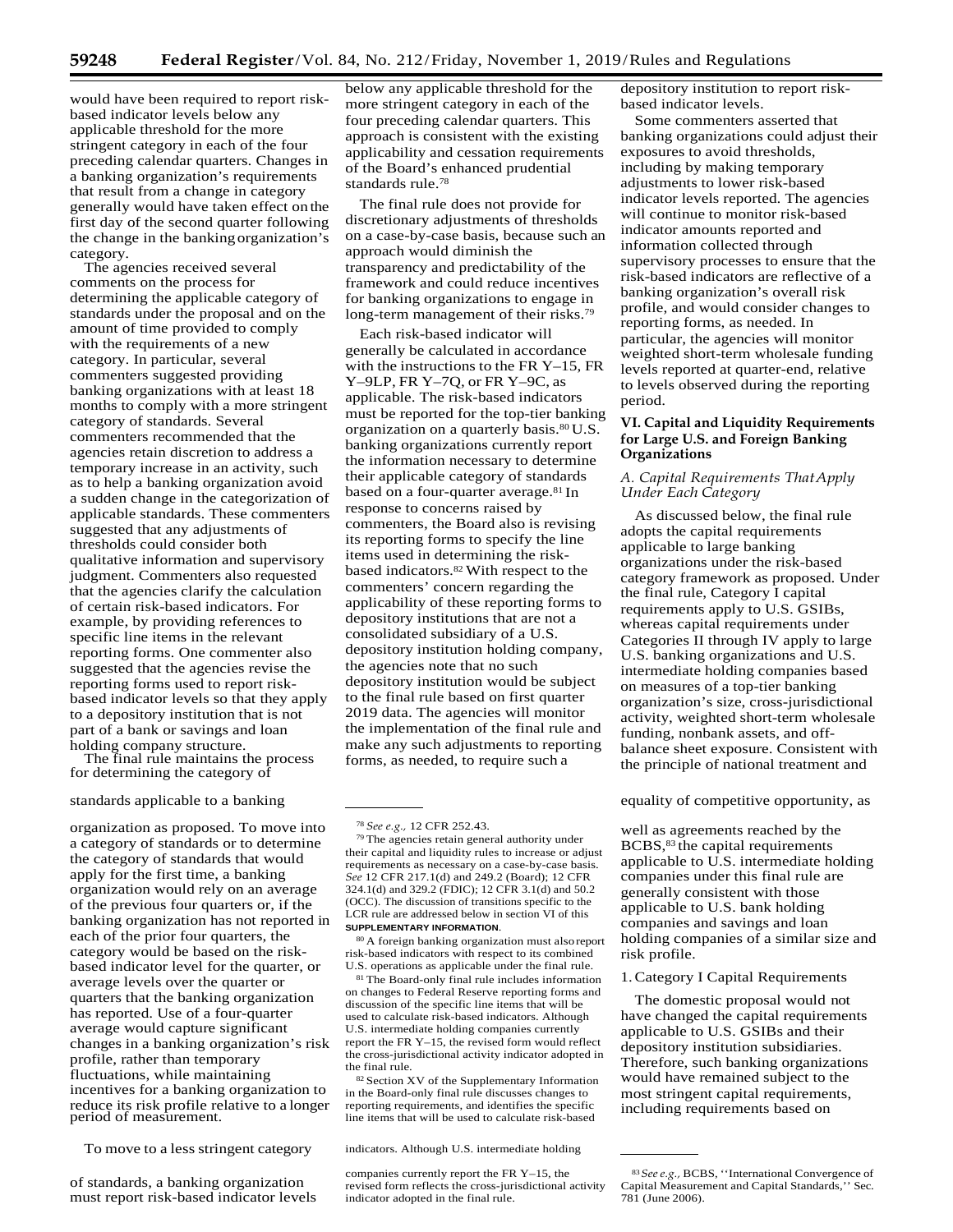standards that reflect agreements reached by the BCBS.

One commenter supported the proposal to maintain the most stringent capital requirements for U.S. GSIBs under Category I. Some commenters specifically supported retaining the requirement to recognize elements of AOCI in regulatory capital, and expressed the view that it serves as an early warning signal for credit deterioration. However, a few other commenters requested that the agencies permit all banking organizations to make an election to opt out of this requirement.

Following the financial crisis, the agencies adopted heightened capital requirements for U.S. GSIBs to support the resiliency of these banking organizations and reduce risks to U.S. financial stability. These requirements are tailored to the systemic risk profile of U.S. GSIBs, and have contributed to the significant improvements in the capital positions and risk-management practices of these banking organizations since the financial crisis. The requirement to recognize elements of AOCI in regulatory capital, in particular, has helped to improve the transparency of regulatory capital ratios, as it better reflects banking organizations' actual risk at a specific point in time. The agencies previously have observed that AOCI is an important indicator that market participants use to evaluate the capital strength of a banking organization, and thus is particularly important for the largest, most systemically significant banking organizations.

The final rule maintains the capital requirements applicable to U.S. GSIBs and their depository institution subsidiaries. These requirements generally reflect agreements reached by the BCBS. U.S. GSIBs and their depository institution subsidiaries must calculate risk-based capital ratios using both the advanced approaches and the standardized approach and are subject to the U.S. leverage ratio. Such banking organizations are also subject to the requirement to recognize elements of AOCI in regulatory capital; the requirement to expand the capital conservation buffer by the amount of the countercyclical capital buffer, if applicable; and enhanced supplementary leverage ratio standards. In addition, U.S. GSIBs are subject to the GSIB surcharge. Application of these Category I capital requirements will continue to strengthen the capital positions of U.S. GSIBs and reduce risks to financial stability.

## 2.Category II Capital Requirements

The proposals generally would have maintained the capital requirements applicable to banking organizations of a very large size or that engage in significant cross-jurisdictional activity under Category II. Similarto Category I, capital requirements under Category II would have been based on standards that reflect agreements reached by the BCBS and included the requirement to recognize elements of AOCI in regulatory capital and to expand the capital conservation buffer by the amount of the countercyclical capital buffer, if applicable. Banking organizations subject to Category II capital requirements also would have been required to comply with the advanced approaches capital requirements, generally applicable riskbased capital requirements, and the supplementary leverage ratio. Consistent with the prior treatment of U.S. intermediate holding companies with \$250 billion or more in total consolidated assets or \$10 billion or more in on-balance sheet foreign exposure, U.S. intermediate holding companies subject to Category II capital requirements would not have been required to calculate risk-based capital requirements using the advanced approaches under the capital rule. These banking organizations would instead have used the generally applicable capital requirements for calculating risk-weighted assets due to the compliance burden of applying the advanced approaches in both the U.S. and the home-country jurisdiction.84

Several commenters argued that capital requirements under Category II would not be appropriately aligned to the scoping criteria for this category. In particular, some commenters asserted that the cross-jurisdictional activity indicator is designed to identify activities that could give rise to liquidity risks in foreign jurisdictions and that would not need to be supported by more stringent capital requirements. Therefore, commenters suggested a banking organization scoped into Category II as a result of its crossjurisdictional activity should be subject to the same capital requirements that would apply to banking organizations under Category III. In particular, commenters opposed the application of advanced approaches capital

requirements and the requirement to recognize elements of AOCI in regulatory capital. Some commenters argued that the proposals did not establish the purpose of the requirement to reflect elements of AOCI in regulatory capital for banking organizations with significant cross-jurisdictional activity.

Relative to banking organizations subject to Category III capital requirements, banking organizations of a very large size or with significant crossjurisdictional activity pose heightened risks to U.S. financial stability and present increased complexity due to their operational scale or global presence. The heightened capital requirements under Category II, including the requirement to recognize elements of AOCI in regulatory capital, serve to address these risks by supporting the transparency of the capital strength of these banking organizations, and promote consistency in the capital regulations across all jurisdictions in which they operate. In view of the operational and managerial sophistication required for a banking organization of a very large size or global scale, banking organizations subject to Category II capital standards are appropriately positioned to manage the interest rate risk and regulatory capital volatility that may result from this requirement.

More generally, with respect to the agencies' regulatory capital requirements, the BCBS recently completed revisions to its capital standards, including the methodologies for credit risk, operational risk, and market risk. The agencies are considering how most appropriately to implement these standards in the United States, including potentially replacing the advanced approaches with risk-based capital requirements based on the revised Basel standardized approaches for credit risk and operational risk. Any such changes to applicable risk-based capital requirements would be subject to notice and comment through a future rulemaking process.

Some commenters argued that U.S. intermediate holding companies subject to Category II capital requirements should not be subject to the countercyclical capital buffer or the supplementary leverage ratio.85

<sup>84</sup> After adoption of the enhanced prudential standards rule, and its general exemption for U.S. intermediate holding companies from calculating risk-weighted assets under the advanced approaches, depository institution subsidiaries of U.S. intermediate holding companies were similarly exempted by order from calculating risk-weighted assets under the advanced approaches.

<sup>85</sup> These commenters also stated that U.S. intermediate holding companies subject to Category III capital requirements should not be subject to the countercyclical capital buffer and supplementary leverage ratio. For the reasons stated above, and in the following section regarding Category III capital requirements, the final rule maintains these requirements as proposed.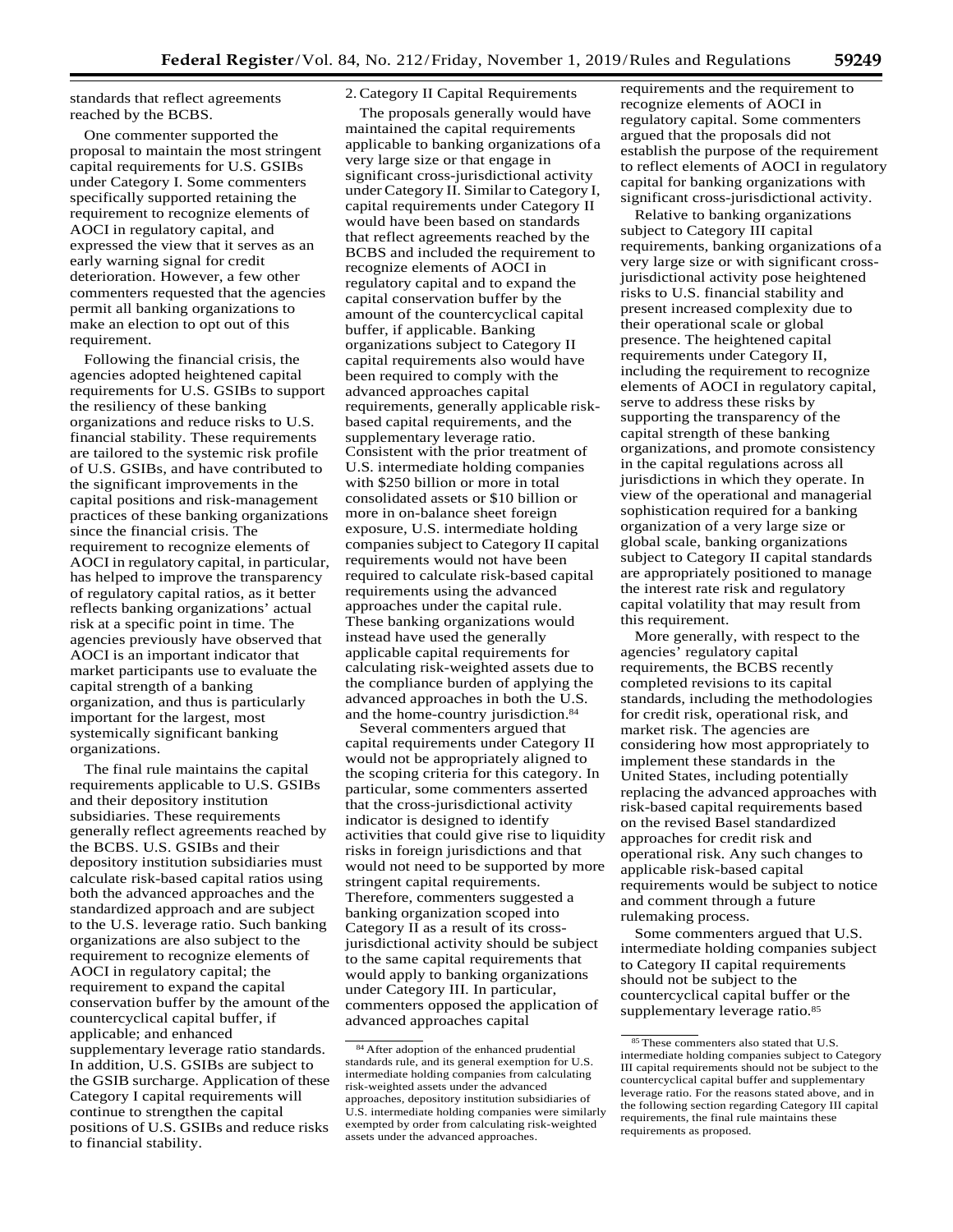Commenters argued that application of these requirements to foreign banking organizations on both a global consolidated basis and at the local subsidiary level in a host jurisdiction could lead to fragmentation of capital.

The countercyclical capital buffer is an important element of the capital framework that aims to enhance the resilience of the banking system and reduce systemic vulnerabilities. The benefits from additional resiliency created by this requirement are more pronounced when it is applied to all banking organizations of a large size or global scale because they are interconnected with other market participants. Further, application of the U.S. countercyclical capital buffer to all such banking organizations with large U.S. operations adds to the desired countercyclical effect relative to incomplete activation of the buffer across comparable banking organizations. Application of the supplementary leverage ratio to U.S. intermediate holding companies subject to Category II capital standards also supports the resilience of these banking organizations and promotes consistency in the capital requirements across all jurisdictions in which they operate. As noted above, aligning the capital requirements for U.S. intermediate holding companies formed by foreign banking organizations and U.S. bank holding companies is consistent with longstanding international capital agreements that provide flexibility to host jurisdictions to establish capital requirements on a national treatment basis for local subsidiaries of foreign banking organizations. The overall consistency of the capital requirements under Category II with BCBS capital standards acts to mitigate concerns regarding capital fragmentation.

The failure or distress of banking organizations subject to Category II requirements could impose significant costs on the U.S. financial system and economy, although they generally do not present the same degree of risk as U.S. GSIBs. The application of consistent prudential standards across jurisdictions to banking organizations with significant size or crossjurisdictional activity helps to promote competitive equity among U.S. banking organizations and their foreign peers and competitors, and to reduce opportunities for regulatory arbitrage, while applying standards that appropriately reflect the risk profiles of banking organizations in this category. Thus, the agencies are finalizing Category II capital requirements as proposed.

## 3. Category III Capital Requirements

Under the proposals, Category III capital requirements would have included the generally applicable riskbased capital requirements, supplementary leverage ratio, and the countercyclical capital buffer. The advanced approaches risk-based capital requirements would not have applied under Category III, and banking organizations subject to this category would have been permitted to make an election to opt out of the requirement to recognize elements of AOCI in regulatory capital. The proposals sought comment on various elements of Category III capital requirements, including the advantages and disadvantages of retaining the supplementary leverage ratio and countercyclical capital buffer, and the optional recognition of AOCI in regulatory capital.

Some commenters supported the application of the supplementary leverage ratio and countercyclical capital buffer to banking organizations subject to Category III capital requirements. Commenters asserted that the supplementary leverage ratio is a critical leverage measure that offers significant benefits to financial stability relative to risk-based capital measures, and that it is particularly important for banking organizations subject to Category III to maintain tier 1 capital for on- and off-balance sheet exposures because of their risk profile. Inaddition, some commenters asserted that the countercyclical capital buffer is a macro-prudential tool that supports the capital strength of the banking system more broadly, and noted that the consequence of not applying it to banking organizations subject to Category III would be to remove a substantial amount of assets from the potential activation of the buffer. Commenters added that retaining these requirements would not increase the complexity of the capital rule, as they currently apply to certain banking organizations that would be subject to Category III capital requirements.

In view of the scale at which they provide financial intermediation in the United States, banking organizations subject to Category III have a footprint substantial enough to merit an expansion of their regulatory capital base through application of the countercyclical capital buffer. These banking organizations also may have elevated levels of off-balance sheet exposure that is not accounted for in the U.S. leverage ratio. The supplementary leverage ratio helps to constrain the build-up of this exposure and mitigate

any attendant risk to the financial stability and safety and soundness of these banking organizations. More broadly, the countercyclical capital buffer and supplementary leverage ratio are important elements of the post-crisis framework that support the agencies' objective to establish capital and other prudential requirements at a level that not only promotes resilience at a banking organization and protects financial stability, but also maximizes long-term through-the-cycle credit availability and economic growth. In addition, as noted above, application of these requirements to U.S. intermediate holding companies is consistent with international practice.

Consistent with the proposals, Category III capital requirements under the final rule include generally applicable risk-based capital requirements, the U.S. leverage ratio, and for the reasons described above, the supplementary leverage ratio and the countercyclical capital buffer. The final rule clarifies that the public disclosure requirements related to the supplementary leverage ratio also apply under Category III. Banking organizations subject to Category III requirements are not required to apply advanced approaches capital requirements. The models for applying these requirements are costly to build and maintain, and the agencies do not expect that removal of these requirements would materially change the amount of capital that these banking organizations would be required to hold. Relative to capital requirements under the advanced approaches, the standardized approach currently represents the binding risk-based capital constraint for the current population of banking organizations that are estimated to be subject to Category III capital requirements.

In addition, the proposals would have removed the mandatory application of the requirement to recognize elements of AOCI in regulatory capital for certain banking organizations subject to Category III capital requirements. Such banking organizations subject to this requirement currently would have been provided an opportunity to make a onetime opt-out election in the first regulatory report filed after the effective date of the final rule. A banking organization that is currently subject to this requirement and that does not make such an opt-out election would have continued to include all AOCI components in regulatory capital, except accumulated net gains and losses on cash flow hedges related to items that are not recognized at fair value.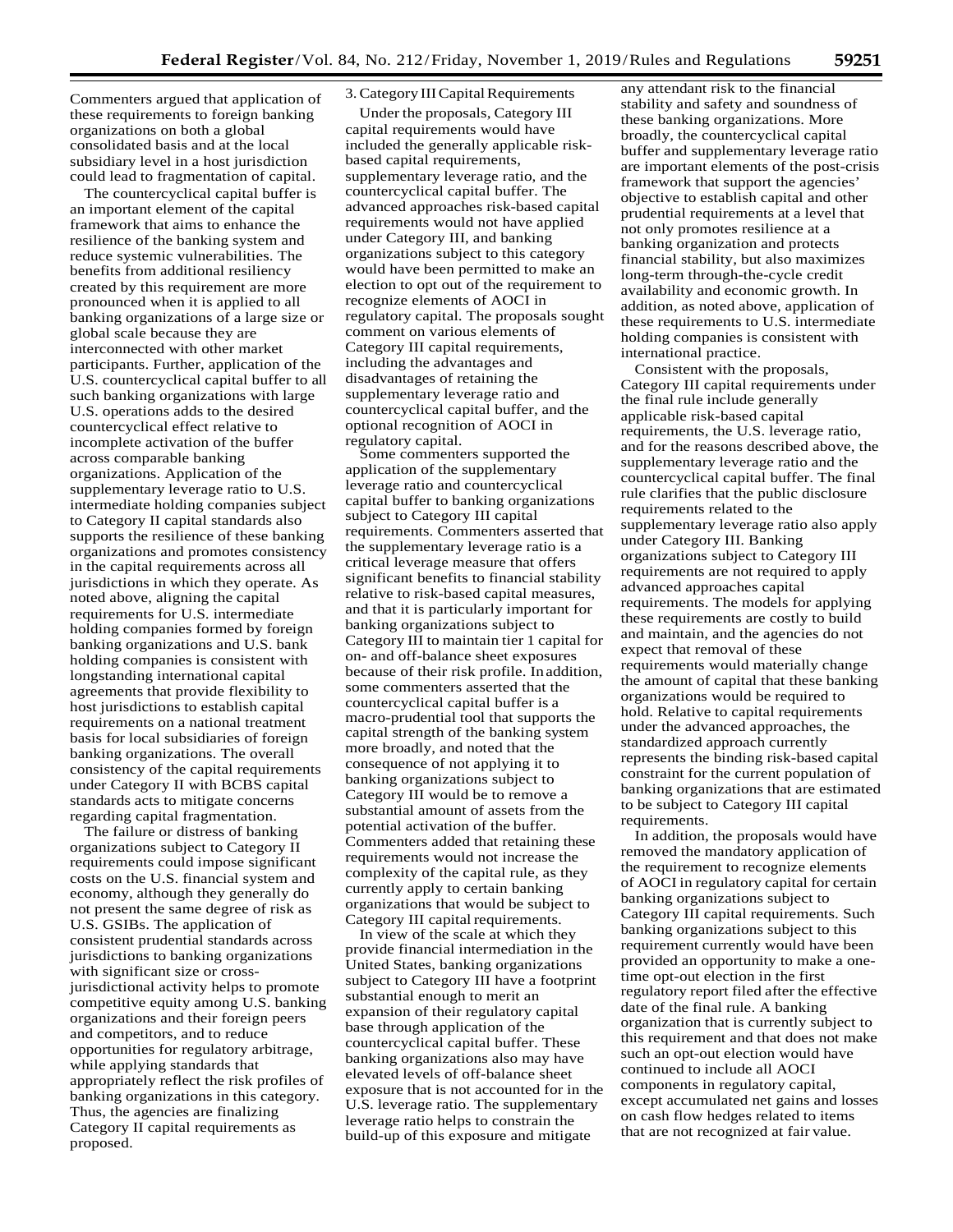Some commenters objected to the proposed regulatory capital treatment of AOCI under Category III. Commenters argued that mandatory application of the requirement to recognize elements of AOCI in regulatory capital would support investor confidence in banking organizations during stress, when gains and losses on securities holdings can result in significant volatility in regulatory capital levels. Commenters added that the agencies did not provide sufficient justification for allowing banking organizations subject to Category III capital standards to make an election to opt out of the requirement to recognize elements of AOCI in regulatory capital. In contrast, other commenters supported this aspect of the proposal.

Recognizing elements of AOCI in regulatory capital could introduce substantial volatility to a banking organization's regulatory capital levels, particularly during times of stress, and present significant challenges to assetliability and capital management. Generally, the agencies' view has been that this volatility is justified for the largest, most internationally active banking organizations in order to provide a transparent, comparable measure of their capital. However, relative to banking organizationssubject to Category I and Category II capital requirements, banking organizations subject to Category III present different risk profiles. Further, several of the banking organizations that would be subject to Category III or Category IV capital requirements currently are not subject to the mandatory recognition of AOCI in regulatory capital, and the agencies do not believe that the benefits mandatory recognition would provide to market participants sufficiently outweigh the associated burden and compliance costs. Therefore, consistent with the proposals, the final rule provides banking organizations subject to Category III capital requirements an opportunity to make a one-time election to opt out of the requirement to recognize elements of AOCI in regulatory capital.86

In July 2019, the agencies adopted the capital simplifications rule.87 The

capital simplifications rule established simpler capital requirements for mortgage servicing assets, certain deferred tax assets arising from temporary differences, and investments in the capital of unconsolidated financial institutions relative to those that previously applied to non-advanced approaches banking organizations. The capital simplifications rule also adopted a simplified treatment for the amount of capital issued by a consolidated subsidiary and held by third parties (sometimes referred to as a minority interest) that is includable in regulatory capital. This final rule extends the applicability of the capital simplifications rule to all banking organizations subject to Category III capital requirements.

The agencies separately have proposed to adopt the standardized approach for counterparty credit risk for derivatives exposures (SA–CCR) and to require advanced approaches banking organizations (banking organizations subject to Category I or II standards under this final rule) to use SA–CCR for calculating their risk-based capital ratios and a modified version of SA–CCR for calculating total leverage exposure under the supplementary leverage ratio. If that proposed approach were to be adopted, the agencies would allow a Category III banking organization to elect to use SA–CCR for calculating derivatives exposure in connection with its risk-based capital ratios, consistent with the SA–CCR proposal. Furthermore, the agencies intend to allow a banking organization subject to Category III standards to elect to use SA–CCR or continue to use the current exposure method for calculating its total leverage exposure for purposes of its the supplementary leverage ratio.<sup>88</sup>

## 4. Category IV Capital Requirements

Under the proposals, Category IV capital requirements would have included the generally applicable riskbased capital requirements and the U.S. leverage ratio. The proposals would not have applied the countercyclical capital buffer and the supplementary leverage ratio to Category IV banking organizations. In this manner, the requirements applicable to banking organizations subject to Category IV capital requirements would maintain the risk sensitivity of the current capital regime and resiliency of these banking organizations' capital positions, and would recognize that these banking

organizations, while large, have lower risk-based indicator levels relative to their larger peers, as set forth in the proposals. As a result, and as noted above, banking organizations subject to Category IV capital requirements would have been subject to the samegenerally applicable risk-based and leverage capital requirements as banking organizations with less than \$100 billion in total consolidated assets.

The agencies did not receive any comments specific to the capital requirements that would apply to banking organizations subject to Category IV standards. Similar to certain aspects of the current capital requirements, the final rule allows banking organizations to choose to apply the more stringent requirements of another category (*e.g.,* a banking organization subject to Category III standards could choose to comply with the more stringent Category II standards to minimize compliance costs across multiple jurisdictions).

## 5.Capital RequirementsTransitions

Under the final rule, a banking organization that changes from one category of applicable standards to another category must generally comply with the new requirements no later than on the first day of the second quarter following the change in category. Transition provisions provided for certain requirements, such as increases to the GSIB surcharge and the parallel run process for internal models, continue to apply.

In addition, the agencies are amending the cessation provisions for calculating risk-based capital requirements under the advanced approaches. Previously, a banking organization that was required to calculate its risk-based capital ratios using both the advanced approaches and standardized approaches would have been required to calculate its riskbased capital ratios using both the advanced approaches and the standardized approaches until the appropriate Federal banking agency determined that application of the requirement would not be appropriate in light of the banking organization's asset size, level of complexity, risk profile, or scope of operations. The new framework makes this cessation provision unnecessary. Accordingly, a banking organization that no longer

#### 217.22(b)(2) (Board); 12 CFR 324.22(b)(2) (FDIC). meets the relevant criteria for being

subject to Category I or II standards will not be required to calculate its riskbased capital ratios using both approaches.

<sup>86</sup> Banking organizations that were previously advanced approaches banking organizations, but under the final rule will be subject to Category III capital requirements, can make a one-time election to become subject to AOCI-related adjustments as described in  $\S$ \_.22(b)(2) of the agencies' regulatory capital rules. See 12 CFR 3.22(b)(2) (OCC); 12 CFR

Banking organizations must make this election on the organization's Call Report or FR Y–9C report, as applicable, filed on the first reporting date after this final rule is effective.

<sup>87</sup>*See supra* note 26.

<sup>88</sup> Banking organizations would be required to use the same approach, SA–CCR or the current exposure method, for calculating both its risk-based capital and its total leverage exposure. *See* 83 FR 64660 (December 17, 2018).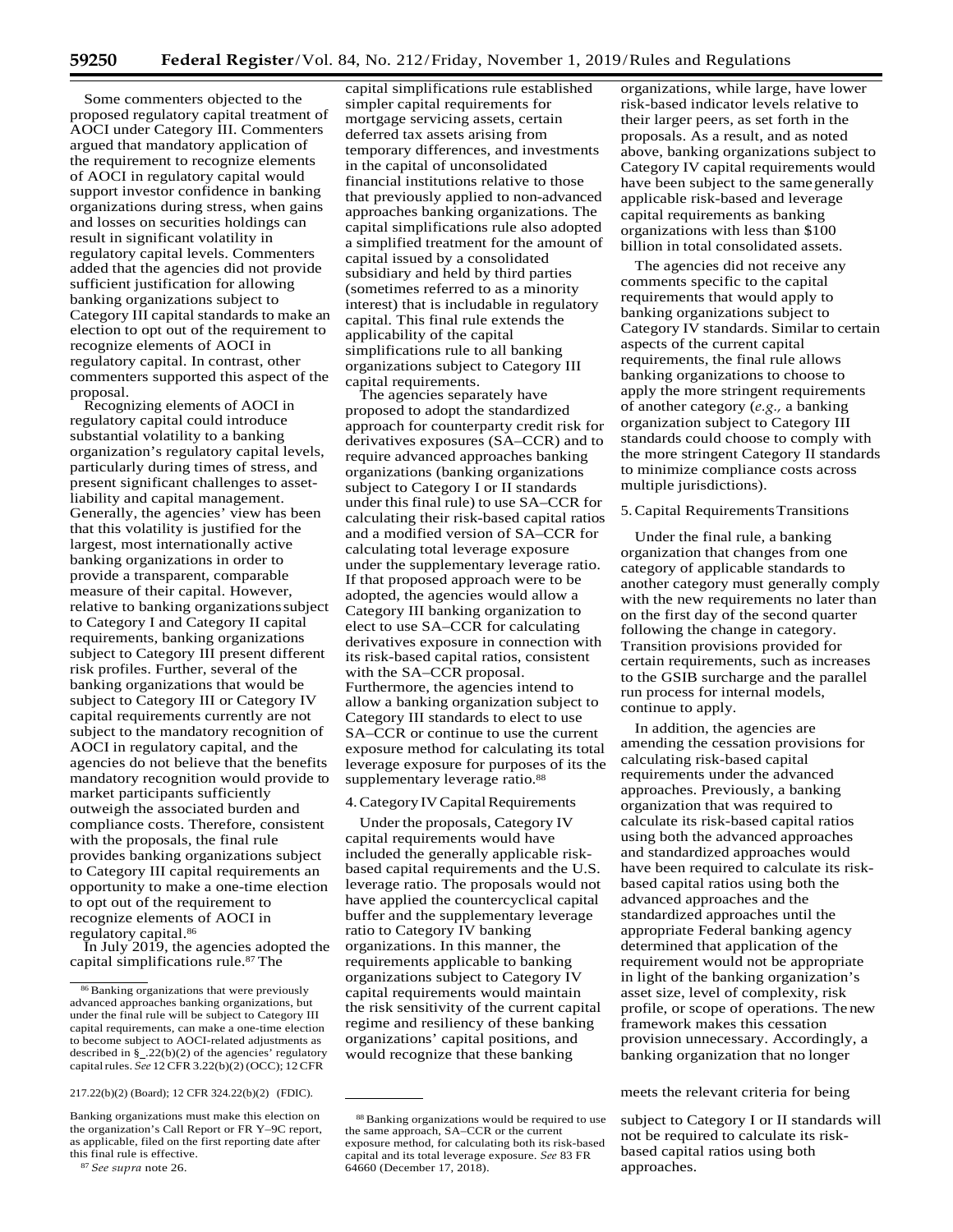## *B. Liquidity Requirements Applicableto Each Category*

## 1. Background on LCR Rule

The LCR rule requires a banking organization to calculate and maintain an amount of HQLA sufficient to cover its total net cash outflows in a 30-day stress, as calculated under the LCRrule. A banking organization's LCR is the ratio of its HQLA amount (LCR numerator) divided by its total net cash outflows (LCR denominator). Previously under the LCR rule, a banking organization, including a U.S. intermediate holding company with a depository institution subsidiary, with \$250 billion in total consolidated assets or \$10 billion in on-balance sheet foreign exposure, and any depository institution subsidiary with \$10 billion or more in total consolidated assets, was required to calculate and maintain an LCR of at least 100 percent each business day. To ensure the HQLA amount can be used to cover relevant cash outflows in a period of stress, the LCR rule places certain requirementson the control and location of eligible HQLA within a bankingorganization. The total net cash outflow amount includes an amount that reflects the timing of certain outflows and inflows (maturity mismatch add-on) within the LCR's 30-day horizon to ensure the LCR denominator represents the potential cash needs of these banking organizations.89 All banking organizations subject to the LCR rule are required to make certain public disclosures on a quarterly basis.

The Board previously applied a modified LCR requirement to certain depository institution holding companies with \$50 billion or more in total consolidated assets, but less than \$250 billion in total consolidated assets and less than \$10 billion in on-balance sheet foreign exposure.<sup>90</sup> The Board's former modified LCR minimum requirement was calibrated at a level equivalent to 70 percent of the full requirement. In addition, under the modified LCR requirement, depository institution holding companies were not required to calculate a maturity

<sup>90</sup>*See* 12 CFR part 249, subpart G (2018), which has been repealed as part of this final rule.

mismatch add-on as a component of their total net cash outflow amounts.<sup>91</sup>

The proposals would have applied standardized liquidity and funding requirements for U.S. and foreign banking organizations based on the riskbased indicators and thresholds described above. Specifically, the proposals would have applied one of four categories of liquidity and funding requirements to a banking organization: Category I, II, III, or IV. Under the proposals, a full LCR requirement would have been applied to banking organizations subject to Category I and II standards. For banking organizations subject to Category III or Category IV standards, the proposals would have reduced the LCR requirement based on the weighted short-term wholesale funding of the U.S. bankingorganization or the combined U.S. operations of the foreign banking organization. A banking organization subject to Category III standards with \$75 billion or more in weighted short-term wholesale funding would have been subject to the full LCR requirement. A banking organization subject to Category III standards with less than \$75 billion in weighted shortterm wholesale funding or to Category IV standards with \$50 billion or more in weighted short-term wholesale funding would have been required to comply with a reduced LCR requirement.<sup>9</sup> Banking organizations subject to Category IV standards with lessthan \$50 billion in weighted short-term wholesale funding would not have been subject to an LCR requirement.

Under the proposals, the agencies sought comment on the calibration of the reduced LCR requirement under Category III and Category IV, at a level within a range of between 70 percent and 85 percent of the full LCR requirement applicable under Category I and Category II. In addition, the proposals would have required all banking organizations subject to an LCR requirement to include a maturity mismatch add-on and would have retained the LCR rule's treatment of HQLA held at a banking organization's consolidated subsidiaries.93

In general, the agencies received comments on the application of a standardized liquidity requirement to certain categories of banking organizations, the calibration of the reduced LCR requirement, and the application of elements of the Board's former modified LCR requirement to banking organizations that would be subject to the reduced LCR requirement.94 These comments are discussed below.

## 2.Category I Liquidity Requirements

As proposed, U.S. GSIBs would have been subject to Category I standards because they pose the highest risks to U.S. financial stability and safety and soundness. The domestic proposal did not propose to change the full LCR requirement applicable to U.S. GSIBs. Under the domestic proposal, U.S. GSIBs would also have been includedin the scope of application of the full set of requirements described in the proposed NSFR rule. In addition, consistent with current requirements, a U.S. GSIB's depository institution subsidiary with \$10 billion or more in total consolidated assets would have remained subject to the full LCR requirement under the proposal.

The agencies did not receive comments on the application of standardized liquidity requirements to U.S. GSIBs or their depository institution subsidiaries and are finalizing the application of the full LCR requirement to banking organizations subject to Category I as proposed. Under the final rule, a banking organization subject to Category I standards will continue to be required to hold an amount of HQLA equal to at least 100 percent of its total net cash outflows as calculated under the LCR rule each business day.

#### 3.Category II Liquidity Requirements

The proposals would have applied the full LCR requirement to banking organizations subject to Category II standards. Consistent with existing requirements, the proposals would also have applied the full LCR requirement to their depository institution subsidiaries with total consolidated assets of \$10 billion or more. Under the proposals, banking organizations subject

<sup>89</sup> Section .30 of the LCR rule requires a banking organization, as applicable, to include in its total net cash outflow amount a maturity mismatch add-on, which is calculated as the difference (if greater than zero) between the banking organization's largest net cumulative maturity outflow amount for any of the 30 calendar days following the calculation date and the net day 30 cumulative maturity outflow amount. *See* 12CFR 50.30 (OCC); 12 CFR 249.30 (Board); and 12 CFR 329.30 (FDIC).

<sup>91</sup> Separately, certain U.S. and foreign banking organizations are required to submit data related to their liquidity positions under the Board's FR 2052a.

<sup>92</sup> The proposals would have removed theBoard's modified LCR because the agencies believed that the reduced LCR would be better designed for assessing liquidity risks for banking organizations that meet the thresholds for Categories III and IV.

<sup>&</sup>lt;sup>93</sup> The proposals would have permitted a top-tier banking organization to include in its HQLA amount the eligible HQLA of a consolidated subsidiary up to the amount of the net cash outflows of the subsidiary (as adjusted for the factor reducing the stringency of the LCR requirement),

plus any additional amount of assets, including proceeds from the monetization of assets, that would be available to the top-tier banking organization during times of stress without statutory, regulatory, contractual, or supervisory restrictions.

<sup>94</sup> Comments regarding the NSFR proposal will be addressed in the context of any final rule to adopt a NSFR requirement for large U.S. banking organizations and U.S. intermediate holding companies.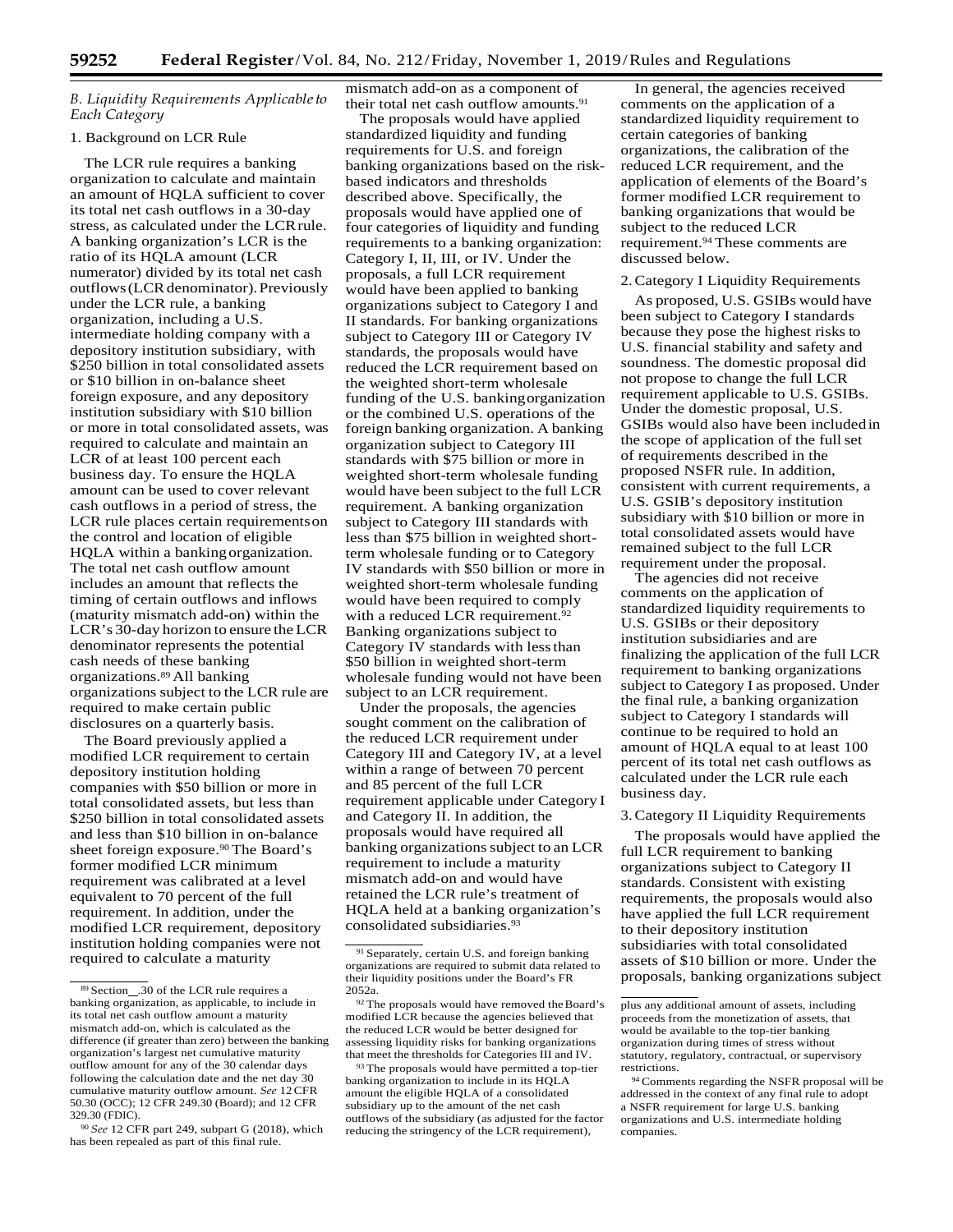to Category II standards would also have been included in the scope of application of the full requirement of the proposed NSFR rule.

Some commenters argued that Category II standards should include reduced, rather than the full LCR requirement because banking organizations subject to Category II standards have lower risk relative to U.S. GSIBs. In addition, commenters argued that custody activities present lower risks due to their use of operational deposits, which the commenters viewed as stable. Other commenters argued that U.S. intermediate holding companies should not be subject to an LCR requirement at all, or alternatively, that they should be subject to the Board's former modified LCR requirement if the top-tier foreign parent is subject to an LCR requirement.

The failure or distress of banking organizations that would be subject to Category II standards could impose significant costs on the U.S. financial system and economy. While these banking organizations generally do not present the same degree of systemic risk as U.S. GSIBs, the very large size or the cross-jurisdictional activity of these banking organizations present risks that make it appropriate to apply the most stringent liquidity standards. Size and cross-jurisdictional activity can present particularly heightened challenges in the case of a liquidity stress, and the nature of custody business does not substantially mitigate these risks. Any very large or global banking organization that engages in asset fire sales to meet short-term liquidity needs, including one that has a significant custody business, is likely to transmit distress on a broader scale because of the greater volume of assets it may sell and its multiple counterparties across multiple jurisdictions. Similarly, a banking organization with significant

level of custody business, is more exposed to the risk of ring-fencing of liquidity resources by one or more jurisdictions. Such ring-fencing would constrain the movement of liquid assets across jurisdictions to meet outflows. More generally, the overall size of a banking organization's operations, material transactions in foreign jurisdictions, and use of overseas funding sources add complexity to the management of its liquidity risk profile. Additionally, a U.S. intermediate holding company may pose risks in the United States similar to other banking organizations of similar size and risk profile, regardless of whether theforeign banking organization is subject to an LCR requirement in its home

jurisdiction.<sup>95</sup> In light of these concerns, the agencies are adopting the full LCR requirement as a Category II requirement as proposed.

#### 4. Category III Liquidity Requirements

Under the proposals, CategoryIII liquidity requirements would have reflected the elevated risk profile of banking organizations subject to this category relative to smaller and less complex banking organizations subject to Category IV. Within Category III, the proposals would have differentiated liquidity requirements based on the level of weighted short-term wholesale funding of a banking organization or, for foreign banking organizations, its U.S. operations. Specifically, a banking organization subject to Category III with weighted short-term wholesale funding of \$75 billion or more would have been subject to the full set of LCR and proposed NSFR requirementsapplicable under Categories I and II. The banking organization would also have been included in the amended scope of application of the proposed NSFR rule. A banking organization subject to Category III with less than \$75 billion in weighted short-term wholesale funding would have been subject to reduced LCR and proposed NSFR requirements. The level of the LCR and proposed NSFR requirements applicable to a depository institution subsidiary with total consolidated assets of \$10 billion or more of a banking organization subject to Category III standards would have been the same as the level that would apply to the parent banking organization.96

A banking organization subject to the reduced LCR requirement would have been required to hold a lower minimum amount of HQLA to address applicable net cash outflows, relative to a banking organization subject to the full LCR. All other requirements under the LCR rule

96 For example, a depository institution subsidiary with \$10 billion in total consolidated assets of a banking organization subject to the reduced LCR requirement under Category III standards would also be subject to the reducedLCR requirement. In the case of a depository institution that is domiciled in the United States and is not a consolidated subsidiary of a U.S. depository institution holding company that would have been subject to Category I, II, or III standards, the applicable category of standards would have depended on the risk-based indicators of the depository institution. For example, if the depository institution meets the criteria for Category III standards but has weighted short-term wholesale funding of less than \$75 billion, the depository institution would have been subject to the proposed reduced LCR requirement.

would have remained the same, relative to a banking organization subject to the full LCR requirement. For example, these banking organizations would have been required to calculate an applicable LCR on each business day and include the maturity mismatch add-on in their calculations. The agencies requested comment on the calibration of the reduced LCR requirement under Category III, at a level between 70 and 85 percent of the full LCR requirement. The proposals additionally included a description of a potential reduced NSFR requirement for such banking organizations under the proposed NSFR rule that would have applied a similar adjustment factor to the banking organization's required stable funding amount.

Under the proposals, a banking organization subject to Category III liquidity requirements would not have been permitted to include in its HQLA amount eligible HQLA of a consolidated subsidiary except up to the amount of the net cash outflows of the subsidiary (as adjusted for the factor reducing the stringency of the requirement), plus any additional amount of assets, including proceeds from the monetization of assets, that would be available for transfer to the top-tier banking organization during times of stress without statutory, regulatory, contractual, or supervisory restrictions. For the purpose of this requirement, a banking organization subject to reduced LCR requirements under the proposals would have reduced the net cash outflows of that subsidiary by the appropriate outflow adjustment percentage.

Some commenters recommended that the proposals should not reduce the LCR requirement applicable to banking organizations subject to Category III with weighted short-term wholesale funding of less than \$75 billion.

international activity, regardless of the **H**owever, other commenters expressed support for the reduced LCR requirement asserting that the proposals appropriately recognize the liquidity risk profiles of these banking organizations. The commenters that opposed reducing LCR requirements argued that requirements under the LCR rule are already adjusted to account for a banking organization's size and risk profile. Further, these commenters asserted that banking organizations that would be subject to the reduced LCR requirement under Category III had received substantial governmental support during the financial crisis, and that the proposals did not provide a sufficient economic justification for a reduced LCR requirement nor describe the benefit of the reduction relative to

<sup>95</sup> Consistent with agreements that reflect BCBS standards, other jurisdictions impose liquidity requirements on local subsidiaries of consolidated banking organizations that are not domiciled within that jurisdiction.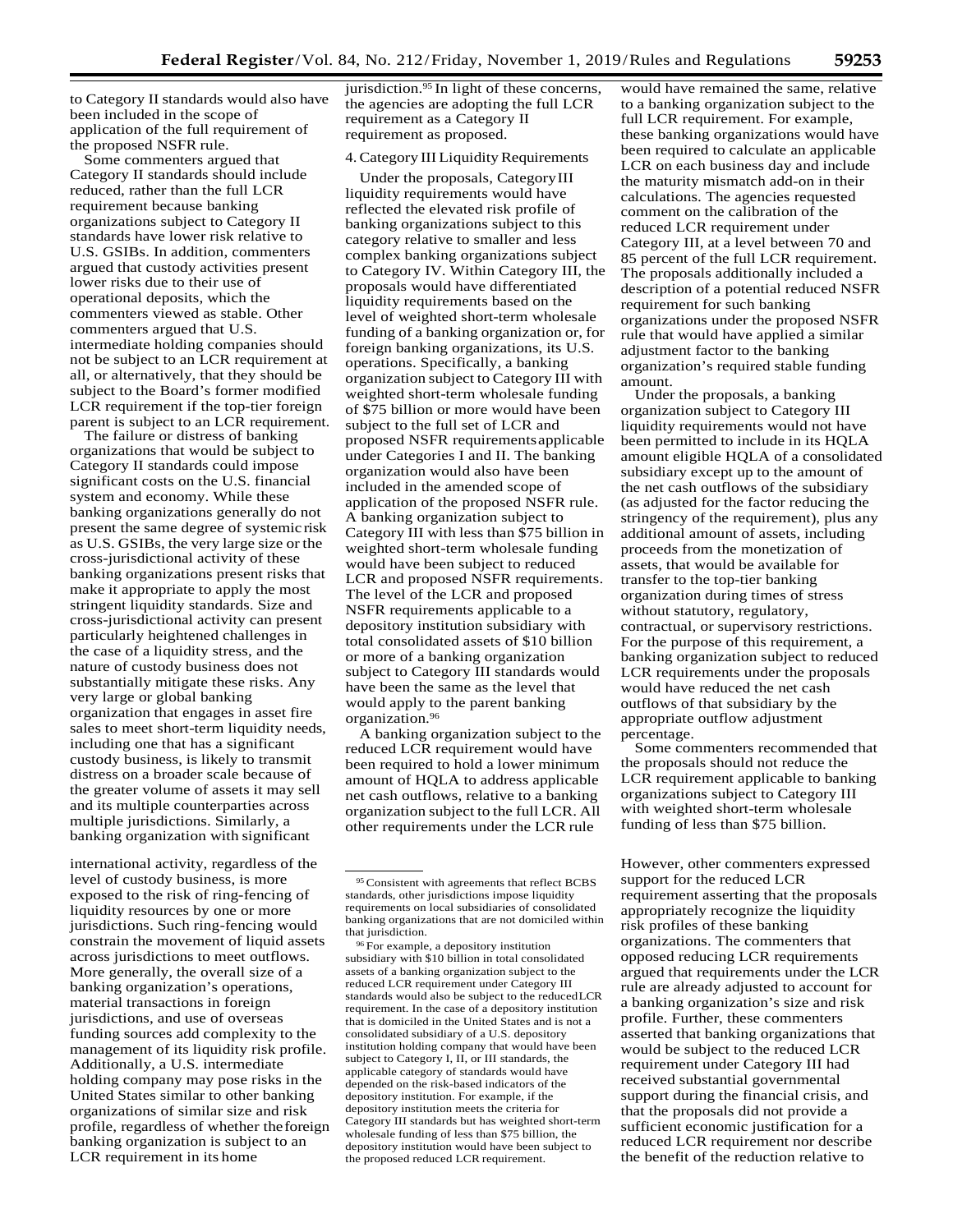its impact on the resilience of such banking organizations. Other commenters recommended that the agencies adopt a 70 percent outflow adjustment percentage for the reduced LCR requirement under Category III, consistent with the calibration of the Board's former modified LCR.

As noted by commenters, the LCR rule differentiates between banking organizations by requiring a banking organization to hold a minimum amount of HQLA based on its liquidity risk over a 30-day time horizon.97 Banking organizations that have lower liquidity risk have lower minimum requirements under the rule. To improve the calibration of a banking organization's minimum HQLA amount relative to its risk profile and its potential risk to U.S. financial stability, the final rule differentiates between banking organizations based on their category of standards and their degree of reliance on short-term wholesale funding. Accordingly, under the final rule, a banking organization subject to Category III standards with weighted short-term wholesale funding of \$75 billion or more is subject to the full LCR requirement. A banking organization subject to Category III standards with weighted short-term wholesale funding of less than \$75 billion is subject to a reduced LCR requirement calibrated at 85 percent of the full LCR requirement. The agencies believe an 85 percent calibration is appropriate for these banking organizations because they are less likely to contribute to a systemic event relative to similarly sized banking organizations that have a greater reliance on short-term wholesale funding and, therefore, are more complex and more likely to have greater systemic impact. The 85 percent calibration reflects the expectation that these less complex banking organizations should be able to address their liquidity needs under a stress scenario in a shorter period of time than other larger or more complex banking organizations that are subject to the full LCR requirement.

Several commenters argued that, in addition to the lower minimum HQLA amount described above, the reduced LCR requirements should be further reduced to align with those of the Board's former modified LCR

requested that the reduced LCR requirement should permit the

automatic inclusion of a subsidiary's HQLA up to 100 percent of that subsidiary's outflows, rather than limiting the amount based on reduced outflows, because the subsidiary's HQLA is available to meet its outflow needs and this approach would be consistent with the Board's former modified LCR treatment.

As a general matter, the broad alignment of the reduced LCR with the Board's former modified LCR would not be appropriate because each of these requirements was designed to address different risk profiles. The Board designed the former modified LCR for smaller U.S. holding companies with less complex business models and more limited potential impact on U.S. financial stability compared to banking organizations that would be subject to the reduced LCR requirement.<sup>98</sup> While a lower minimum HQLA amount improves the alignment of the LCR requirement with the systemic risks posed by certain banking organizations subject to Category III, additional approaches to reducing the stringency of the requirements may reduce the effectiveness of the LCR.

As discussed in section VI.B.6. of this Supplementary Information, the final rule requires large depository institution subsidiaries of banking organizations subject to Category III standards to calculate and maintain an LCR because large subsidiary depository institutions have a significant role in a consolidated banking organization's funding structure, and in the operation of the payments system.

In addition, consistent with previous restrictions under the LCR rule, the final rule retains the proposal's limitation on the amount of a subsidiary's HQLA that is automatically includable in the toptier banking organization's HQLA amount. The agencies believe that it is important that banking organizations consider potential liquidity needs across the consolidated entity for which the LCR calculation is required. Accordingly, banking organizations must consider the extent to which assets held at a subsidiary are transferable across the organization and ensure that a minimum level of HQLA is positioned or freely available to transfer to meet outflows at the subsidiary where they would be expected to occur. Although

HQLA at a subsidiary in excess of its adjusted net outflows may be available to support that subsidiary in a period of stress, permitting the automatic inclusion of such HQLA up to 100 percent of that subsidiary's outflows, as requested by commenters, without appropriate consideration of transfer restrictions, may make the consolidated asset coverage requirement less effective. Therefore, under the final rule, the agencies are only permitting an automatic inclusion of HQLA held at a subsidiary up to the reduced amount of the subsidiary's outflows.

#### 5. Category IV Liquidity Requirements

The foreign bank proposal would have required certain depository institution holding companies and foreign banking organizations that meet the criteria for Category IV and that have weighted short-term wholesale funding of \$50 billion or more to comply with a reduced LCR requirement. The proposals would not have applied Category IV liquidity requirements to standalone depository institutions or to depository institution holding companies or foreign banking organizations with less than \$50 billion in weighted short-term wholesale funding, or their subsidiary depository institutions. The agencies requested comment on the calibration of the reduced LCR requirement under Category IV, at a level between 70–85 percent of the full LCR requirement.

Some commenters argued that all banking organizations subject to Category IV should be subject to some form of standardized liquidity requirements, rather than none, and that such requirements could be modified or simplified for these organizations, as appropriate. These commenters argued that, in absence of macroeconomic evidence that current requirements have harmed credit intermediation, any decrease in liquidity requirements for these organizations is difficult to support. In contrast, certain commenters argued for the removal of any LCR requirement for all banking organizations subject to Category IV.

Banking organizations subject to Category IV have smaller systemic footprints, more limited size, and present less risk and complexity relative to banking organizations subject to a

 $97$  12 CFR 249.10(a). The LCR rule prescribes the minimum amount of HQLA that the banking organization must hold both by reference to its total net cash outflow amount and the minimum required ratio level, each as prescribed under the rule.

<sup>98</sup> The Board's former modified LCR applied to depository institution holding companies with between \$50 billion and less than \$250 billion in total assets whereas the proposal would have applied Category III to banking organizations that either have \$250 billion or more in total assets or have \$100 billion or more in total assets as well as heightened levels of off-balance sheet exposure, nonbank assets, or weighted short-term wholesale funding.

requirement. Commenters also **more stringent category.** However, banking organizations subject to Category IV that are substantially reliant on short-term wholesale funding are vulnerable to the liquidity risks addressed by the reduced LCR requirement. Weighted short-term wholesale funding of \$50 billion or more is substantial relative to the size of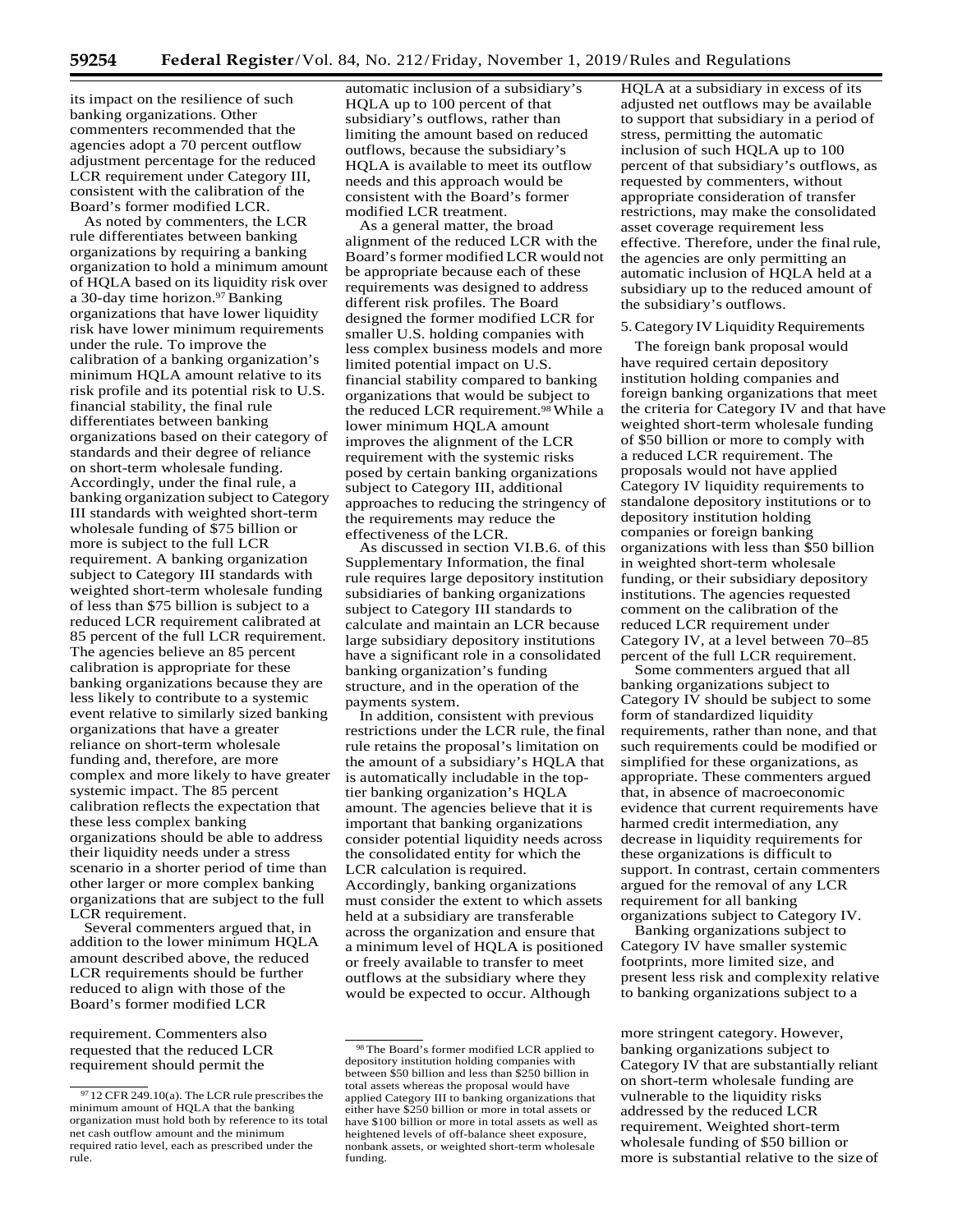banking organizations subject to Category IV.Banking organizations with such funding dependencies are more likely to have higher risk of near-term outflows in a stress. The application of the LCR requirement is therefore appropriate for these banking organizations, albeit at a reduced level, given their lower potential systemic impact. The agencies are calibrating the minimum reduced LCR for banking organizations subject to Category IV at a level equivalent to 70 percent of the minimum level required under Category I and II. The difference between the 85 percent reduced LCR calibration in Category III and the 70 percent reduced LCR calibration in Category IV reflects the differences in the risk profiles of banking organizations subject to each respective requirement. The 70 percent calibration recognizes that these banking organizations are less complex and smaller than other banking organizations subject to more stringent liquidity requirements under the LCR rule and would likely have more modest systemic impact than larger, more complex banking organizations if they experienced liquidity stress. Under the final rule, banking organizations that are subject to Category IV liquidity standards and have weighted short-term wholesale funding of \$50 billion or more apply an outflow adjustment factor of 70 percent to their total net cash outflow amount. Moreover, for the same reasons as discussed above, the final rule retains the proposed limitation on the amount of subsidiary's HQLA that is automatically includable in the top-tier banking organization's HQLA amount, equal to an amount up to the amount of the subsidiary's net cash outflows (as adjusted by the toptier banking organization's 70 percent outflow adjustment factor). Banking organizations subject to Category IV that have weighted short-term wholesale funding of less than \$50 billion are not subject to an LCR requirement underthe final rule.99

6. Application of Liquidity Requirements to DepositoryInstitution Subsidiaries

The proposals generally would have applied the same category of liquidity standards to depository institution holding companies, including U.S.

intermediate holding companies, and their depository institution subsidiaries with \$10 billion or more in total consolidated assets. As discussed above, standardized liquidity requirements would not have applied at the depository institution subsidiary level or to a depository institution domiciled in the United States that is not a consolidated subsidiary of a U.S. depository institution holding company under Category IV. Commenters argued that the application of liquidity requirements to depository institution subsidiaries is unnecessary and could limit the flexibility of a U.S. intermediate holding company and its foreign parent to respond in a period of stress by trapping liquidity at depository institution subsidiaries. One commenter argued that the calibration of the LCR requirement should reflect the size of the depository institution subsidiary, as the bulk of the line items reported in the Board's FR 2052a are applicable to, and driven by, the calculation of the depository institution subsidiary's profile.

Large depository institution subsidiaries play a significant role in a banking organization's funding structure and in the operation of the payments system. To reduce the potential systemic impact of a liquidity stress event at such large subsidiaries, the agencies believe that such entities should have sufficient amounts of HQLA to meet their own net cash outflows rather than be overly reliant on their parents or affiliates for liquidity in times of stress. Accordingly, the final rule maintains the application of the LCR requirement to certain depository institution subsidiaries as proposed.

## 7. Maturity Mismatch Add-On Requirement for Reduced LCR

As discussed above, the proposals would have required all banking organizations subject to an LCR requirement—full or reduced—to include a maturity mismatch add-on in their LCR calculations. When finalizing the LCR rule in 2014, the agencies required the maturity mismatch add-on for all banking organizations subject to the full LCR requirement. The agencies determined that the maturity mismatch add-on, based only on certain categories of outflows and inflows, is necessary to address a material risk to the safety and soundness of banking organizations subject to the requirement.

Several commenters argued that no maturity mismatch add-on should apply in the reduced LCR calculation. Commenters asserted that the maturity mismatch add-on would create competitive disparities for banking

organizations because of different business models and observed that the mismatch was not included in the Board's former modified LCR requirement. One commenter stated that the maturity mismatch add-on should not apply to LCR calculations with respect to a U.S. intermediate holding company because, in the commenter's view, it represents a significant departure from the Basel LCR standard and the commenter argued that the U.S. operations of a foreign banking organization should not be subject to a materially different standard relative to its consolidated requirements.

The final rule provides that all banking organizations subject to an LCR requirement must include a maturitymismatch add on when calculating the LCR and address the timing of potential outflows and inflows within the LCR's 30-day time horizon. The maturity mismatch add-on is appropriately risk sensitive because banking organizations that are engaged primarily in deposit gathering and traditional lending generally would have a smaller maturity mismatch add-on, while banking organizations that are engaged in activities that create timing mismatches inside the LCR rule's 30-day horizon may be subject to a higher mismatch add-on. The agencies acknowledge that contractual maturity mismatch is not a quantitative component of the Basel III LCR standard, but believe that is an important component of addressing the liquidity risks of banking organizations subject to the LCR rule. In addition, under the final rule, a U.S. intermediate holding company subject to an LCR requirement would only be required to assess its own mismatches, consistent with the calculation for other banking organizations, and without regard to business model. In response to comments that the Board's former modified LCR requirement did not require a maturity-mismatch add on calculation, as noted above, the modified LCR was designed for smaller, less systemic and less complex depository institution holding companies compared to banking organizations that are subject to a reduced LCR requirement under the final rule.

## 8. Timing of LCR Calculations and Public Disclosure Requirements

The proposal would have required banking organizations subject to CategoryI,CategoryII, orCategoryIII standards to calculate an LCR oneach business day. Banking organizations subject to Category IV standards with \$50 billion or more in weighted shortterm wholesale funding would have

<sup>99</sup> Banking organizations subject to Category IV remain subject to the internal liquidity stress testing requirements under the Board's regulations, which include 30-day and 1-year planning horizons, and additionally FR 2052a reporting requirements. The Board-only final rule provides further discussion of liquidity standards that apply under the Board's regulations to banking organizations subject to Category IV.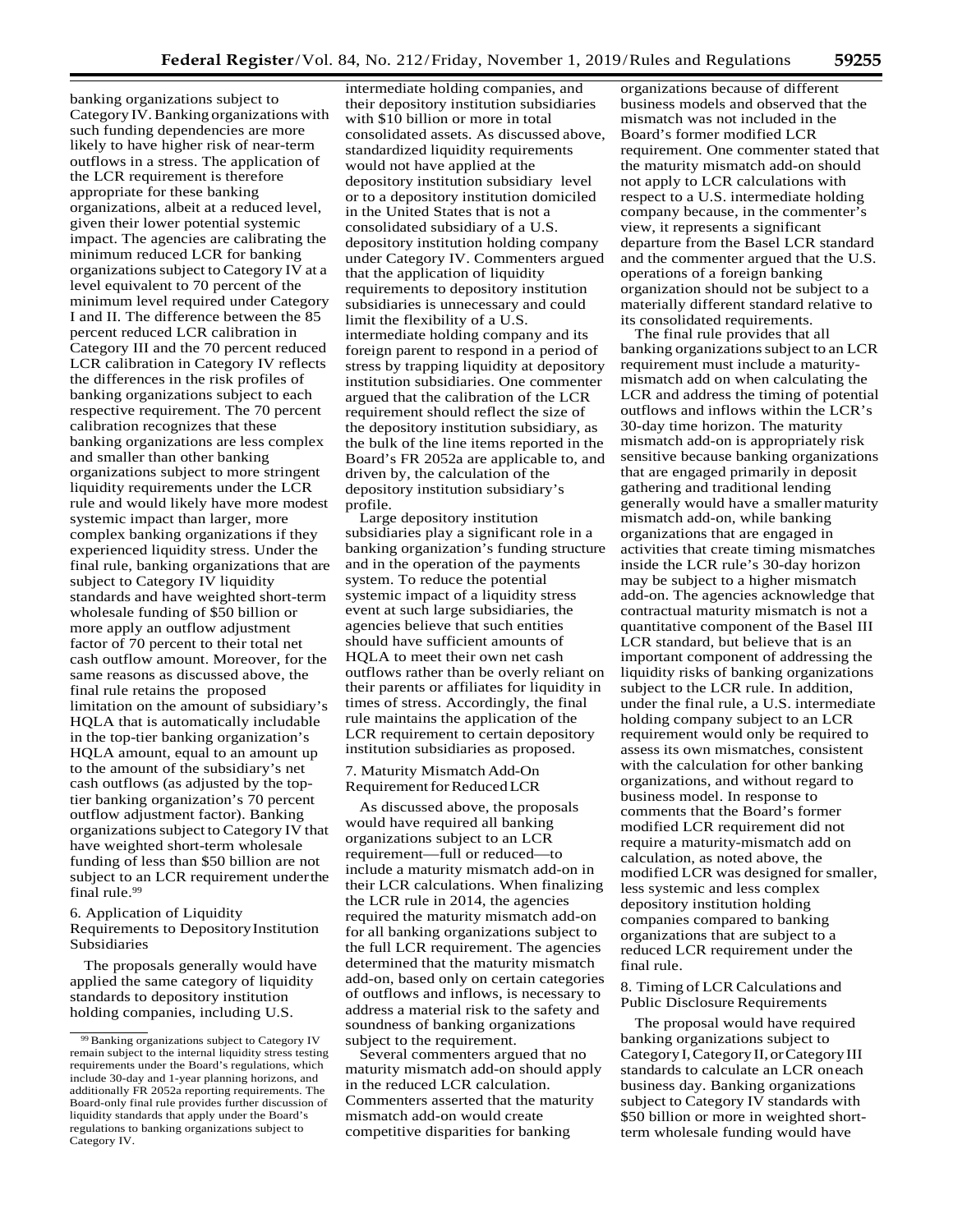been required to calculate a monthly LCR. To reduce compliance costs for banking organizations subject to Category IV standards and to reflect these organizations' smaller systemic footprint, the agencies proposed to require the calculation of the LCR on the last business day of the applicable month rather than each business day.

Commenters requested that Category III standards require a monthly calculation frequency for banking organizations required to calculate a reduced LCR or, alternatively, the rule could require daily monitoring of the LCR by banking organizations but with monthly compliance requirements. A commenter also argued for LCR public disclosures based on the average monthend values to align with certain banking organizations' FR 2052a reporting obligations. A commenter also recommended that the public disclosure of LCR information be required with a two-year lag. Commenters also requested that the Board immediately eliminate the LCR public disclosure requirements for banking organizations that would be subject to Category IV.

Banking organizations subject to Category III standards are larger and generally have more complex risk profiles and business models than banking organizations subject to Category IV standards (or the depository institution holding companies that were previously subject to the Board's modified LCR requirement). The size and complexity of banking organizations subject to Category III standards warrant LCR calculations that are the same as those used under Category I and II standards, except for the 85 percent outflow adjustment factor for such banking organizations with less than \$75 billion of weighted short-term wholesale funding.

The size and greater potential impact on U.S. financial stability of these organizations also warrant daily calculation and compliance requirements. Meaningful public disclosure by banking organizations supports market discipline and encourages sound risk-management practices. The current requirement that LCR public disclosures be made quarterly is consistent with the frequency of other quarterly disclosures of financial information, which should help market participants assess the liquidity risk profiles of banking organizations. Timely public disclosures based on the average of each required

calculation under the LCR rule provide example propose amendments to the LCR rule or market participants and other stakeholders with more comprehensive information relative to only averaging month-end calculations. Therefore, for

banking organizations whose LCR calculations are required each business day, the averages of these calculations should be used for public disclosure even in cases where the banking organizations are required only to provide more detailed FR 2052a reporting on amonthly basis.Similarly, if a banking organization subject to Category IV standards is required to calculate anLCRonamonthlybasis,the public disclosure of averages of such calculations is also useful to market participants and other stakeholders and, therefore, the agencies are declining to remove public disclosure requirements from such banking organizations.100 Accordingly,theagenciesarefinalizing the frequency of LCR calculations and the disclosure requirements as proposed.

9. Comments on Refinements tothe Current LCR Rule

Under the proposals, the agencies did not propose to amend other definitions, calculation elements, or public disclosure requirements in the LCR rule beyond those related to the categories of standards discussed above. One commenter, however, expressed concern regarding a statement in the foreign bank proposal that the agencies expect HQLA to be ''continually available'' for use by the foreign banking organization's liquidity management function to be considered eligible HQLA. The commenter characterized this statement as creating an intraday utilization requirement, which it asserted would be a new requirement that would require an amendment to the LCR rule, following the APA's noticeand-comment procedures. Although the LCR rule requires a banking organization to calculate its LCR as of the same time on each business day (the elected calculation time), the LCR rule also contains explicit requirements for assets to be eligible for inclusion in the company's HQLA amount. Section  $.22(a)(2)$  of the LCR rule provides that the banking organization must implement policies that require eligible HQLA to be under the control of the management function in the banking organization that is charged with managing liquidity risk (liquidity management function). Section  $.22(a)(2)$  specifies that the liquidity management function must evidence its control over the HQLA by either: (i) Segregating the HQLA from other assets, with the sole intent to use the HQLAas

a source of liquidity, or (ii) demonstrating the ability to monetize the assets and making the proceeds available to the liquidity management function without conflicting with a business or risk-management strategy of the banking organization. In response to the comment, the agencies are confirming that the LCR rule does not limit the requirements of  $\S$  . 22(a)(2) to the elected calculation time. To so limit the application of these requirements would be inconsistent with the purpose of the requirements, which is to ensure that a central function of a banking organization has the authority and capability to liquidate HQLA to meet its obligations in times of stress. In order for a liquidity management function to demonstrate that it has the ability to monetize the HQLA in a way that does not conflict with the banking organization's business or riskmanagement strategy, the banking organization should be able to demonstrate its ability to monetize the assets and make the proceeds continuously available to the liquidity management function. Accordingly, HQLA that is only available to the liquidity management function of a banking organization at the elected calculation time would not meet the requirements of  $\S$  .22(a)(2).

One commenter provided a broad range of suggested technical amendments to the existing LCR rule. These included adjustments to the determination of the LCR numerator, such as expanding the types of assets that qualify as level 1 and level 2 liquid assets and making technical refinements to the definition of ''liquid and readily marketable'' under the rule. The suggested amendments also included changes to the determination of the total net cash outflow amount under the current LCR rule, such as changes inthe calculation of the retail deposit and retail brokered deposit outflow amounts, a change to the definition of operational deposits and recognition of potential forward-dated collateral substitution under the LCR rule. The commenter further suggested amendments to the public disclosure requirements under the LCR rule and proposed NSFR rule.

The agencies assess the effectiveness of existing rules on a regular basis and take into account insights received from industry and public comments. As noted above, the agencies did not

proposed NSFR rule beyond those described above and are not amending other elements of the LCR rule or proposed NSFR rule at this time.

<sup>&</sup>lt;sup>100</sup> Subject to the transitions under the final rule, banking organizations subject to Category IV standards with weighted short-term wholesale funding of less than \$50 billion are not subject to LCR public disclosures under the final rule.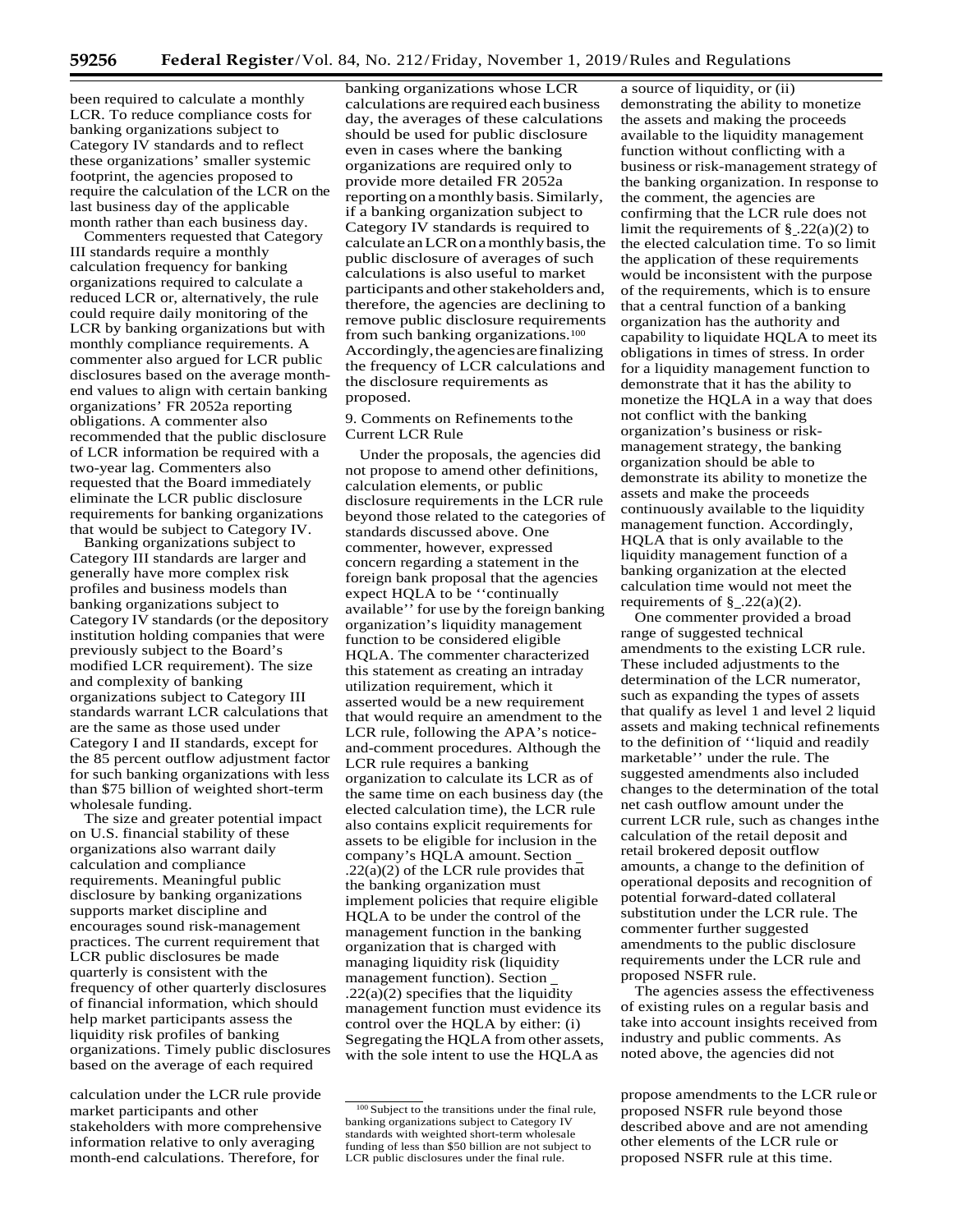10. Comments Regarding the Potential Application of Standardized Liquidity Requirements With Respect to U.S. Branches and Agencies

In the foreign bank proposal, the Board requested comment on whether and how it should apply standardized liquidity requirements, such as an LCRbased requirement, to foreign banking organizations with respect to their U.S. branch and agency networks. As stated in the proposal, the goal of such a requirement would be to strengthen the overall resilience of a foreign banking organization's U.S. operations to liquidity risks and help prevent transmission of risks between various segments of the foreign banking organization. The foreign bank proposal clarified that if the Board were to consider application of standardized requirements with respect to the U.S. branches and agencies of foreign banking organizations, the proposed requirements would be subject to a separate notice-and-comment rulemaking process.

Commenters generally opposed development or issuance of a proposal that would apply standardized liquidity requirements to the U.S. branch and agency network of a foreign banking organization. Some of these commenters argued that the Board should defer to compliance with the standardized liquidity requirements that apply to foreign banking organizations in their home country, in recognition of the fact that branches and agencies are the same legal entity as the parent foreign banking organization. In the view of these commenters, the combination of home-country standardized requirements and existing regulation and supervision of U.S. branches and agencies would sufficiently address liquidity risk at these entities. Commenters also noted that a standardized requirement for U.S.

branches and agencies could limit the ability of foreign banking organizations to deploy funds as needed, including during times of stress.

Certain commenters also argued that implementing liquidity requirements for branches and agencies in the United States could lead other jurisdictions to implement similar requirements for the branches and agencies of U.S. banking organizations abroad, which could lead to market fragmentation. Many of these commenters suggested that concerns regarding liquidity risk at branches and agencies should be further discussed and evaluated at the global level by international regulatory groups before any actions are taken at the national level.

In contrast, some commenters supported the application of standardized liquidity requirements with respect to the U.S. branches and agencies of foreign banking organizations in order to account more fully for liquidity risks of the U.S. operations of these entities. To support this position, one commenter noted that the role of foreign banking organizations, including their branches and agencies, as providers of liquidity was a critical driver of systemic risks during the financial crisis.

The Board is still considering whether to develop and propose for implementation a standardized liquidity requirement with respect to the U.S. branches and agencies of foreign banking organizations. As part of this process, the Board intends to further evaluate commenters' observations regarding the liquidity risk profiles of the U.S. operations of foreign banking organizations, consider potential interactions with existing regulations and supervisory processes, and engage in further discussion and evaluation of the issue at an international level. As mentioned above, any such requirement

would be subject to notice and comment as part of a separate rulemaking process.

11. LCR Rule Transition Periods; Cessation of Applicability

a. Initial Transitions for Banking Organizations Subject to an LCR Requirement on the Effective Date

The domestic proposal did not include initial transition periods for banking organizations already subject to the LCR rule. The foreign bank proposal would have required compliance on the effective date for a foreign banking organization with respect to its U.S. intermediate holding company if that U.S. intermediate holding company was already subject to the full LCR requirement. Under this final rule, a U.S. banking organization or U.S. intermediate holding company that was subject to the LCR rule immediately prior to the effective date is required to comply with its applicable LCR requirement (full or reduced) beginning on the effective date.

In addition, the foreign bank proposal provided a transition period for a foreign banking organization that was not previously subject to an LCR requirement with respect to its U.S. intermediate holding company, including certain depository institution subsidiaries of such foreign banking organizations. Some commenters requested longer initial transitions. Consistent with the final framework and the proposed transitions for foreign banking organizations, under the final rule, a U.S. intermediate holding company that meets the applicability criteria for the LCR rule on the effective date of the final rule, but was not subject to an LCR requirement immediately prior to the effective date, must comply with the applicable LCR requirement one year following the effective date of the final rule.

## TABLE II—TRANSITIONS FOR BANKING ORGANIZATIONS SUBJECT TO LCR RULE ON THE EFFECTIVE DATE

| LCR requirement prior to effective date of the<br>final rule | LCR requirement as of the effective date of<br>the final rule                                               | Mandatory compliance date                                                                                                                                                                                           |
|--------------------------------------------------------------|-------------------------------------------------------------------------------------------------------------|---------------------------------------------------------------------------------------------------------------------------------------------------------------------------------------------------------------------|
|                                                              | LCR (full or reduced) or no requirement<br>Full LCR requirement or Category III Reduced<br>LCR requirement. | Effective Date.<br>First day of the fifth full calendar quarter fol-<br>lowing the effective date.<br>Last business day of the first month for the fifth<br>full calendar quarter following the effec-tive<br>date. |

b. Initial Transitions for Banking Organizations That Become Subject to LCR Rule After The Effective Date

Under the proposals, a banking organization that would have become subject to the LCR rule after the effective

date of the final rule would have been required to comply with the LCR ruleon the first day of the second quarter after the banking organization became subject it (newly covered banking organizations), consistent with the

amount of time previously provided under the LCR rule. In addition, the proposals would have maintained the transition period under the LCR rule for the daily calculation requirement, which provides a newly covered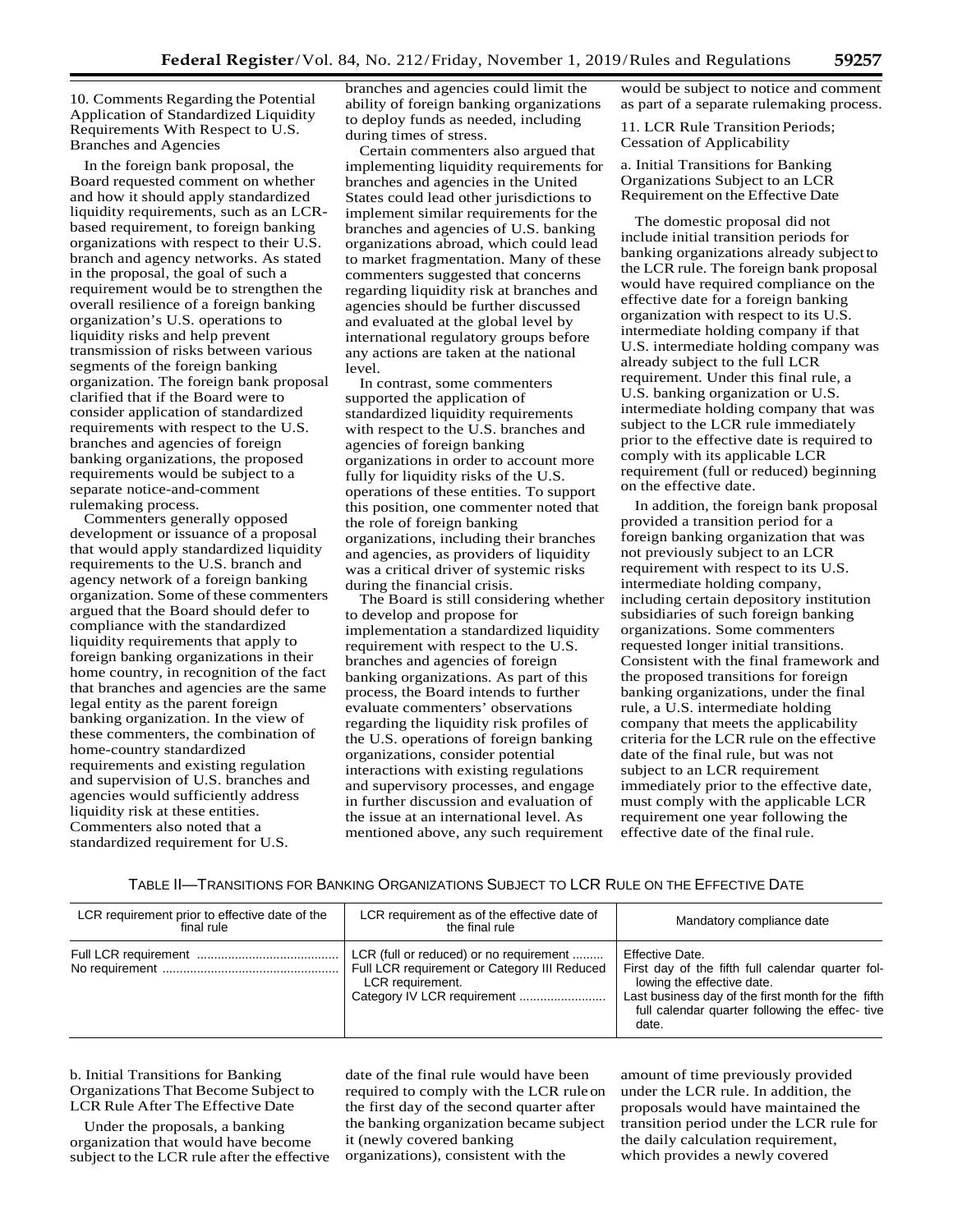banking organization three quarters to calculate its LCR on a monthly basis before it must conduct daily LCR calculations.

Some commenters requested additional time to comply with theLCR rule. The final rule provides an

additional quarter to comply with the LCR rule, such that a newly covered banking organization will be required to comply with these requirements on the first day of the third quarter after becoming subject to these requirements.

In addition, a newly covered banking organization that is required to calculate its LCR daily has two quarters to calculate its LCR on a monthly basis before transitioning to daily calculations.

# TABLE III—EXAMPLE OF A BANKING ORGANIZATION THAT BECOMES SUBJECT TO A DAILY LCR REQUIREMENT AFTER THE EFFECTIVE DATE

| Example:                                                                                           | First compliance date | LCR calculation frequency                                                                                   |
|----------------------------------------------------------------------------------------------------|-----------------------|-------------------------------------------------------------------------------------------------------------|
| December 31, 2023 to an LCR requirement<br>(full or reduced) that includes daily calcula-<br>tion. |                       | Monthly calculation: From July 2024 through<br>December 2024.<br>Daily calculation: Begins January 1, 2025. |

c. Transitions for Changes to an LCR Requirement

Under the proposals, a banking organization subject to the LCR rule that becomes subject to a higher outflow adjustment percentage would have been able to continue using a lower calibration for one quarter. A banking organization that becomes subject to a lower outflow adjustment percentage at a quarter end would have been able to

use the lower percentage immediately, as of the first day of the subsequent quarter. Some commenters requested longer transitions before a banking organization is required to meet an increased LCR requirement. The final rule allows a banking organization an additional quarter to continue using a lower outflow adjustment percentage after becoming subject to a higher outflow adjustment percentage. The agencies are finalizing the transition

period for a banking organization that transitions to a lower outflow adjustment percentage as proposed.

The final rule also provides a banking organizationthatmovesfromCategory IV into another category one year to begin complying with daily LCR calculation requirements. A depository institution subsidiary with \$10 billion or more in total consolidated assets must begin complying on the same dates as its top-tier banking organization.<sup>101</sup>

## TABLE IV—EXAMPLE DATES FOR CHANGES TO AN LCR REQUIREMENT

| Example 1:                                                                                                                                                                                                                                                                                                                                        | Continue to apply prior outflow adjustment<br>percentage                                                                    | Apply new outflow adjustment percentage                                                                                                                               |  |
|---------------------------------------------------------------------------------------------------------------------------------------------------------------------------------------------------------------------------------------------------------------------------------------------------------------------------------------------------|-----------------------------------------------------------------------------------------------------------------------------|-----------------------------------------------------------------------------------------------------------------------------------------------------------------------|--|
| Banking organization that is subject to a daily<br>LCR calculation requirement becomes sub-<br>ject to a higher outflow adjustment percent-<br>age as of December 31, 2023, as a result of<br>an average weighted-short-term<br>having<br>wholesale funding level of greater than \$75<br>billion based on the four prior calendar quar-<br>ters. |                                                                                                                             | Beginning July 1, 2024.                                                                                                                                               |  |
| Example 2:                                                                                                                                                                                                                                                                                                                                        | Continue to apply prior requirement (i.e.,<br>lower outflow adjustment percentage and<br>monthly calculation)               | Apply new requirements                                                                                                                                                |  |
| Banking organization subject to a reduced LCR<br>requirement under Category IV moves to<br>Category I, II, or III as of December 31, 2023.                                                                                                                                                                                                        | Lower outflow adjustment percentage: 1st and<br>2nd quarter of 2024.<br>Monthly calculation: January 2024–December<br>2024. | Higher outflow adjustment percentage begins<br>3rd quarter of 2024.<br>Daily calculation begins January 1, 2025.                                                      |  |
| Example 3:                                                                                                                                                                                                                                                                                                                                        | Continue to apply prior requirement (i.e.,<br>lower outflow adjustment percentage and<br>monthly calculation)               | Apply new requirements                                                                                                                                                |  |
| Covered subsidiary depository institution of<br>banking organization that moves from Cat-<br>egory IV to another category as of December<br>31, 2023.                                                                                                                                                                                             |                                                                                                                             | Comply with outflow adjustment percentage<br>applicable to new category from 3rd quarter<br>of 2024, calculating monthly<br>Daily calculation begins January 1, 2025. |  |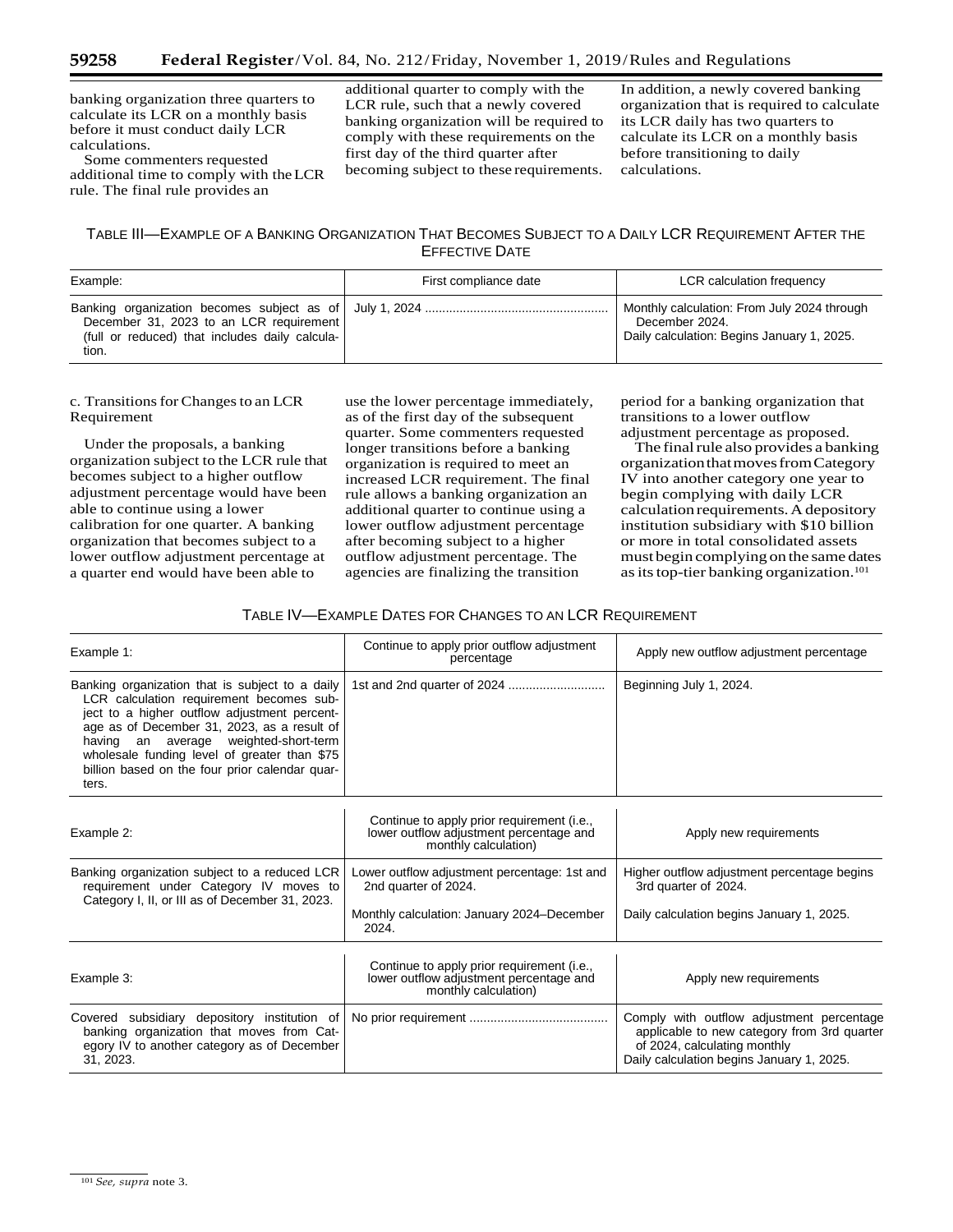## d. Reservation of Authority To Extend Transitions

The final rule includes a reservation of authority that provides the agencies with the flexibility to extend transitions for banking organizations where warranted by events and circumstances. There may be limited circumstances where a banking organization needs a longer transition period. For example, an extension may be appropriate when unusual or unforeseen circumstances cause a banking organization to become subject to an LCR requirement for the first time, such as a merger with another entity that results in a banking organization becoming subject to the LCR rule. However, the agencies expect that this authority would be exercised in limited situations, consistent with prior practice.

## e. Cessation of Applicability

Under the proposal, once a banking organization became subject to an LCR requirement, it would have remained subject to the rule until the appropriate Federal banking agency determined that application of the rule would not be appropriate in light of the foreign banking organization's asset size, level of complexity, risk profile, or scope of operations. The agencies are repealing this provision in the LCR rule because the new framework makes this cessation provision unnecessary. A banking organization that no longer meets the relevant criteria for being subject to the LCR rule will not be required to comply with the LCR rule.

## **VII.Impact Analysis**

The Board assessed the potential impact of the tailoring final rule, considering potential benefits and costs, taking into account current levels of capital and holdings of HQLA at affected domestic and foreign banking organizations.102 Potential benefits to banking organizations include increased net interest margins from holding higher yielding assets, reduced compliance costs as well as better tailoring of regulatory requirements to banking organizations. Potential costs to banking organizations and financial stability include increased risk during a period of elevated economic stress or market volatility.103

organizations for the 2019:Q1 reporting period. 103 The OCC also considered the potential costs

of the tailoring rulemaking for the purpose of the Unfunded Mandates Reform Act of 1996 (2 U.S.C. 1532), the Regulatory Flexibility Act, and the Congressional Review Act.

Capital requirements will not change for banking organizations subject to Category I or II standards. The Board expects the final rule to slightly lower capital requirements by about \$8 billion and \$3.5 billion for domestic and foreign banking organizations subject to Category III and IV standards, respectively, or about 60 basis points of total risk-weighted assets for these banking organizations. The impact on capital levels could vary under different economic and market conditions. For example, from 2001 to 2018, the total AOCI of affected banking organizations that included AOCI in capital ranged from a decrease of approximately 140 basis points of total risk-weighted assets to an increase of about 50 basis points of total risk-weighted assets for domestic banking organizations and a decrease of about 70 basis points oftotal risk-weighted assets to an increase of about 70 basis points of total riskweighted assets for foreign banking organizations. In addition to no longer being required to reflect all changes in AOCI into regulatory capital, some of these banking organizations would receive a higher threshold for certain capital deductions as outlined in the capital simplification rule.104 The Board also expects the final rule to reduce compliance costs as a result of certain banking organizations no longer being subject to the advanced approaches capital requirements and as a result of LCR and certain capital requirements no longer applying to banking organizations with total consolidated assets of between \$50 billion and \$100 billion.

The Board assessed the impact ofthe final rule on liquidity standards, focusing on the potential changes in the applicability and the stringency of the LCR requirement and taking into account the internal liquidity stress test (ILST) requirements of banking organizations, whose applicability remains unchanged.105 The Board estimated that, under the final rule, total HQLA requirements would decreaseby \$48 billion and \$5 billion for domestic and foreign banking organizations, respectively. The decrease would represent about a 2 percent reduction in the liquidity requirements for both domestic and foreign banking organizations with greater than \$100 billion in assets. The decrease in the liquidity requirements of banking

105 The Board-only proposal would continue to require large domestic and foreign banking organizations to conduct internal liquidity stress tests and hold highly liquid assets sufficient to meet projected 30-day net stressed cash-flow needs under internal stress scenarios. *See* 12 CFR part 252.

organizations subject to Category III standards accounts for the majority of the total liquidity requirement reduction, both among domestic and foreign banking organizations. For banking organizations in Category III, the decrease would represent an approximately 8 percent reduction in liquidity requirements.

The Board also estimated the impact of the final rule on the HQLA holdings of affected banking organizations. For the impact estimation, the Board assumed that banking organizations would adjust their liquid asset holdings so that they maintain the excess HQLA percentage that they held above the greater of their LCR and ILST requirements in the first quarter of 2019. According to the Board's estimates, total HQLA holdings are expected to decrease by about \$56 billion and \$6 billion at domestic and foreign banking organizations, respectively. The decrease would represent an approximately 2 percent reduction in the HQLA holdings for both domestic and foreign banking organizations with greater than \$100 billion in total assets. The estimated impact on HQLA holdings is about equally distributed across Category III and Category IV banking organizations and would represent an approximately 8 percent reduction in the HQLA holdings of these organizations.

In addition to assessing the potential impact on liquid asset requirements and HQLA holdings, the Board investigated the broader benefits and costs associated with the final rule. Regarding domestic banking organizations, the Board analyzed how the final rule would affect the net interest margin, loan growth, and the likelihood of default or the need for external support during times of financial stress.106 The analysis was implemented by using linear and nonlinear regression models for these outcome variables and calculating indirect impact estimates based on the tailoring rulemaking's direct impact on HQLA holdings discussed above. Regarding foreign banking organizations, the Board analyzed how the tailoring rulemaking would affect the participation in global dollar markets and their reliance on Federal Reserve liquidity facilities in the event of a financial crisis. The Board estimated the impact of the tailoring final rule on foreign banking

<sup>&</sup>lt;sup>102</sup> The Board assessed the impact of the tailoring rulemaking for domestic and foreign banking

organizations that would be subject to Category III or Category IV standards based on the data organizations' reliance on Federal

submitted on the FR 2052a and FR Y-9C by banking <sup>104</sup> See supra note 26.

<sup>106</sup> The analysis assessed banking organizations' probability of default or need for external support during the 2007–2008 financial crisis. In the analysis, external support reflected participation in the Troubled Asset Relief Program, implemented in 2008 by the U.S. Treasury.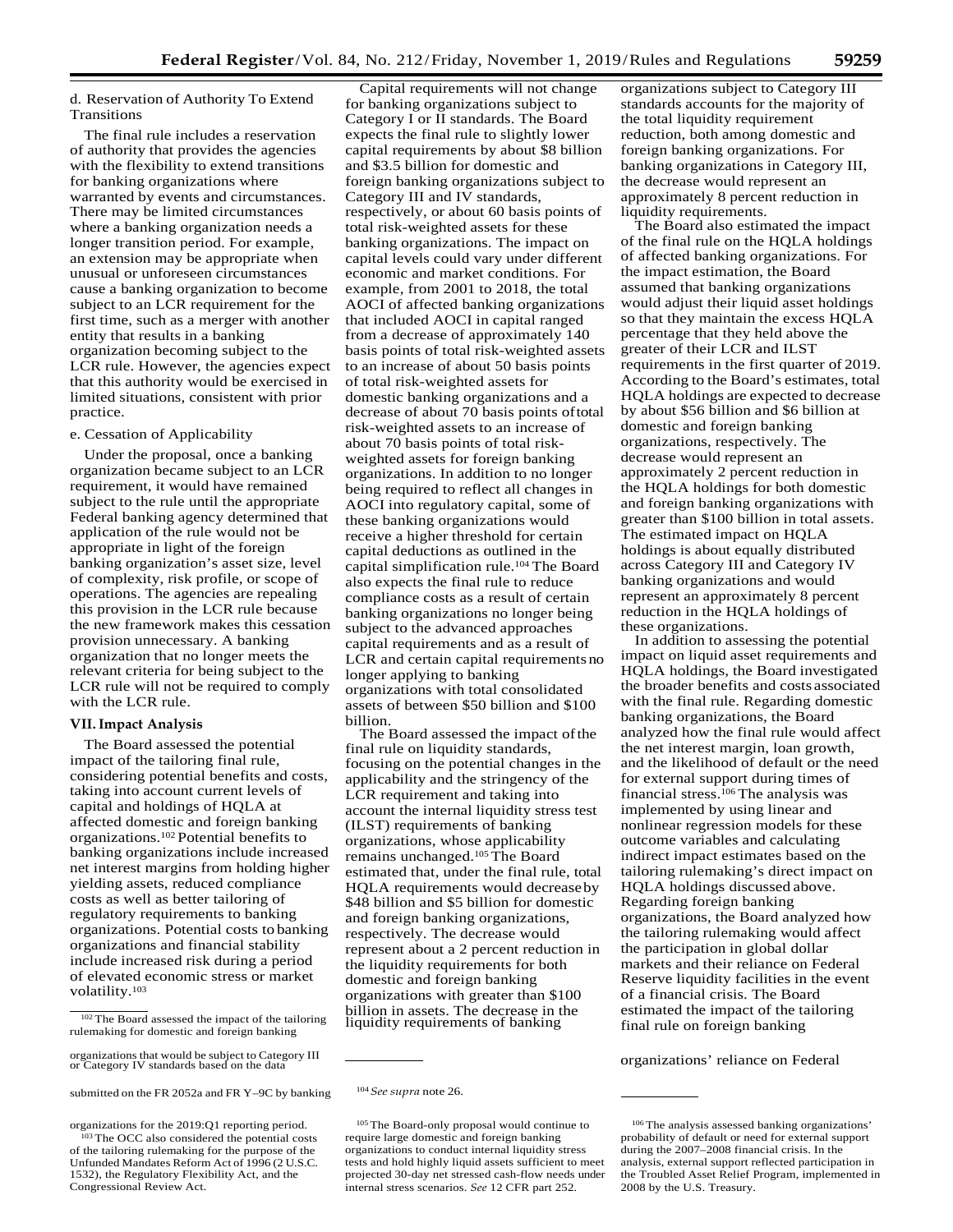Reserve liquidity facilities by analyzing the relationship between liquid asset holdings and the usage of the discount window and the Term Auction Facility during the financial crisis.

The Board estimated that the final rule would lead to a modest increase in the net interest margin and have a negligible impact on the loan growth of affected domestic banking organizations. The final rule would modestly increase the likelihood that affected domestic banking organizations experience liquidity pressure under stress. With regard to foreign banking organizations, as the estimated impact of the tailoring final rule on the HQLA holdings of these banking organizations is relatively small, the anticipated effect on global dollar markets and the safety and soundness of these banking organizations is likely to be mild. The Board will continue to assess the safety and soundness of both domestic and foreign banking organizations through the normal course of supervision, including the conduct of internal liquidity stress tests.

## **VIII. Administrative Law Matters**

#### *A. Paperwork Reduction Act*

Certain provisions of the final rule contain ''collection of information'' requirements within the meaning of the Paperwork Reduction Act of 1995 (44 U.S.C.3501–3521)(PRA).Inaccordance with the requirements of the PRA, the agencies may not conduct or sponsor, and a respondent is not required to respond to, an information collection unless it displays a currently valid Office of Management and Budget (OMB) control number. The OMB control numbers for the agencies' respective LCR rules are OCC (1557– 0323), Board (7100–0367), and FDIC (3064–0197). The OMB control numbers for the agencies' respective regulatory capital rules are OCC (1557–0318), Board (7100–0313), and FDIC (3064– 0153). These information collections will be extended for three years, with revision. The information collection requirements contained in this final rule have been submitted by the OCC and FDIC to OMB for review and approval under section 3507(d) of the PRA (44 U.S.C. 3507(d)) and § 1320.11 of the OMB'simplementing regulations(5CFR part 1320). The Board reviewed thefinal rule under the authority delegated to the Board by OMB. The OCC and the FDIC submitted the information collection requirements to OMB at the proposed rule stage. OMB filed comments requesting that the agencies examine public comment in response to the proposal and describe in the supporting

statement of its next collection any public comments received regarding the collection as well as why (or why it did not) incorporate the commenter's recommendations. The agencies received no comments on the information collection requirements.

## LCR Rule

*Current Actions:* The final rule revise **CULTER 1888**<br>S§ **I I** .1, **I I** .3, **I I** .10, **I I** .30, and **I I** .50 of each of the agencies' *Current Actions:* The final russ  $\S$  **I I** .1, **I I** .3, **I I** .10, **I I** .50 of each of the agencies' respective LCR rules and  $\S$   $\S$  **I I**  $\S$ § **II**.1, **II**.3, **II**.10, **II**.30, and<br>**II**.50 of each of the agencies'<br>respective LCR rules and  $\S$ § **II**.90 and<br>**II**.91 of the Board's LCR rule to **I I** .50 of each of the agencies'<br>respective LCR rules and §§ **I I** .9<br>**I I** .91 of the Board's LCR rule to<br>require certain depository institu require certain depository institution subsidiaries of large domestic banking organizations and U.S. intermediate holding companies of foreign banking organizationstocalculate anLCR.For more detail on  $\S$   $\P$   $\P$ .90 and  $\P$   $\P$ .91, pleasesee''LiquidityCoverageRatio: Public Disclosure Requirements; Extension of Compliance Period for Certain Companies to Meet the Liquidity Coverage Ratio Requirements,''81FR94922(Dec.27, 2016).

*Information Collections Proposed to be Revised:*

## **OCC**

*OMB control number:* 1557–0323. *Title of Information Collection:*  Reporting and Recordkeeping Requirements Associated with Liquidity Coverage Ratio: Liquidity Risk Measurement, Standards, and Monitoring.

*Frequency:* Event generated, monthly, quarterly, annually.

*Affected Public:* National banks and federal savings associations.

*Estimated average hours per response: 50.40(a) (19 respondents)*

Reporting (ongoing monthly)—.50 *50.40(b) (19 respondents)*

Reporting (ongoing)—.50

*50.40(b)(3)(iv) (19 respondents)* Reporting (quarterly)—.50

*50.22(a)(2) & (a)(5)) (19 respondents)* Recordkeeping (ongoing)—40

*50.40(b) (19 respondents)* Recordkeeping (ongoing)—200 *Estimated annual burden hours:*

4,722.

#### Board

*OMB control number:* 7100–0367. *Title of Information Collection:*  Reporting, Recordkeeping, and Disclosure Requirements Associated with the Regulation WW.

*Frequency:* Event generated, monthly, quarterly, annually.

*Affected Public:* Insured state member banks, bank holding companies, and savings and loan holding companies, and foreign banking organizations.

*Estimated average hours per response:*

- *249.40(a) (3 respondents)* Reporting (ongoing monthly)—.50
- *249.40(b) (3 respondents)*
- Reporting (ongoing)—.50
- *249.40(b)(3)(iv) (3 respondents)*
- Reporting (quarterly)—.50 *249.22(a)(2) & (a)(5) (23 respondents)*
- Recordkeeping (ongoing)—40
- *249.40(b) (3 respondents)*
- Recordkeeping (ongoing)—200 *249.90, 249.91 (19 respondents)*
- Disclosure (quarterly)—24 *Estimated annual burden hours:* 3,370.

## FDIC

*OMB control number:* 3064–0197. *Title of Information Collection:*  LiquidityCoverageRatio: LiquidityRisk Measurement, Standards, and Monitoring (LCR).

*Frequency:* Event generated, monthly, quarterly, annually.

- *Affected Public:* State nonmember banks and state savings associations.
- *Estimated average hours per response: 329.40(a) (2 respondents)*
- Reporting (ongoing monthly)—.50 *329.40(b) (2 respondents)*
- Reporting (ongoing)—.50
- *329.40(b)(3)(iv) (2 respondents)*
- Reporting (quarterly)—.50
- *329.22(a)(2) & (a)(5) (2 respondents)* Recordkeeping (ongoing)—40
- *329.40(b) (2 respondents)*

Recordkeeping (ongoing)—200 *Estimated annual burden hours:* 497.

Disclosure Burden—Advanced

Approaches Banking Organizations

#### Current Actions

The final rule requires banking organizations subject to Category III standards to maintain a minimum supplementary leverage ratio of 3 percent given its size and risk profile. As a result, these intermediate holding companies would no longer be identified as ''advanced approaches banking organizations'' for purposes of the advanced approach disclosure respondent count.

*Information Collections Proposed to be Revised:*

#### OCC

*Title of Information Collection:* Risk-Based Capital Standards: Advanced Capital Adequacy Framework.

*Frequency:* Quarterly, annual.

*Affected Public:* Businesses or other for-profit.

*Respondents:* National banks, state member banks, state nonmember banks, and state and federal savings associations.

*OMB control number:* 1557–0318. *Estimated number of respondents:*  1,365 (of which 18 are advanced approaches institutions).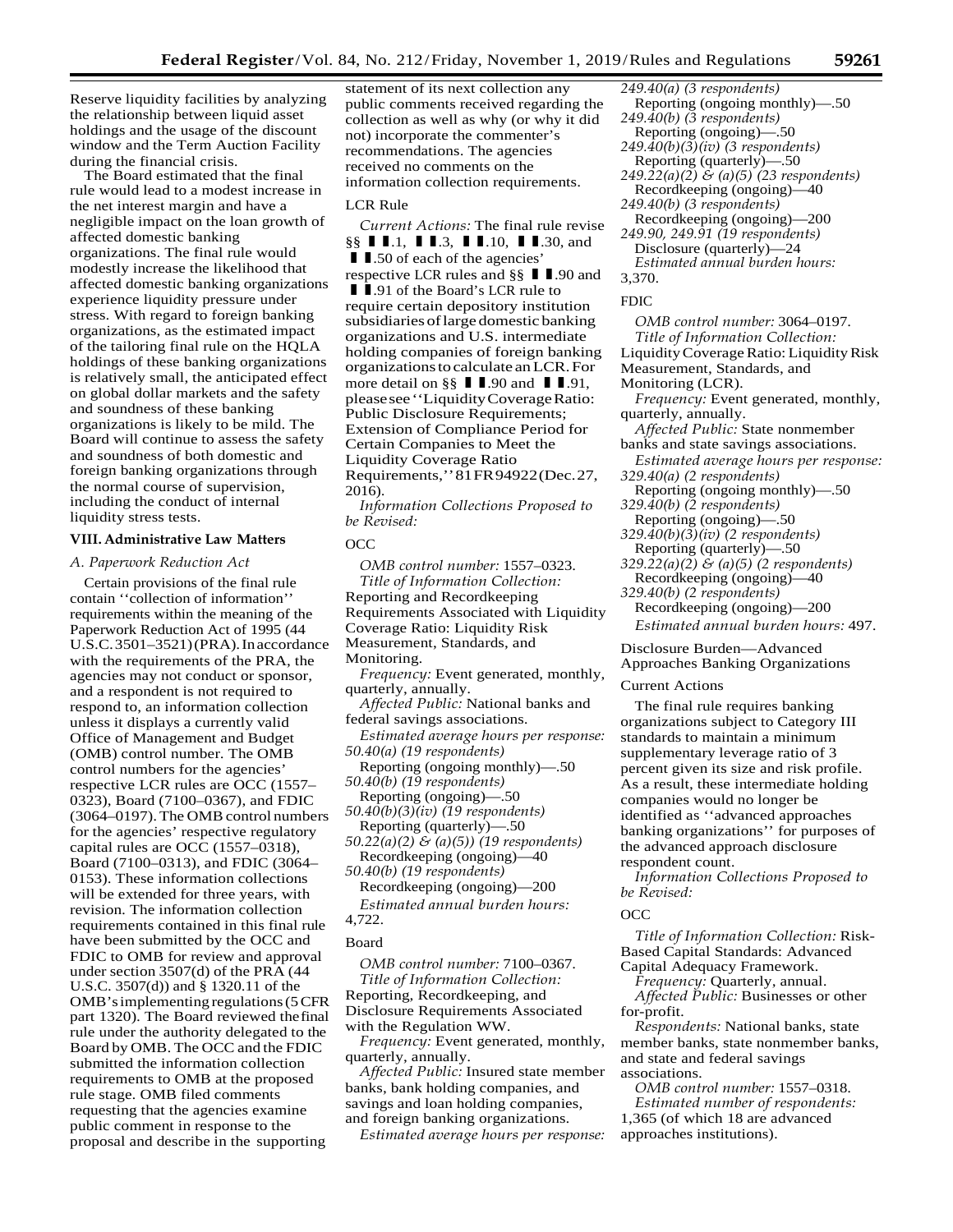*Estimated average hours per response: Minimum Capital Ratios* Recordkeeping (Ongoing)—16.

*Standardized Approach*  Recordkeeping(Initialsetup)—122. Recordkeeping (Ongoing)—20. Disclosure (Initial setup)—226.25. Disclosure (Ongoing quarterly)— 131.25.

*Advanced Approach* Recordkeeping (Initial setup)—460. Recordkeeping (Ongoing)—540.77. Recordkeeping (Ongoing quarterly)— 20.

Disclosure (Initial setup)—328.

Disclosure (Ongoing)—5.78. Disclosure (Ongoing quarterly)—41.

*Estimated annual burden hours:*1,136 hours initial setup, 64,945 hours for ongoing.

#### Board

*Title of Information Collection:*  Recordkeeping and Disclosure Requirements Associated with Regulation Q.

*Frequency:* Quarterly, annual. *Affected Public:* Businesses or other for-profit.

*Respondents:* State member banks (SMBs), bank holding companies (BHCs), U.S. intermediate holding companies (IHCs), savings and loan holding companies (SLHCs), and global systemically important bank holding companies (GSIBs).

*Current actions:* This proposal would amend the definition of advanced approaches Board-regulated institution to include, as relevant here, a depository institution holding company that is identified as a Category II banking organization pursuant to 12 CFR 252.5 or 12 CFR 238.10, and a U.S. intermediate holding company that is identified as a Category II banking organization pursuant to 12 CFR 252.5. Category III Board-regulated institutions would not be considered advanced approaches Board-regulated institutions. As a result, the Board estimates that 1 institution will no longer be an advanced approaches Board-regulated institution under the proposal.

*Legal authorization and confidentiality:* This information collection is authorized by section 38(o) of the Federal Deposit Insurance Act (12 U.S.C. 1831o(c)), section 908 of the International Lending Supervision Act of 1983 (12 U.S.C. 3907(a)(1)), section 9(6) of the Federal Reserve Act (12 U.S.C. 324), and section 5(c) of the Bank Holding Company Act (12 U.S.C. 1844(c)). The obligation to respond to this information collection is mandatory. If a respondent considers the information to be trade secrets and/

or privileged such information could be withheld from the public under the authority of the Freedom of Information Act(5 U.S.C. 552(b)(4)). Additionally,to the extent that such information may be contained in an examination report such information could also be withheld from the public (5 U.S.C. 552(b)(8)). *Agency form number:* FR Q. *OMB control number:* 7100–0313. *Estimated number of respondents:*  1,431 (of which 19 are advanced approaches institutions). *Estimated average hours per response: Minimum Capital Ratios* Recordkeeping (Ongoing)—16. *Standardized Approach*  Recordkeeping(Initialsetup)—122. Recordkeeping (Ongoing)—20. Disclosure (Initial setup)—226.25. Disclosure (Ongoing quarterly)— 131.25. *Advanced Approach* Recordkeeping (Initial setup)—460. Recordkeeping (Ongoing)—540.77. Recordkeeping (Ongoing quarterly)— 20. Disclosure (Initial setup)—328. Disclosure (Ongoing)—5.78. Disclosure (Ongoing quarterly)—41.

Disclosure (Table 13 quarterly)—5. *Risk-based Capital Surcharge for GSIBs* Recordkeeping (Ongoing)—0.5. *Current estimated annual burden* 

*hours:* 1,136 hours initial setup, 78,591 hours for ongoing.

*Proposed revisions estimated annual burden:* 1,582 hours.

*Total estimated annual burden:* 1,136 hours initial setup, 80,173 hours for ongoing.

#### FDIC

*Title of Information Collection:* Regulatory Capital Rule.

*Frequency:* Quarterly, annual.

*Affected Public:* Businesses or other for-profit.

*Respondents:* State nonmember banks, state savings associations, and certain subsidiaries of those entities.

*OMB control number:* 3064–0153. *Estimated number of respondents:* 

3,489 (of which 1 is an advanced

approaches institution).

*Estimated average hours per response: Minimum Capital Ratios*

Recordkeeping (Ongoing)—16. *Standardized Approach* 

- Recordkeeping(Initialsetup)—122. Recordkeeping (Ongoing)—20. Disclosure (Initial setup)—226.25. Disclosure (Ongoing quarterly)— 131.25.
- *Advanced Approach*

Recordkeeping (Initial setup)—460. Recordkeeping (Ongoing)—540.77. Recordkeeping (Ongoing quarterly)— 20.

Disclosure (Initial setup)—328. Disclosure (Ongoing)—5.78. Disclosure (Ongoing quarterly)—41. *Estimated annual burden hours:* 1,136 hours initial setup, 126,920 hours for ongoing.

Reporting Burden—FFIEC and Board Forms

#### Current Actions

The final rule requires changes to the Consolidated Reports of Condition and Income (Call Reports) (FFIEC 031, FFIEC 041, and FFIEC 051; OMB Nos. 1557–0081 (OCC), 7100–0036 (Board), and 3064–0052 (FDIC)) and Risk-Based Capital Reporting for Institutions Subject to the Advanced Capital Adequacy Framework (FFIEC 101; OMB Nos. 1557–0239 (OCC), 7100–0319 (Board), and 3064–0159 (FDIC)), which will be addressed in a separate **Federal Register** notice.

#### *B. Regulatory Flexibility Act*

*OCC:* The Regulatory Flexibility Act, 5U.S.C. 601 *etseq.*(''RFA''),requires an agency, in connection with a final rule, to prepare a final Regulatory Flexibility Analysis describing the impact of the final rule on small entities (defined by the Small Business Administration (''SBA'') for purposes of the RFA to include banking entities with total assets of \$600 million or less) or to certify that the final rule would not have a significant economic impact on a substantial number of small entities.

The OCC currently supervises approximately 755 small entities.107 Because the final rule only applies to banking organizations with total consolidated assets of \$100 billion or more, it will not impact any OCCsupervised small entities. Therefore, the OCC certifies that the final rule will not have a significant economic impact on a substantial number of small entities.

*Board:* The Regulatory Flexibility Act (RFA) generally requires that, in connection with a final rulemaking, an agency prepare and make available for public comment a final regulatory flexibility analysis describing the impact of the proposed rule on small

<sup>107</sup> The OCC bases its estimate of the number of small entities on the SBA's size thresholds for commercial banks and savings institutions, and trust companies, which are \$600 million and \$41.5 million, respectively. Consistent with the General Principles of Affiliation 13 CFR 121.103(a), the OCC counts the assets of affiliated financial institutions when determining if it should classify an OCCsupervised institution as a small entity. The OCC uses December 31, 2018, to determine size because a ''financial institution's assets are determined by averaging the assets reported on its four quarterly financial statements for the preceding year.'' *See*  footnote 8 of the U.S. Small Business Administration's *Table of Size Standards.*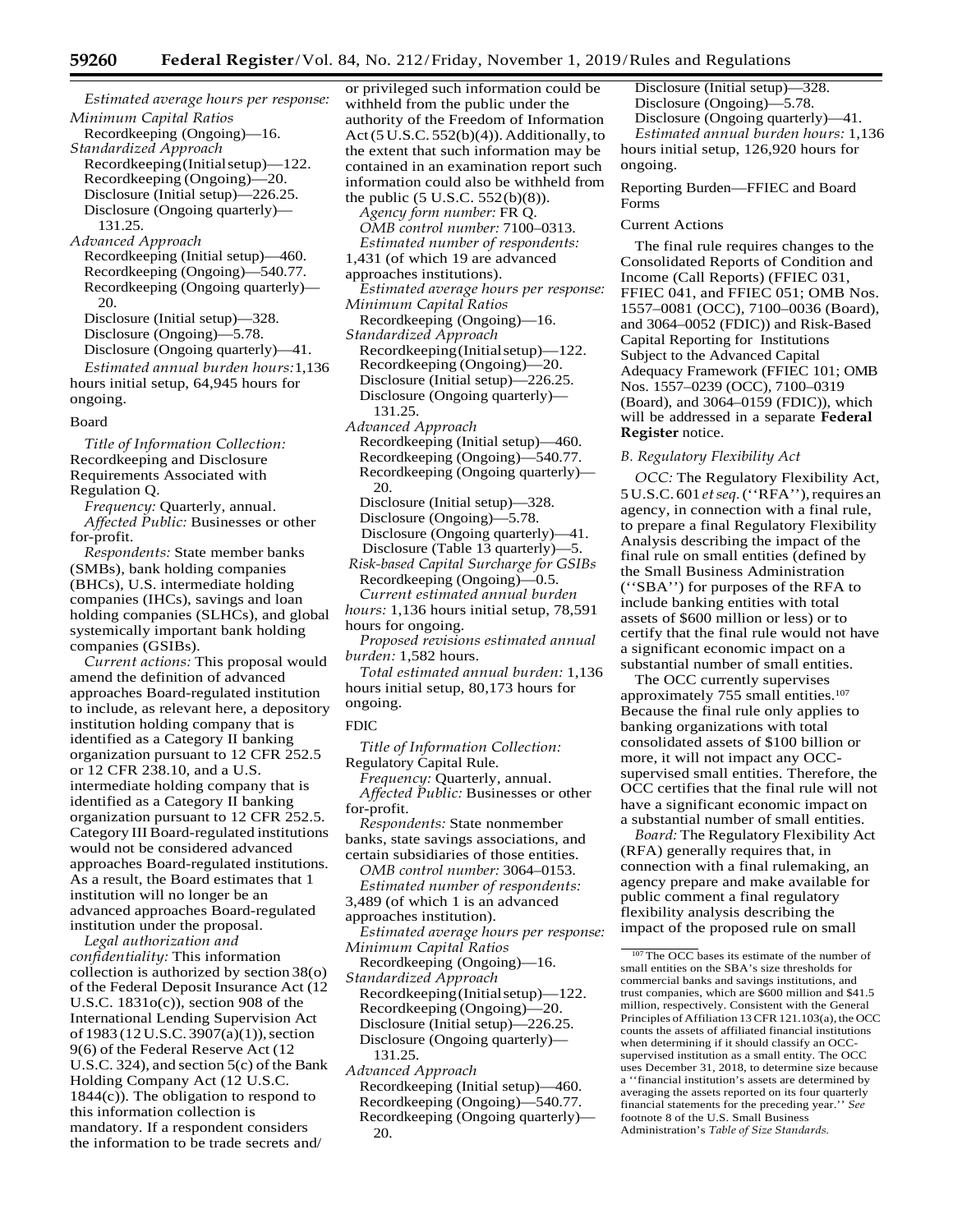entities.108 However, a final regulatory flexibility analysis is not required if the agency certifies that the final rule will not have a significant economic impact on a substantial number of small entities. The Small Business Administration (SBA) has defined ''small entities'' to include banking organizations with total assets of less than or equal to \$600 million that are independently owned and operated or owned by a holding company with less than or equal to \$600 million in total assets.<sup>109</sup> For the reasons described below and under section 605(b) of the RFA, the Board certifies that the final rule will not have a significant economic impact on a substantial number of small entities. As of June 30, 2019, there were 2,976 bank holding companies, 133 savings and loan holding companies, and 537 state member banks that would fit the SBA's current definition of ''small entity'' for purposes of the RFA.

The Board is finalizing amendments to Regulations Q 110 and WW 111 that would affect the regulatory requirements that apply to state member banks, U.S. bank holding companies, U.S. covered savings and loan holding companies, and U.S. intermediate holding companies with \$50 billion or more in total consolidated assets. These changes are consistent with EGRRCPA, which amended section 165 of the Dodd-Frank Act. The reasons and justification for the final rule are described above in more detail in this **SUPPLEMENTARY INFORMATION**.

The assets of institutions subject to this final rule substantially exceed the \$600 million asset threshold under which a banking organization is considered a ''small entity'' under SBA regulations. Because the final rule is not likely to apply to any depository institution or company with assets of \$600 million or less, it is not expected to apply to any small entity for purposes of the RFA. The Board does not believe that the final rule duplicates, overlaps,

rules. In light of the foregoing, the Board certifies that the final rule will not have a significant economic impact on a

substantial number of small entities supervised.

*FDIC:* The Regulatory Flexibility Act (RFA), 5 U.S.C. 601 *et seq.,* generally requires that, in connection with a final rulemaking, an agency prepare and make available for public comment a final regulatory flexibility analysis describing the impact of the proposed rule on small entities.<sup>112</sup> However, a regulatory flexibility analysis is not required if the agency certifies that the final rule will not have a significant economic impact on a substantial number of small entities. The SBA has defined ''small entities'' to include banking organizations with total assets of less than or equal to \$600 million that are independently owned and operated or owned by a holding company with less than or equal to \$600 million in total assets.113 Generally, the FDIC considers a significant effect to be a quantified effect in excess of 5 percent of total annual salaries and benefits per institution, or 2.5 percent of total noninterest expenses. The FDIC believes that effects in excess of these thresholds typically represent significant effects for FDIC-supervised institutions. For the reasons described below and under section 605(b) of the RFA, the FDIC certifies that the proposed rule will not have a significant economic impact on a substantial number of small entities.

As of June 30, 2019, the FDIC supervised 3,424 institutions, of which 2,665 are considered small entities for the purposes of RFA.114

As discussed in Section I, the final rule establishes four risk-based categories for determining the regulatory capital and liquidity requirements applicable to large U.S. banking organizations and the U.S. intermediate holding companies of foreign banking organizations. The final rule applies to banking organizations with greater than \$100 billion in assets. The final rule also affects certain banking organizations with greater than \$50 billion in assets

114 Consolidated Reports of Condition and Income for the quarter ending June 30, 2019.

that were subject to the modified LCR requirement.<sup>115</sup>

Small banking organizations, as defined by the SBA, must have less than \$600 million in total assets amongst its affiliates. Thus, no small banking organizations meet the minimum asset thresholds of banking organizations affected by the final rule. Since this proposal does not affect any institutions that are defined as small entities for the purposes of the RFA, the FDIC certifies that the proposed rule will not have a significant economic impact on a substantial number of small entities.

#### *C. Plain Language*

Section 722 of the Gramm-Leach-Bliley Act 116 requires the Federal banking agencies to use plain language in all proposed and final rules published after January 1, 2000. The agencies have sought to present the final rule in a simple and straightforward manner, and did not receive any comments on the use of plain language.

## *D.RiegleCommunity Development and Regulatory Improvement Act of 1994*

Pursuant to section 302(a) of the Riegle Community Development and Regulatory Improvement Act  $(RCDRIA),$ <sup>117</sup> in determining the effective date and administrative compliance requirements for new regulations that impose additional reporting, disclosure, or other requirements on insured depository institutions, each Federal banking agency must consider, consistent with the principle of safety and soundness and the public interest, any administrative burdens that such regulations would place on depository institutions, including small depository institutions, and customers of depository institutions, as well as the benefits of such regulations. In addition, section 302(b) of RCDRIA requires new regulations and amendments to regulations that impose additional reporting, disclosures, or other new

or conflicts with any other Federal **requirements on IDIs generally to take** requirements on IDIs generally to take

effect on the first day of a calendar quarter that begins on or after the date on which the regulations are published in final form.118

The Federal banking agencies considered the administrative burdens and benefits of the rule and its elective framework in determining its effective date and administrative compliance requirements. As such, the final rule

<sup>108 5</sup> U.S.C. 601 *et seq.*

<sup>109</sup>*See* 13 CFR 121.201. Effective August 19, 2019, the Small Business Administration revised the size standards for banking organizations to \$600 million in assets from \$550 million in assets. *See*  84 FR 34261 (July 18, 2019). Consistent with the General Principles of Affiliation in 13 CFR 121.103, the Board counts the assets of all domestic and foreign affiliates when determining if the Board should classify a Board-supervised institution as a small entity.

<sup>110 12</sup> CFR part217.

<sup>111 12</sup> CFR part249.

<sup>112 5</sup> U.S.C. 601 *et seq.*

<sup>113</sup> The SBA defines a small banking organization as having \$600 million or less in assets, where an organization's ''assets are determined by averaging the assets reported on its four quarterly financial statements for the preceding year.'' See 13 CFR 121.201 (as amended by 84 FR 34261, effective August 19, 2019). In its determination, the ''SBA counts the receipts, employees, or other measure of size of the concern whose size is at issue and all of its domestic and foreign affiliates.'' See 13 CFR 121.103. Following these regulations, the FDIC uses a covered entity's affiliated and acquired assets, averaged over the preceding four quarters, to determine whether the covered entity is ''small'' for the purposes of RFA.

<sup>115</sup>*See* 12 CFR part 249, subpart G.

<sup>116</sup> Public Law 106–102, section 722, 113 Stat. 1338, 1471 (1999).

<sup>117 12</sup> U.S.C. 4802(a).

<sup>118 12</sup> U.S.C. 4802.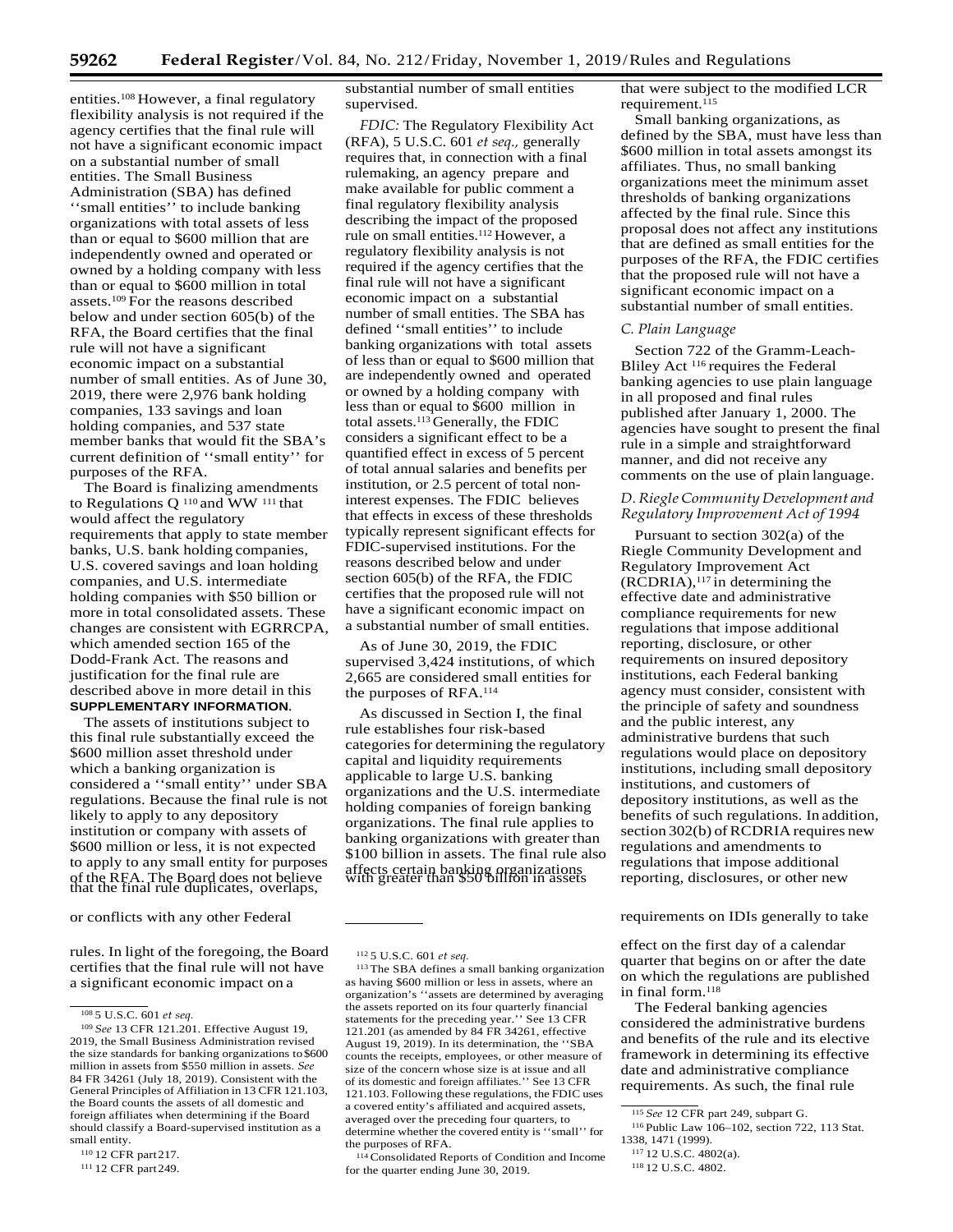will be effective on the first day of the first calendar quarter following December 31, 2019. In addition, any banking organization subject to the final rule may elect to adopt amendments on December 31, 2019.119

#### *E. The Congressional Review Act*

For purposes of Congressional Review Act, the OMB makes a determination as to whether a final rule constitutes a ''major'' rule.120 If a rule is deemed a ''major rule'' by the Office of Management and Budget (OMB), the Congressional Review Act generally provides that the rule may not take effect until at least 60 days following its publication.121

The Congressional Review Act defines a ''major rule'' as any rule that the Administrator of the Office of Information and Regulatory Affairs of the OMB finds has resulted in or is likely to result in (A) an annual effect on the economy of \$100,000,000 or more; (B) a major increase in costs or prices for consumers, individual industries, Federal, State, or local government agencies or geographic regions, or  $(C)$  significant adverse effects on competition, employment, investment, productivity, innovation, or on the ability of United States-based enterprises to compete with foreignbased enterprises in domestic and export markets.<sup>122</sup> As required by the Congressional Review Act, the agencies will submit the final rule and other appropriate reports to Congress and the Government Accountability Office for review.

Pursuant to the Congressional Review Act, the Office of Management and Budget's Office of Information and Regulatory Affairs (OMB) designated this rule as a ''major rule,'' as defined at 5 U.S.C. 804(2), as applied to OCCsupervised institutions [and Boardsupervised institutions]. However, for FDIC-supervised institutions, OMB determined that this final rule is not a ''major rule,'' as defined in 5 U.S.C. 804(2).

*F. OCC Unfunded Mandates Reform Act of 1995 Determination*

The OCC analyzed the final rule under the factors set forth in the Unfunded Mandates Reform Act of 1995 (UMRA) (2 U.S.C. 1532). Under this analysis, the OCC considered whether the rule includes a Federal mandate that may result in the expenditure by State, local, and Tribal governments, in the

aggregate, or by the private sector, of \$100 million or more in any one year (adjusted for inflation). The OCC has determined that this rule will not result in expenditures by State, local, and Tribal governments, or the private sector, of \$100 million or more in any one year.123 Accordingly, the OCC has not prepared a written statement to accompany this rule.

#### **List of Subjects**

*12 CFR Part 3*

Administrative practice and procedure, Federal Reserve System, National banks, Reporting and recordkeeping requirements.

## *12 CFR Part 50*

Administrative practice and procedure, Banks, Banking, Reporting and recordkeeping requirements.

## *12 CFR Part 217*

Administrative practice and procedure, Banks, Banking, Holding companies, Reporting and recordkeeping requirements, Securities.

## *12 CFR Part 249*

Administrative practice and procedure, Banks, Banking, Holding companies, Reporting and recordkeeping requirements.

## *12 CFR Part 324*

Administrative practice and procedure, Banks, Banking, Reporting and recordkeeping requirements.

### *12 CFR Part 329*

Administrative practice and procedure, Banks, Banking, Reporting and recordkeeping requirements.

123 The OCC identifies 29 OCC-supervised institutions that fall within the scope of the final rule. However, only 12 of these institutions will be impacted by the final rule. The remaining 17 institutions will not have any change from their current capital and liquidity requirements and thus will not be impacted by the final rule. Assuming a compensation cost of \$114 per hour, the OCC estimates that that the final rule will result in onetime administrative costs of approximately \$109,440. The OCC estimates that each institution will spend approximately 80 hours to modify policies and procedures (80 hours × \$114 per hour  $\times$  12 institutions = \$109,440). Consistent with the UMRA, the OCC review considers whether the mandates imposed by the final rule may result in an expenditure of \$100 million or more by state, local, and tribal governments, or by the private sector, in any one year, adjusted annually for inflation (currently \$154 million). The OCC interprets expenditure to mean assessment of costs (*i.e.,* this part of the UMRA analysis assesses the costs of a rule on OCC-supervised entities, rather than the overall impact). The UMRA expenditure estimate for the final rule is approximately \$109,440.

## **DEPARTMENT OF THE TREASURY**

## **Office of the Comptroller of the Currency**

## **12 CFR Chapter I**

#### **Authority and Issuance**

For the reasons stated in the **SUPPLEMENTARY INFORMATION** section, chapter I of title 12 of the Code of Federal Regulations to be amended as follows:

## **PART 3—CAPITAL ADEQUACY STANDARDS**

■ 1. The authority citation for part 3 continues to read as follows:

**Authority:** 12 U.S.C. 93a, 161, 1462, 1462a, 1463, 1464, 1818, 1828(n), 1828 note, 1831n note, 1835, 3907, 3909, and 5412(b)(2)(B).

■ 2. In § 3.1, add paragraph  $(f)(5)$  to read as follows:

## **§ 3.1 Purpose, applicability, reservations of authority, and timing.**

\* \* \* \* \* (f) \* \* \*

(5) A national bank or Federal savings association that changes from one category of national bank or Federal savings association to another of such categories must comply with the requirements of its category in this part, including applicable transition provisions of the requirements in this part, no later than on the first day of the second quarter following the change in the national bank's or Federal savings association's category.

■ 3. In § 3.2, add the definitions of *Category II national bank or Federal savings association, Category III national bank or Federal savings association, FR Y–9LP,* and *FR Y–15* in alphabetical order to read asfollows:

#### **§ 3.2 Definitions.**

\* \* \* \* \*

*Category II national bank or Federal savings association* means:

(1) A national bank or Federal savings association that is a subsidiary of a Category II banking organization, as defined pursuant to 12 CFR 252.5 or 12 CFR 238.10, as applicable; or

(2) A national bank or Federal savings association that:

(i) Is not a subsidiary of adepository institution holding company; and

(ii)(A) Has total consolidated assets, calculated based on the average of the national bank's or Federal savings association's total consolidated assets for the four most recent calendar quarters as reported on the Call Report, equal to \$700 billion or more. If the national bank or Federal savings

 $119$  12 U.S.C. 4802(b)(2).

<sup>120 5</sup> U.S.C. 801 *et seq.*

<sup>121 5</sup> U.S.C. 801(a)(3).

<sup>122 5</sup> U.S.C. 804(2).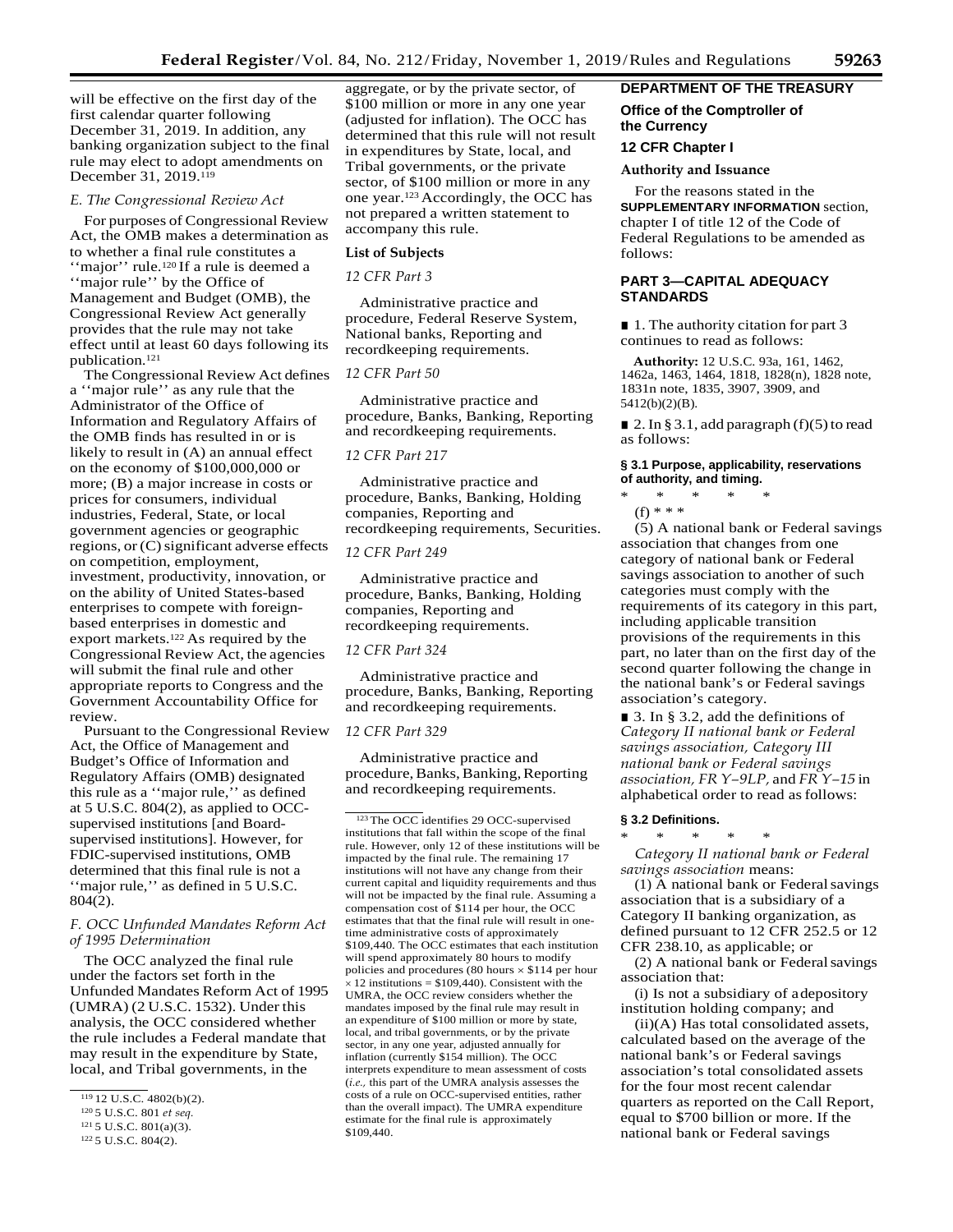association has not filed the Call Report for each of the four most recent calendar quarters, total consolidated assets is calculated based on its total consolidated assets, as reported on the Call Report, for the most recent quarter or the average of the most recent quarters, as applicable; or

(B) Has:

(1) Total consolidated assets, calculated based on the average of the national bank's or Federal savings association's total consolidated assets for the four most recent calendar quarters as reported on the CallReport, of \$100 billion or more but lessthan \$700 billion. If the national bank or Federal savings association has not filed the Call Report for each of the four most recent quarters, total consolidated assets is based on its total consolidated assets, as reported on the Call Report, for the most recent quarter or average of the most recent quarters, as applicable; and

(2) Cross-jurisdictional activity, calculated based on the average of its cross-jurisdictional activity for the four most recent calendar quarters, of \$75 billion or more. Cross-jurisdictional activity is the sum of crossjurisdictional claims and crossjurisdictional liabilities, calculated in accordance with the instructions to the FR Y–15 or equivalent reporting form.

(iii) After meeting the criteria in paragraph (2)(ii) of this definition, a national bank or Federal savings association continues to be a Category II national bank or Federal savings association until the national bank or Federal savings association has:

(A)(*1*) Less than \$700 billion in total consolidated assets, as reported on the Call Report, for each of the four most recent calendar quarters; and

(*2*) Less than \$75 billion in crossjurisdictional activity for each of the four most recent calendar quarters. Cross-jurisdictional activity is the sum of cross-jurisdictional claims and crossjurisdictional liabilities, calculated in accordance with the instructions to the FR Y–15 or equivalent reporting form; or

(B) Less than \$100 billion in total consolidated assets, as reported on the Call Report, for each of the four most recent calendar quarters.

*Category III national bank or Federal savings association* means:

(1) A national bank or Federal savings association that is a subsidiary of a Category III banking organization, as defined pursuant to 12 CFR 252.5 or 12 CFR 238.10, as applicable;

(2) A national bank or Federal savings association that is a subsidiary of a depository institution that meets the

criteria in paragraph  $(3)(ii)(A)$  or  $(B)$  of this definition; or

(3) A national bank or Federal savings association that:

(i) Is not a subsidiary of adepository institution holding company; and

(ii)(A) Has total consolidated assets, calculated based on the average of the depository institution's total consolidated assets for the four most recent calendar quarters as reported on the Call Report, equal to \$250 billion or more. If the depository institution has not filed the Call Report for each of the four most recent calendar quarters, total consolidated assets is calculated based on its total consolidated assets, as reported on the Call Report, for themost recent quarter or average of the most recent quarters, as applicable; or

(B) Has:

(1) Total consolidated assets, calculated based on the average of the depository institution's total consolidated assets for the four most recent calendar quarters as reported on the Call Report, of \$100 billion or more but less than \$250 billion. If the depository institution has not filed the Call Report for each of the four most recent calendar quarters, total consolidated assets is calculated based on its total consolidated assets, as reported on the Call Report, for themost recent quarter or average of the most recent quarters, as applicable; and

(2) At least one of the following in  $paragnhs(3)(ii)(B)(2)(i)$ through( $iii$ ) of this definition, each calculated as the average of the four most recent calendar quarters, or if the depository institution has not filed each applicable reporting form for each of the four most recent calendar quarters, for the most recent quarter or quarters, as applicable:

(i) Total nonbank assets, calculated in accordance with the instructions to the FR Y–9LP or equivalent reporting form, equal to \$75 billion or more;

(ii) Off-balance sheet exposure equal to \$75 billion or more. Off-balance sheet exposure is a depository institution's total exposure, calculated in accordance with the instructions to the FR Y–15 or equivalent reporting form, minus the total consolidated assets of the depository institution, as reported on the Call Report; or

(iii) Weighted short-term wholesale funding, calculated in accordance with the instructions to the FR Y–15 or equivalent reporting form, equal to \$75 billion or more.

(iii) After meeting the criteria in paragraph (3)(ii) of this definition, a national bank or Federal savings association continues to be a Category III national bank or Federal savings

association until the national bank or Federal savings association:

(A) Has:

(1) Less than \$250 billion in total consolidated assets, as reported on the Call Report, for each of the four most recent calendar quarters;

(2) Less than \$75 billion in total nonbank assets, calculated in accordance with the instructions to the FR Y–9LP or equivalent reporting form, for each of the four most recent calendar quarters;

(3) Less than \$75 billion inweighted short-term wholesale funding, calculated in accordance with the instructions to the FR Y–15 or equivalent reporting form, for each of the four most recent calendar quarters; and

(4) Less than \$75 billion in off-balance sheet exposure for each of the four most recent calendar quarters. Off-balance sheet exposure is a national bank's or Federal savings association's total exposure, calculated in accordance with the instructions to the FR Y–15 or equivalent reporting form, minus the total consolidated assets of the national bank or Federal savings association, as reported on the Call Report; or

(B) Has less than \$100 billion in total consolidated assets, as reported on the Call Report, for each of the four most recent calendar quarters; or

(C) Is a Category II national bank or Federal savings association. \* \* \* \* \*

*FR Y–9LP* means the Parent Company Only Financial Statements for Large Holding Companies.

*FR Y–15* means the Systemic Risk Report.

\* \* \* \* \*

\* \* \* \* \*

 $\blacksquare$  4. In § 3.10, revise paragraphs (a)(5), (c) introductory text, and  $(c)(4)(i)$ introductory text to read asfollows:

# **§ 3.10 Minimum capital requirements.**

 $(a) * * *$ 

(5) For advanced approaches national banks and Federal savings associations, and for Category III national banks and Federal savings associations, a supplementary leverage ratio of 3 percent.

(c) *Advanced approaches and Category III capital ratio calculations.*  An advanced approaches national bank or Federal savings association that has completed the parallel run process and received notification from the OCC pursuant to § 3.121(d) must determine its regulatory capital ratios as described in paragraphs  $(c)(1)$  through  $(3)$  of this section. An advanced approaches national bank or Federal savings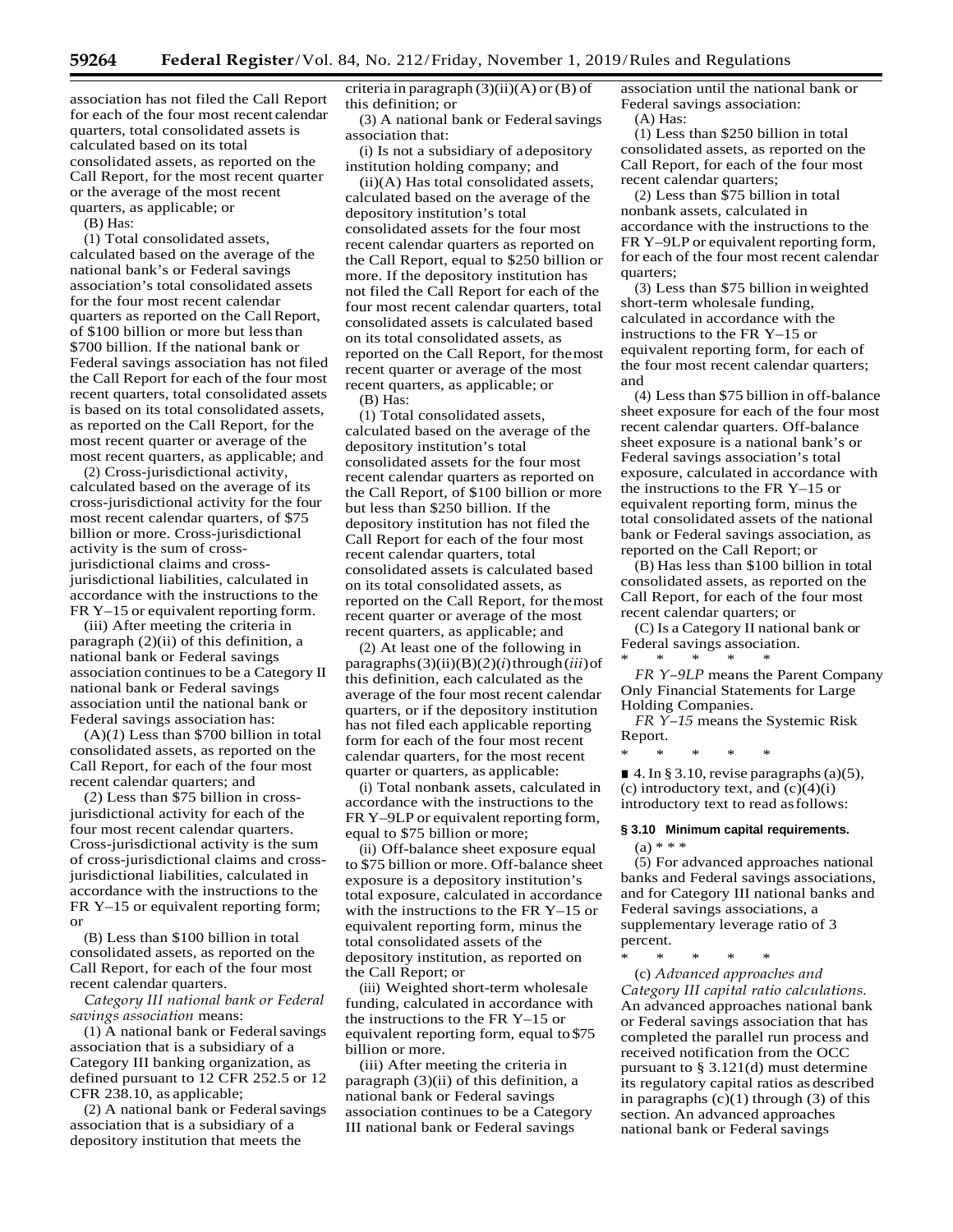association must determine its supplementary leverage ratio in accordance with paragraph  $(c)(4)$  of this section, beginning with the calendar quarter immediately following the quarter in which the national bank or Federal savings association institution meets any of the criteria in §3.100(b)(1). A Category III national bank or Federal savings association must determine its supplementary leverage ratio in accordance with paragraph  $(c)(4)$  of this section, beginning with the calendar quarter immediately following the quarter in which the national bank or Federal savings association is identified as a Category III national bank or Federal savings association.

- \* \* \* \* \*
- $(4)$  \* \* \*

(i) An advanced approaches national bank's or Federal savings association's or a Category III national bank's or Federal savings association's supplementary leverage ratio is the ratio of its tier 1 capital to total leverage exposure, the latter of which is calculated as the sum of: \* \* \* \* \*

 $\blacksquare$  5. In § 3.11, revise paragraphs (b)(1) introductory text and  $(b)(1)(ii)$  to read as follows:

## **§ 3.11 Capital conservation buffer and countercyclical capital buffer amount.** \* \* \* \* \*

(b) \* \* \*

(1) *General.* An advanced approaches national bank or Federal savings association, and a Category III national bank or Federal savings association, must calculate a countercyclical capital buffer amount in accordance with paragraphs  $(b)(1)(i)$  through  $(iv)$  of this section for purposes of determining its maximum payout ratio under Table 1 to this section.

\* \* \* \* \*

(ii) *Amount.* An advancedapproaches national bank or Federal savings association, and a Category III national bank or Federal savings association, has a countercyclical capital buffer amount determined by calculating the weighted average of the countercyclical capital buffer amounts established for the national jurisdictions where the national bank's or Federal savings association's private sector credit exposures are located, as specified in paragraphs (b)(2) and (3) of this section. \* \* \* \* \*

 $\blacksquare$  6. In § 3.22, revise paragraph (b)(2)(ii) introductory text to read as follows:

### **§ 3.22 Regulatory capital adjustments and deductions.**

\* \* \* \* \*

- $\frac{1}{(b) * * * }$
- $(2)$  \* \* \*

(ii) A national bank or Federalsavings association that is not an advanced approaches national bank or Federal savings association must make its AOCI opt-out election in the Call Report:

(A) If the national bank or Federal savings association is a Category III national bank or Federal savings association, during the first reporting period after the national bank or Federal savings association meets the definition of a Category III national bank or Federal savings association in § 3.2; or

(B) If the national bank or Federal savings association is not a Category III national bank or Federal savings association, during the first reporting period after the national bank or Federal savings association is required to comply with subpart A of this part as set forth in  $\S$  3.1(f).

■ 7. In § 3.63, add paragraphs (d) and (e) to read as follows:

\* \* \* \* \*

## **§ 3.63 Disclosures by national banks or Federal savings associations described in § 3.61.**

\* \* \* \* \* (d) A Category III national bank or Federal savings association that is required to publicly disclose its supplementary leverage ratio pursuant to § 3.172(d) is subject to the supplementary leverage ratio disclosure requirement at  $\S 3.173(a)(2)$ .

(e) A Category III national bank or Federal savings association that is required to calculate a countercyclical capital buffer pursuant to § 3.11 is subject to the disclosure requirement at Table 4 to § 3.173, ''Capital Conservation and Countercyclical Capital Buffers,'' and not to the disclosure requirement at Table 4 to this section, "Capital Conservation Buffer."  $\blacksquare$  8. In § 3.100, revise paragraph (b)(1), remove paragraph (b)(2), and redesignate paragraph (b)(3) as paragraph (b)(2) to read as follows:

#### **§ 3.100 Purpose, applicability, and principle of conservatism.** \* \* \* \* \*

(b) *Applicability.* (1) This subpart applies to a national bank or Federal savings association that:

(i) Is a subsidiary of a global systemically important BHC, as identified pursuant to 12 CFR 217.402;

(ii) Is a Category II national bank or Federal savings association;

(iii) Is a subsidiary of a depository institution that uses the advanced approaches pursuant to this subpart (OCC), 12 CFR part 217, subpart E  $(Board)$ , or 12 CFR part 324 (FDIC), to calculate its risk-based capital requirements;

(iv) Is a subsidiary of a bank holding company or savings and loan holding company that uses the advanced approaches pursuant to subpart E of 12 CFR part 217 to calculate its risk-based capital requirements; or

(v) Elects to use this subpart to calculate its risk-based capital requirements.

■ 9. In § 3.172, revise paragraph  $(d)(2)$  to read as follows:

#### **§ 3.172 Disclosure requirements.**

\* \* \* \* \* (d) \* \* \*

(2) A national bank or Federal savings association that meets any of the criteria in §  $3.100(b)(1)$  on or after January 1, 2015, or a Category III national bank or Federal savings association must publicly disclose each quarter its supplementary leverage ratio and the components thereof (that is, tier 1 capital and total leverage exposure) as calculated under subpart B of this part beginning with the calendar quarter immediately following the quarter in which the national bank or Federal savings association becomes an advanced approaches national bank or Federal savings association or a Category III national bank or Federal savings association. This disclosure requirement applies without regard to whether the national bank or Federal savings association has completed the parallel run process and has received notification from the OCC pursuantto § 3.121(d).

■ 10. In § 3.173, revise the section heading and paragraph (a)(2) to readas follows:

#### **§ 3.173 Disclosures by certain advanced approaches national banks or Federal savings associations and Category III national banks or Federal savings associations.**

\* \* \* \* \* (a) \* \* \*

(2) An advanced approaches national bank or Federal savings association and a Category III national bank or Federal savings association that is required to publicly disclose its supplementary leverage ratio pursuant to § 3.172(d) must make the disclosures required under Table 13 to this section unless the national bank or Federal savings association is a consolidated subsidiary of a bank holding company, savings and loan holding company, or depository institution that is subject to these disclosure requirements or a subsidiary of a non-U.S. banking organization that is subject to comparable public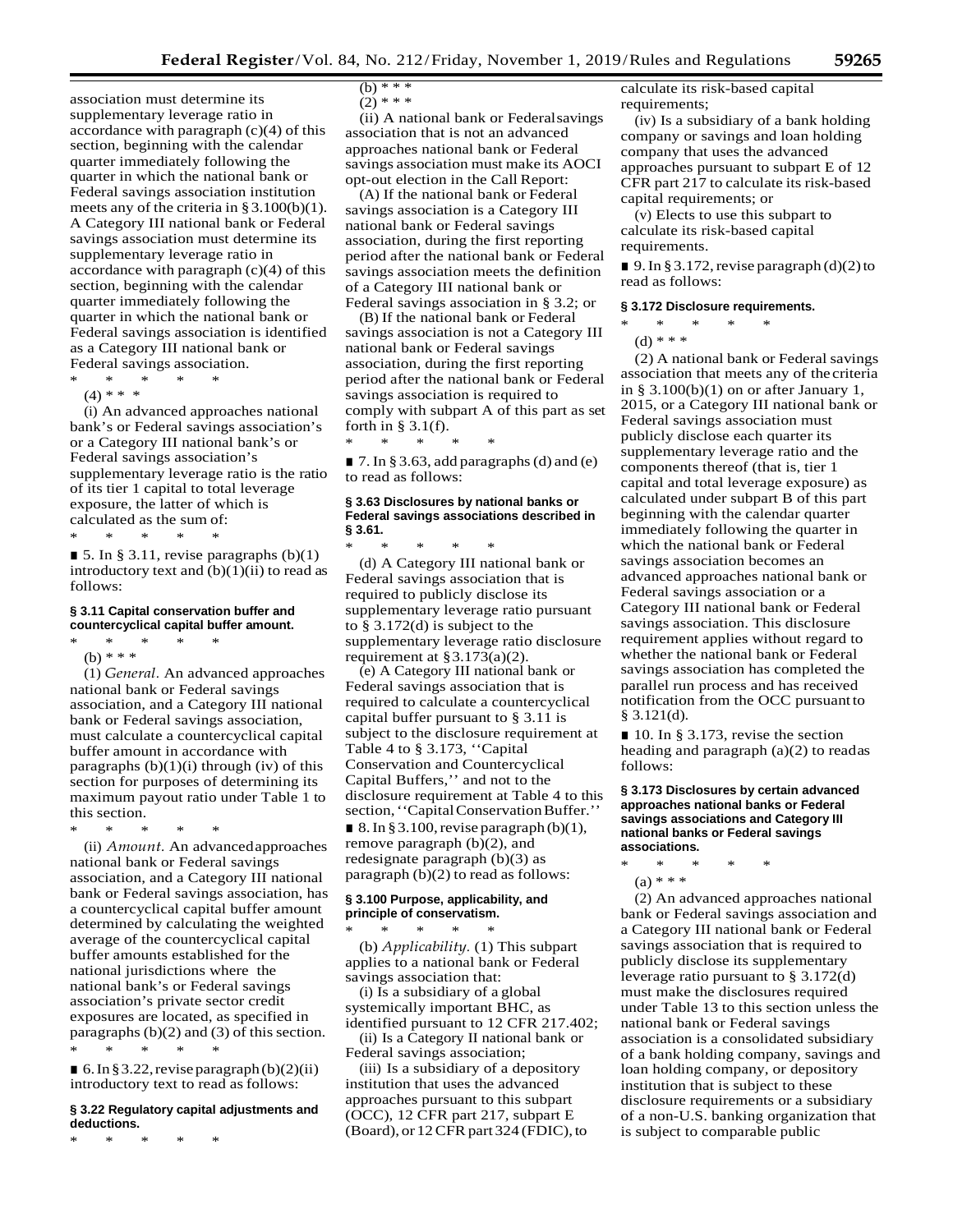disclosure requirements in its home jurisdiction.

\* \* \* \* \*

## **PART 50—LIQUIDITY RISK MEASUREMENT STANDARDS**

■ 11. The authority citation for part 50 continues to read as follows:

**Authority:** 12 U.S.C. 1 *et seq.,* 93a, 481, 1818, and 1462 *et seq.*

■ 12. Revise § 50.1 to read as follows:

## **§ 50.1 Purpose and applicability.**

(a) *Purpose.* This part establishes a minimum liquidity standard for certain national banks and Federal savings associations on a consolidated basis, as set forth in this part.

(b) *Applicability.* (1) A national bank or Federal savings association issubject to the minimum liquidity standard and other requirements of this part if:

(i) It is a:

(A) GSIB depositoryinstitution supervised by the OCC;

(B) Category II national bank or Federal savings association; or

(C) Category III national bank or Federal savings association; or

(ii) The OCC has determined that application of this part is appropriate in light of the national bank's or Federal savings association's asset size, level of complexity, risk profile, scope of operations, affiliation with foreign or domestic covered entities, or risk to the financial system.

(2) This part does not apply to:

(i) A bridge financial company as defined in 12 U.S.C. 5381(a)(3), or a subsidiary of a bridge financial company;

(ii) A new depository institution or a bridge depository institution, as defined in 12 U.S.C. 1813(i); or

(iii) A Federal branch or agency as defined by 12 CFR 28.11.

(3) In making a determination under paragraph  $(b)(1)(ii)$  of this section, the OCC will apply notice and response procedures in the same manner and to the same extent as the notice and response procedures in 12 CFR 3.404. ■ 13. In § 50.3:

■ a. Add a definition for "Average weighted short-term wholesale funding'' in alphabetical order;

■ b. Revise the definition of

''Calculation date'';

■ c. Add definitions for "Call Report", ''Category II national bank or Federal savings association'', and ''Category III national bank or Federal savings association'' in alphabetical order;

■ d. Revise the definition of "Covered depository institution holding company'';

■ e. Add definitions of "FR Y-9LP", ''FR Y–15'', ''Global systemically important BHC'', and "GSIB depository institution'' in alphabetical order; ■ f. Revise the definition of "Regulated" financial company''; and

■ g. Add definitions for "State" and ''U.S.intermediate holdingcompany'' in alphabetical order.

The additions and revisions read as follows:

#### **§ 50.3 Definitions.**

\* \* \* \* \*

*Average weighted short-term wholesale funding* means the average of the national bank's or Federal savings association's weighted short-term wholesale funding for each of the four most recent calendar quarters as reported quarterly on the FR Y–15 or, if the national bank or Federal savings association has not filed the FR Y–15 for each of the four most recent calendar quarters, for the most recent quarter or averaged over the most recent quarters, as applicable.

\* \* \* \* \*

*Calculation date* means, for purposes of subparts A through F of this part, any date on which a national bank or Federal savings association calculates its liquidity coverage ratio under § 50.10.

*Call Report* means the Consolidated Reports of Condition and Income. \* \* \* \* \*

*Category II national bank or Federal savings association* means:

(1)(i) A national bank or Federal

savings association that:

(A) Is a consolidated subsidiary of: (1) A company that is identified as a Category II banking organization pursuant to 12 CFR 252.5 or 12 CFR 238.10, as applicable;

(2) A U.S. intermediate holding company that is identified as a Category II banking organization pursuant to 12 CFR 252.5; or

(3) A depository institution that meets the criteria in paragraph  $(2)(ii)(A)$  or  $(B)$ of this definition; and

(B) Has total consolidated assets, calculated based on the average of the national bank's or Federal savings association's total consolidated assets for the four most recent calendar quarters as reported on the CallReport, equal to \$10 billion or more.

(ii) If the national bank or Federal savings association has not filed theCall Report for each of the four most recent calendar quarters, total consolidated assets is calculated based on its total consolidated assets, as reported on the Call Report, for the most recent quarter or the average of the mostrecent

quarters, as applicable. After meeting the criteria under this paragraph (1), a national bank or Federal savings association continues to be a Category II national bank or Federal savings association until the national bank or Federal savings association has less than \$10 billion in total consolidated assets, as reported on the Call Report, for each of the four most recent calendar quarters, or the national bank or Federal savings association is no longer a consolidated subsidiary of an entity described in paragraph (1)(i)(A)(*1*), (*2*), or (*3*) of this definition; or

(2) A national bank or Federal savings association that:

(i) Is not a subsidiary of adepository institution holding company; and

(ii)(A) Has total consolidated assets, calculated based on the average of the depository institution's total consolidated assets for the four most recent calendar quarters as reported on the Call Report, equal to \$700 billion or more. If the depository institution has not filed the Call Report for each of the four most recent calendar quarters, total consolidated assets is calculated based on its total consolidated assets, as reported on the Call Report, for the most recent quarter or the average of the most recent quarters, as applicable; or

(B) Has:

(1) Total consolidated assets, calculated based on the average of the depository institution's total consolidated assets for the four most recent calendar quarters as reported on the Call Report, of \$100 billion or more but less than \$700 billion. If the depository institution has not filed the Call Report for each of the four most recent calendar quarters, total consolidated assets means its total consolidated assets, as reported on the Call Report, for the most recent quarter or the average of the most recent quarters, as applicable; and

(2) Cross-jurisdictional activity, calculated based on the average of its cross-jurisdictional activity for the four most recent calendar quarters, of \$75 billion or more. Cross-jurisdictional activity is the sum of crossjurisdictional claims and crossjurisdictional liabilities, calculated in accordance with the instructions to the FR Y–15 or equivalent reporting form.

(iii) After meeting the criteria in paragraphs  $(2)(i)$  and  $(ii)$  of this definition, a national bank or Federal savings association continues to be a Category II national bank or Federal savings association until the national bank or Federal savings association:

(A)(*1*) Has less than \$700 billion in total consolidated assets, as reported on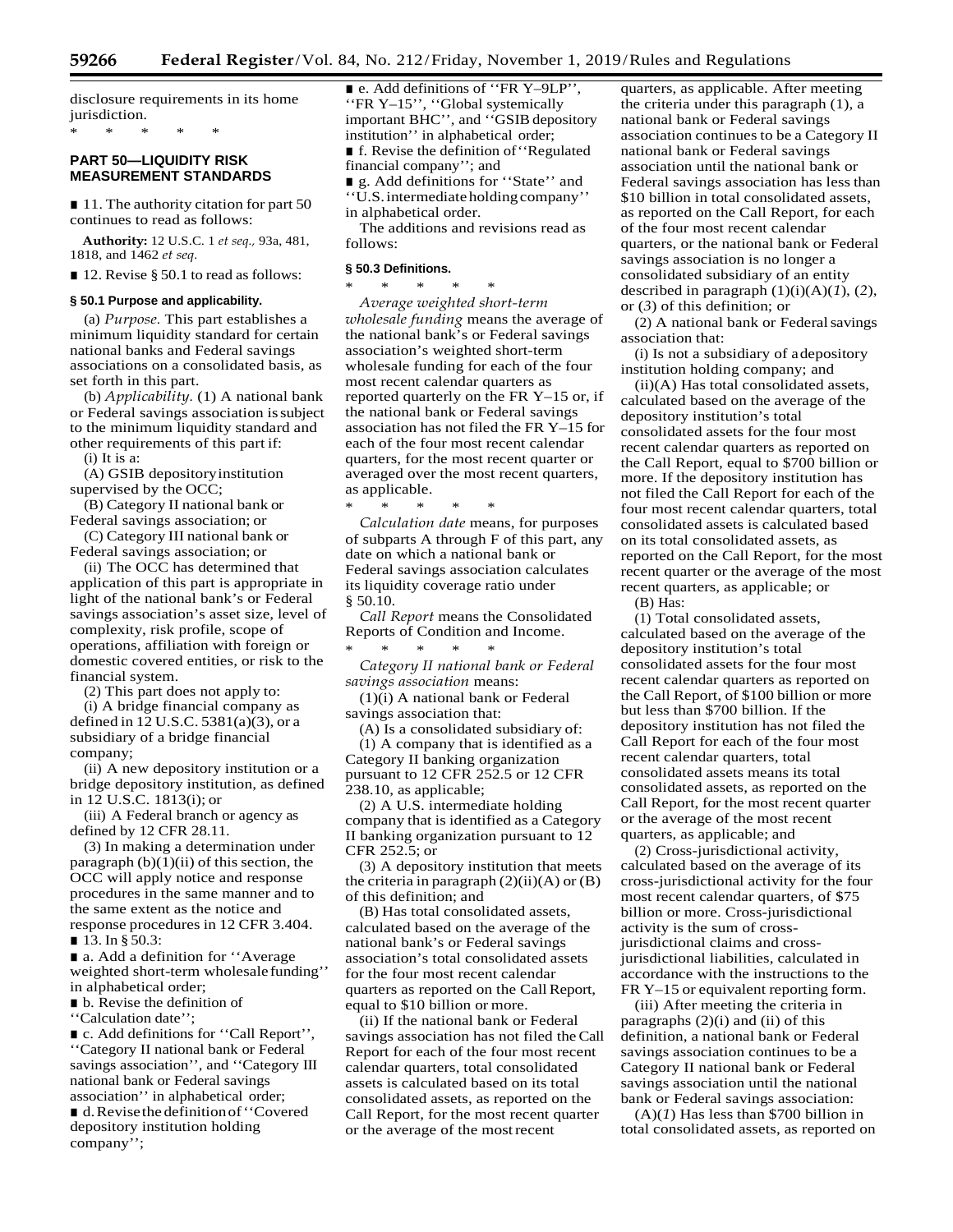the Call Report, for each of the four most recent calendar quarters; and

(*2*) Has less than \$75 billion in crossjurisdictional activity for each of the four most recent calendar quarters. Cross-jurisdictional activity is the sum of cross-jurisdictional claims and crossjurisdictional liabilities, calculated in accordance with the instructions to the FR Y–15 or equivalent reporting form;

(B) Has less than \$100 billion in total consolidated assets, as reported on the Call Report, for each of the four most recent calendar quarters; or

(C) Is a GSIB depositoryinstitution. *Category III national bank or Federal* 

*savings association* means: (1)(i) A national bank or Federal savings association that:

(A) Is a consolidated subsidiary of: (1) A company that is identified as a Category III banking organization pursuant to 12 CFR 252.5 or 12 CFR 238.10, as applicable; or

(2) A U.S. intermediate holding company that is identified as a Category III banking organization pursuant to 12 CFR 252.5; or

(3) A depository institution that meets the criteria in paragraph  $(2)(ii)(A)$  or  $(B)$ of this definition; and

(B) Has total consolidated assets, calculated based on the average of the national bank's or Federal savings association's total consolidated assets for the four most recent calendar quarters as reported on the Call Report, equal to \$10 billion or more.

(ii) If the national bank or Federal savings association has not filed the Call Report for each of the four most recent calendar quarters, total consolidated assets means its total consolidated assets, as reported on the Call Report, for the most recent quarter or the average of the most recent quarters, as applicable. After meeting the criteria under this paragraph (1), a national bank or Federal savings association continues to be a Category III national bank or Federal savings association until the national bank or Federal savings association has less than \$10 billion in total consolidated assets, as reported on the Call Report, for each of the four most recent calendar quarters, or the national bank or Federal savings association is no longer a consolidated subsidiary of an entity described in paragraph  $(1)(i)(A)(1)$ ,  $(2)$ , or  $(3)$  of this definition; or

(2) A national bank or Federal savings association that:

(i) Is not a subsidiary of a depository institution holding company; and

(ii)(A) Has total consolidated assets, calculated based on the average of the depository institution's total consolidated assets for the four most

recent calendar quarters as reported on the Call Report, equal to \$250 billion or more. If the depository institution has not filed the Call Report for each of the four most recent calendar quarters, total consolidated assets means its total consolidated assets, as reported on the Call Report, for the most recent quarter or the average of the most recent quarters, as applicable; or

(B) Has:

(1) Total consolidated assets, calculated based on the average of the depository institution's total consolidated assets for the four most recent calendar quarters as reported on the Call Report, of \$100 billion or more but less than \$250 billion. If the depository institution has not filed the Call Report for each of the four most recent calendar quarters, total consolidated assets means its total consolidated assets, as reported on the Call Report, for the most recent quarter or the average of the most recent quarters, as applicable; and

(2) One or more of the following in paragraphs $(2)(ii)(B)(2)(i)$ through $(iii)$ of this definition, each measured as the average of the four most recent calendar quarters, or if the depository institution has not filed the FR Y–9LP or equivalent reporting form, Call Report, or FR Y–15 or equivalent reporting form, as applicable for each of the four most recent calendar quarters, for the most recent quarter or the average of the most recent quarters, as applicable:

(i) Total nonbank assets, calculated in accordance with instructions to the FR Y–9LP or equivalent reporting form, equal to \$75 billion or more;

(ii) Off-balance sheet exposure, calculated in accordance with the instructions to the FR Y–15 or equivalent reporting form, minus the total consolidated assets of the depository institution, as reported on the Call Report, equal to \$75 billion or more; or

(iii) Weighted short-term wholesale funding, calculated in accordance with the instructions to the FR Y–15 or equivalent reporting form, equal to \$75 billion or more.

(iii) After meeting the criteria in paragraphs (2)(i) and (ii) of this definition, a national bank or Federal savings association continues to be a Category III national bank or Federal savings association until the national bank or Federal savings association:

(A)(*1*) Has less than \$250 billion in total consolidated assets, as reported on the Call Report, for each of the four most recent calendar quarters;

(2) Has less than \$75 billion in total nonbank assets, calculated in accordance with the instructions to the

FR Y–9LP or equivalent reporting form, for each of the four most recent calendar quarters;

(3) Has less than \$75 billion in offbalance sheet exposure for each of the four most recent calendar quarters. Offbalance sheet exposure is calculated in accordance with the instructions to the FR Y–15 or equivalent reporting form, minus the total consolidated assets of the depository institution, as reported on the Call Report; and

(4) Has less than \$75 billion in weighted short-term wholesale funding, calculated in accordance with the instructions to the FR Y–15 or equivalent reporting form, for each of the four most recent calendar quarters; or

(B) Has less than \$100 billion in total consolidated assets, as reported on the Call Report, for each of the four most recent calendar quarters; or

(C) Is a Category II national bank or Federal savings bank; or

(D) Is a GSIB depository institution. \* \* \* \* \*

*Covered depository institution holding company* means a top-tier bank holding company or savings and loan holding company domiciled in the United States other than:

(1) A top-tier savings and loan holding company that is:

(i) A grandfathered unitary savings and loan holding company as defined in section  $10(c)(9)(A)$  of the Home Owners' Loan Act (12 U.S.C. 1461 *et seq.*); and

(ii) As of June 30 of the previous calendar year, derived 50 percent or more of its total consolidated assets or 50 percent of its total revenues on an enterprise-wide basis (as calculated under GAAP) from activities that are not financial in nature under section 4(k) of the Bank Holding Company Act(12 U.S.C. 1843(k));

(2) A top-tier depository institution holding company that is an insurance underwriting company;

(3)(i) A top-tier depository institution holding company that, as of June 30 of the previous calendar year, held 25 percent or more of its total consolidated assets in subsidiaries that are insurance underwriting companies (other than assets associated with insurance for credit risk); and

(ii) For purposes of paragraph (3)(i) of this definition, the company must calculate its total consolidated assets in accordance with GAAP, or if the company does not calculate its total consolidated assets under GAAP for any regulatory purpose (including compliance with applicable securities laws), the company may estimate its total consolidated assets, subject to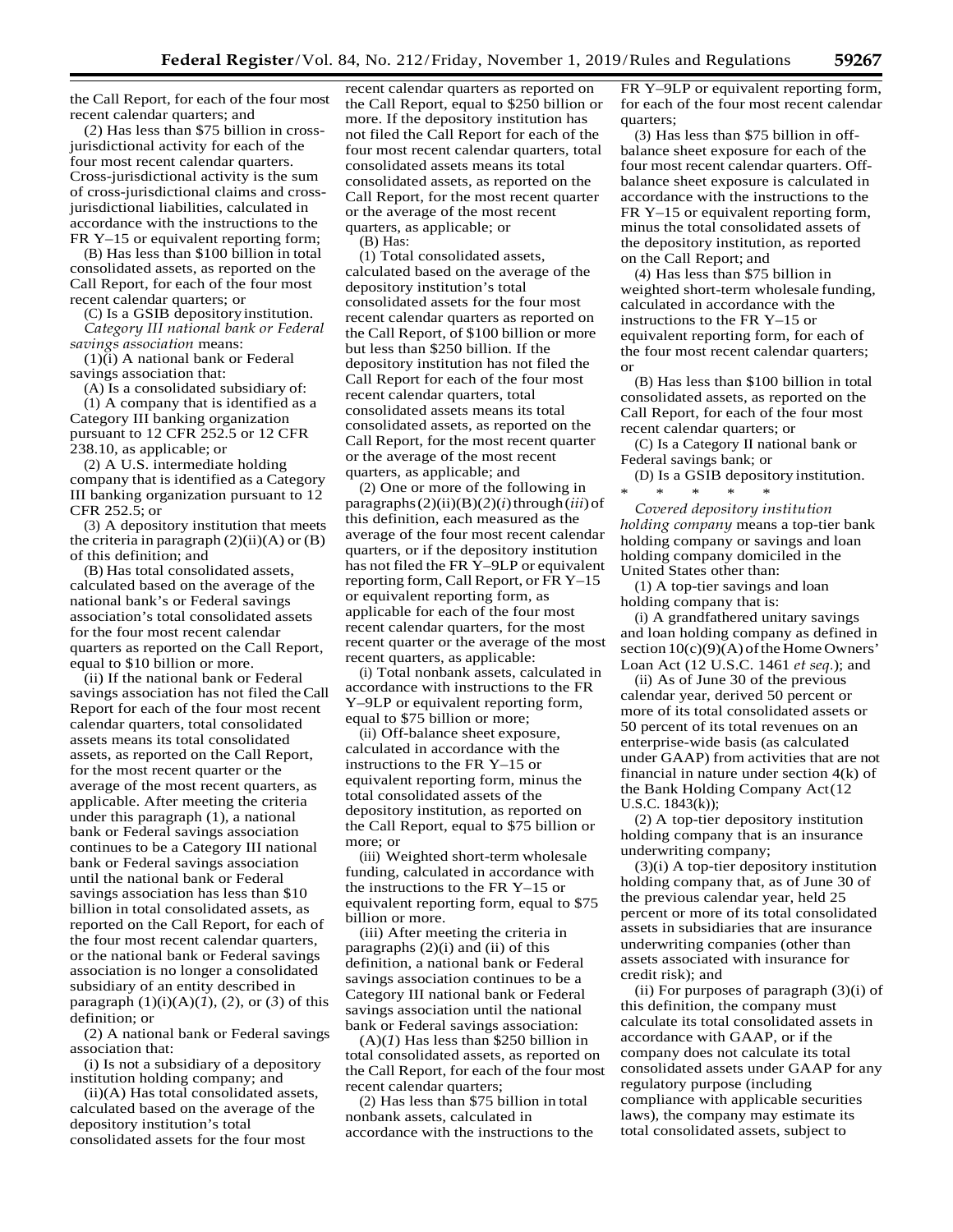review and adjustment by the Board of Governors of the Federal Reserve System; or

(4) A U.S. intermediate holding company.

\* \* \* \* \* *FR Y*-9L*P* means the Parent Company

Only Financial Statements for Large Holding Companies.

*FR Y–15* means the Systemic Risk Report.

\* \* \* \* \*

*Global systemically important BHC*  means a bank holding company identified as a global systemically important BHC pursuant to 12 CFR 217.402.

*GSIB depository institution* means a depository institution that is a consolidated subsidiary of a global systemically important BHC and has total consolidated assets equal to \$10 billion or more, calculated based on the average of the depository institution's total consolidated assets for the four most recent calendar quarters as reported on the Call Report. If the depository institution has not filed the Call Report for each of the four most recent calendar quarters, total consolidated assets means its total consolidated assets, as reported on the Call Report, for the most recent calendar quarter or the average of the most recent calendar quarters, as applicable. After meeting the criteria under this definition, a depository institution continues to be a GSIB depository institution until the depository institution has less than \$10 billion in total consolidated assets, as reported on the Call Report, for each of the four most recent calendar quarters, or the depository institution is no longer a consolidated subsidiary of a global systemically important BHC.

\* \* \* \* \* *Regulated financial company* means: (1) A depository institution holding

company or designated company; (2) A company included in the

organization chart of a depository institution holding company on the Form FR Y–6, as listed in the hierarchy report of the depository institution holding company produced by the National Information Center (NIC) website,<sup>2</sup> provided that the top-tier depository institution holding company is subject to a minimum liquidity standard under 12 CFR part 249;

(3) A depository institution; foreign bank; credit union; industrial loan company, industrial bank, or other similar institution described in section 2 of the Bank Holding Company Act of 1956, as amended (12 U.S.C. 1841 *et seq.*); national bank, state member bank, or state non-member bank that is not a depository institution;

(4) An insurance company;

(5) A securities holding company as defined in section 618 of the Dodd-Frank Act (12 U.S.C. 1850a); broker or dealer registered with the SEC under section 15 of the Securities Exchange Act (15 U.S.C. 780); futures commission merchant as defined in section 1a of the Commodity Exchange Act of 1936 (7 U.S.C. 1 *et seq.*); swap dealer as defined in section 1a of the Commodity Exchange Act (7 U.S.C. 1a); or securitybased swap dealer as defined in section 3 of the Securities Exchange Act (15 U.S.C. 78c);

(6) A designated financial market utility, as defined in section 803 of the Dodd-Frank Act (12 U.S.C. 5462);

(7) A U.S. intermediate holding company; and

(8) Any company not domiciled in the United States (or a political subdivision thereof) that is supervised and regulated in a manner similar to entities described in paragraphs (1) through (7) of this definition (*e.g.,* a foreign banking organization, foreign insurance company, foreign securities broker or dealer or foreign financial market utility).

(9) A regulated financial company does not include:

(i) U.S.government-sponsored enterprises;

(ii) Small business investment companies, as defined in section 102 of the Small Business Investment Act of 1958 (15 U.S.C. 661 *etseq.*);

(iii) Entities designated asCommunity Development Financial Institutions (CDFIs) under 12 U.S.C. 4701 et seq. and 12 CFR part 1805; or

(iv) Central banks, the Bank for International Settlements, the International Monetary Fund, or multilateral development banks. \* \* \* \* \*

*State* means any state, commonwealth, territory, or possession of the United States, the District of Columbia, the Commonwealth of Puerto Rico, the Commonwealth of the Northern Mariana Islands, American Samoa, Guam, or the United States Virgin Islands.

\* \* \* \* \*

*U.S. intermediate holding company*  means the top-tier company that is required to be established pursuant to 12 CFR 252.153.

\* \* \* \* \*

 $\blacksquare$  14. In § 50.10, revise paragraph (a) to read as follows:

## **§ 50.10 Liquidity coverage ratio.**

(a) *Minimum liquidity coverage ratio requirement.* Subject to the transition provisions in subpart F of this part, a national bank or Federal savings association must calculate and maintain a liquidity coverage ratio that is equal to or greater than 1.0 on each business day in accordance with this part. A national bank or Federal savings association must calculate its liquidity coverage ratio as of the same time on each calculation date (the elected calculation time). The national bank or Federal savings association must select this time by written notice to the OCC prior to December 31, 2019. The national bank or Federal savings association may not thereafter change its elected calculation time without prior written approval from the OCC.

\* \* \* \* \*

■ 15. In § 50.30, revise paragraph (a) and add paragraphs (c) and (d) to read as follows:

## **§ 50.30 Total net cash outflow amount.**

(a) *Calculation of total net cash outflow amount.* As of the calculation date, a national bank's or Federal savings association's total net cash outflow amount equals the national bank's or Federal savings association's outflow adjustment percentage as determined under paragraph (c) of this section multiplied by:

(1) The sum of the outflow amounts calculated under § 50.32(a) through (l); minus

(2) The lesser of:

(i) The sum of the inflow amounts calculated under § 50.33(b) through (g); and

(ii) 75 percent of the amount calculated under paragraph  $(a)(1)$  of this section; plus

(3) The maturity mismatch add-on as calculated under paragraph (b) of this section.

\* \* \* \* \*

(c) *Outflow adjustment percentage.* A national bank's or Federal savings association's outflow adjustment percentage is determined pursuant to Table 1 to this paragraph (c).

<sup>2</sup>*[http://www.ffiec.gov/nicpubweb/nicweb/](http://www.ffiec.gov/nicpubweb/nicweb/NicHome.aspx) [NicHome.aspx.](http://www.ffiec.gov/nicpubweb/nicweb/NicHome.aspx)*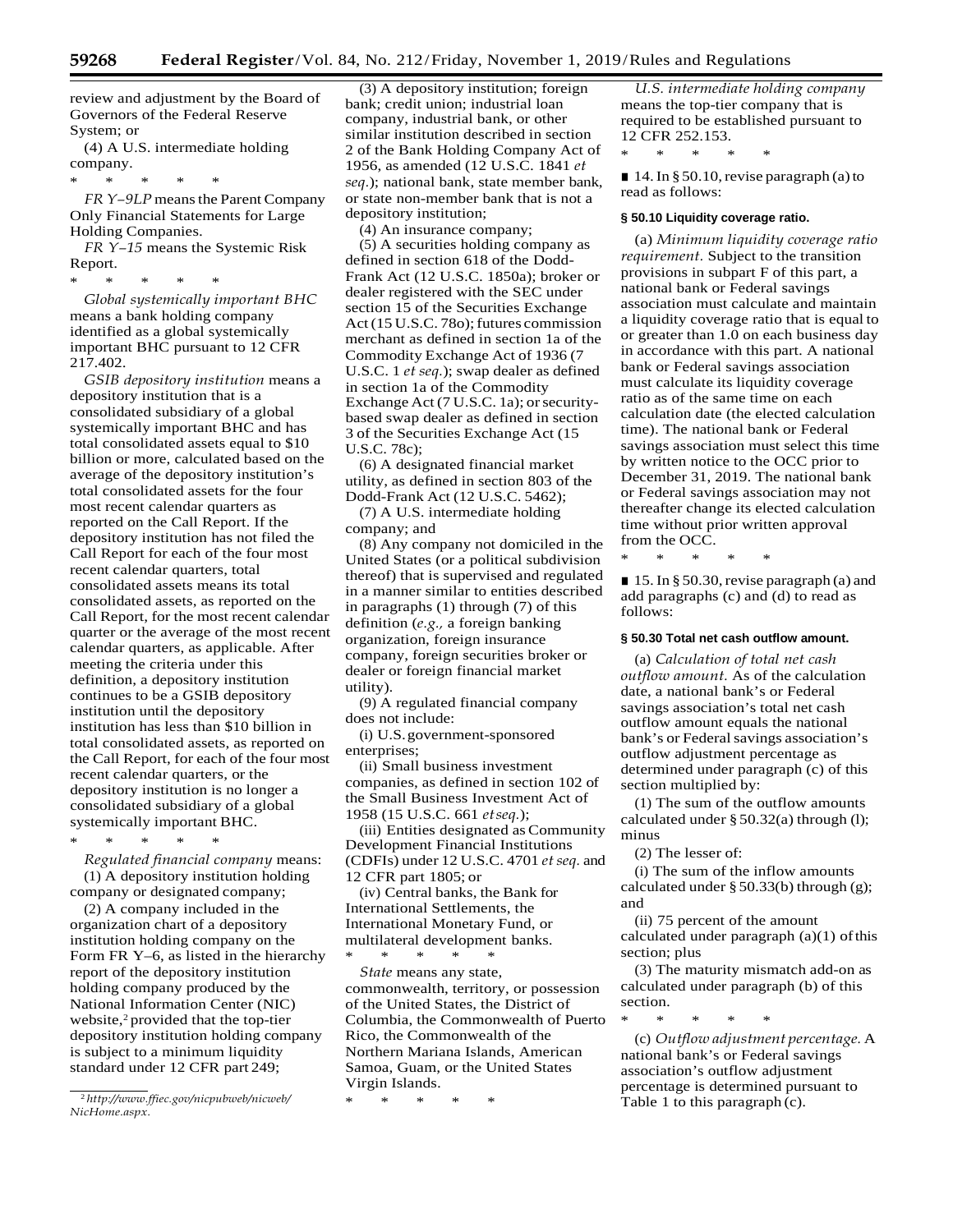## TABLE 1 TO § 50.30(c)—OUTFLOW ADJUSTMENT PERCENTAGES

| Outflow adjustment percentage                                                                                                                                                                                                                                                                                                                                                                                                                                                                                                                                                                                                                                                                                                                                                                                                                                                                                                                                                                                                                                                                                                 |            |
|-------------------------------------------------------------------------------------------------------------------------------------------------------------------------------------------------------------------------------------------------------------------------------------------------------------------------------------------------------------------------------------------------------------------------------------------------------------------------------------------------------------------------------------------------------------------------------------------------------------------------------------------------------------------------------------------------------------------------------------------------------------------------------------------------------------------------------------------------------------------------------------------------------------------------------------------------------------------------------------------------------------------------------------------------------------------------------------------------------------------------------|------------|
|                                                                                                                                                                                                                                                                                                                                                                                                                                                                                                                                                                                                                                                                                                                                                                                                                                                                                                                                                                                                                                                                                                                               | 100<br>100 |
| Category III national bank or Federal savings association that:<br>(1) Is a consolidated subsidiary of (a) a covered depository institution holding company or U.S. intermediate holding com-pany<br>identified as a Category III banking organization pursuant to 12 CFR 252.5 or 12 CFR 238.10 or (b) a depository institution<br>that meets the criteria set forth in paragraphs (2)(ii)(A) and (B) of the definition of Category III national bank or Federal savings<br>association in this part, in each case with \$75 billion or more in average weighted short-term wholesale funding; or<br>(2) Has \$75 billion or more in average weighted short-term wholesale funding and is not a consolidated subsidiary of (a) a<br>covered depository institution holding company or U.S. intermediate holding company identified as a Category III banking<br>organization pursuant to 12 CFR 252.5 or 12 CFR 238.10 or (b) a depository institution that meets the criteria set forth in<br>paragraphs (2)(ii)(A) and (B) of the definition of Category III national bank or Federal savings association in this part     | 100        |
| Category III national bank or Federal savings association that:<br>(1) Is a consolidated subsidiary of (a) a covered depository institution holding company or U.S. intermediate holding com-pany<br>identified as a Category III banking organization pursuant to 12 CFR 252.5 or 12 CFR 238.10 or (b) a depository institution<br>that meets the criteria set forth in paragraphs (2)(ii)(A) and (B) of the definition of Category III national bank or Federal savings<br>association in this part, in each case with less than \$75 billion in average weighted short-term wholesale funding; or<br>(2) Has less than \$75 billion in average weighted short-term wholesale funding and is not a consolidated subsidiary of (a) a<br>covered depository institution holding company or U.S. intermediate holding company identified as a Category III banking<br>organization pursuant to 12 CFR 252.5 or 12 CFR 238.10 or (b) a depository institution that meets the criteria set forth in<br>paragraphs (2)(ii)(A) and (B) of the definition of Category III national bank or Federal savings association in this part | 85         |

(d) *Transition into a differentoutflow adjustment percentage.* (1) A national bank or Federal savings association whose outflow adjustment percentage increases from a lower to a higher outflow adjustment percentage may continue to use its previous lower outflow adjustment percentage until the first day of the third calendar quarter after the outflow adjustment percentage increases.

(2) A national bank or Federal savings association whose outflow adjustment percentage decreases from a higher to a lower outflow adjustment percentage must continue to use its previous higher outflow adjustment percentage until the first day of the first calendar quarter after the outflow adjustment percentage decreases.

■ 16. Revise § 50.50 to read as follows:

#### **§ 50.50 Transitions.**

(a) *No transition for certain national banks and Federal savings association.*  A national bank or Federal savings association that is subject to the minimum liquidity standard and other requirements of this part prior to December 31, 2019 must comply with the minimum liquidity standard and other requirements of this part as of December 31, 2019.

(b) [Reserved]

(c) *Initial application.* (1) A national bank or Federal savings association that initially becomes subject to the minimum liquidity standard and other requirements of this part under  $§ 50.1(b)(1)(i)$  must comply with the requirements of this part beginning on

the first day of the third calendar quarter after which the national bank or Federal savings association becomes subject to this part, except that a national bank or Federal savings association must:

(i) For the first two calendar quarters after the national bank or Federal savings association begins complying with the minimum liquidity standard and other requirements of this part, calculate and maintain a liquidity coverage ratio monthly, on each calculation date that is the last business day of the applicable calendar month; and

(ii) Beginning the first day of the fifth calendar quarter after the national bank or Federal savings association becomes subject to the minimum liquidity standard and other requirements of this part and continuing thereafter, calculate and maintain a liquidity coverage ratio on each calculation date.

(2) A national bank or Federal savings association that becomes subject to the minimum liquidity standard and other requirements of this part under  $§ 50.1(b)(1)(ii)$ , must comply with the requirements of this part subject to a transition period specified by the OCC.

(d) *Transition into a differentoutflow adjustment percentage.* A national bank or Federal savings association whose outflow adjustment percentage changes is subject to transition periods as set forth in § 50.30(d).

(e) *Compliance date.* The OCCmay extend or accelerate any compliance date of this part if the OCC determines that such extension or acceleration is

appropriate. In determining whether an extension or acceleration is appropriate, the OCC will consider the effect of the modification on financial stability, the period of time for which the modification would be necessary to facilitate compliance with this part, and the actions the national bank or Federal savings association is taking to come into compliance with this part.

## **BOARD OF GOVERNORS OF THE FEDERAL RESERVE SYSTEM**

## **12 CFR Chapter II**

## **Authority and Issuance**

For the reasons set forth in the Supplementary Information section, chapter II of title 12 of the Code of Federal Regulations is to be amended as follows:

## **PART 217—CAPITAL ADEQUACY OF BANK HOLDING COMPANIES, SAVINGS AND LOAN HOLDING COMPANIES, AND STATE MEMBER BANKS (REGULATION Q)**

■ 17. The authority citation for part 217 continues to read as follows:

**Authority:** 12 U.S.C. 248(a), 321–338a, 481–486, 1462a, 1467a, 1818, 1828, 1831n, 1831o, 1831p-1, 1831w, 1835, 1844(b), 1851, 3904, 3906–3909, 4808, 5365, 5368, 5371.

■ 18. In § 217.1, add paragraph (f)(5) to read as follows:

#### **§ 217.1 Purpose, applicability, reservations of authority, and timing.**

\* \* \* \* \*  $(f) * * * *$ 

Percent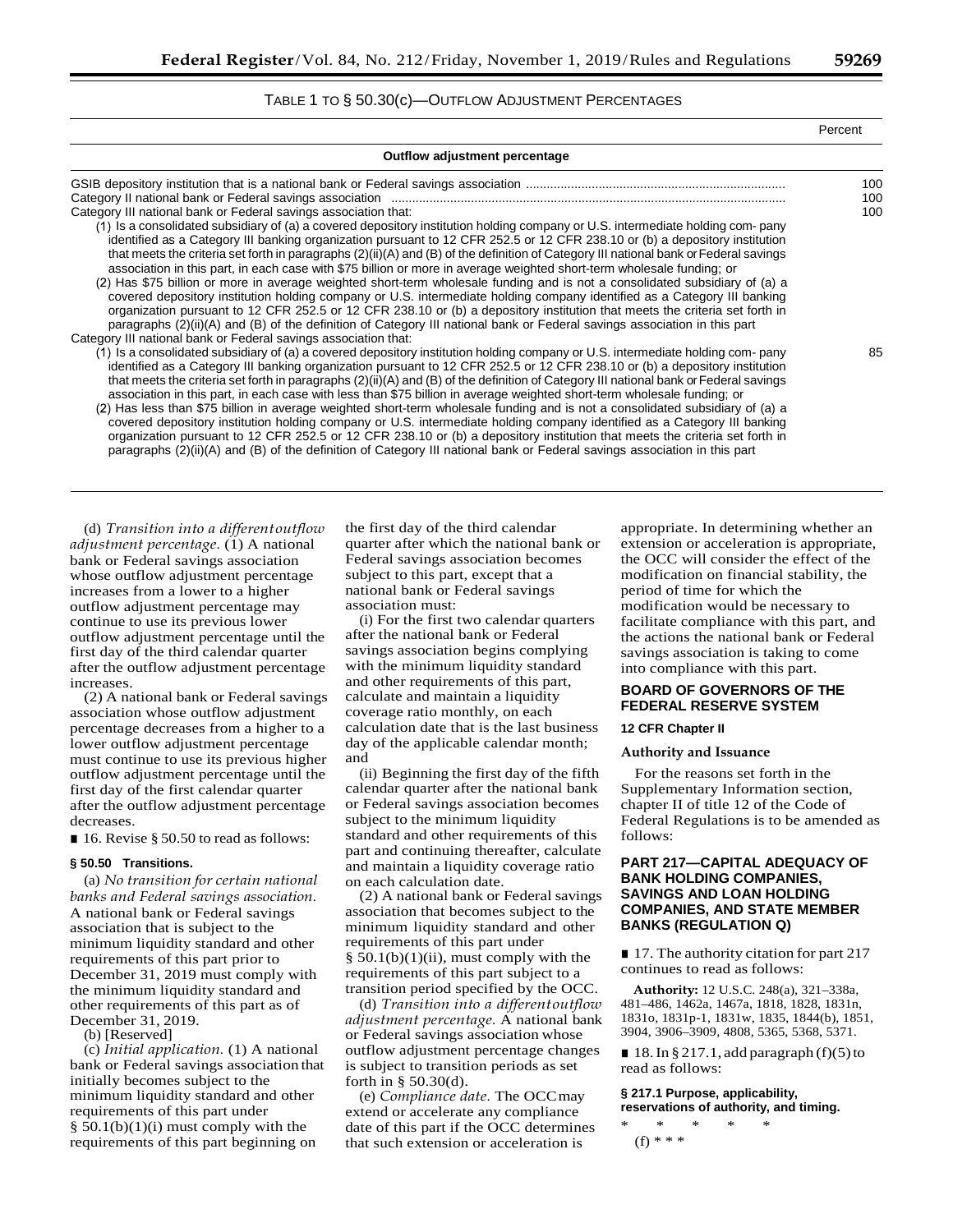(5) A depository institution holding company, a U.S. intermediate holding company, or a state member bank that changes from one category of Boardregulated institution to another of such categories must comply with the requirements of its category in this part, including applicable transition provisions of the requirements in this part, no later than on the first day of the second quarter following the change in the company's category.

■ 19. In § 217.2, add definitions for ''Category II Board-regulated institution'', ''Category III Boardregulated institution'', ''FR Y–9LP'', ''FR Y–15'', and ''U.S. intermediate holding company'' in alphabetical order to read as follows:

#### **§ 217.2 Definitions.**

\* \* \* \* \* *Category II Board-regulated institution* means:

(1) A depository institution holding company that is identified as aCategory II banking organization pursuant to 12 CFR 252.5 or 12 CFR 238.10, as applicable;

(2) A U.S. intermediate holding company that is identified as aCategory II banking organization pursuant to 12 CFR 252.5;

(3) A state member bank that is a subsidiary of a company identified in paragraph (1) of this definition; or

(4) A state member bankthat:

(i) Is not a subsidiary of a depository institution holding company; and

(ii)(A) Has total consolidated assets, calculated based on the average of the state member bank's total consolidated assets for the four most recent calendar quarters as reported on the Call Report, equal to \$700 billion or more. If the state member bank has not filed the Call Report for each of the four most recent calendar quarters, total consolidated assets is calculated based on its total consolidated assets, as reported on the Call Report, for the most recent quarter or average of the most recentquarters, as applicable; or

(B) Has:

(1) Total consolidated assets, calculated based on the average of the state member bank's total consolidated assets for the four most recent calendar quarters as reported on the Call Report, of \$100 billion or more but lessthan \$700 billion. If the state member bank has not filed the Call Report for each of the four most recent quarters, total consolidated assets is based on its total consolidated assets, as reported on the Call Report, for the most recent quarter or average of the most recent quarters, as applicable; and

(2) Cross-jurisdictional activity, calculated based on the average of its cross-jurisdictional activity for the four most recent calendar quarters, of \$75 billion or more. Cross-jurisdictional activity is the sum of crossjurisdictional claims and crossjurisdictional liabilities, calculated in accordance with the instructions to the FR Y–15 or equivalent reporting form.

(iii) After meeting the criteria in paragraph (4)(i) of this section, a state member bank continues to be a Category II Board-regulated institution until the state member bank:

(A) Has:

(1) Less than \$700 billion in total consolidated assets, as reported on the Call Report, for each of the four most recent calendar quarters; and

(2) Less than \$75 billion in crossjurisdictional activity for each of the four most recent calendar quarters. Cross-jurisdictional activity is the sum of cross-jurisdictional claims and crossjurisdictional liabilities, calculated in accordance with the instructions to the FR Y–15 or equivalent reporting form; or

(B) Has less than \$100 billion in total consolidated assets, as reported on the Call Report, for each of the four most recent calendar quarters.

*Category III Board-regulated institution* means:

(1) A depository institution holding company that is identified as a Category III banking organization pursuant to 12 CFR 252.5 or 12 CFR 238.10, as applicable;

(2) A U.S. intermediate holding company that is identified as aCategory III banking organization pursuant to 12 CFR 252.5;

(3) A state member bank that is a subsidiary of a company identified in paragraph (1) of this definition;

(4) A depository institution that: (i) Is not a subsidiary of a depository institution holding company;

 $(ii)(A)$  Has total consolidated assets, calculated based on the average of the state member bank's total consolidated assets for the four most recent calendar quarters as reported on the Call Report, equal to \$250 billion or more. If the state member bank has not filed the Call Report for each of the four most recent calendar quarters, total consolidated assets is calculated based on its total consolidated assets, as reported on the Call Report, for the most recent quarter or average of the most recentquarters, as applicable; or

(B) Has:

(1) Total consolidated assets, calculated based on the average of the state member bank's total consolidated assets for the four most recentcalendar quarters as reported on the Call Report, of \$100 billion or more but less than \$250 billion. If the state member bank has not filed the Call Report for each of the four most recent calendar quarters, total consolidated assets is calculated based its total consolidated assets, as reported on the Call Report, for the most recent quarter or average of the most recent quarters, as applicable; and

(2) At least one of the following in paragraphs $(4)(i)(B)(2)(i)$ through $(iii)$  of this definition, each calculated as the average of the four most recent calendar quarters:

(i) Total nonbank assets, calculated in accordance with the instructions to the FR Y–9LP or equivalent reporting form, equal to \$75 billion or more;

(ii) Off-balance sheet exposure equal to \$75 billion or more. Off-balance sheet exposure is a state member bank'stotal exposure, calculated in accordance with the instructions to the FR Y–15 or equivalent reporting form, minus the total consolidated assets of the state member bank, as reported on the Call Report; or

(iii) Weighted short-term wholesale funding, calculated in accordance with the instructions to the FR Y–15 or equivalent reporting form, equal to \$75 billion or more; or

(iii) [Reserved]

(iv) After meeting the criteria in paragraph (4)(ii) of this definition, a state member bank continues to be a Category III Board-regulated institution until the state member bank: (A) Has:

(1) Less than \$250 billion in total consolidated assets, as reported on the Call Report, for each of the four most recent calendar quarters;

(2) Less than \$75 billion in total nonbank assets, calculated in accordance with the instructions to the FR Y–9LP or equivalent reporting form, for each of the four most recent calendar quarters;

(3) Less than \$75 billion inweighted short-term wholesale funding, calculated in accordance with the instructions to the FR Y–15 or equivalent reporting form, for each of the four most recent calendar quarters; and

(4) Less than \$75 billion in off-balance sheet exposure for each of the four most recent calendar quarters. Off-balance sheet exposure is a state memberbank's total exposure, calculated in accordance with the instructions to the FR Y–15 or equivalent reporting form, minus the total consolidated assets of the state member bank, as reported on the Call Report; or

(B) Has less than \$100 billion in total consolidated assets, as reported on the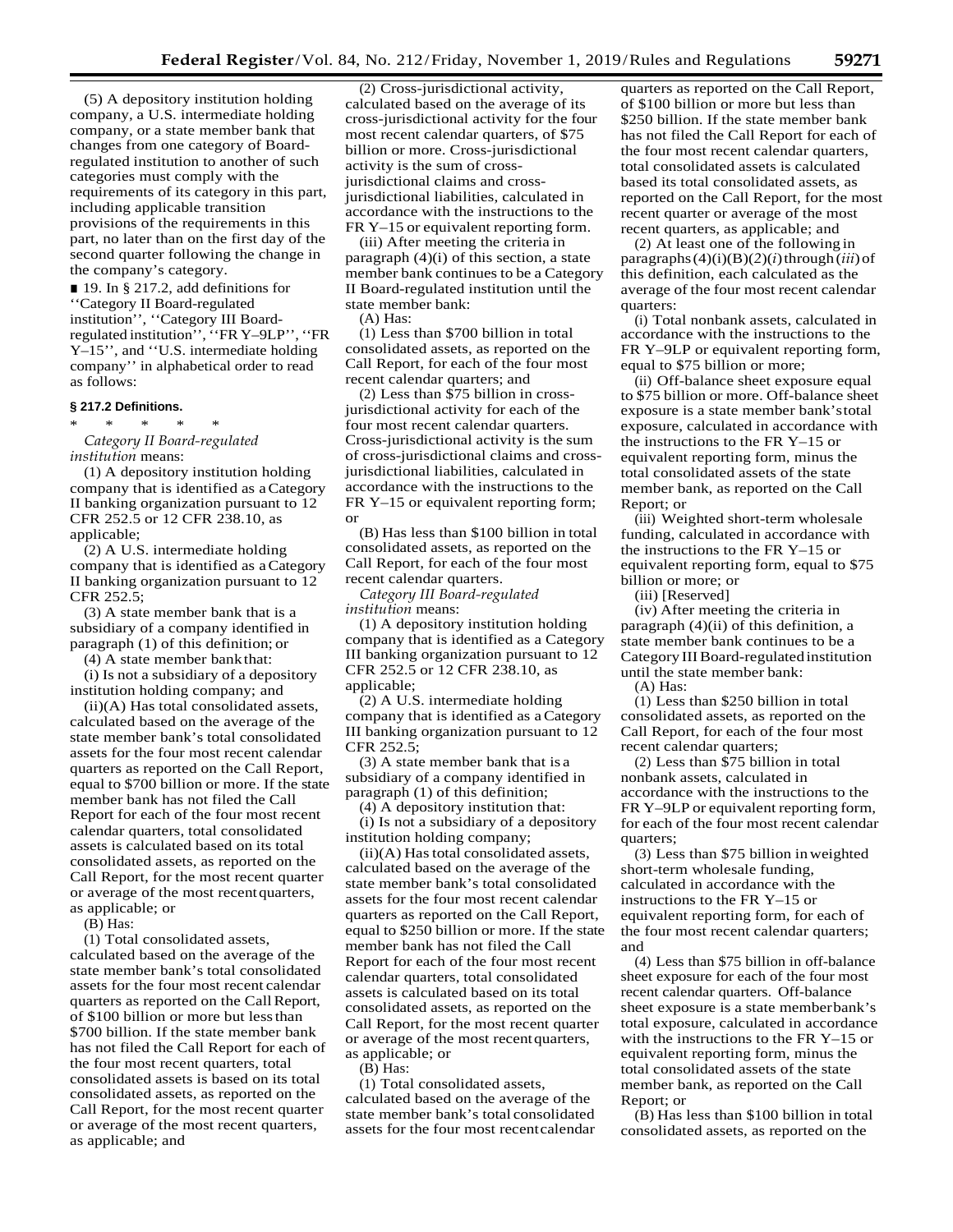Call Report, for each of the four most recent calendar quarters; or

(C) Is a Category II Board-regulated institution.

\* \* \* \* \* *FR Y*-9LP means the Parent Company Only Financial Statements for Large Holding Companies.

*FR Y–15* means the Systemic Risk Report.

\* \* \* \* \* *U.S. intermediate holding company*  means the company that is required to be established or designated pursuant to 12 CFR 252.153.

\* \* \* \* \*

■ 20. In § 217.10, revise paragraphs  $(a)(5)$ ,  $(c)$  introductory text, and  $(c)(4)(i)$ introductory text to read as follows:

#### **§ 217.10 Minimum capital requirements.**

 $(a) * * *$ 

(5) For advanced approaches Boardregulated institutions or, for Category III Board-regulated institutions, a supplementary leverage ratio of 3 percent.

\* \* \* \* \*

(c) *Advanced approaches and Category III capital ratio calculations.*  An advanced approaches Boardregulated institution that has completed the parallel run process and received notification from the Board pursuant to § 217.121(d) must determine its regulatory capital ratios as described in paragraphs  $(c)(1)$  through  $(3)$  of this section. An advanced approaches Board-regulated institution must determine its supplementary leverage ratio in accordance with paragraph (c)(4) of this section, beginning with the calendar quarter immediately following the quarter in which the Boardregulated institution meets any of the criteria in  $\S 217.100(b)(1)$ . A Category III Board-regulated institution must determine its supplementary leverage ratio in accordance with paragraph (c)(4) of this section, beginning with the calendar quarter immediately following the quarter in which the Boardregulated institution is identified as a Category III Board-regulated institution. \* \* \* \* \*

 $(4)$  \* \* \*

(i) An advanced approaches Boardregulated institution's or a Category III Board-regulated institution's supplementary leverage ratio is the ratio of its tier 1 capital to total leverage exposure, the latter which is calculated as the sum of:

\* \* \* \* \*

■ 21. In § 217.11, revise paragraphs  $(b)(1)$  introductory text and  $(b)(1)(ii)$  to read as follows:

**§ 217.11 Capital conservation buffer, countercyclical capital buffer amount, and GSIB surcharge.**

\* \* \* \* \* (b) \* \* \*

(1) *General.* An advanced approaches Board-regulated institution or a Category IIIBoard-regulated institution must calculate a countercyclical capital buffer amount in accordance with this paragraph (b) for purposes of determining its maximum payout ratio under Table 1 to this section.

\* \* \* \* \* (ii) *Amount.* An advancedapproaches Board-regulated institution or a Category III Board-regulated institution has a countercyclical capital buffer amount determined by calculating the weighted average of the countercyclical capital buffer amounts established for the national jurisdictions where the Board-regulated institution's private sector credit exposures are located, as specified in paragraphs (b)(2) and (3) of this section.

\* \* \* \* \* ■ 22. In § 217.22, revise paragraph  $(b)(2)(ii)$  to read as follows:

#### **§ 217.22 Regulatory capital adjustments and deductions.**

- \* \* \* \* \*
- (b) \* \* \*
- $(2)$  \* \* \*

(ii) A Board-regulated institution that is not an advanced approaches Boardregulated institution must make its AOCI opt-out election in the Call Report, for a state member bank, FR Y– 9C, for bank holding companies or savings and loan holding companies:

(A) If the Board-regulated institution is a Category III Board-regulated institution or Category IV Boardregulated institution, during the first reporting period after the Boardregulated institution meets the definition of a Category III Boardregulated institution or Category IV Board-regulated institution in § 217.2; or

(B) If the A Board-regulated institution is not a Category III Boardregulated institution and not a Category IV Board-regulated institution, during the first reporting period after the Board-regulated institution is required to comply with subpart A of this part as set forth in §217.1(f). \* \* \* \* \*

 $\Box$  23. In § 217.63, add paragraphs (d) and (e) to read asfollows:

## **§ 217.63 Disclosures by Board-regulated institutions described in § 217.61.**

\* \* \* \* \* (d) A Category III Board-regulated institution that is required to publicly disclose its supplementary leverage ratio pursuant to § 217.172(d) is subject to the supplementary leverage ratio disclosure requirement at § 217.173(a)(2).

(e) A Category III Board-regulated institution that is required to calculate a countercyclical capital buffer pursuant to § 217.11 is subject to the disclosure requirement at Table 4 to § 217.173, ''Capital Conservation and Countercyclical Capital Buffers,'' and not to the disclosure requirement at Table 4 to this section, ''Capital Conservation Buffer.''

■ 24. In § 217.100, revise paragraph  $(b)(1)$ , remove paragraph  $(b)(2)$ , and redesignate paragraph (b)(3) as paragraph (b)(2) to read as follows:

#### **§ 217.100 Purpose, applicability, and principle of conservatism.**

- \* \* \* \* \*
	- (b) \* \* \*

(1) This subpart applies to:

(i) A top-tier bank holding company or savings and loan holding company domiciled in the United States that:

(A) Is not a consolidated subsidiary of another bank holding company or savings and loan holding company that uses this subpart to calculate its riskbased capital requirements; and

(B) That:

(1) Is identified as a global systemically important BHC pursuant to § 217.402;

(2) Is identified as a Category II banking organization pursuant to 12 CFR 252.5 or 12 CFR 238.10; or

(3) Has a subsidiary depository institution that is required, or has elected, to use 12 CFR part 3, subpart E (OCC), this subpart (Board), or 12 CFR part 324, subpart E (FDIC), to calculate its risk-based capital requirements;

(ii) A state member bank that:

(A) Is a subsidiary of a global systemically important BHC;

(B) Is a Category II Board-regulated institution;

(C) Is a subsidiary of a depository institution that uses 12 CFR part 3, subpart  $E$  (OCC), this subpart (Board), or 12 CFR part 324, subpart E (FDIC), to calculate its risk-based capital requirements; or

(D) Is a subsidiary of a bank holding company or savings and loan holding company that uses this subpart to calculate its risk-based capital requirements; or

(iii) Any Board-regulated institution that elects to use this subpart to calculate its risk-based capital requirements.

\* \* \* \* \* ■ 25. In § 217.172, revise paragraph  $(d)(2)$  to read as follows: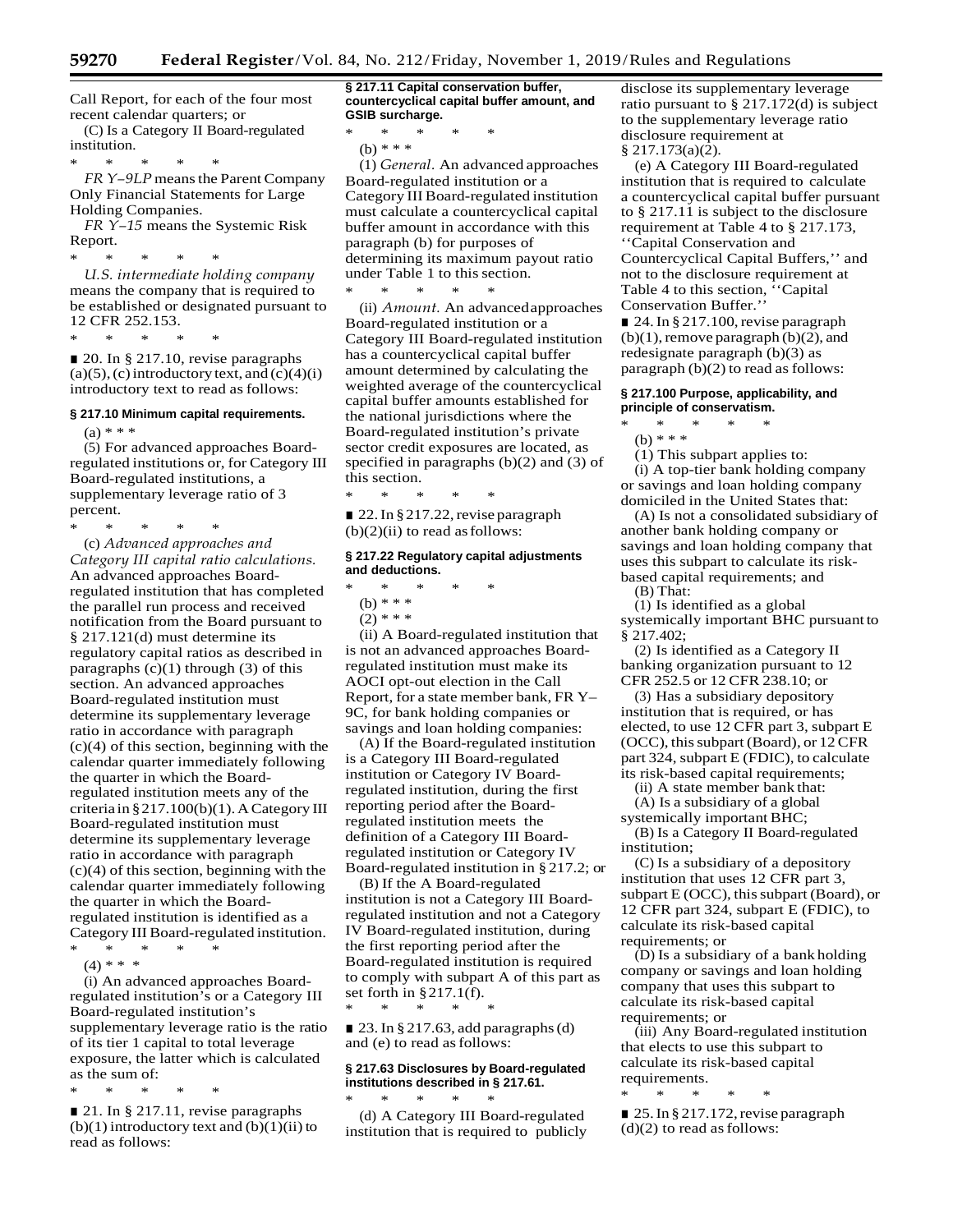#### **§ 217.172 Disclosure requirements.**

- \* \* \* \* \*
- $(d)$  \* \* \*

(2) A Board-regulated that meets any of the criteria in  $\S 217.100(b)(1)$  on or after January 1, 2015, or a Category III Board-regulated institution must publicly disclose each quarter its supplementary leverage ratio and the components thereof (that is, tier 1 capital and total leverage exposure) as calculated under subpart B of this part beginning with the calendar quarter immediately following the quarter in which the Board-regulated institution becomes an advanced approaches Board-regulated institution or a Category III Board-regulated institution. This disclosure requirement applies without regard to whether the Boardregulated institution has completed the parallel run process and has received notification from the Board pursuant to § 217.121(d).

■ 26. In § 217.173, revise the section heading and paragraph (a)(2) to readas follows:

#### **§ 217.173 Disclosures by certain advanced approaches Board-regulated institutions and Category III Board-regulated institutions.**

 $(a) * * * *$ 

(2) An advanced approaches Boardregulated institution and a Category III Board-regulated institution that is required to publicly disclose its supplementary leverage ratio pursuant to § 217.172(d) must make the disclosures required under Table 13 to this section unless the Board-regulated institution is a consolidated subsidiary of a bank holding company, savings and loan holding company, or depository institution that is subject to these disclosure requirements or a subsidiary of a non-U.S. banking organization that is subject to comparable public disclosure requirements in its home jurisdiction.

\* \* \* \* \*

## **PART 249—LIQUIDITY RISK MEASUREMENT STANDARDS (REGULATION WW)**

■ 27. Revise the authority citation for part 249 to read as follows:

**Authority:** 12 U.S.C. 248(a), 321–338a, 481–486, 1467a(g)(1), 1818, 1828, 1831p–1, 1831o–1, 1844(b), 5365, 5366, 5368; 12 U.S.C. 3101 *et seq.*

■ 28. Revise § 249.1 to read as follows:

#### **§ 249.1 Purpose and applicability.**

(a) *Purpose.* This part establishes a minimum liquidity standard for certain Board-regulated institutions on a

consolidated basis, as set forth in this part.

(b) *Applicability.* (1) A Boardregulated institution is subject to the minimum liquidity standard and other requirements of this part if:

(i) It is a:

(A) Global systemicallyimportant BHC;

(B) GSIB depository institution; (C) Category II Board-regulated institution;

(D) Category III Board-regulated institution; or

(E) Category IV Board-regulated institution with \$50 billion or more in average weighted short-term wholesale funding;

(ii) It is a covered nonbank company; or

(iii) The Board has determined that application of this part is appropriate in light of the Board-regulated institution's asset size, level of complexity, risk profile, scope of operations, affiliation with foreign or domestic covered entities, or risk to the financial system.

(2) This part does not apply to:

(i) A bridge financial company as defined in 12 U.S.C. 5381(a)(3), or a subsidiary of a bridge financial company; or

(ii) A new depository institution or a bridge depository institution, as defined in 12 U.S.C. 1813(i).

(3) In making a determination under paragraph  $(b)(1)(iii)$  of this section, the Board will apply, as appropriate, notice and response procedures in the same manner and to the same extent as the notice and response procedures set forth in 12 CFR 263.202.

(c) *Covered nonbank companies.* The Board will establish a minimum liquidity standard and other requirements for a designated company under this part by rule or order. In establishing such standard, the Board will consider the factors set forth in sections  $165(a)(2)$  and  $(b)(3)$  of the Dodd-Frank Act and may tailor the application of the requirements of this part to the designated company based on the nature, scope, size, scale, concentration, interconnectedness, mix of the activities of the designated company, or any other risk-related factor that the Board determines is appropriate.

■ 29. Amend § 249.3 by:

■ a. Adding a definition for "Average" weighted short-term wholesalefunding'' in alphabetical order;

■ b. Revising the definitions for "Boardregulated institution'' and ''Calculation date'' in alphabetical order;

■ c. Adding the definitions for "Call Report'', ''Category IIBoard-regulated institution'', ''Category III Boardregulatedinstitution'', and''Category IV Board-regulated institution'' in alphabetical order;

■ d. Revising the definition for ''Covered depository institution holding company'';

■ e. Adding the definitions for "FR Y-9LP", "FRY-15", "Global systemically important BHC", and "GSIB depository institution'' in alphabetical order;

■ f. Revising the definition for

''Regulated financial company''; and ■ g. Adding the definitions for "State"

and ''U.S. intermediate holding company'' in alphabetical order.

The additions and revisions read as

follows:

# **§ 249.3 Definitions.**

\* \* \* \* \*

*Average weighted short-term wholesale funding* means the average of the weighted short-term wholesale funding for each of the four most recent calendar quarters as reported quarterly on the FR Y–15 or, if the Boardregulated institution has not filed the FR Y–15 for each of the four most recent calendar quarters, for the most recent quarter or averaged over the most recent quarters, as applicable.

\* \* \* \* \* *Board-regulated institution* means a state member bank, covered depository institution holding company, U.S. intermediate holding company, or covered nonbank company.

\* \* \* \* \* *Calculation date* means, for purposes of subparts A through J of this part, any date on which a Board-regulated institution calculates its liquidity coverage ratio under § 249.10.

*Call Report* means the Consolidated Reports of Condition and Income.

*Category II Board-regulated institution* means:

(1) A covered depository institution holding company that is identified as a Category II banking organization pursuant to 12 CFR 252.5 or 12 CFR 238.10;

(2) A U.S. intermediate holding company that is identified as a Category II banking organization pursuant to 12 CFR 252.5;

(3)(i) A state member bank that:

(A) Is a consolidated subsidiary of:

(1) A company described in paragraph (1) or (2) of this definition; or

(2) A depository institution that meets the criteria in paragraph  $(4)(ii)(A)$  or  $(B)$ of this definition; and

(B) That has total consolidated assets, calculated based on the average of the state member bank's total consolidated assets for the four most recent calendar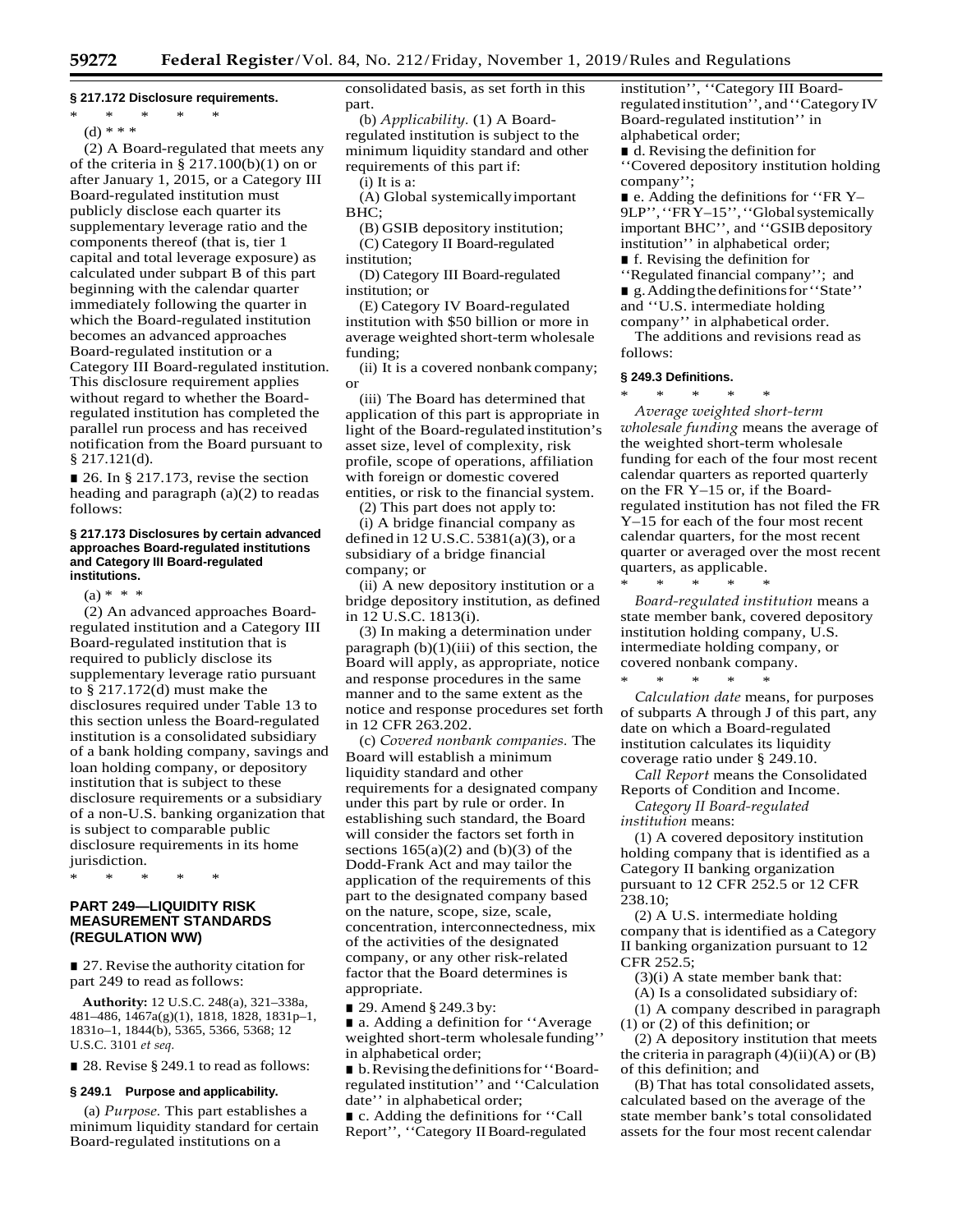quarters as reported on the Call Report, equal to \$10 billion or more.

(ii) If the state member bank has not filed the Call Report for each of the four most recent calendar quarters, total consolidated assets is calculated based on its total consolidated assets, as reported on the Call Report, for themost recent quarter or the average of themost recent quarters, as applicable. After meeting the criteria under this paragraph (3), a state member bank continues to be a Category II Boardregulated institution until the state member bank has less than \$10 billion in total consolidated assets, as reported on the Call Report, for each of the four most recent calendar quarters, or the state member bank is no longer a consolidated subsidiary of a company described in paragraph  $(3)(i)(A)(1)$  or  $(2)$ of this definition; or (4) A state member bank that:

(i) Is not a subsidiary of a depository institution holding company; and

(ii)(A) Has total consolidated assets, calculated based on the average of the depository institution's total consolidated assets for the four most recent calendar quarters as reported on the Call Report, equal to \$700 billion or more. If the depository institution has not filed the Call Report for each of the four most recent calendar quarters, total consolidated assets is calculated based on its total consolidated assets, as reported on the Call Report, for themost recent quarter or the average of themost recent quarters, as applicable; or (B) Has:

(1) Total consolidated assets, calculated based on the average of the depository institution's total consolidated assets for the four most recent calendar quarters as reported on the Call Report, of \$100 billion or more but less than \$700 billion. If the depository institution has not filed the Call Report for each of the four most recent calendar quarters, total consolidated assets means its total consolidated assets, as reported on the Call Report, for the most recent quarter or the average of the most recent quarters, as applicable; and

(2) Cross-jurisdictional activity, calculated based on the average of its cross-jurisdictional activity for the four most recent calendar quarters, of \$75 billion or more. Cross-jurisdictional activity is the sum of crossjurisdictional claims and crossjurisdictional liabilities, calculated in accordance with the instructions to the FR Y–15 or equivalent reporting form.

(iii) After meeting the criteria in paragraphs (4)(i) and (ii) of this definition, a state member bank continues to be a Category II Boardregulated institution until the state member bank:

(A)(*1*) Has less than \$700 billion in total consolidated assets, as reported on the Call Report, for each of the four most recent calendar quarters; and

(*2*) Has less than \$75 billion in crossjurisdictional activity for each of the four most recent calendar quarters. Cross-jurisdictional activity is the sum of cross-jurisdictional claims and crossjurisdictional liabilities, calculated in accordance with the instructions to the FR Y–15 or equivalent reporting form;

(B) Has less than \$100 billion in total consolidated assets, as reported on the Call Report, for each of the four most recent calendar quarters; or

(C) Is a GSIB depositoryinstitution. *Category III Board-regulated institution* means:

(1) A covered depository institution holding company that is identified as a Category III banking organization pursuant to 12 CFR 252.5 or 12 CFR 238.10, as applicable;

(2) A U.S. intermediate holding company that is identified as a Category III banking organization pursuant to 12 CFR 252.5;

(3)(i) A state member bank that is:

(A) A consolidated subsidiary of:

(1) A company described in paragraph (1) or (2) of this definition; or

(2) A depository institution that meets the criteria in paragraph  $(4)(ii)(A)$  or  $(B)$ of this definition; and

(B) Has total consolidated assets, calculated based on the average of the state member bank's total consolidated assets for the four most recent calendar quarters as reported on the CallReport, equal to \$10 billion or more.

(ii) If the state member bank has not filed the Call Report for each of the four most recent calendar quarters, total consolidated assets means its total consolidated assets, as reported on the Call Report, for the most recent quarter or the average of the most recent quarters, as applicable. After meeting the criteria under this paragraph (3), a state member bank continues to be a Category III Board-regulated institution until the state member bank has less than \$10 billion in total consolidated assets, as reported on the Call Report, for each of the four most recent calendar quarters, or the state member bank is no longer a consolidated subsidiary of a company described in paragraph  $(3)(i)(A)(1)$  or  $(2)$  of this definition; or  $(4)$  A state member bank that:

(i) Is not a depository institution holding company; and

(ii)(A) Has total consolidated assets, calculated based on the average of the depository institution's total consolidated assets in the four most

recent quarters as reported on the most recent Call Report, equal to \$250 billion or more. If the depository institution has not filed the Call Report for each of the four most recent calendar quarters, total consolidated assets means its total consolidated assets, as reported on the Call Report, for the most recent quarter or the average of the most recent quarters, as applicable; or

(B) Has:

(1) Total consolidated assets, calculated based on the average of the depository institution's total consolidated assets in the four most recent calendar quarters as reported on the most recent Call Report, of \$100 billion or more but less than \$250 billion. If the depository institution has not filed the Call Report for each of the four most recent calendar quarters, total consolidated assets means its total consolidated assets, as reported on the Call Report, for the most recent quarter or the average of the most recent quarters, as applicable; and

(2) At least one of the following in paragraphs $(4)(ii)(B)(2)(i)$ through $(iii)$  of this definition, each measured as the average of the four most recent calendar quarters, or if the depository institution has not filed the FR Y–9LP or equivalent reporting form, Call Report, or FR Y–15 or equivalent reporting form, as applicable, for each of the four most recent calendar quarters, for the most recent quarter or the average of the most recent quarters, as applicable:

(i) Total nonbank assets, calculated in accordance with instructions to the FR Y–9LP or equivalent reporting form, equal to \$75 billion or more;

(ii) Off-balance sheet exposure, calculated in accordance with the instructions to the FR Y–15 or equivalent reporting form, minus the total consolidated assets of the depository institution, as reported on the Call Report, equal to \$75 billion or more; or

(iii) Weighted short-term wholesale funding, calculated in accordance with the instructions to the FR Y–15 or equivalent reporting form, equal to \$75 billion or more.

(iii) After meeting the criteria in paragraphs  $(4)(i)$  and  $(ii)$  of this definition, a state member bank continues to be a Category III Boardregulated institution until the state member bank:

(A)(*1*) Has less than \$250 billion in total consolidated assets, as reported on the Call Report, for each of the four most recent calendar quarters;

(2) Has less than \$75 billion in total nonbank assets, calculated in accordance with the instructions to the FR Y–9LP or equivalent reporting form,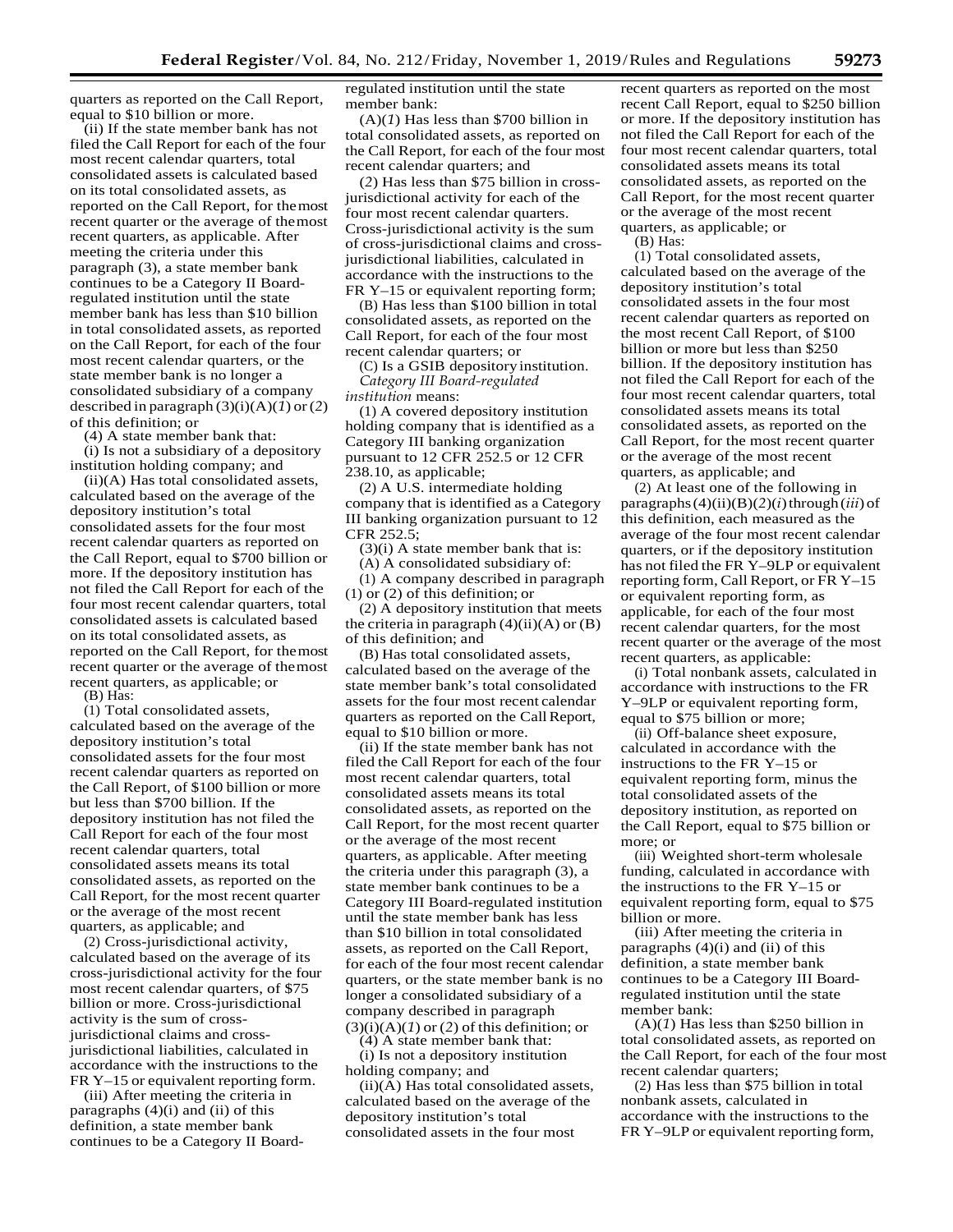for each of the four most recent calendar quarters;

(3) Has less than \$75 billion in offbalance sheet exposure for each of the four most recent calendar quarters. Offbalance sheet exposure is a state member bank's total exposure, calculated in accordance with the instructions to the FR Y–15 or equivalent reporting form, minus the total consolidated assets of the state member bank, as reported on the Call Report; and

(4) Has less than \$75 billion in weighted short-term wholesale funding, calculated in accordance with the instructions to the FR Y–15 or equivalent reporting form, for each of the four most recent calendar quarters;

(B) Has less than \$100 billion in total consolidated assets, as reported on the Call Report, for each of the four most recent calendar quarters;

(C) Is a Category II Board-regulated institution; or

(D) Is a GSIB depositoryinstitution. *Category IV Board-regulated institution* means:

(1) A covered depository institution holding company that is identified as a Category IV banking organization pursuant to 12 CFR 252.5 or 12 CFR 238.10, as applicable; or

(2) A U.S. intermediate holding company that is identified as a Category IV banking organization pursuant to 12 CFR 252.5.

\* \* \* \* \* *Covered depository institution holding company* means a top-tier bank holding company or savings and loan holding company domiciled in the United States other than:

(1) A top-tier savings and loan holding company that is:

(i) A grandfathered unitary savings and loan holding company as defined in section  $10(c)(9)(A)$  of the Home Owners' Loan Act (12 U.S.C. 1461 *et seq.*); and

(ii) As of June 30 of theprevious calendar year, derived 50 percent or more of its total consolidated assets or 50 percent of its total revenues on an enterprise-wide basis (as calculated under GAAP) from activities that are not financial in nature under section 4(k) of the Bank Holding Company Act(12 U.S.C. 1843(k));

(2) A top-tier depository institution holding company that is an insurance underwriting company;

(3)(i) A top-tier depository institution holding company that, as of June 30 of the previous calendar year, held 25 percent or more of its total consolidated assets in subsidiaries that are insurance

assets associated with insurance for credit risk); and

(ii) For purposes of paragraph (3)(i) of this definition, the company must calculate its total consolidated assets in accordance with GAAP, or if the company does not calculate its total consolidated assets under GAAP forany regulatory purpose (including compliance with applicable securities laws), the company may estimate its total consolidated assets, subject to review and adjustment by the Board of Governors of the Federal Reserve System; or

(4) A U.S. intermediate holding company.

\* \* \* \* \*

*FR Y*-9LP means the Parent Company Only Financial Statements for Large Holding Companies.

*FR Y–15* means the Systemic Risk Report.

\* \* \* \* \* *Global systemically important BHC*  means a bank holding company identified as a global systemically important BHC pursuant to 12 CFR

217.402.

*GSIB depository institution* means a depository institution that is a consolidated subsidiary of a global systemically important BHC and has total consolidated assets equal to \$10 billion or more, calculated based on the average of the depository institution's total consolidated assets for the four most recent calendar quarters as reported on the Call Report. If the depository institution has not filed the Call Report for each of the four most recent calendar quarters, total consolidated assets means its total consolidated assets, as reported on the Call Report, for the most recent calendar quarter or the average of the most recent calendar quarters, as applicable. After meeting the criteria under this definition, a depository institution continues to be a GSIB depository institution until the depository institution has less than \$10 billion in total consolidated assets, as reported on the Call Report, for each of the four most recent calendar quarters, or the depository institution is no longer a consolidated subsidiary of a global systemically important BHC.

\* \* \* \* \* *Regulated financial company* means: (1) A depository institution holding

company or designated company; (2) A company included in the

organization chart of a depository institution holding company on the Form FR Y–6, as listed in the hierarchy

underwriting companies (other than report of the depository institution

holding company produced by the NationalInformationCenter(NIC) <sup>2</sup>*[http://www.ffiec.gov/nicpubweb/nicweb/](http://www.ffiec.gov/nicpubweb/nicweb/NicHome.aspx)*

website,<sup>2</sup> provided that the top-tier depository institution holding company is subject to a minimum liquidity standard under this part;

(3) A depository institution; foreign bank; credit union; industrial loan company, industrial bank, or other similar institution described in section 2 of the Bank Holding Company Act of 1956, as amended (12 U.S.C. 1841 *et seq.*); national bank, state member bank, or state non-member bank that is not a depository institution;

(4) An insurance company;

(5) A securities holding company as defined in section 618 of the Dodd-Frank Act (12 U.S.C. 1850a); broker or dealer registered with the SEC under section 15 of the Securities Exchange Act (15 U.S.C. 780); futures commission merchant as defined in section 1a of the Commodity Exchange Act of 1936 (7 U.S.C. 1a); swap dealer as defined in section 1a of the Commodity Exchange Act (7 U.S.C. 1a); or security-based swap dealer as defined in section 3 of the Securities Exchange Act (15 U.S.C. 78c);

(6) A designated financial market utility, as defined in section 803 of the Dodd-Frank Act (12 U.S.C. 5462);

(7) A U.S. intermediate holding company; and

(8) Any company not domiciled in the United States (or a political subdivision thereof) that is supervised and regulated in a manner similar to entities described in paragraphs (1) through (7) of this definition (*e.g.,* a foreign banking organization, foreign insurance company, foreign securities broker or dealer or foreign financial market utility).

(9) A regulated financial company does not include:

(i) U.S.government-sponsored enterprises;

(ii) Small business investment companies, as defined in section 102 of the Small Business Investment Act of 1958 (15 U.S.C. 661 *etseq.*);

(iii) Entities designated asCommunity Development Financial Institutions (CDFIs) under 12 U.S.C. 4701 *etseq.* and 12 CFR part 1805; or

(iv) Central banks, the Bank for International Settlements, the International Monetary Fund, or multilateral development banks.

\* \* \* \* \* *State* means any state, commonwealth, territory, or possession of the United States, the District of Columbia, the Commonwealth of Puerto Rico, the Commonwealth of the Northern Mariana Islands, American

*[NicHome.aspx.](http://www.ffiec.gov/nicpubweb/nicweb/NicHome.aspx)*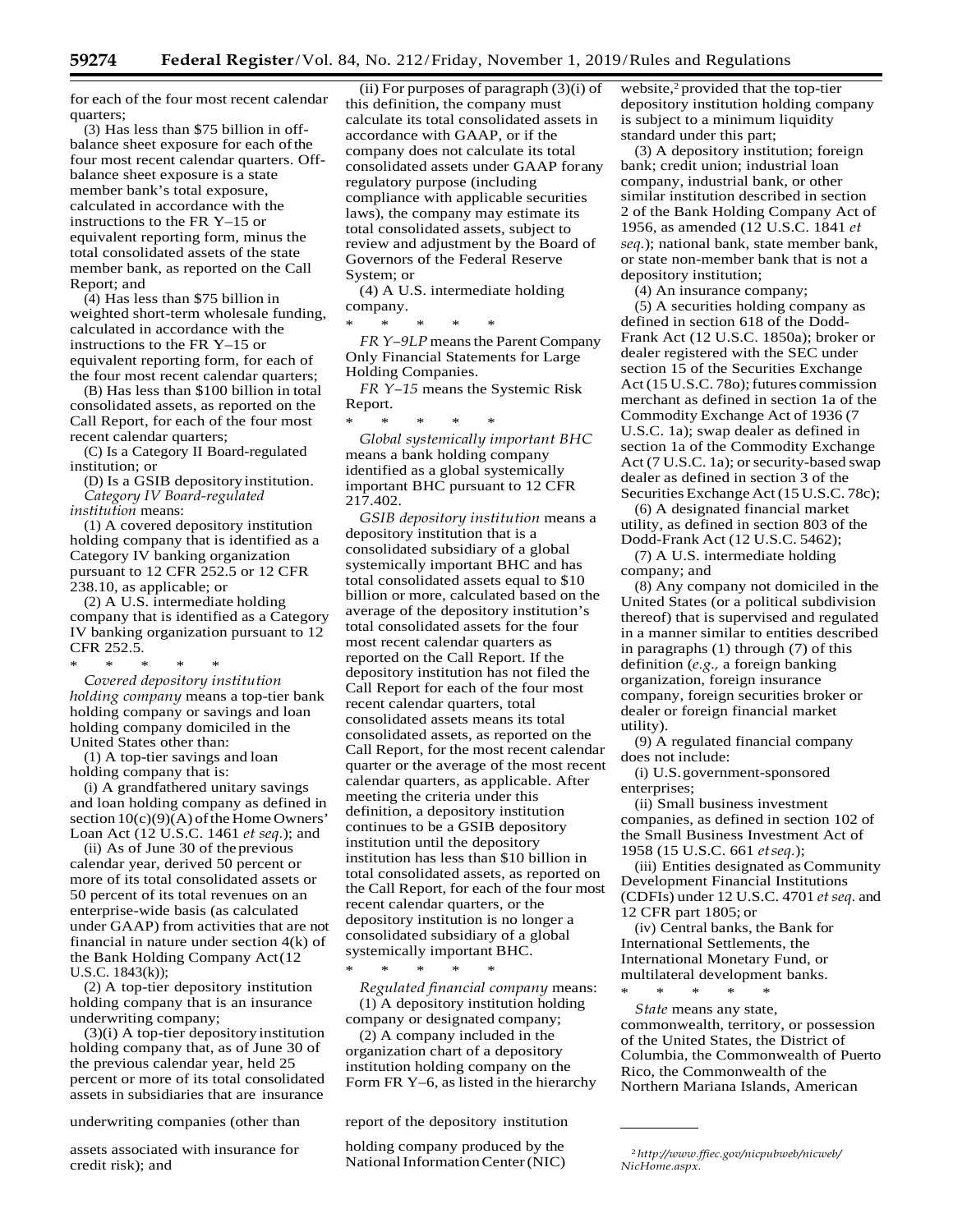Samoa, Guam, or the United States Virgin Islands.

\* \* \* \* \* *U.S. intermediate holding company*  means a top-tier company that is required to be established pursuant to 12 CFR 252.153.

 $\blacksquare$  30. In § 249.10, revise paragraph (a), redesignate paragraph (b) as paragraph (c), and add new paragraph (b) to read as follows:

#### **§ 249.10 Liquidity coverage ratio.**

\* \* \* \* \*

(a) *Minimum liquidity coverage ratio requirement.* Subject to the transition provisions in subpart F of this part, a Board-regulated institution must calculate and maintain a liquidity coverage ratio that is equal to or greater than 1.0 on each business day (or, in the case of a Category IV Board-regulated institution, on the last business day of the applicable month) in accordance with this part. A Board-regulated institution must calculate its liquidity coverage ratio as of the same time on each calculation date (the elected

calculation time). The Board-regulated institution must select this time by written notice to the Board prior to December 31, 2019. The Board-regulated institution may not thereafter change its elected calculation time without prior written approval from the Board.

(b) *Transition from monthly calculation to daily calculation.* A Board-regulated institution that was a Category IV Board-regulated institution immediately prior to moving to a different category must begin calculating and maintaining a liquidity coverage ratio each business day beginning on the first day of the fifth quarter after becoming a Category I Board-regulated institution, Category II Board-regulated institution, orCategory III Board-regulated institution. \* \* \* \* \*

 $\blacksquare$  31. In § 249.30, revise paragraph (a) and add paragraphs (c) and (d) to read as follows:

## **§ 249.30 Total net cash outflow amount.**

(a) *Calculation of total net cash outflow amount.* As of the calculation

date, a Board-regulated institution's total net cash outflow amount equals the Board-regulated institution's outflow adjustment percentage as determined under paragraph (c) of this section multiplied by:

*(1)* The sum of the outflow amounts calculated under § 249.32(a) through (l); *minus*

(2) The lesser of:

(i) The sum of the inflow amounts calculated under § 249.33(b) through (g); and

*(ii)* 75 percent of the amount calculated under paragraph  $(a)(1)$  of this section; *plus*

(3) The maturity mismatch add-on as calculated under paragraph (b) of this section.

\* \* \* \* \*

(c) *Outflow adjustment percentage.* A Board-regulated institution's outflow adjustment percentage is determined pursuant to Table 1 to this paragraph (c).

## TABLE 1 TO § 249.30(c)—OUTFLOW ADJUSTMENT PERCENTAGES

|                                                                                                                                                                                                                                                             | Percent    |
|-------------------------------------------------------------------------------------------------------------------------------------------------------------------------------------------------------------------------------------------------------------|------------|
| Outflow adjustment percentage                                                                                                                                                                                                                               |            |
| Category III Board-regulated institution with \$75 billion or more in average weighted short-term wholesale funding and any Cat-                                                                                                                            | 100<br>100 |
| egory III Board-regulated institution that is a consolidated subsidiary of such a Category III Board-regulated institution<br>Category III Board-regulated institution with less than \$75 billion in average weighted short-term wholesale funding and any | 100        |
| Category III Board-regulated institution that is a consolidated subsidiary of such a Category III Board-regulated institution<br>Category IV Board-regulated institution with \$50 billion or more in average weighted short-term wholesale funding         | 85<br>70   |

(d) *Transition into a different outflow adjustment percentage.* (1) A Boardregulated institution whose outflow adjustment percentage increases from a lower to a higher outflow adjustment percentage may continue to use its previous lower outflow adjustment percentage until the first day of the third calendar quarter after the outflow adjustment percentage increases.

(2) A Board-regulated institution whose outflow adjustment percentage decreases from a higher to a lower outflow adjustment percentage must continue to use its previous higher outflow adjustment percentage until the first day of the first calendar quarter after the outflow adjustment percentage decreases.

■ 32. Revise § 249.50 to read as follows:

## **§ 249.50 Transitions.**

(a) *No transitions for certain Boardregulated institutions.* A Boardregulated institution that is subject to the minimum liquidity standards and other requirements of this part immediately prior to December 31, 2019 must comply with the requirements of this part as of December 31,2019.

(b) *Transitions for certain U.S. intermediate holding companies.* A U.S. intermediate holding company that initially becomes subject to this part on December 31, 2019 does not need to comply with the minimum liquidity standard of § 249.10 or with the public disclosure requirements of § 249.90 until December 31, 2020, at which time the U.S. intermediate holding company must comply with the minimum liquidity standard of § 249.10 each business day (or, in the case of a Category IV Board-regulated institution, on the last business day of the applicable calendar month) in accordance with this part, and with the public disclosure requirements of § 249.90.

(c) *Initial application.* (1) A Boardregulated institution that initially becomes subject to the minimum liquidity standard and other requirements of this part under  $§249.1(b)(1)(i)$  or (ii) after December 31, 2019, must comply with the requirements of this part beginning on the first day of the third calendar quarter after which the Board-regulated institution becomes subject to this part, except that a Board-regulated institution that is not a Category IV Board-regulated institution must:

(i) For the first two calendar quarters after the Board-regulated institution begins complying with the minimum liquidity standard and other requirements of this part, calculate and maintain a liquidity coverage ratio monthly, on each calculation date that is the last business day of the applicable calendar month; and

(ii) Beginning the first day of the fifth calendar quarter after the Board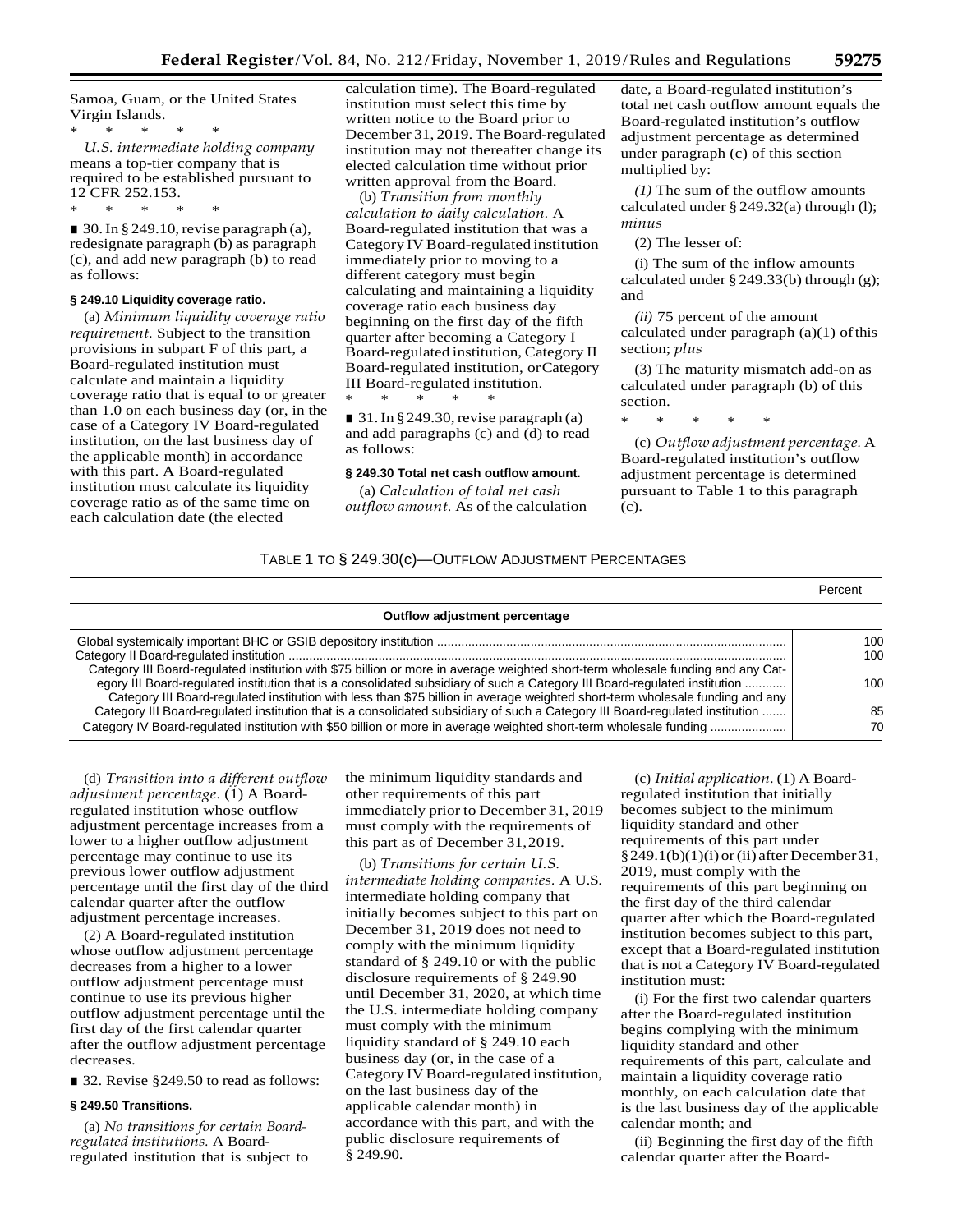regulated institution becomes subject to the minimum liquidity standard and other requirements of this part and continuing thereafter, calculate and maintain a liquidity coverage ratio on each calculation date.

(2) A Board-regulated institution that becomes subject to the minimum liquidity standard and other requirements of this part under  $§$  249.1(b)(1)(iii) must comply with the requirements of this part subject to a transition period specified by the Board.

(d) *Transition into a different outflow adjustment percentage.* (1) A Boardregulated institution whose outflow adjustment percentage changes is subject to transition periods as set forth in §249.30(d).

(2) A Board-regulated institution that is no longer subject to the minimum liquidity standard and other requirements of this part pursuant to  $§$  249.1(b)(1)(i) or (ii) based on the size of total consolidated assets, crossjurisdictional activity, total nonbank assets, weighted short-term wholesale funding, or off-balance sheet exposure calculated in accordance with the Call Report, instructions to the FR Y–9LP or the FR Y–15 or equivalent reporting form, as applicable, for each of the four most recent calendar quarters may cease compliance with this part as of the first day of the first quarter after it is no longer subject to § 249.1(b).

(e) *Reservation of authority.* The Board may extend or accelerate any compliance date of this part if the Board determines that such extension or acceleration is appropriate. In determining whether an extension or acceleration is appropriate, the Board will consider the effect of the modification on financial stability, the period of time for which the modification would be necessary to facilitate compliance with this part, and the actions the Board-regulated institution is taking to come into compliance with this part.

## **Subpart G—[Removed and Reserved]**

■ 33. Remove and reserve subpart G, consisting of §§249.60 through 249.64.  $\blacksquare$  34. In § 249.90, revise paragraphs (a) and (b) to read asfollows:

## **§ 249.90 Timing, method and retention of disclosures.**

(a) *Applicability.* A covered depository institution holding company, U.S. intermediate holding company, or covered nonbank company that is subject to § 249.1 must disclose publicly all the information required under this subpart.

(b) *Timing of disclosure.* (1) A covered depository institution holding company, U.S. intermediate holding company, or covered nonbank company subject to this subpart must provide timely public

disclosures each calendar quarter of all the information required under this subpart.

(2) A covered depository institution holding company, U.S. intermediate holding company, or covered nonbank company that is subject to this subpart must provide the disclosures required by this subpart beginning with the first calendar quarter that includes the date that is 18 months after the covered depository institution holding company or U.S. intermediate holding company first became subject to this subpart. \* \* \* \* \*

■ 35. In § 249.91:

 $\blacksquare$  a. Revise Table 1 to § 249.91(a);

 $\blacksquare$  b. In paragraph (b)(1)(i)(B):

■ i. Remove  $\cdot \cdot (c)(1)$ , (c)(5), (c)(9),(c)(14), (c)(19), (c)(23), and (c)(28)'' and add in its place ''(c)(1), (5), (9), (14), (19), (23), and  $(28)$ "; and

■ ii. Remove the semicolon at the end of the paragraph and add a period in its place.

 $\blacksquare$  c. Remove paragraph(b)(1)(ii) and redesignate paragraph  $(b)(1)(iii)$  as paragraph  $(b)(1)(ii)$ ;

 $\blacksquare$  d. Revise paragraphs (c)(32) and (33): and

 $\blacksquare$  e. Add paragraphs (c)(34) and (35). The revisions and additions read as follows:

## **§ 249.91 Disclosure requirements.**

 $(a) * * *$ 

# TABLE 1 TO § 249.91(a)—DISCLOSURE TEMPLATE

| XX/XX/XXXX to YY/YY/YYYY<br>(In millions of U.S. dollars)                                                                                                                                                                                                                                                                                                                                                                                                                                                                                                                                                                                                                                                                                                                                                                                                     | Average<br>unweighted<br>amount | Average<br>weighted<br>amount |
|---------------------------------------------------------------------------------------------------------------------------------------------------------------------------------------------------------------------------------------------------------------------------------------------------------------------------------------------------------------------------------------------------------------------------------------------------------------------------------------------------------------------------------------------------------------------------------------------------------------------------------------------------------------------------------------------------------------------------------------------------------------------------------------------------------------------------------------------------------------|---------------------------------|-------------------------------|
| <b>High-Quality Liguid Assets</b><br>1. Total eligible high-quality liquid assets (HQLA), of which:<br>2. Eligible level 1 liquid assets<br>3. Eligible level 2A liquid assets<br>4. Eligible level 2B liquid assets                                                                                                                                                                                                                                                                                                                                                                                                                                                                                                                                                                                                                                          |                                 |                               |
| <b>Cash Outflow Amounts</b><br>5. Deposit outflow from retail customers and counterparties, of which:<br>Stable retail deposit outflow<br>6.<br>7.<br>Other retail funding<br>Brokered deposit outflow<br>8.<br>9. Unsecured wholesale funding outflow, of which:<br>Operational deposit outflow<br>10.<br>11.<br>Non-operational funding outflow<br>Unsecured debt outflow<br>12.<br>13. Secured wholesale funding and asset exchange outflow<br>14. Additional outflow requirements, of which:<br>Outflow related to derivative exposures and other collateral requirements<br>15.<br>16. Outflow related to credit and liquidity facilities including unconsolidated structured transactions and<br>mortgage commitments<br>17. Other contractual funding obligation outflow<br>18. Other contingent funding obligations outflow<br>19. Total Cash Outflow |                                 |                               |
| <b>Cash Inflow Amounts</b><br>20. Secured lending and asset exchange cash inflow<br>21. Retail cash inflow<br>22. Unsecured wholesale cash inflow<br>23. Other cash inflows, of which:                                                                                                                                                                                                                                                                                                                                                                                                                                                                                                                                                                                                                                                                        |                                 |                               |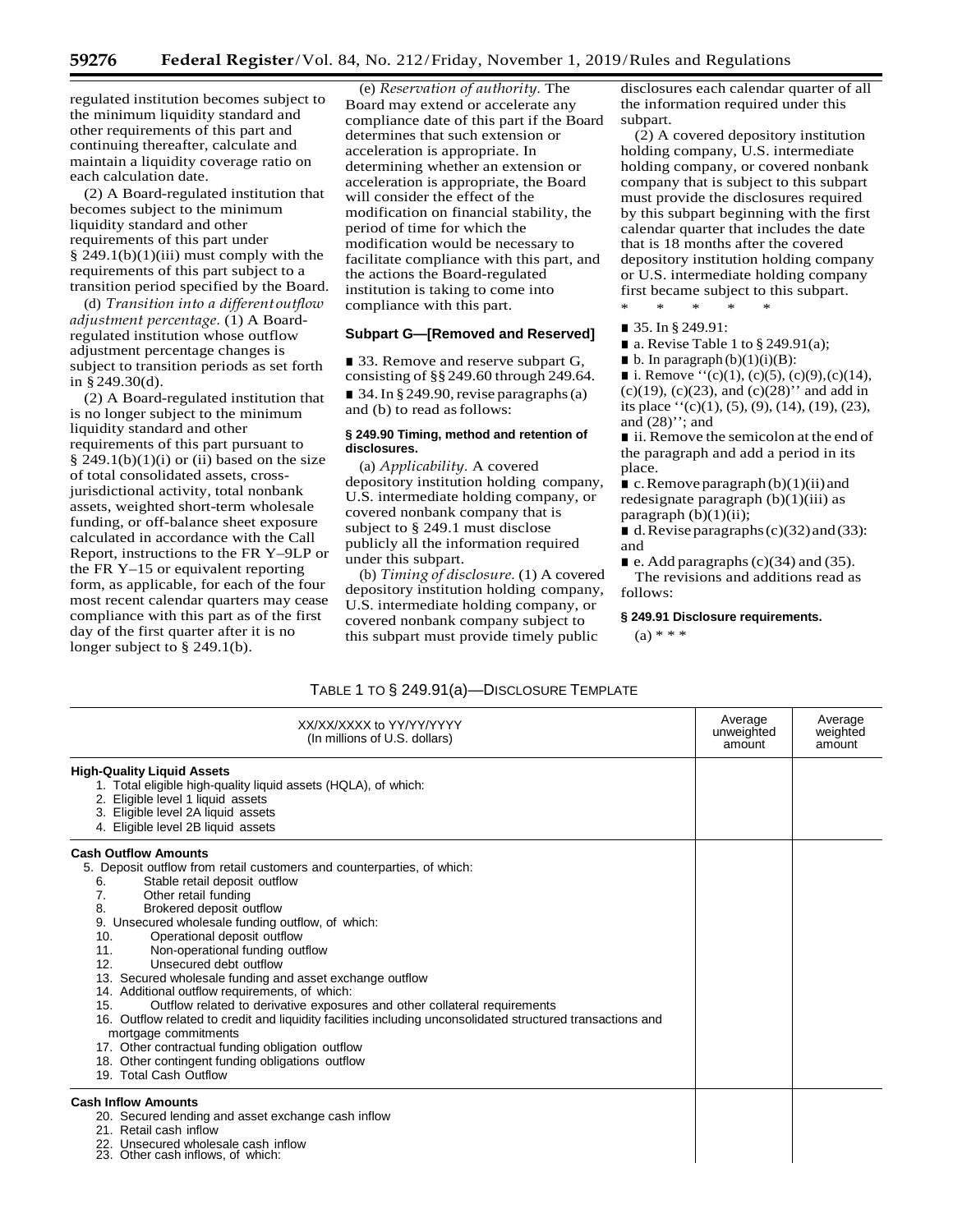## TABLE 1 TO § 249.91(a)—DISCLOSURE TEMPLATE—Continued

| XX/XX/XXXX to YY/YY/YYYY<br>(In millions of U.S. dollars)                                                                                                                                                                                                                                         | Average<br>unweighted<br>amount | Average<br>weighted<br>amount  |
|---------------------------------------------------------------------------------------------------------------------------------------------------------------------------------------------------------------------------------------------------------------------------------------------------|---------------------------------|--------------------------------|
| 24.<br>Net derivative cash inflow<br>25.<br>Securities cash inflow<br>26.<br>Broker-dealer segregated account inflow<br>Other cash inflow<br>27.<br>28. Total Cash Inflow                                                                                                                         |                                 |                                |
|                                                                                                                                                                                                                                                                                                   |                                 | Average<br>amount <sup>1</sup> |
| 29. HOLA Amount<br>30. Total Net Cash Outflow Amount Excluding The Maturity Mismatch Add-On<br>31. Maturity Mismatch Add-On<br>32. Total Unadusted Net Cash Outflow Amount<br>33. Outflow Adjustment Percentage<br>34. Total Adjusted Net Cash Outflow Amount<br>35. Liquidity Coverage Ratio (%) |                                 |                                |

1 The amounts reported in this column may not equal the calculation of those amounts using component amounts reported in rows 1–28 due to technical factors such as the application of the level 2 liquid asset caps and the total inflow cap.

\* \* \* \* \* (c) \* \* \*

(32) The average amount of thetotal net cash outflow amount as calculated under § 249.30 prior to the application of the applicable outflow adjustment percentage described in Table 1 to § 249.30(c) (row32);

(33) The applicable outflow adjustment percentage described in Table 1 to § 249.30(c) (row 33);

(34) The average amount of the total net cash outflow as calculated under § 249.30 (row 34); and

(35) The average of the liquidity coverage ratios as calculated under § 249.10(b) (row 35). \* \* \* \* \*

# **Federal Deposit Insurance Corporation 12 CFR Chapter III**

## **Authority and Issuance**

For the reasons set forth in the Supplementary Information section, chapter III of title 12 of the Code of Federal Regulations is to be amended as follows:

## **PART 324—CAPITAL ADEQUACY OF FDIC–SUPERVISED INSTITUTIONS**

■ 37. The authority citation for part 324 continues to read as follows:

**Authority:** 12 U.S.C. 1815(a), 1815(b), 1816, 1818(a), 1818(b), 1818(c), 1818(t), 1819(Tenth), 1828(c), 1828(d), 1828(i), 1828(n), 1828(o), 1831o, 1835, 3907, 3909, 4808; 5371; 5412; Pub. L. 102–233, 105 Stat. 1761, 1789, 1790 (12 U.S.C. 1831n note); Pub. L. 102–242, 105 Stat. 2236, 2355, as amended by Pub. L. 103–325, 108 Stat. 2160, 2233 (12 U.S.C. 1828 note); Pub. L. 102–242, 105 Stat. 2236, 2386, as amended by Pub. L. 102–550, 106 Stat. 3672, 4089 (12 U.S.C. 1828 note); Pub. L. 111–203, 124 Stat. 1376, 1887 (15 U.S.C. 78o–7 note).

■ 38. In § 324.1, add paragraph  $(f)(4)$  to read as follows:

#### **§ 324.1 Purpose, applicability, reservations of authority, and timing.**

## \* \* \* \* \*

(f) \* \* \*

(4) An FDIC-supervised institution that changes from one category of FDICsupervised institution to another of such categories must comply with the requirements of its category in this part, including applicable transition provisions of the requirements in this part, no later than on the first day of the second quarter following the change in the FDIC-supervised institution's category.

■ 39. In § 324.2, add the definitions of ''Category II FDIC-supervised institution'', ''Category III FDICsupervised institution'', "FR Y-15", and ''FR Y–9LP'' in alphabetical order to read as follows:

#### **§ 324.2 Definitions.**

\* \* \* \* \* *Category II FDIC-supervised institution* means:

(1) An FDIC-supervised institution that is a consolidated subsidiary of a company that is identified as a Category II banking organization, as defined pursuant to 12 CFR 252.5 or 12 CFR 238.10, as applicable; or

(2) An FDIC-supervisedinstitution that:

(i) Is not a subsidiary of adepository institution holding company;

(ii)(A) Has total consolidated assets, calculated based on the average of the FDIC-supervised institution's total consolidated assets for the four most recent calendar quarters as reported on the Call Report, equal to \$700 billion or more. If the FDIC-supervised institution has not filed the Call Report for each of the four most recent calendar quarters, total consolidated assets is calculated based on its total consolidated assets, as reported on the Call Report, for the most recent quarter or the average of the four most recent quarters, as applicable; or

(B) Has:

(1) Total consolidated assets, calculated based on the average of the FDIC-supervised institution's total consolidated assets for the four most recent calendar quarters as reported on the Call Report, of \$100 billion or more but less than \$700 billion. If the FDICsupervised institution has not filed the Call Report for each of the four most recent quarters, total consolidated assets is based on its total consolidated assets, as reported on the Call Report, for the most recent quarter or the average of the four most recent quarters, as applicable; and

(2) Cross-jurisdictional activity, calculated based on the average of its cross-jurisdictional activity for the four most recent calendar quarters, of \$75 billion or more. Cross-jurisdictional activity is the sum of crossjurisdictional claims and crossjurisdictional liabilities, calculated in accordance with the instructions to the FR Y–15 or equivalent reporting form.

(iii) After meeting the criteria in paragraph (2)(ii) of this definition, an FDIC-supervised institution continues to be a Category II FDIC-supervised institution until the FDIC-supervised institution has:

(A)(*1*) Less than \$700 billion in total consolidated assets, as reported on the Call Report, for each of the four most recent calendar quarters; and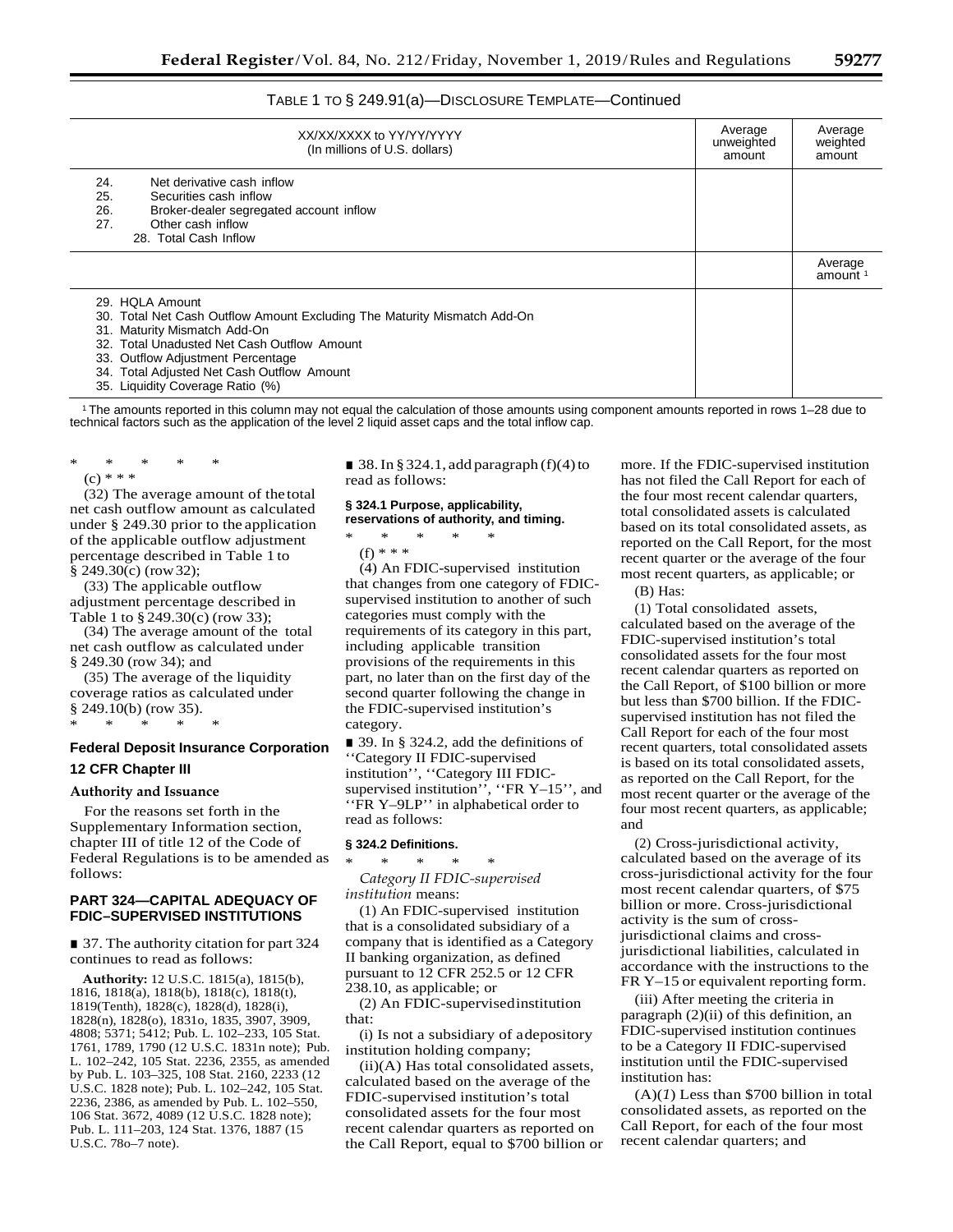(*2*) Less than \$75 billion in crossjurisdictional activity for each of the four most recent calendar quarters. Cross-jurisdictional activity is the sum of cross-jurisdictional claims and crossjurisdictional liabilities, calculated in accordance with the instructions to the FR Y–15 or equivalent reporting form; or

(B) Less than \$100 billion in total consolidated assets, as reported on the Call Report, for each of the four most recent calendar quarters.

*Category III FDIC-supervised institution* means:

(1) An FDIC-supervised institution that is a subsidiary of a Category III banking organization, as defined pursuant to 12 CFR 252.5 or 12 CFR 238.10, as applicable;

(2) An FDIC-supervised institution that is a subsidiary of a depository institution that meets the criteria in paragraph  $(3)(iii)(A)$  or  $(B)$  of this definition; or

(3) A depository institution that:

(i) Is an FDIC-supervised institution; (ii) Is not a subsidiary of adepository

institution holding company; and (iii)(A) Has total consolidated assets, calculated based on the average of the

depository institution's total consolidated assets for the four most recent calendar quarters as reported on the Call Report, equal to \$250 billion or more. If the depository institution has not filed the Call Report for each of the four most recent calendar quarters, total consolidated assets is calculated based on its total consolidated assets, as reported on the Call Report, for themost recent quarter or the average of the four most recent quarters, as applicable; or

(B) Has:

(1) Total consolidated assets, calculated based on the average of the depository institution's total consolidated assets for the four most recent calendar quarters as reported on the Call Report, of \$100 billion or more but less than \$250 billion. If the depository institution has not filed the Call Report for each of the four most recent calendar quarters, total consolidated assets is calculated based on its total consolidated assets, as reported on the Call Report, for themost recent quarter or the average of the four most recent quarters, as applicable; and

(2) At least one of the following in paragraphs (3)(iii)(B)(*2*)(*i*) through (*iii*) of this definition, each calculated as the average of the four most recentcalendar quarters, or if the depository institution has not filed each applicable reporting form for each of the four most recent calendar quarters, for the most recent quarter or quarters, as applicable:

(i) Total nonbank assets, calculated in accordance with the instructions to the FR Y–9LP or equivalent reporting form, equal to \$75 billion or more;

(ii) Off-balance sheet exposure equal to \$75 billion or more. Off-balance sheet exposure is a depository institution's total exposure, calculated in accordance with the instructions to the FR Y–15 or equivalent reporting form, minus the total consolidated assets of the depository institution, as reported on the Call Report; or

(iii) Weighted short-term wholesale funding, calculated in accordance with the instructions to the FR Y–15 or equivalent reporting form, equal to \$75 billion or more.

(iv) After meeting the criteria in paragraph (3)(iii) of this definition, an FDIC-supervised institution continues to be a Category III FDIC-supervised institution until the FDIC-supervised institution:

(A) Has:

(1) Less than \$250 billion in total consolidated assets, as reported on the Call Report, for each of the four most recent calendar quarters;

(2) Less than \$75 billion in total nonbank assets, calculated in accordance with the instructions to the FR Y–9LP or equivalent reporting form, for each of the four most recent calendar quarters;

(3) Less than \$75 billion in weighted short-term wholesale funding, calculated in accordance with the instructions to the FR Y–15 or equivalent reporting form, for each of the four most recent calendar quarters; and

(4) Less than \$75 billion in off-balance sheet exposure for each of the four most recent calendar quarters. Off-balance sheet exposure is an FDIC-supervised institution's total exposure, calculated in accordance with the instructions to the FR Y–15 or equivalent reporting form, minus the total consolidated assets of the FDIC-supervised institution, as reported on the Call Report; or

(B) Has less than \$100 billion in total consolidated assets, as reported on the Call Report, for each of the four most recent calendar quarters; or (C) Is a Category II FDIC-supervised

institution. \* \* \* \* \*

*FR Y*-9LP means the Parent Company Only Financial Statements for Large Holding Companies.

*FR Y–15* means the Systemic Risk Report.

\* \* \* \* \*

■ 40. In § 324.10, revise paragraphs  $(a)(5)$ ,  $(c)$  introductory text, and  $(c)(4)(i)$ introductory text to read as follows:

**§ 324.10 Minimum capital requirements.**

(a) \* \* \*

(5) For advanced approaches FDICsupervised institutions or, for Category III FDIC-supervised institutions, a supplementary leverage ratio of 3 percent.

\* \* \* \* \*

(c) *Advanced approaches and Category III capital ratio calculations.*  An advanced approaches FDICsupervised institution that has completed the parallel run process and received notification from the FDIC pursuant to §324.121(d) must determine its regulatory capital ratios as described in paragraphs  $(c)(1)$  through  $(3)$  of this section. An advanced approaches FDICsupervised institution must determine its supplementary leverage ratio in accordance with paragraph  $(c)(4)$  of this section, beginning with the calendar quarter immediately following the quarter in which the FDIC-supervised institution meets any of the criteria in § 324.100(b)(1). A Category III FDICsupervised institution must determine its supplementary leverage ratio in accordance with paragraph (c)(4) of this section, beginning with the calendar quarter immediately following the quarter in which the FDIC-supervised institution is identified as a CategoryIII FDIC-supervised institution. \* \* \* \* \*

(4) \* \* \*

(i) An advanced approaches FDICsupervised institution's or a Category III FDIC-supervised institution's supplementary leverage ratio is the ratio of its tier 1 capital to total leverage exposure, the latter of which is calculated as the sum of:

■ 41. In § 324.11, revise paragraphs  $(b)(1)$  introductory text and  $(b)(1)(ii)$  to read as follows:

#### **§ 324.11 Capital conservation buffer and countercyclical capital buffer amount.**

\* \* \* \* \* (b) \* \* \*

\* \* \* \* \*

(1) *General.* An advancedapproaches FDIC-supervised institution or a CategoryIIIFDIC-supervisedinstitution must calculate a countercyclical capital buffer amount in accordance with paragraph (b) of this section for purposes of determining its maximum payout ratio under Table 1 to this section.

\* \* \* \* \* (ii) *Amount.* An advanced approaches FDIC-supervised institution or a Category III FDIC-supervised institution has a countercyclical capital buffer amount determined by calculating the weighted average of the countercyclical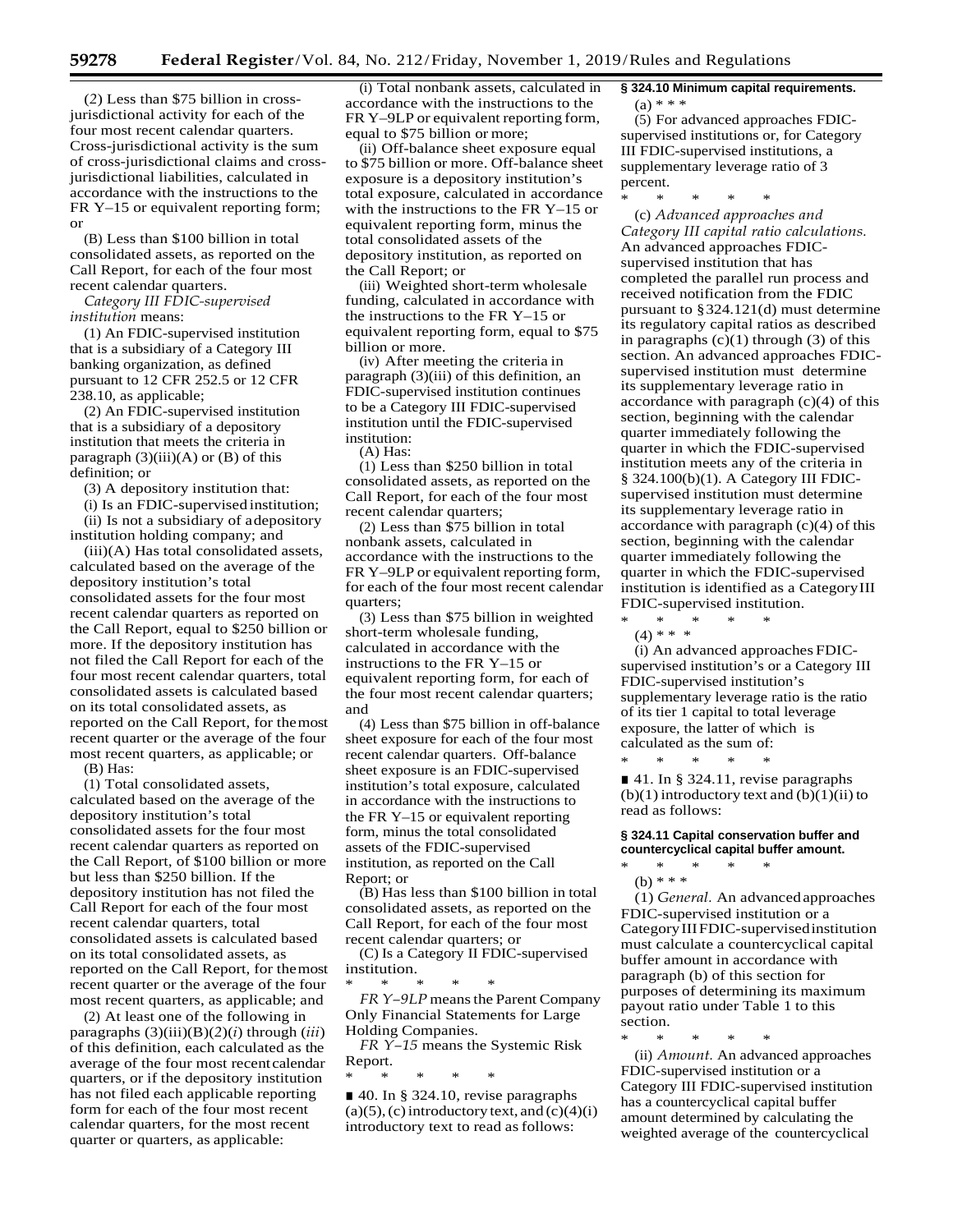capital buffer amounts established for the national jurisdictions where the FDIC-supervised institution's private sector credit exposures are located, as specified in paragraphs (b)(2) and (3) of this section.

\* \* \* \* \*

■ 42. In § 324.22, revise paragraph  $(b)(2)(ii)$  to read as follows:

## **§ 324.22 Regulatory capital adjustments and deductions.**

- \* \* \* \* \* (b) \* \* \*
	- $(2)$  \* \* \*

(ii) An FDIC-supervised institution that is not an advanced approaches FDIC-supervised institution must make its AOCI opt-out election in the Call Report:

(A) If the FDIC-supervised institution is a Category III FDIC-supervised institution or a Category IV FDICsupervised institution, during the first reporting period after the FDICsupervised institution meets the definition of a Category III FDICsupervised institution or a Category IV FDIC-supervised institution in § 324.2; or

(B) If the FDIC-supervised institution is not a Category III FDIC-supervised institution or a Category IV FDICsupervised institution, during the first reporting period after the FDICsupervised institution is required to comply with subpart A of this part as set forth in § 324.1(f).

\* \* \* \* \*

 $\blacksquare$  43. In § 324.63, add paragraphs (d) and (e) to read asfollows:

## **§ 324.63 Disclosures by FDIC-supervised institutions described in § 324.61.**

\* \* \* \* \* (d) A Category III FDIC-supervised institution that is required to publicly disclose its supplementary leverage ratio pursuant to § 324.172(d) is subject to the supplementary leverage ratio disclosure requirement at § 324.173(a)(2).

(e) A Category III FDIC-supervised institution that is required to calculate a countercyclical capital buffer pursuant to § 324.11 is subject to the disclosure requirement at Table 4 to § 324.173, ''Capital Conservation and Countercyclical Capital Buffers,'' and not to the disclosure requirement at Table 4 to this section, ''Capital Conservation Buffer.''

■ 44. In § 324.100, revise paragraph  $(b)(1)$ , remove paragraph  $(b)(2)$ , and redesignate paragraph (b)(3) as paragraph (b)(2) to read as follows:

**§ 324.100 Purpose, applicability, and principle of conservatism.**

\* \* \* \* \*

(b) \* \* \*

(1) This subpart applies to anFDICsupervised institution that:

(i) Is a subsidiary of a global systemically important BHC, as identified pursuant to 12 CFR 217.402;

(ii) Is a Category II FDIC-supervised institution;

(iii) Is a subsidiary of a depository institution that uses the advanced approaches pursuant to 12 CFR part 3, subpart E (OCC), 12 CFR part 217, subpart  $E$  (Board), or this subpart (FDIC) to calculate its risk-based capital requirements;

(iv) Is a subsidiary of a bankholding company or savings and loan holding company that uses the advanced approaches pursuant to subpart E of 12 CFR part 217 to calculate its risk-based capital requirements; or

(v) Elects to use this subpart to calculate its risk-based capital requirements.

\* \* \* \* \* ■ 45. In § 324.172, revise paragraph  $(d)(2)$  to read as follows:

## **§ 324.172 Disclosure requirements.**

\* \* \* \* \* (d) \* \* \*

(2) An FDIC-supervisedinstitution that meets any of the criteria in § 324.100(b)(1) on or after January 1, 2015, or aCategory III FDIC-supervised institution must publicly disclose each quarter its supplementary leverage ratio and the components thereof (that is, tier 1 capital and total leverage exposure) as calculated under subpart B of this part beginning with the calendar quarter immediately following the quarter in which the FDIC-supervised institution becomes an advanced approaches FDICsupervised institution or a Category III FDIC-supervised institution. This disclosure requirement applies without regard to whether the FDIC-supervised institution has completed the parallel run process and has received notification from the FDIC pursuantto § 324.121(d).

 $\blacksquare$  46. In § 324.173, revise the section heading and paragraph (a)(2) to readas follows:

#### **§ 324.173 Disclosures by certain advanced approaches FDIC-supervised institutions and Category III FDIC-supervised institutions.**

 $(a) * * * *$ 

(2) An advanced approaches FDICsupervised institution and a Category III FDIC-supervised institution that is required to publicly disclose its supplementary leverage ratio pursuant

to § 324.172(d) must make the disclosures required under Table 13 to this section unless the FDIC-supervised institution is a consolidated subsidiary of a bank holding company, savings and loan holding company, or depository institution that is subject to these disclosure requirements or a subsidiary of a non-U.S. banking organization that is subject to comparable public disclosure requirements in its home jurisdiction.

\* \* \* \* \*

## **PART 329—LIQUIDITY RISK MEASUREMENT STANDARDS**

■ 47. The authority citation for part 329 continues to read as follows:

**Authority:** 12 U.S.C. 1815, 1816, 1818, 1819, 1828, 1831p–1, 5412.

■ 48. Revise § 329.1 to read as follows:

#### **§ 329.1 Purpose and applicability.**

(a) *Purpose.* This part establishes a minimum liquidity standard for certain FDIC-supervised institutions on a consolidated basis, as set forth in this part.

(b) *Applicability.* (1) An FDICsupervised institution is subject to the minimum liquidity standard and other requirements of this part if:

(i) It is a:

(A) GSIB depositoryinstitution supervised by the FDIC;

(B) Category II FDIC-supervised institution; or

(C) Category III FDIC-supervised institution; or

(ii) The FDIC has determined that application of this part is appropriate in light of the FDIC-supervised institution's asset size, level of complexity, risk profile, scope of operations, affiliation with foreign or domestic covered entities, or risk to the financial system.

(2) This part does not apply to: (i) A bridge financial company as defined in 12 U.S.C. 5381(a)(3), or a subsidiary of a bridge financial company;

(ii) A new depository institution or a bridge depository institution, as defined in 12 U.S.C. 1813(i); or

(iii) An insured branch.

(3) In making a determination under paragraph  $(b)(1)(ii)$  of this section, the FDIC will apply, as appropriate, notice and response procedures in the same manner and to the same extent as the notice and response procedures set forth in 12 CFR 324.5.

■ 49. Amend § 329.3 by:

■ a. Adding a definition for "Average" weighted short-term wholesale funding'' in alphabetical order;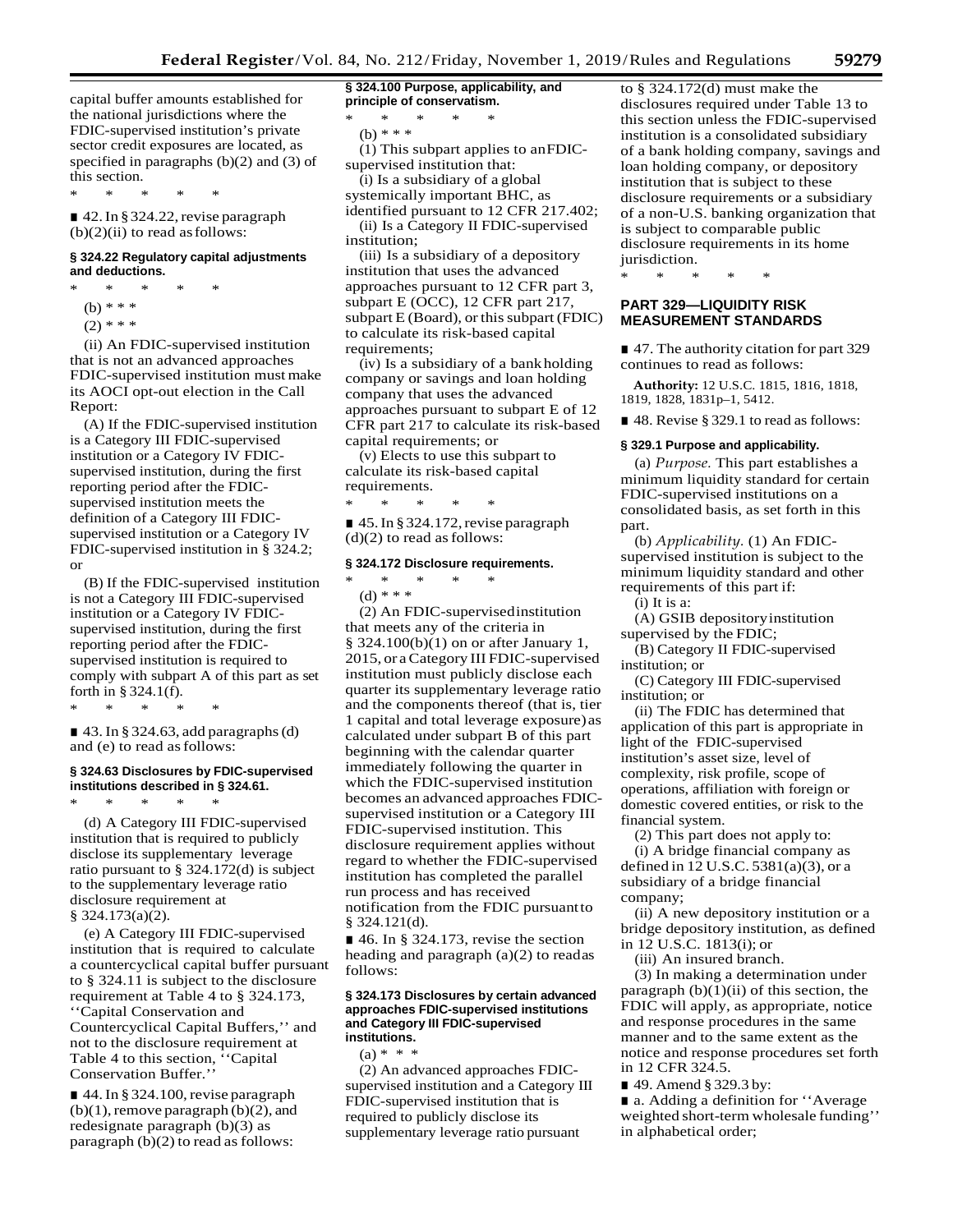■ b. Revising the definition of ''Calculation date'';

■ c. Adding definitions for "Call Report'', ''Category II FDIC-supervised institution'', and ''Category III FDICsupervised institution'' in alphabetical order;

■ d. Revising the definition of "Covered depository institution holding company'';

■ e. Adding definitions for "FR Y-9LP", ''FR Y–15'', ''Global systemically important BHC'', and ''GSIB depository institution'' in alphabetical order; ■ f. Revising the definition of

''Regulated financial company''; and ■ g. Adding definitions for "State" and ''U.S. intermediate holding company'' in alphabetical order.

The additions and revisions read as follows:

#### **§ 329.3 Definitions.**

\* \* \* \* \* *Average weighted short-term wholesale funding* means the average of the FDIC-supervised institution's weighted short-term wholesale funding for each of the four most recent calendar quarters as reported quarterly on the FR Y–15 or, if the FDIC-supervised institution has not filed the FR Y–15 for each of the four most recent calendar quarters, for the most recent quarter or averaged over the most recent quarters, as applicable.

\* \* \* \* \*

*Calculation date* means, for purposes of subparts A through F of this part, any date on which an FDIC-supervised institution calculates its liquidity coverage ratio under § 329.10.

*Call Report* means the Consolidated Reports of Condition and Income.

*Category II FDIC-supervised institution* means:

(1)(i) An FDIC-supervised institution that:

(A) Is a consolidated subsidiary of:

(1) A company that is identified as a Category II banking organization pursuant to 12 CFR 252.5 or 12 CFR 238.10, as applicable; or

(2) A U.S. intermediate holding company that is identified as a Category II banking organization pursuant to 12 CFR 252.5; or

(3) A depository institution that meets the criteria in paragraph  $(2)(ii)(A)$  or  $(B)$ of this definition; and

(B) Has total consolidated assets, calculated based on the average of the FDIC-supervised institution's total consolidated assets for the four most recent calendar quarters as reported on the Call Report, equal to \$10 billion or more.

(ii) If the FDIC-supervised institution has not filed the Call Report for each of

the four most recent calendar quarters, total consolidated assets is calculated based on its total consolidated assets, as reported on the Call Report, for the most recent quarter or the average of the most recent quarters, as applicable. After meeting the criteria under this paragraph (1), an FDIC-supervised institution continues to be a Category II FDIC-supervised institution until the FDIC-supervised institution has less than \$10 billion in total consolidated assets, as reported on the Call Report, for each of the four most recent calendar quarters, or the FDIC-supervised institution is no longer a consolidated subsidiary of an entity described in paragraph (1)(i)(A)(*1*), (*2*), or (*3*) of this definition; or

(2) An FDIC-supervised institution that:

(i) Is not a subsidiary of a depository institution holding company; and

(ii)(A) Has total consolidated assets, calculated based on the average of the depository institution's total consolidated assets for the four most recent calendar quarters as reported on the Call Report, equal to \$700 billion or more. If the depository institution has not filed the Call Report for each of the four most recent calendar quarters, total consolidated assets is calculated based on its total consolidated assets, as reported on the Call Report, for themost recent quarter or the average of themost recent quarters, as applicable; or (B) Has:

(1) Total consolidated assets, calculated based on the average of the depository institution's total consolidated assets for the four most recent calendar quarters as reported on the Call Report, of \$100 billion or more but less than \$700 billion. If the depository institution has not filed the Call Report for each of the four most recent calendar quarters, total consolidated assets means its total consolidated assets, as reported on the Call Report, for the most recent quarter or the average of the most recent quarters, as applicable; and

(2) Cross-jurisdictional activity, calculated based on the average of its cross-jurisdictional activity for the four most recent calendar quarters, of \$75 billion or more. Cross-jurisdictional activity is the sum of crossjurisdictional claims and crossjurisdictional liabilities, calculated in accordance with the instructions to the FR Y–15 or equivalent reporting form.

(iii) After meeting the criteria in paragraphs (2)(i) and (ii) of this definition, an FDIC-supervised institution continues to be a Category II FDIC-supervised institution until the FDIC-supervised institution:

(A)(*1*) Has less than \$700 billion in total consolidated assets, as reported on the Call Report, for each of the four most recent calendar quarters; and

(*2*) Has less than \$75 billion in crossjurisdictional activity for each of the four most recent calendar quarters. Cross-jurisdictional activity is the sum of cross-jurisdictional claims and crossjurisdictional liabilities, calculated in accordance with the instructions to the FR Y–15 or equivalent reporting form; or

(B) Has less than \$100 billion in total consolidated assets, as reported on the Call Report, for each of the four most recent calendar quarters; or

(C) Is a GSIB depository institution. *Category III FDIC-supervised institution* means:

(1)(i) An FDIC-supervised institution that:

(A) Is a consolidated subsidiary of: (1) A company that is identified as a Category III banking organization pursuant to 12 CFR 252.5 or 12 CFR 238.10, as applicable; or

(2) A U.S. intermediate holding company that is identified as a Category III banking organization pursuant to 12 CFR 252.5; or

(3) A depository institution that meets the criteria in paragraph  $(2)(ii)(A)$  or  $(B)$ of this definition; and

(B) Has total consolidated assets, calculated based on the average of the FDIC-supervised institution's total consolidated assets for the four most recent calendar quarters as reported on the Call Report, equal to \$10 billion or more.

(ii) If the FDIC-supervised institution has not filed the Call Report for each of the four most recent calendar quarters, total consolidated assets means its total consolidated assets, as reported on the Call Report, for the most recent quarter or the average of the most recent quarters, as applicable. After meeting the criteria under this paragraph (1), an FDIC-supervised institution continues to be a Category III FDIC-supervised institution until the FDIC-supervised institution has less than \$10 billion in total consolidated assets, as reported on the Call Report, for each of the four most recent calendar quarters, or the FDICsupervised institution is no longer a consolidated subsidiary of an entity described in paragraph (1)(i)(A)(*1*), (*2*), or (3) of this definition; or

(2) An FDIC-supervised institution that:

(i) Is not a subsidiary of a depository institution holding company; and

(ii)(A) Has total consolidated assets, calculated based on the average of the depository institution's total consolidated assets for the four most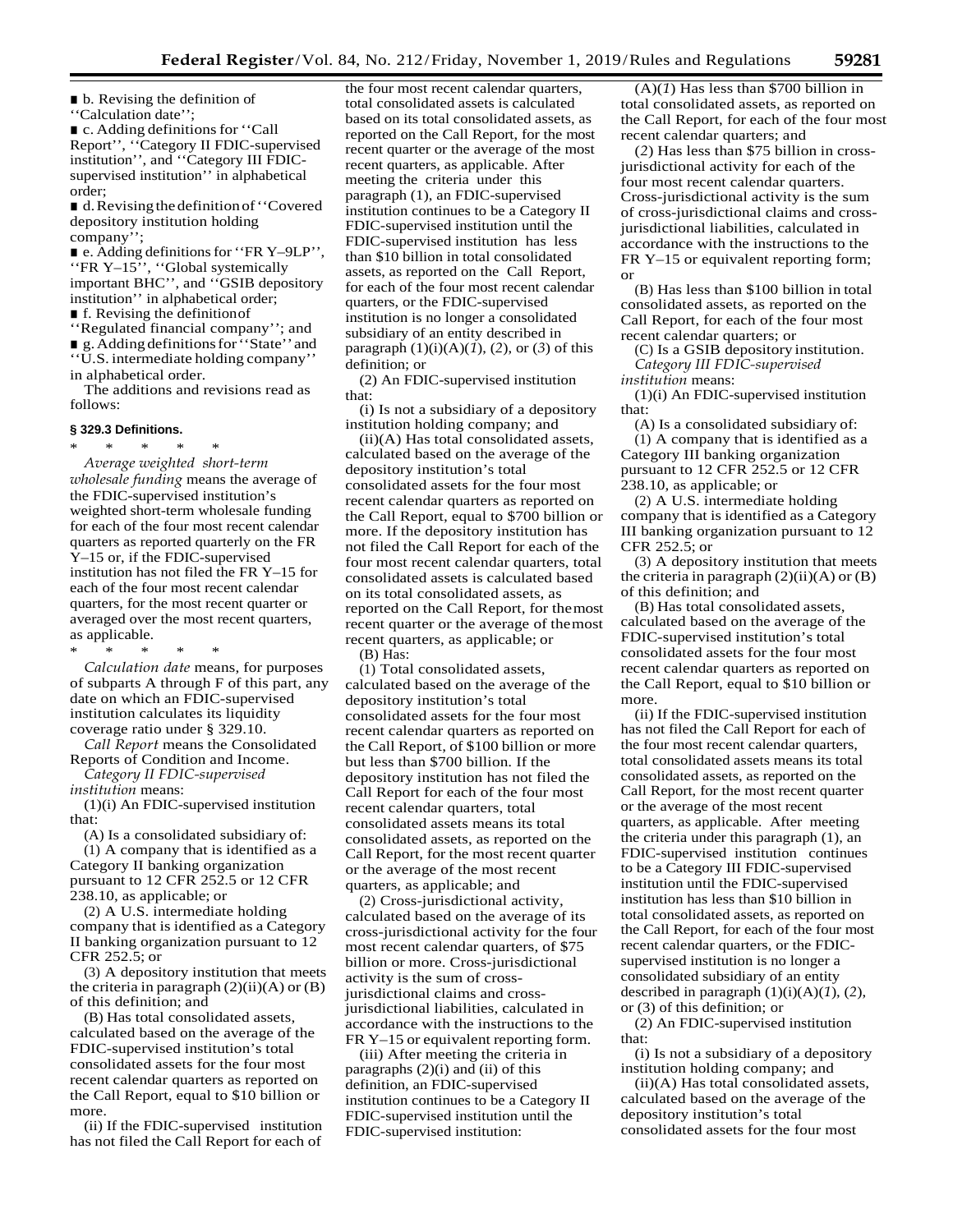recent quarters as reported on the Call Report, equal to \$250 billion or more. If the depository institution has not filed the Call Report for each of the four most recent calendar quarters, total consolidated assets means its total consolidated assets, as reported on the Call Report, for the most recent quarter or the average of the most recent quarters, as applicable; or

(B) Has:

(1) Total consolidated assets, calculated based on the average of the depository institution's total consolidated assets for the four most recent calendar quarters as reported on the Call Report, of \$100 billion or more but less than \$250 billion. If the depository institution has not filed the Call Report for each of the four most recent calendar quarters, total consolidated assets means its total consolidated assets, as reported on the Call Report, for the most recent quarter or the average of the most recent quarters, as applicable; and

(2) One or more of the following in paragraphs $(2)(ii)(B)(2)(i)$ through $(iii)$ of this definition, each measured as the average of the four most recent calendar quarters, or if the depository institution has not filed the FR Y–9LP or equivalent reporting form, Call Report, or FR Y–15 or equivalent reporting form, as applicable for each of the four most recent calendar quarters, for the most recent quarter or the average of the most quarters, as applicable:

(i) Total nonbank assets, calculated in accordance with instructions to the FR Y–9LP or equivalent reporting form, equal to \$75 billion or more;

(ii) Off-balance sheet exposure, calculated in accordance with the instructions to the FR Y–15 or equivalent reporting form, minus the total consolidated assets of the depository institution, as reported on the Call Report, equal to \$75 billion or more; or

(iii) Weighted short-term wholesale funding, calculated in accordance with the instructions to the FR Y–15 or equivalent reporting form, equal to \$75 billion or more.

(iii) After meeting the criteria in paragraphs (2)(i) and (ii) of this definition, an FDIC-supervised institution continues to be a Category III FDIC-supervised institution until the FDIC-supervised institution:

(A)(*1*) Has less than \$250 billion in total consolidated assets, as reported on the Call Report, for each of the four most recent calendar quarters; and

(2) Has less than \$75 billion in total nonbank assets, calculated in accordance with the instructions to the FR Y–9LP or equivalent reporting form, for each of the four most recent calendar quarters;

(3) Has less than \$75 billion in offbalance sheet exposure for each of the four most recent calendar quarters.Offbalance sheet exposure is calculated in accordance with the instructions to the FR Y–15 or equivalent reporting form, minus the total consolidated assets of the depository institution, as reported on the Call Report; and

(4) Has less than \$75 billion in weighted short-term wholesale funding, calculated in accordance with the instructions to the FR Y–15 or equivalent reporting form, for each of the four most recent calendar quarters; or

(B) Has less than \$100 billion in total consolidated assets, as reported on the Call Report, for each of the four most recent calendar quarters;

(C) Is a Category II FDIC-supervised institution; or

(D) Is a GSIB depositoryinstitution. \* \* \* \* \*

*Covered depository institution holding company* means a top-tier bank holding company or savings and loan holding company domiciled in the United States other than:

(1) A top-tier savings and loan holding company that is:

(i) A grandfathered unitary savings and loan holding company as defined in section  $10(c)(9)(A)$  of the Home Owners' Loan Act (12 U.S.C. 1461 *et seq.*); and

(ii) As of June 30 of the previous calendar year, derived 50 percent or more of its total consolidated assets or 50 percent of its total revenues on an enterprise-wide basis (as calculated under GAAP) from activities that are not financial in nature under section 4(k) of the Bank Holding Company Act(12 U.S.C. 1843(k));

(2) A top-tier depository institution holding company that is an insurance underwriting company;

(3)(i) A top-tier depository institution holding company that, as of June 30 of the previous calendar year, held 25 percent or more of its total consolidated assets in subsidiaries that are insurance underwriting companies (other than assets associated with insurance for credit risk); and

(ii) For purposes of paragraph (3)(i) of this definition, the company must calculate its total consolidated assets in accordance with GAAP, or if the company does not calculate its total consolidated assets under GAAP forany regulatory purpose (including compliance with applicable securities laws), the company may estimate its total consolidated assets, subject to review and adjustment by the Board of

Governors of the Federal Reserve System; or

(4) A U.S. intermediate holding company.

\* \* \* \* \*

*FR Y–9LP* means the Parent Company Only Financial Statements for Large Holding Companies.

*FR Y–15* means the Systemic Risk Report.

\* \* \* \* \* *Global systemically important BHC*  means a bank holding company identified as a global systemically important BHC pursuant to 12 CFR 217.402.

*GSIB depository institution* means a depository institution that is a consolidated subsidiary of a global systemically important BHC and has total consolidated assets equal to \$10 billion or more, calculated based on the average of the depository institution's total consolidated assets for the four most recent calendar quarters as reported on the Call Report. If the depository institution has not filed the Call Report for each of the four most recent calendar quarters, total consolidated assets means its total consolidated assets, as reported on the Call Report, for the most recent calendar quarter or the average of the most recent calendar quarters, as applicable. After meeting the criteria under this definition, a depository institution continues to be a GSIB depository institution until the depository institution has less than \$10 billion in total consolidated assets, as reported on the Call Report, for each of the four most recent calendar quarters, or the depository institution is no longer a consolidated subsidiary of a global systemically important BHC.

\* \* \* \* \*

*Regulated financial company* means: (1) A depository institution holding

company or designated company; (2) A company included in the organization chart of a depository institution holding company on the

Form FR Y–6, as listed in the hierarchy report of the depository institution holding company produced by the National Information Center (NIC) website,<sup>2</sup> provided that the top-tier depository institution holding company is subject to a minimum liquidity standard under 12 CFR part 249;

(3) A depository institution; foreign bank; credit union; industrial loan company, industrial bank, or other similar institution described in section 2 of the Bank Holding Company Act of

<sup>2</sup>*[http://www.ffiec.gov/nicpubweb/nicweb/](http://www.ffiec.gov/nicpubweb/nicweb/NicHome.aspx) [NicHome.aspx.](http://www.ffiec.gov/nicpubweb/nicweb/NicHome.aspx)*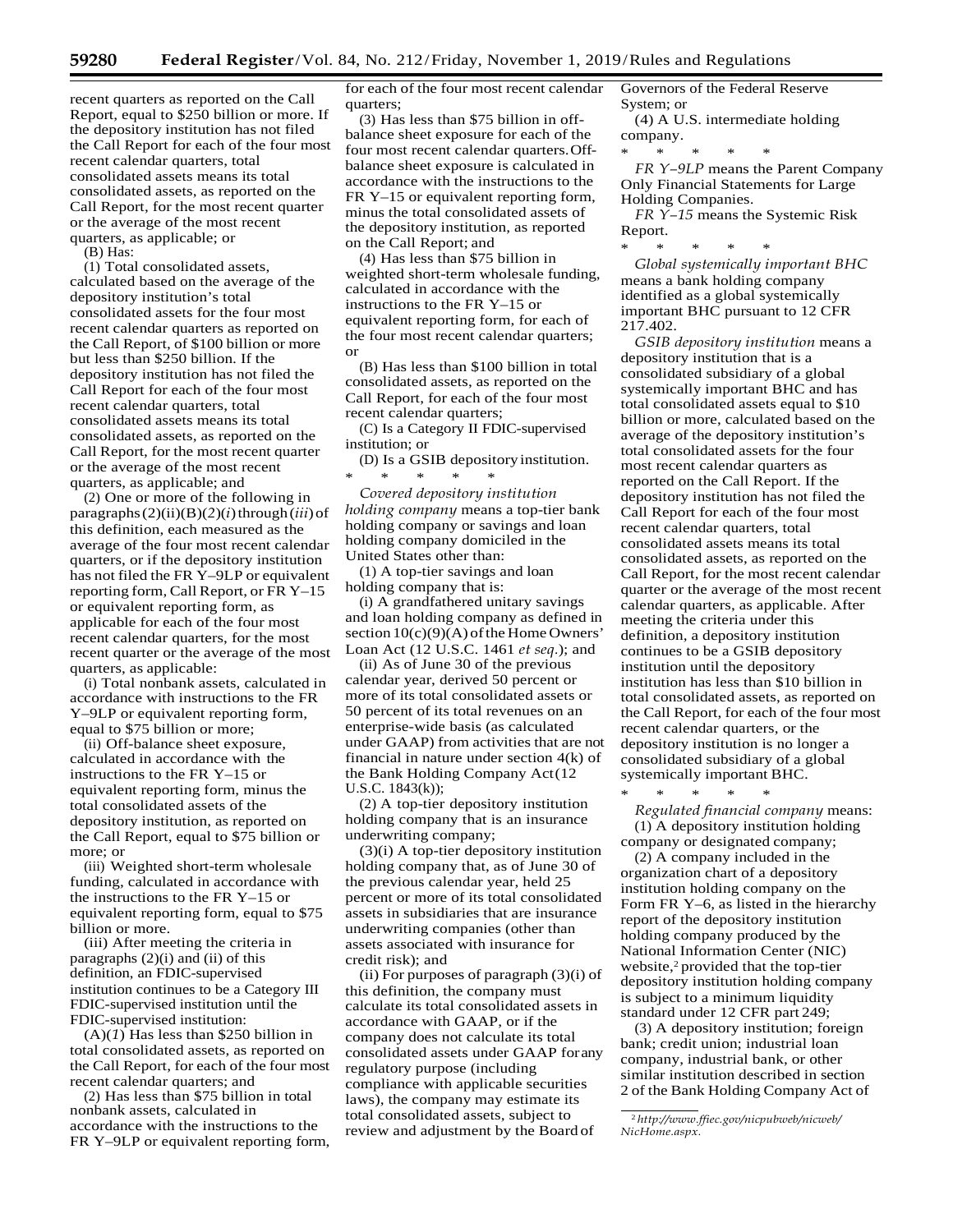1956, as amended (12 U.S.C. 1841 *et seq.*); national bank, state member bank, or state non-member bank that is not a depository institution;

(4) An insurance company;

(5) A securities holding company as defined in section 618 of the Dodd-Frank Act (12 U.S.C. 1850a); broker or dealer registered with the SEC under section 15 of the Securities Exchange Act (15 U.S.C. 780); futures commission merchant as defined in section 1a of the Commodity Exchange Act of 1936 (7 U.S.C. 1a); swap dealer as defined in section 1a of the Commodity Exchange Act (7 U.S.C. 1a); or security-based swap dealer as defined in section 3 of the Securities Exchange Act (15 U.S.C. 78c);

(6) A designated financial market utility, as defined in section 803 of the Dodd-Frank Act (12 U.S.C. 5462);

(7) A U.S. intermediate holding company; and

(8) Any company not domiciled in the United States (or a political subdivision thereof) that is supervised and regulated in a manner similar to entities described in paragraphs (1) through (7) of this definition (*e.g.,* a foreign banking organization, foreign insurance company, foreign securities broker or dealer or foreign financial market utility).

(9) A regulated financial company does not include:

(i) U.S. government-sponsored enterprises;

(ii) Small business investment companies, as defined in section 102 of the Small Business Investment Act of 1958 (15 U.S.C. 661 *etseq.*);

(iii) Entities designated as Community Development Financial Institutions (CDFIs) under 12 U.S.C. 4701 *etseq.* and 12 CFR part 1805; or

(iv) Central banks, the Bank for International Settlements, the International Monetary Fund, or multilateral development banks. \* \* \* \* \*

*State* means any state, commonwealth, territory, or possession of the United States, the District of Columbia, the Commonwealth of Puerto Rico, the Commonwealth of the Northern Mariana Islands, American Samoa, Guam, or the United States Virgin Islands.

\* \* \* \* \* *U.S. intermediate holding company*  means a top-tier company that is required to be established pursuant to 12 CFR 252.153. \* \* \* \* \*

■ 50. In § 329.10, revise paragraph (a) to read as follows:

#### **§ 329.10 Liquidity coverage ratio.**

(a) *Minimum liquidity coverage ratio requirement.* Subject to the transition provisions in subpart F of this part, an FDIC-supervised institution must calculate and maintain a liquidity coverage ratio that is equal to or greater than 1.0 on each business day in accordance with this part. An FDICsupervised institution must calculate its liquidity coverage ratio as of the same time on each calculation date (the elected calculation time). The FDICsupervised institution must select this

time by written notice to the FDIC prior to December 31, 2019. The FDICsupervised institution may not thereafter change its elected calculation time without prior written approval from the FDIC. \* \* \* \* \*

■ 51. In § 329.30, revise paragraph (a) and add paragraphs (c) and (d) to read as follows:

#### **§ 329.30 Total net cash outflow amount.**

(a) *Calculation of total net cash outflow amount.* As of the calculation date, an FDIC-supervised institution's total net cash outflow amount equals the FDIC-supervised institution's outflow adjustment percentage as determined under paragraph (c) of this section multiplied by:

*(1)* The sum of the outflow amounts calculated under § 329.32(a) through (l); *minus*

(2) The lesser of:

(i) The sum of the inflow amounts calculated under §329.33(b) through (g); and

*(ii)* 75 percent of the amount calculated under paragraph  $(a)(1)$  of this section; *plus*

(3) The maturity mismatch add-on as calculated under paragraph (b) of this section.

\* \* \* \* \*

(c) *Outflow adjustment percentage.*  An FDIC-supervised institution's outflow adjustment percentage is determined pursuant to Table 1 to this paragraph (c).

## TABLE 1 TO § 329.30(c)—OUTFLOW ADJUSTMENT PERCENTAGES

|                                                                                                                                                                                                                                                                                                                                                                                                                                                                                                                                                                                                                                                                                                                                                                                                                                                                                                                                                                                                                           | Percent |
|---------------------------------------------------------------------------------------------------------------------------------------------------------------------------------------------------------------------------------------------------------------------------------------------------------------------------------------------------------------------------------------------------------------------------------------------------------------------------------------------------------------------------------------------------------------------------------------------------------------------------------------------------------------------------------------------------------------------------------------------------------------------------------------------------------------------------------------------------------------------------------------------------------------------------------------------------------------------------------------------------------------------------|---------|
| Outflow adjustment percentage                                                                                                                                                                                                                                                                                                                                                                                                                                                                                                                                                                                                                                                                                                                                                                                                                                                                                                                                                                                             |         |
|                                                                                                                                                                                                                                                                                                                                                                                                                                                                                                                                                                                                                                                                                                                                                                                                                                                                                                                                                                                                                           | 100     |
|                                                                                                                                                                                                                                                                                                                                                                                                                                                                                                                                                                                                                                                                                                                                                                                                                                                                                                                                                                                                                           | 100     |
| (1) Is a consolidated subsidiary of (a) a covered depository institution holding company or U.S. intermediate holding com-pany<br>identified as a Category III banking organization pursuant to 12 CFR 252.5 or 12 CFR 238.10 or (b) a depository institution<br>that meets the criteria set forth in paragraphs (2)(ii)(A) and (B) of the definition of Category III FDIC-supervised institution in<br>this part, in each case with \$75 billion or more in average weighted short-term wholesale funding; or<br>(2) Has \$75 billion or more in average weighted short-term wholesale funding and is not a consolidated subsidiary of (a) a<br>covered depository institution holding company or U.S. intermediate holding company identified as a Category III banking<br>organization pursuant to 12 CFR 252.5 or 12 CFR 238.10 or (b) a depository institution that meets the criteria set forth in<br>paragraphs $(2)(ii)(A)$ and $(B)$ of the definition of Category III FDIC-supervised institution in this part. | 100     |
| Is a consolidated subsidiary of (a) a covered depository institution holding company or U.S. intermediate holding company<br>identified as a Category III banking organization pursuant to 12 CFR 252.5 or 12 CFR 238.10 or (b) a depository institu-tion<br>that meets the criteria set forth in paragraphs (2)(ii)(A) and (B) of the definition of Category III FDIC-supervised insti-tution<br>in this part, in each case with less than \$75 billion in average weighted short-term wholesale funding; or<br>(2) Has less than \$75 billion in average weighted short-term wholesale funding and is not a consolidated subsidiary of (a) a<br>covered depository institution holding company or U.S. intermediate holding company identified as a Category III banking<br>organization pursuant to 12 CFR 252.5 or 12 CFR 238.10 or (b) a depository institution that meets the criteria set forth in<br>paragraphs (2)(ii)(A) and (B) of the definition of Category III FDIC-supervised institution in this part.    | 85      |